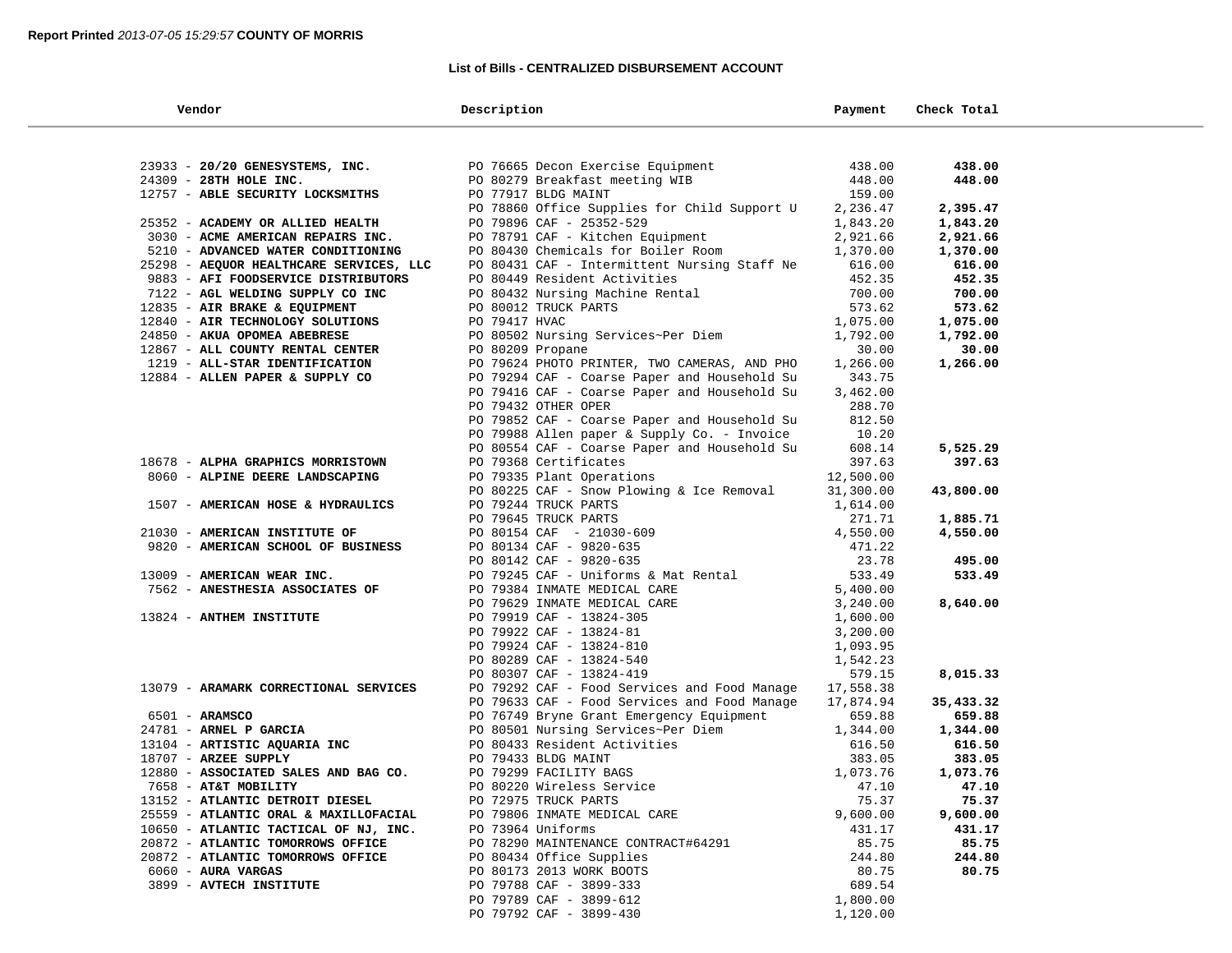|                                                       |                                                                                                                                                                                                                                                                                                                                                                        |                     | 9,628.20 |
|-------------------------------------------------------|------------------------------------------------------------------------------------------------------------------------------------------------------------------------------------------------------------------------------------------------------------------------------------------------------------------------------------------------------------------------|---------------------|----------|
| 3899 - AVTECH INSTITUTE                               |                                                                                                                                                                                                                                                                                                                                                                        |                     | 1,344.00 |
| 20578 - AWARD EXCELLENCE CO LLC                       |                                                                                                                                                                                                                                                                                                                                                                        |                     | 1,289.52 |
| 20578 - AWARD EXCELLENCE CO LLC                       |                                                                                                                                                                                                                                                                                                                                                                        |                     | 897.05   |
| 20578 - AWARD EXCELLENCE CO LLC                       | 1,493.3<br>PO 79794 CAF - 3899-521<br>PO 79795 CAF - 3899-521<br>PO 79795 CAF - 3899-538<br>PO 79872 CAF - 3899-538<br>PO 79873 CAF - 3899-538<br>PO 79881 CAF - 3899-544<br>PO 77265 CAF - Uniforms<br>PO 77769 CAF - Uniforms<br>PO 77770 CAF                                                                                                                        |                     | 874.15   |
| 3365 - BARBARA LIMONE                                 |                                                                                                                                                                                                                                                                                                                                                                        |                     | 180.00   |
| 20514 - BARBARA MITCHELL                              |                                                                                                                                                                                                                                                                                                                                                                        |                     | 200.00   |
| 12060 - BARKEL FLEMMING                               |                                                                                                                                                                                                                                                                                                                                                                        |                     | 1,568.00 |
| 11400 - BARON HR HEALTHCARE LLC                       |                                                                                                                                                                                                                                                                                                                                                                        |                     | 317.20   |
| 8561 - BATTERIES PLUS                                 | PO 80435 CAF - Intermittent Nursing Staff ne 317.20<br>PO 75915 Invoice #411-251497 - Purchase of 1 5,575.00                                                                                                                                                                                                                                                           | 5,575.00            | 5,575.00 |
| 25510 - BATTLEWARE TECHNOLOGIES                       |                                                                                                                                                                                                                                                                                                                                                                        | 7,052.76            | 7,052.76 |
|                                                       | PO 76761 Bryne Grant Equipment                                                                                                                                                                                                                                                                                                                                         |                     | 840.40   |
| 25406 - BERGEN BLENDED ACADEMY                        | PO 80311 CAF - 25406-585                                                                                                                                                                                                                                                                                                                                               | 840.40              |          |
| 10032 - BERGEN COUNTY TECHNICAL                       | PO 79903 CAF - 10032-495                                                                                                                                                                                                                                                                                                                                               | 1,601.14            | 1,601.14 |
|                                                       | PO 79161 Confirm Health, United States 2011<br>6319 - BERNAN FORD PO 79162 Confirm Treaties in Force Can 1, 1998 - 18195 - BERNARD TYSON PO 80245 Confining Education-Commissioner T<br>13338 - BEYER BROS CORP PO 79246 TRUCK PARTS<br>PO 80014 TRUCK PARTS<br>TO 79291 AUTO PARTS                                                                                    | 99.00               |          |
|                                                       |                                                                                                                                                                                                                                                                                                                                                                        | $62.00$<br>$199.00$ | 161.00   |
|                                                       |                                                                                                                                                                                                                                                                                                                                                                        |                     | 199.00   |
|                                                       |                                                                                                                                                                                                                                                                                                                                                                        |                     |          |
|                                                       |                                                                                                                                                                                                                                                                                                                                                                        |                     | 340.74   |
|                                                       |                                                                                                                                                                                                                                                                                                                                                                        |                     | 169.25   |
|                                                       |                                                                                                                                                                                                                                                                                                                                                                        |                     | 72.34    |
|                                                       |                                                                                                                                                                                                                                                                                                                                                                        |                     | 394.96   |
|                                                       |                                                                                                                                                                                                                                                                                                                                                                        |                     | 181.14   |
|                                                       |                                                                                                                                                                                                                                                                                                                                                                        |                     |          |
|                                                       |                                                                                                                                                                                                                                                                                                                                                                        |                     | 2,287.02 |
|                                                       | 18195 - BERNARD TYSON<br>18338 - BEYER BROS CORP<br>23982 - BEYER CHRYSLER JEEP<br>23982 - BEYER CHRYSLER JEEP<br>23983 - BEYER FORD<br>23983 - BEYER FORD<br>23983 - BEYER FORD<br>23983 - BEYER FORD<br>23983 - BEYER FORD<br>23983 - BEYER FO                                                                                                                       |                     | 432.52   |
|                                                       |                                                                                                                                                                                                                                                                                                                                                                        |                     | 746.00   |
|                                                       |                                                                                                                                                                                                                                                                                                                                                                        |                     |          |
|                                                       |                                                                                                                                                                                                                                                                                                                                                                        |                     |          |
|                                                       |                                                                                                                                                                                                                                                                                                                                                                        |                     | 452.13   |
|                                                       |                                                                                                                                                                                                                                                                                                                                                                        |                     | 90.55    |
|                                                       |                                                                                                                                                                                                                                                                                                                                                                        |                     | 51.34    |
|                                                       |                                                                                                                                                                                                                                                                                                                                                                        |                     | 52.00    |
|                                                       |                                                                                                                                                                                                                                                                                                                                                                        |                     | 134.55   |
|                                                       |                                                                                                                                                                                                                                                                                                                                                                        |                     | 57.33    |
|                                                       |                                                                                                                                                                                                                                                                                                                                                                        |                     | 4,000.00 |
|                                                       |                                                                                                                                                                                                                                                                                                                                                                        |                     | 345.00   |
|                                                       |                                                                                                                                                                                                                                                                                                                                                                        |                     | 187.20   |
|                                                       |                                                                                                                                                                                                                                                                                                                                                                        |                     | 54.91    |
|                                                       |                                                                                                                                                                                                                                                                                                                                                                        |                     | 166.27   |
|                                                       |                                                                                                                                                                                                                                                                                                                                                                        |                     | 4,305.51 |
|                                                       |                                                                                                                                                                                                                                                                                                                                                                        |                     |          |
|                                                       | 1346 <b>- BONTON POWER EQUIPMENT INC</b><br>13465 <b>- BRIAN WALLER</b><br>24592 <b>- BRIAN WALLER</b><br>24592 <b>- BRIAN WALLER</b><br>24592 <b>- BRIAN WALLER</b><br>2645 <b>- BRIAN WALER</b><br>2079834 State Vote (200985 State Vote (200985 CAFF - 20985 - 636<br><br>PO 78741 Nameplates<br>PO 78741 Nameplates<br>PO 79827 Dinner for 13 People- MC Historice |                     | 7,522.50 |
|                                                       |                                                                                                                                                                                                                                                                                                                                                                        |                     | 775.00   |
| 9692 - CAREER DEVELOPMENT INSTITUTE PO 79811 Training |                                                                                                                                                                                                                                                                                                                                                                        | 149.00              | 149.00   |
|                                                       | PO 79864 EXPENSE VOUCHER                                                                                                                                                                                                                                                                                                                                               |                     |          |
| 13194 - CARMEN N. AYALA                               |                                                                                                                                                                                                                                                                                                                                                                        | 49.80               | 49.80    |
| 25478 - CAROUSEL INDUSTRIES OF                        | PO 77562 Equipment                                                                                                                                                                                                                                                                                                                                                     | 1,490.66            | 1,490.66 |
| 25474 - CARRELLE L CALIXTE                            | PO 80499 Nursing Services~Per Diem                                                                                                                                                                                                                                                                                                                                     | 2,744.00            | 2,744.00 |
| 10475 - CARROT-TOP INDUSTRIES INC                     | PO 79434 OTHER OPER                                                                                                                                                                                                                                                                                                                                                    | 846.78              | 846.78   |
| 21725 - CARTRIDGE WORLD OF PARSIPPANY                 | PO 79164 Confirm Cartridges                                                                                                                                                                                                                                                                                                                                            | 519.87              | 519.87   |
| 13731 - CENTRAL POLY CORP                             | PO 79293 CAF - Can Liners                                                                                                                                                                                                                                                                                                                                              | 745.00              | 745.00   |
| 20487 - CENTURYLINK                                   | PO 79140 May bill for Newton ETS office                                                                                                                                                                                                                                                                                                                                | 222.89              |          |
|                                                       | PO 79451 PHONE BILL                                                                                                                                                                                                                                                                                                                                                    | 39.01               |          |
|                                                       | PO 79308 Long Valley Garage Fax                                                                                                                                                                                                                                                                                                                                        | 152.37              |          |
|                                                       | PO 80300 Telephone Tichester                                                                                                                                                                                                                                                                                                                                           | 1,785.33            | 2,199.60 |
| 24625 - CFCS - HOPE HOUSE                             | PO 79558 CAF - Grant in Aid Funding 2013 Cat                                                                                                                                                                                                                                                                                                                           | 4,004.00            | 4,004.00 |
| 24625 - CFCS - HOPE HOUSE                             | PO 80332 CAF - PEER Grouping System                                                                                                                                                                                                                                                                                                                                    | 886.00              | 886.00   |
| 24625 - CFCS - HOPE HOUSE                             | PO 80333 CAF - Grant in Aid Funding 2013                                                                                                                                                                                                                                                                                                                               | 3,448.00            | 3,448.00 |
| 24625 - CFCS - HOPE HOUSE                             | PO 80334 CAF - Grant in Aid Funding 2013                                                                                                                                                                                                                                                                                                                               | 818.00              | 818.00   |
| 24625 - CFCS - HOPE HOUSE                             | PO 80335 CAF - 2013 funding through the Olde                                                                                                                                                                                                                                                                                                                           | 2,640.00            | 2,640.00 |
| 24625 - CFCS - HOPE HOUSE                             | PO 80336 CAF - 2013 funding through the Olde                                                                                                                                                                                                                                                                                                                           | 2,811.00            | 2,811.00 |
|                                                       |                                                                                                                                                                                                                                                                                                                                                                        |                     |          |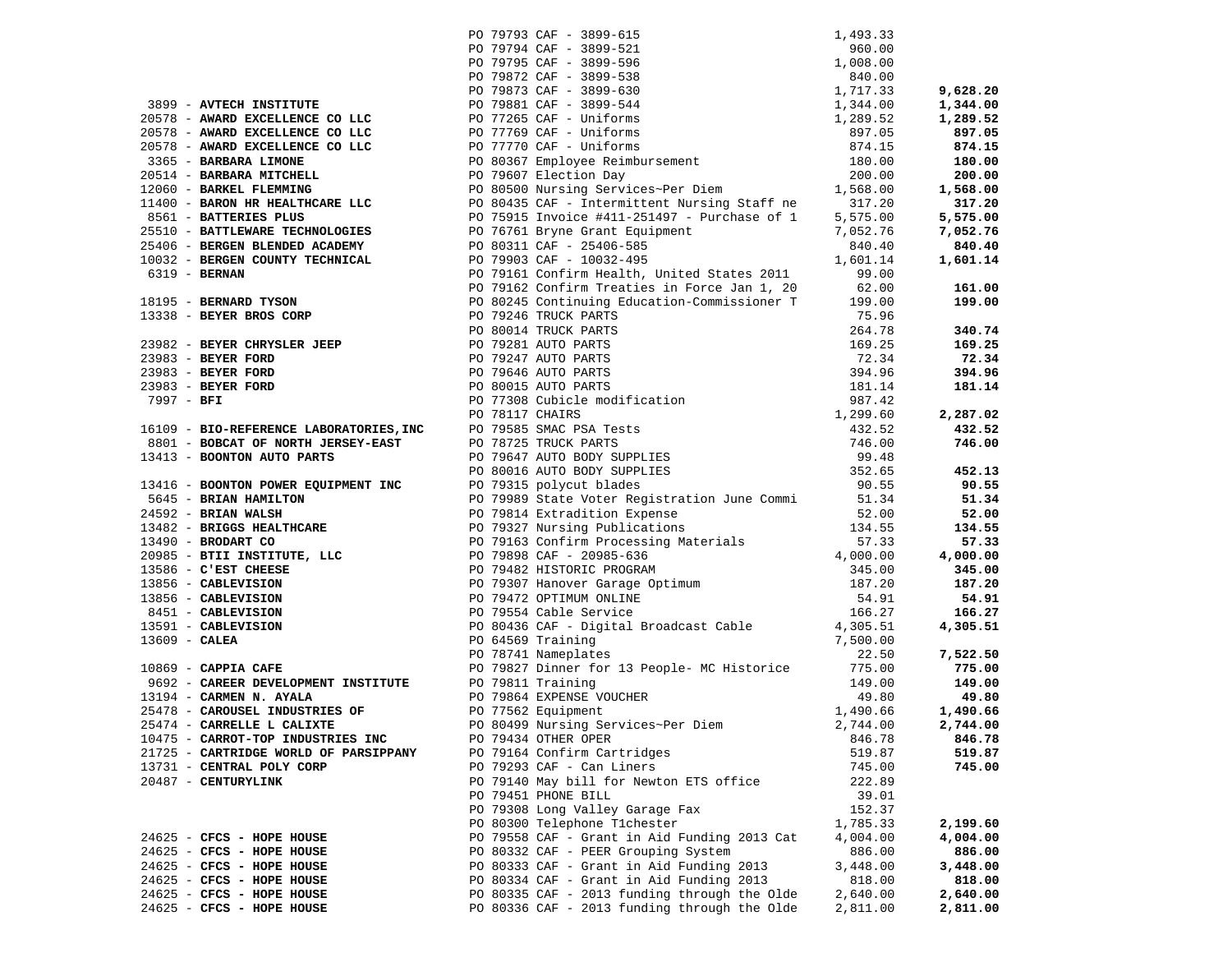| 7940 - CHARLES NADARAJAH                                                       |  | PO 80498 Nursing Services~Per Diem                                                                                                                                                                                                                                                                      | 1,680.00   | 1,680.00   |
|--------------------------------------------------------------------------------|--|---------------------------------------------------------------------------------------------------------------------------------------------------------------------------------------------------------------------------------------------------------------------------------------------------------|------------|------------|
| 20145 - CHARTWELLS DINING SERVICES                                             |  | PO 80170 2013 Countywide Training - Youth Le                                                                                                                                                                                                                                                            | 1,138.75   | 1,138.75   |
|                                                                                |  | 13788 - CHERRY WEBER & ASSOC. PC $PQ = 80104$ CAF - Construction Inspection Servi<br>PO 80325 old Ref# CF09000630000                                                                                                                                                                                    | 1,065.00   |            |
|                                                                                |  |                                                                                                                                                                                                                                                                                                         | 2,377.40   | 3,442.40   |
| 21866 - CHILDREN ON THE GREEN                                                  |  | PO 79957 CAF - JJ-1210 Children on the Green                                                                                                                                                                                                                                                            | 1,552.00   | 1,552.00   |
|                                                                                |  |                                                                                                                                                                                                                                                                                                         |            |            |
| 21866 - CHILDREN ON THE GREEN                                                  |  | PO 80291 CAF - Grant in Aid Funding 2013 GIA<br>PO 80215 Expense Receipts May & June 2013<br>PO 80483 CAF - Record Storage Services June<br>PO 80128 Travel reimbursement                                                                                                                               | 4,147.00   | 4,147.00   |
| 1682 - CHRISTINE MARION                                                        |  |                                                                                                                                                                                                                                                                                                         | 615.05     | 615.05     |
| 21857 - CITYSIDE ARCHIVES, LTD                                                 |  |                                                                                                                                                                                                                                                                                                         | 4,008.57   | 4,008.57   |
| 20777 - CLAUDIA SANDONATO                                                      |  |                                                                                                                                                                                                                                                                                                         | 75.60      | 75.60      |
| 25571 - CLEARY GIACOBBE ALFIERI &                                              |  |                                                                                                                                                                                                                                                                                                         | 1,632.00   | 1,632.00   |
| 13857 - CLIFFSIDE BODY CORP                                                    |  | PO 79990 Legal services rendered from April<br>PO 79648 TRICE PARTS CERTIFY<br>PO 79648 TRUCK PARTS                                                                                                                                                                                                     | 173.43     | 173.43     |
| 4605 - COACH & EQUIPMENT MANUFACTURING CO. PO 79720 TRUCK PARTS                |  |                                                                                                                                                                                                                                                                                                         | 48.92      | 48.92      |
|                                                                                |  |                                                                                                                                                                                                                                                                                                         |            |            |
| $12043$ - COMCAST                                                              |  | PO 79978 High Speed Internet L.V. Garage                                                                                                                                                                                                                                                                | 449.40     | 449.40     |
| 13917 - COMMUNITY HOPE INC.                                                    |  | PO 80327 CAF - Grant in Aid Funding 2013 Boo                                                                                                                                                                                                                                                            | 19,796.40  | 19,796.40  |
| 9486 - COMPLETE SECURITY SYSTEMS, INC.                                         |  | PO 79435 SECURITY EQUIP                                                                                                                                                                                                                                                                                 | 1,706.95   | 1,706.95   |
| 13937 - COMPUTER CABLE & CONNECTOR CO<br>8043 - CONTRACT PHARMACY SERVICES INC |  | PO 79363 Mobile Phone Hard Cases for B&G Use                                                                                                                                                                                                                                                            | 84.00      | 84.00      |
|                                                                                |  | PO 79305 CAF - Pharmaceutical and related se                                                                                                                                                                                                                                                            | 24,974.63  | 24,974.63  |
| 14644 - CORNERSTONE FAMILY PROGRAMS                                            |  | PO 80439 CAF - Social Work Services                                                                                                                                                                                                                                                                     | 21,000.00  | 21,000.00  |
| 14029 - COUNTY COLLEGE OF MORRIS                                               |  | PO 79790 CAF - 14029-94                                                                                                                                                                                                                                                                                 | 1,170.00   |            |
|                                                                                |  |                                                                                                                                                                                                                                                                                                         |            |            |
|                                                                                |  | PO 79791 CAF - 14029-760                                                                                                                                                                                                                                                                                | 2,143.95   |            |
|                                                                                |  | PO 80575 CAF - 2013 Printing Services for Ju 15,333.34                                                                                                                                                                                                                                                  |            | 18,647.29  |
| 14027 - COUNTY COLLEGE OF MORRIS                                               |  | PO 80007 Expenditures for Major Repairs and                                                                                                                                                                                                                                                             | 406,682.01 | 406,682.01 |
| 14022 - COUNTY COLLEGE OF MORRIS                                               |  | PO 80552 1ST HALF 7/13 OPERATING BUDGET                                                                                                                                                                                                                                                                 | 398,409.99 | 398,409.99 |
| 13 - COUNTY OF MORRIS                                                          |  | PO 79936 1st Qtr. Fringe                                                                                                                                                                                                                                                                                | 136,930.85 | 136,930.85 |
| 13 - COUNTY OF MORRIS                                                          |  | PO 80568 RMB CURRENT FOR COMPENSATED ABSENCE                                                                                                                                                                                                                                                            | 48,790.41  | 48,790.41  |
| $13 -$ COUNTY OF MORRIS<br>$13 -$ COUNTY OF MORRIS                             |  | PO 80569 2ND 1/2 6/13 METERED MAIL                                                                                                                                                                                                                                                                      | 10,006.64  | 10,006.64  |
|                                                                                |  |                                                                                                                                                                                                                                                                                                         |            |            |
| 13 - COUNTY OF MORRIS                                                          |  | PO 80571 2ND 1/2 6/13 METERED MAIL                                                                                                                                                                                                                                                                      | 284.11     | 284.11     |
| 7922 - CREATIVE HEARTWORK INC                                                  |  |                                                                                                                                                                                                                                                                                                         | 2,750.00   | 2,750.00   |
| 14092 - CURRENT THERAPEUTICS, INC.                                             |  |                                                                                                                                                                                                                                                                                                         | 270.00     | 270.00     |
| 24867 - CUTTING EDGE ACADEMY                                                   |  | PO 80290 CAF - Grant in Aid Funding 2013 GIA<br>PO 80427 Rehabilitation Equipment Safety Ins<br>PO 79921 CAF - 24867-375<br>PO 79341 KEYS AND LOCKS<br>PO 80313 Cindie-reimbursement                                                                                                                    | 680.85     | 680.85     |
| 14102 - CY DRAKE LOCKSMITHS, INC.                                              |  |                                                                                                                                                                                                                                                                                                         | 105.35     | 105.35     |
| 11277 - CYNTHIA BELLA                                                          |  |                                                                                                                                                                                                                                                                                                         | 64.22      | 64.22      |
| 12683 - D. C. EXPRESS INC                                                      |  | PO 79728 CAF - Delivery of Voting Machines                                                                                                                                                                                                                                                              | 52,333.00  |            |
|                                                                                |  |                                                                                                                                                                                                                                                                                                         |            |            |
|                                                                                |  | PO 79665 delivery of the bags for the primar<br>12523 - <b>D&amp;B AUTO SUPPLY</b><br>PO 79665 delivery of the bags for the primar<br>PO 79719 AUTO PARTS<br>PO 79719 AUTO PARTS<br>PO 79986 Legal Ad-Special Primary - Party D<br>14123 - <b>DAILY RECORD</b><br>PO 79986 Legal Ad-Special Primary - P | 245.00     | 52,578.00  |
|                                                                                |  |                                                                                                                                                                                                                                                                                                         | 2,863.23   |            |
|                                                                                |  |                                                                                                                                                                                                                                                                                                         | 3,245.10   | 6,108.33   |
|                                                                                |  |                                                                                                                                                                                                                                                                                                         | 46.44      | 46.44      |
|                                                                                |  |                                                                                                                                                                                                                                                                                                         | 170.20     | 170.20     |
|                                                                                |  |                                                                                                                                                                                                                                                                                                         | 326.22     | 326.22     |
|                                                                                |  |                                                                                                                                                                                                                                                                                                         | 171.50     | 171.50     |
|                                                                                |  |                                                                                                                                                                                                                                                                                                         | 426.48     | 426.48     |
|                                                                                |  |                                                                                                                                                                                                                                                                                                         |            |            |
|                                                                                |  |                                                                                                                                                                                                                                                                                                         | 1,679.65   | 1,679.65   |
|                                                                                |  |                                                                                                                                                                                                                                                                                                         | 2,240.00   | 2,240.00   |
|                                                                                |  | 14202 - DECOTIIS, FITZPATRICK & PO 79954 Legal services rendered-Sheriff's O                                                                                                                                                                                                                            | 8,103.60   | 8,103.60   |
| $274$ - DEER PARK                                                              |  | PO 79159 5/1/13 bottled water delivery                                                                                                                                                                                                                                                                  | 16.13      | 16.13      |
| $274$ - DEER PARK                                                              |  |                                                                                                                                                                                                                                                                                                         | 10.45      | 10.45      |
| $274$ - DEER PARK                                                              |  | PO 79478 WATER<br>PO 79484 WATER                                                                                                                                                                                                                                                                        | 2.09       | 2.09       |
| 274 - DEER PARK                                                                |  | ро 79584 Water supply<br>PO 79584 Water supply<br>PO 80137 water cooler                                                                                                                                                                                                                                 | 10.45      | 10.45      |
| $274$ - DEER PARK                                                              |  |                                                                                                                                                                                                                                                                                                         | 64.44      | 64.44      |
|                                                                                |  |                                                                                                                                                                                                                                                                                                         |            |            |
| 274 - DEER PARK                                                                |  | PO 80218 water∪ supply-Engr. Weed&Pest                                                                                                                                                                                                                                                                  | 46.65      | 46.65      |
| $274$ - DEER PARK                                                              |  | PO 80224 DRINKING WATER                                                                                                                                                                                                                                                                                 | 12.54      | 12.54      |
| 274 - DEER PARK                                                                |  | PO 80233 Office Supplies                                                                                                                                                                                                                                                                                | 12.54      | 12.54      |
| $274$ - DEER PARK                                                              |  | PO 80270 Office supply (D.Prk)                                                                                                                                                                                                                                                                          | 146.30     | 146.30     |
| 274 - DEER PARK                                                                |  | PO 80284 May-June drinking water                                                                                                                                                                                                                                                                        | 48.22      | 48.22      |
| $274$ - DEER PARK                                                              |  | PO 80292 Water                                                                                                                                                                                                                                                                                          | 15.38      | 15.38      |
| 274 - DEER PARK                                                                |  | PO 80303 drinking water                                                                                                                                                                                                                                                                                 | 23.15      | 23.15      |
|                                                                                |  |                                                                                                                                                                                                                                                                                                         |            |            |
| $274$ - DEER PARK                                                              |  | PO 80314 Deer Park-water cooler                                                                                                                                                                                                                                                                         | 36.44      | 36.44      |
| $274$ - DEER PARK                                                              |  | PO 80465 WATER                                                                                                                                                                                                                                                                                          | 156.57     | 156.57     |
| 14221 - DELL MARKETING L.P.                                                    |  | PO 78145 Microsoft Exchange Upgrade Project                                                                                                                                                                                                                                                             | 80,964.71  | 80,964.71  |
| 8201 - DENVILLE HISTORICAL SOCIETY                                             |  | PO 79480 CENTENNIAL MEMBERSHIP                                                                                                                                                                                                                                                                          | 16.00      | 16.00      |
| 2551 - DERMA RITE INDUSTRIES LLC                                               |  | PO 80437 Storeroom~Nursing Supplies                                                                                                                                                                                                                                                                     | 960.00     | 960.00     |
| 12003 - DESESA ENGINEERING CO., INC.                                           |  | PO 80385 CAF - Boiler Replacement at Motor S                                                                                                                                                                                                                                                            | 40,655.25  | 40,655.25  |
| 22536 - DIANA KRUG                                                             |  | PO 79935 Diana Krug - Board of Election Work                                                                                                                                                                                                                                                            | 670.00     | 670.00     |
|                                                                                |  |                                                                                                                                                                                                                                                                                                         |            |            |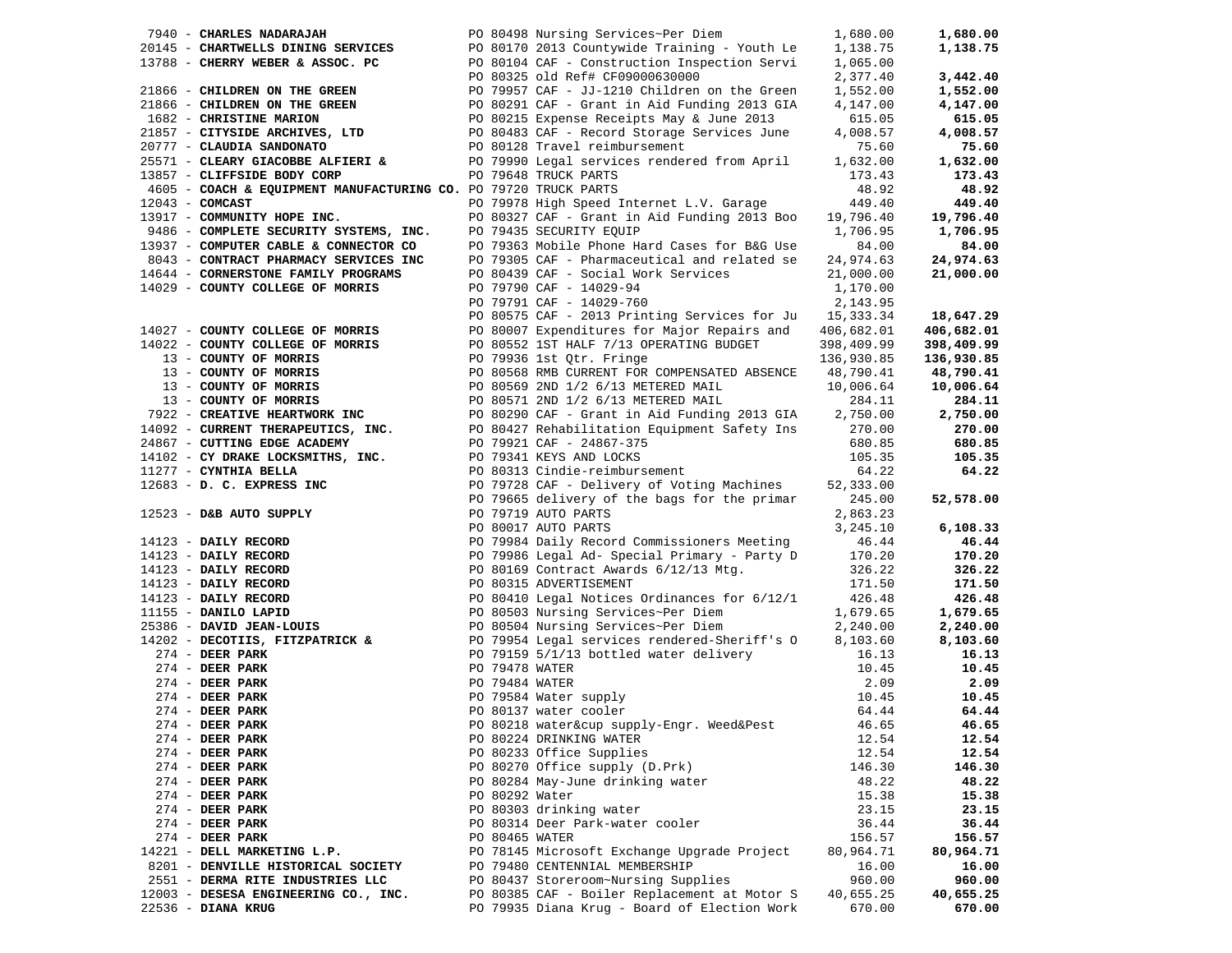|                                                                  |  | 5396 - DIFRANCESCO, BATEMAN, COLEY, YOSPIN PO 79953 North Main St. Ext., Wharton legal s 48.00                                                                                                                                                                                                                                                  |           | 48.00     |
|------------------------------------------------------------------|--|-------------------------------------------------------------------------------------------------------------------------------------------------------------------------------------------------------------------------------------------------------------------------------------------------------------------------------------------------|-----------|-----------|
|                                                                  |  |                                                                                                                                                                                                                                                                                                                                                 |           |           |
|                                                                  |  |                                                                                                                                                                                                                                                                                                                                                 |           |           |
|                                                                  |  |                                                                                                                                                                                                                                                                                                                                                 |           |           |
|                                                                  |  |                                                                                                                                                                                                                                                                                                                                                 |           |           |
|                                                                  |  |                                                                                                                                                                                                                                                                                                                                                 |           |           |
|                                                                  |  |                                                                                                                                                                                                                                                                                                                                                 |           |           |
|                                                                  |  |                                                                                                                                                                                                                                                                                                                                                 |           |           |
|                                                                  |  |                                                                                                                                                                                                                                                                                                                                                 |           |           |
|                                                                  |  |                                                                                                                                                                                                                                                                                                                                                 |           |           |
|                                                                  |  |                                                                                                                                                                                                                                                                                                                                                 |           |           |
|                                                                  |  |                                                                                                                                                                                                                                                                                                                                                 |           |           |
|                                                                  |  |                                                                                                                                                                                                                                                                                                                                                 |           |           |
|                                                                  |  |                                                                                                                                                                                                                                                                                                                                                 |           |           |
|                                                                  |  |                                                                                                                                                                                                                                                                                                                                                 |           |           |
|                                                                  |  |                                                                                                                                                                                                                                                                                                                                                 |           |           |
|                                                                  |  |                                                                                                                                                                                                                                                                                                                                                 |           | 1,276.80  |
|                                                                  |  |                                                                                                                                                                                                                                                                                                                                                 |           |           |
|                                                                  |  |                                                                                                                                                                                                                                                                                                                                                 |           |           |
|                                                                  |  |                                                                                                                                                                                                                                                                                                                                                 |           |           |
|                                                                  |  |                                                                                                                                                                                                                                                                                                                                                 |           |           |
|                                                                  |  |                                                                                                                                                                                                                                                                                                                                                 |           |           |
|                                                                  |  | 5396 - DIFRANCESCO, BATEMAN, COLEY, VOSPIN 079553 North Nain St. Ext., What to Detail and 18.00 0<br>1530 - DISTINCTIVE PROMOTIONS INC. DO 79702 Laurary Mechine Repair<br>16530 - DISTINCTIVE PROMOTIONS INC. DO 79702 Laurary<br>PO 79421 CAF - Elevator Maintenance and Insp 615.00<br>PO 79426 CAF - Elevator Maintenance and Insp 3,200.00 |           |           |
|                                                                  |  |                                                                                                                                                                                                                                                                                                                                                 |           | 5,181.66  |
|                                                                  |  |                                                                                                                                                                                                                                                                                                                                                 |           | 11.99     |
|                                                                  |  |                                                                                                                                                                                                                                                                                                                                                 |           |           |
|                                                                  |  |                                                                                                                                                                                                                                                                                                                                                 |           | 74.56     |
|                                                                  |  |                                                                                                                                                                                                                                                                                                                                                 |           | 16,789.00 |
|                                                                  |  |                                                                                                                                                                                                                                                                                                                                                 |           | 38,303.00 |
|                                                                  |  |                                                                                                                                                                                                                                                                                                                                                 |           | 1,435.00  |
|                                                                  |  |                                                                                                                                                                                                                                                                                                                                                 |           |           |
|                                                                  |  |                                                                                                                                                                                                                                                                                                                                                 |           |           |
|                                                                  |  |                                                                                                                                                                                                                                                                                                                                                 |           |           |
|                                                                  |  |                                                                                                                                                                                                                                                                                                                                                 |           | 2,005.96  |
|                                                                  |  |                                                                                                                                                                                                                                                                                                                                                 |           | 50.00     |
|                                                                  |  |                                                                                                                                                                                                                                                                                                                                                 |           | 40.00     |
|                                                                  |  |                                                                                                                                                                                                                                                                                                                                                 |           |           |
|                                                                  |  |                                                                                                                                                                                                                                                                                                                                                 |           | 150.00    |
|                                                                  |  | PO 77901 Membership 50.00<br>PO 80114 Express mail 406.04<br>PO 80440 Express Shipping 164.35<br>PO 79296 BATTERIES FOR AIR PACKS 51.00<br>PO 80241 CAF - Juror Parking at Headquarters 6,264.00                                                                                                                                                |           | 50.00     |
|                                                                  |  |                                                                                                                                                                                                                                                                                                                                                 |           |           |
|                                                                  |  |                                                                                                                                                                                                                                                                                                                                                 |           | 570.39    |
| 14702 - FIRE FIGHTERS EQUIPMENT CO INC                           |  |                                                                                                                                                                                                                                                                                                                                                 |           | 51.00     |
| 3051 - LAZ PARKING                                               |  |                                                                                                                                                                                                                                                                                                                                                 |           | 6,264.00  |
|                                                                  |  |                                                                                                                                                                                                                                                                                                                                                 |           | 341.91    |
|                                                                  |  |                                                                                                                                                                                                                                                                                                                                                 |           |           |
|                                                                  |  |                                                                                                                                                                                                                                                                                                                                                 |           | 1,060.01  |
|                                                                  |  | 3051 – <b>ELET SERVICES</b><br>2795 – <b>FLEET SERVICES</b><br>2795 – <b>FLEET SERVICES</b><br>2795 – <b>FLEET SERVICES</b><br>283.63<br>2975 – <b>FLEMINGTON BUICK CHEVROLET</b><br>2975 – <b>FLEMINGTON BUICK CHEVROLET</b><br>2975 – <b>FLEMINGTON BUICK CHEVROLET</b><br>2979                                                               |           | 348.00    |
|                                                                  |  |                                                                                                                                                                                                                                                                                                                                                 |           |           |
|                                                                  |  |                                                                                                                                                                                                                                                                                                                                                 |           | 3,400.00  |
|                                                                  |  |                                                                                                                                                                                                                                                                                                                                                 |           | 45.48     |
|                                                                  |  |                                                                                                                                                                                                                                                                                                                                                 |           | 107.00    |
|                                                                  |  |                                                                                                                                                                                                                                                                                                                                                 |           | 58.47     |
|                                                                  |  |                                                                                                                                                                                                                                                                                                                                                 |           | 169.00    |
|                                                                  |  |                                                                                                                                                                                                                                                                                                                                                 |           | 175.49    |
| 8269 - GEORGINA GRAY-HORSLEY                                     |  | PO 80507 Nursing Services~Per Diem 1,344.00                                                                                                                                                                                                                                                                                                     |           | 1,344.00  |
| 252 - GERALD FLATT                                               |  | PO 80326 work boots                                                                                                                                                                                                                                                                                                                             | 90.00     | 90.00     |
| 14952 - GOODALE PHARMACY & SURGICAL SUPPLY PO 80049 Prescription |  |                                                                                                                                                                                                                                                                                                                                                 | 130.78    | 130.78    |
| 14956 - GOODYEAR AUTO SERVICE                                    |  | PO 79282 TIRES                                                                                                                                                                                                                                                                                                                                  | 672.43    |           |
|                                                                  |  | PO 79717 TIRES                                                                                                                                                                                                                                                                                                                                  | 482.50    |           |
|                                                                  |  | PO 80020 TIRES                                                                                                                                                                                                                                                                                                                                  | 427.68    | 1,582.61  |
|                                                                  |  |                                                                                                                                                                                                                                                                                                                                                 |           |           |
| $11521$ - GPC, INC.                                              |  | PO 80479 CAF - Repaint the Atrium                                                                                                                                                                                                                                                                                                               | 22,198.27 | 22,198.27 |
| $14984$ - GRAINGER                                               |  | PO 78478 BLDG MAINT/ SM TOOLS / ELECT                                                                                                                                                                                                                                                                                                           | 1,705.09  |           |
|                                                                  |  | PO 80022 SHOP SUPPLIES                                                                                                                                                                                                                                                                                                                          | 39.95     | 1,745.04  |
| $14983 -$ GRAINGER                                               |  | PO 78761 Machinery Repairs & Parts                                                                                                                                                                                                                                                                                                              | 759.73    | 759.73    |
| 14993 - GRAY SUPPLY CORP                                         |  | PO 79255 TRUCK PARTS                                                                                                                                                                                                                                                                                                                            | 31.40     | 31.40     |
| 19134 - GRINNELL RECYCLING INC.                                  |  | PO 79803 Disposable Recycling                                                                                                                                                                                                                                                                                                                   | 4,047.52  | 4,047.52  |
| $12012$ - GTS WELCO                                              |  | PO 79275 WELDING SUPPLIES                                                                                                                                                                                                                                                                                                                       | 270.00    | 270.00    |
| 15490 - GUARANTEED REBUILDERS INC                                |  | PO 79716 TRUCK PARTS                                                                                                                                                                                                                                                                                                                            | 120.00    | 120.00    |
|                                                                  |  |                                                                                                                                                                                                                                                                                                                                                 |           |           |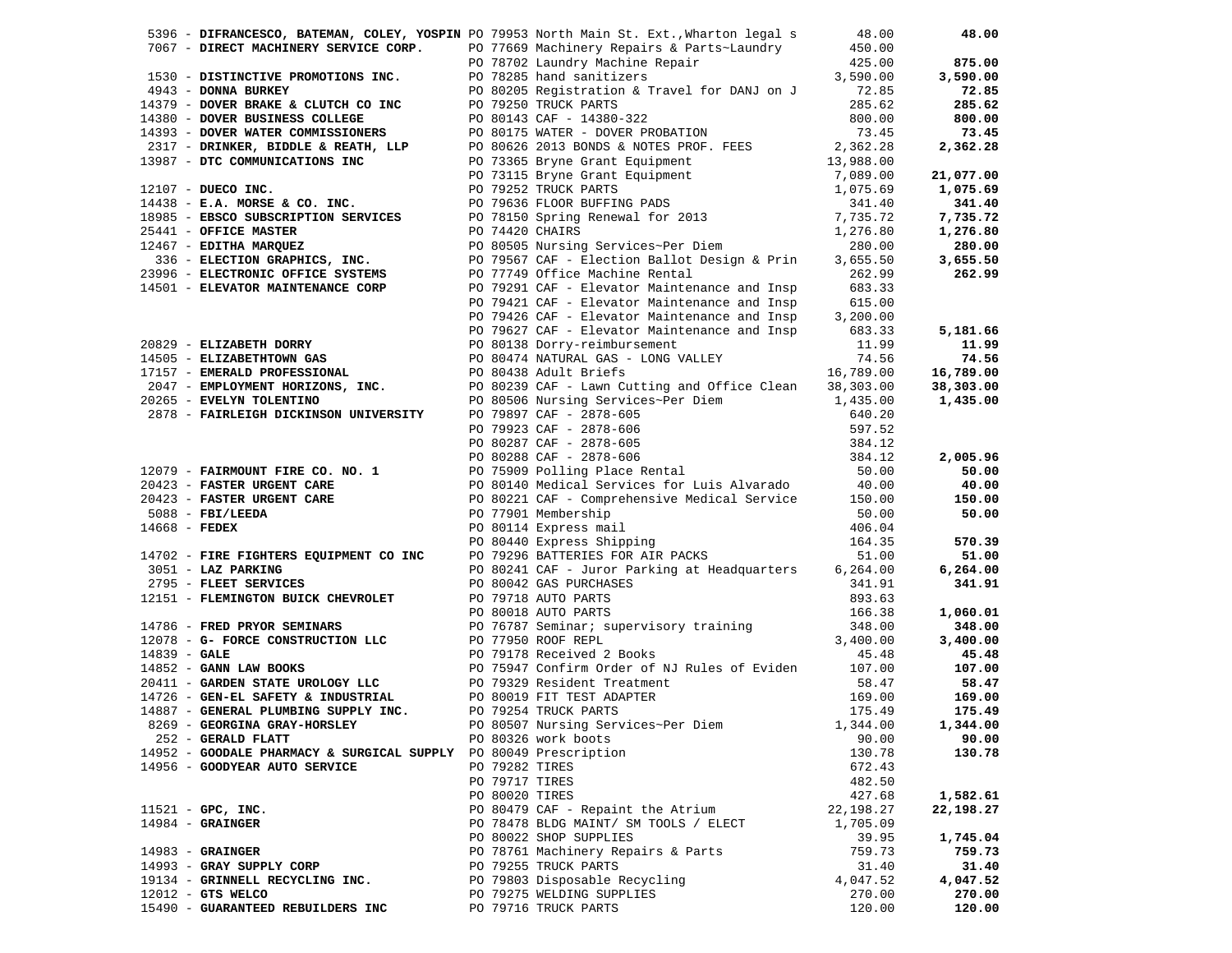|                                                                                                                |                |                                                                                                                                                                                                                                       |            | 3,000.00              |
|----------------------------------------------------------------------------------------------------------------|----------------|---------------------------------------------------------------------------------------------------------------------------------------------------------------------------------------------------------------------------------------|------------|-----------------------|
|                                                                                                                |                |                                                                                                                                                                                                                                       |            | 1,400.00              |
|                                                                                                                |                |                                                                                                                                                                                                                                       |            | 2,835.00              |
|                                                                                                                |                |                                                                                                                                                                                                                                       |            | 360.00                |
|                                                                                                                |                |                                                                                                                                                                                                                                       |            | 425.00                |
|                                                                                                                |                | 1157 – HARRISACK UNIV. MEDICAL CTR. PO 78991 Expert Witnes:<br>2728 – HARRIST VALLECER RN<br>2732 – HARRIST VALLECER RN<br>2732 – HARRY L. SCHWARZ & CO. PO 80508 Sursex Turnpike Improvement Project 2,835.00<br>278522 – HARRY L. S |            | 382.87                |
|                                                                                                                |                |                                                                                                                                                                                                                                       |            | 11,377.15             |
|                                                                                                                |                |                                                                                                                                                                                                                                       |            | 24.08                 |
|                                                                                                                |                |                                                                                                                                                                                                                                       |            |                       |
|                                                                                                                |                |                                                                                                                                                                                                                                       |            | 587.29                |
|                                                                                                                |                |                                                                                                                                                                                                                                       |            | 70.00                 |
|                                                                                                                |                |                                                                                                                                                                                                                                       |            | 22.60                 |
|                                                                                                                |                |                                                                                                                                                                                                                                       |            | 4,522.83              |
|                                                                                                                |                |                                                                                                                                                                                                                                       |            | 150,863.46            |
|                                                                                                                |                |                                                                                                                                                                                                                                       |            | 108.60                |
|                                                                                                                |                |                                                                                                                                                                                                                                       |            |                       |
|                                                                                                                |                |                                                                                                                                                                                                                                       |            | 1,715.00              |
|                                                                                                                |                |                                                                                                                                                                                                                                       |            |                       |
|                                                                                                                |                |                                                                                                                                                                                                                                       |            | 2,556.20              |
|                                                                                                                |                |                                                                                                                                                                                                                                       |            |                       |
|                                                                                                                |                |                                                                                                                                                                                                                                       |            |                       |
|                                                                                                                |                |                                                                                                                                                                                                                                       |            |                       |
|                                                                                                                |                |                                                                                                                                                                                                                                       |            |                       |
|                                                                                                                |                |                                                                                                                                                                                                                                       |            |                       |
|                                                                                                                |                |                                                                                                                                                                                                                                       |            |                       |
|                                                                                                                |                |                                                                                                                                                                                                                                       |            |                       |
|                                                                                                                |                |                                                                                                                                                                                                                                       |            | 6,450.00              |
|                                                                                                                |                |                                                                                                                                                                                                                                       |            |                       |
|                                                                                                                |                |                                                                                                                                                                                                                                       |            |                       |
|                                                                                                                |                |                                                                                                                                                                                                                                       |            |                       |
|                                                                                                                |                |                                                                                                                                                                                                                                       |            |                       |
|                                                                                                                |                |                                                                                                                                                                                                                                       |            | 6,240.00              |
|                                                                                                                |                | 15241 - NORIZON MAUS CROSS MAUS 2013 15341 - NORIZON MAUS CROSS MAUS 2013 15.0 2013<br>25441 - NORIZON MAUS CROSS BAUS SITELD PO 80046 Pethal coverage for June 2013<br>2546 - NORMAL CROSS PART AND CROSS PART ASSEMBLY TO 2013      |            |                       |
|                                                                                                                |                |                                                                                                                                                                                                                                       |            | 4,991.01              |
|                                                                                                                |                |                                                                                                                                                                                                                                       |            | 2,614.92              |
|                                                                                                                |                |                                                                                                                                                                                                                                       |            | 690.00                |
|                                                                                                                |                |                                                                                                                                                                                                                                       |            | 79.99                 |
|                                                                                                                |                |                                                                                                                                                                                                                                       |            | 895.37                |
|                                                                                                                |                |                                                                                                                                                                                                                                       |            | 281.91                |
|                                                                                                                |                |                                                                                                                                                                                                                                       |            | 449.91                |
|                                                                                                                |                |                                                                                                                                                                                                                                       |            | 51.76                 |
|                                                                                                                |                |                                                                                                                                                                                                                                       |            | 92.75                 |
|                                                                                                                |                |                                                                                                                                                                                                                                       |            | 739.80                |
|                                                                                                                |                |                                                                                                                                                                                                                                       |            | 496.83                |
|                                                                                                                |                |                                                                                                                                                                                                                                       |            | 12.78                 |
|                                                                                                                |                |                                                                                                                                                                                                                                       |            | 460.86                |
|                                                                                                                |                |                                                                                                                                                                                                                                       |            |                       |
|                                                                                                                |                | PO 80177 ELECTRIC - RUTH DAVIS DR / CAC                                                                                                                                                                                               | 18.70      | 18.70                 |
| 960 - JERSEY CENTRAL POWER & LIGHT<br>960 - JERSEY CENTRAL POWER & LIGHT<br>960 - JERSEY CENTRAL POWER & LIGHT |                | PO 80178 ELECTRIC - MORRISTOWN - 0528 42,454.58                                                                                                                                                                                       |            | 42,454.58<br>2,256.36 |
|                                                                                                                |                | PO 80179 ELECTRIC - REMOTE - 0538                                                                                                                                                                                                     | 2,256.36   |                       |
| 960 - JERSEY CENTRAL POWER & LIGHT                                                                             |                | PO 80269 Utility - Electric JCPL<br>PO 80361 JCP6I                                                                                                                                                                                    | 691.83     | 691.83                |
| 960 - JERSEY CENTRAL POWER & LIGHT                                                                             |                | PO 80361 JCP&L                                                                                                                                                                                                                        |            | 361.70 361.70         |
| 960 - JERSEY CENTRAL POWER & LIGHT                                                                             | PO 80362 JCP&L |                                                                                                                                                                                                                                       | 689.33     | 689.33                |
| 960 - JERSEY CENTRAL POWER & LIGHT                                                                             |                | PO 80468 ELECTRIC - CAC COMPLEX                                                                                                                                                                                                       | 8,751.79   | 8,751.79              |
| 960 - JERSEY CENTRAL POWER & LIGHT                                                                             |                | PO 80469 COMM CENTER                                                                                                                                                                                                                  | 675.66     | 675.66                |
| 960 - JERSEY CENTRAL POWER & LIGHT                                                                             |                | PO 80470 ELECTRIC - 0537                                                                                                                                                                                                              | 147,100.97 | 147,100.97            |
| 960 - JERSEY CENTRAL POWER & LIGHT                                                                             |                | PO 80477 COMM CENTER                                                                                                                                                                                                                  | 2,453.47   | 2,453.47              |
| 16888 - JERSEY PAPER PLUS INC                                                                                  |                | PO 79287 CAF - Coarse Paper and Household Su                                                                                                                                                                                          | 148.78     |                       |
|                                                                                                                |                | PO 79295 CAF - Coarse Paper and Household Su                                                                                                                                                                                          | 344.04     | 492.82                |
| 1622 - JERSEY TRACTOR-TRAILER                                                                                  |                | PO 79894 CAF - 1622-665                                                                                                                                                                                                               | 3,200.00   | 3,200.00              |
| 20888 - JESSY JACOB                                                                                            |                | PO 80496 Nursing Services~Per Diem                                                                                                                                                                                                    | 210.00     | 210.00                |
| 15508 - JML MEDICAL INC.                                                                                       |                | PO 80441 CAF - Medical Supplies                                                                                                                                                                                                       | 5,247.74   |                       |
|                                                                                                                |                | PO 80442 CAF - Medical Supplies                                                                                                                                                                                                       | 3,319.36   | 8,567.10              |
| 7154 - JOANNE CRONIN                                                                                           |                | PO 80204 Travel to Trenton & Overnight to A/                                                                                                                                                                                          | 448.72     | 448.72                |
| 1930 - JOHN PATTEN                                                                                             |                | PO 80276 travel reimbursment                                                                                                                                                                                                          | 685.92     | 685.92                |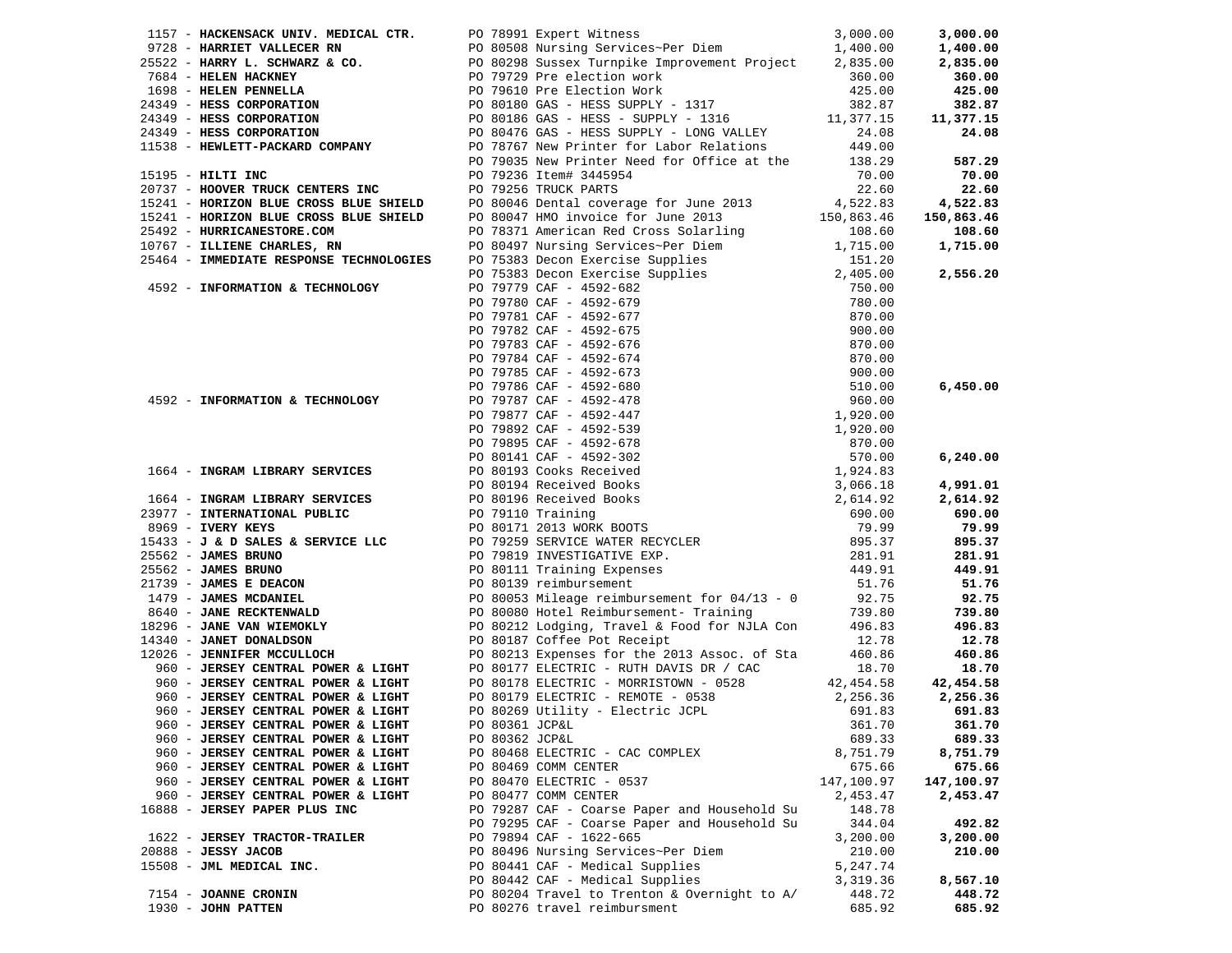|                | 17803 - JOHN STAMLER POLICE ACADEMY PO 78980 Training                                                                 |                   |                                                                                                                                                                                                                                                                          | 30.00      | 30.00                 |
|----------------|-----------------------------------------------------------------------------------------------------------------------|-------------------|--------------------------------------------------------------------------------------------------------------------------------------------------------------------------------------------------------------------------------------------------------------------------|------------|-----------------------|
|                |                                                                                                                       |                   |                                                                                                                                                                                                                                                                          |            |                       |
|                |                                                                                                                       |                   | 12452 - JOHNSON & JOHNSON, ESQS<br>8131 - JOHNSON SUPPLY<br>8131 - JOHNSTONE SUPPLY<br>834.01<br>834.01<br>834.01<br>834.01<br>834.01<br>834.01<br>835.50<br>8080216 Reimbursement Membership Dues & Tra<br>453.50                                                       |            | 5,548.54              |
|                |                                                                                                                       |                   |                                                                                                                                                                                                                                                                          |            | 834.01                |
|                |                                                                                                                       |                   |                                                                                                                                                                                                                                                                          |            | 453.50                |
|                | 21661 - JOURNEYWORKS PUBLISHING INC. PO 78288 Youth hand bands                                                        |                   | PO 78288 Youth hand bands<br>PO 80132 Travel reimbursement<br>PO 79604 Election Day<br>PO 80219 2013 WORK BOOTS<br>PO 79714 TRUCK PARTS<br>PO 79883 Travel Reimbursement                                                                                                 | 521.40     | 521.40                |
|                | 8962 - JOY SULLIVAN                                                                                                   |                   |                                                                                                                                                                                                                                                                          | 217.63     | 217.63                |
|                |                                                                                                                       |                   |                                                                                                                                                                                                                                                                          | 300.00     | 300.00                |
|                |                                                                                                                       |                   |                                                                                                                                                                                                                                                                          | 90.00      | 90.00                 |
|                |                                                                                                                       |                   |                                                                                                                                                                                                                                                                          | 126.56     | 126.56                |
|                |                                                                                                                       |                   |                                                                                                                                                                                                                                                                          | 24.95      | 24.95                 |
|                | 24997 - KAY FRANCES WALL.<br>24310 - KEITH LARSEN<br>15574 - KENVIL POWER EQUIPMENT, INC.<br>15574 - WIMBERLY JOHNSON |                   | PO 80229 CAF - Superstructure Replacement of 20,876.35                                                                                                                                                                                                                   |            |                       |
|                |                                                                                                                       |                   | 1406 - KONKUS CORPORATION<br>15657 - KURT'S LOCKSMITH SERVICE, LLC<br>12650 - KVOCERA MITA AMERICA, INC. PO 79061 Office Machine rental - Kyocera 420 702.33<br>12650 - KYOCERA MITA AMERICA, INC. PO 79181 3rd Qtr 2013 - Billing Peri                                  |            | 20,876.35             |
|                |                                                                                                                       |                   |                                                                                                                                                                                                                                                                          |            | 155.00                |
|                |                                                                                                                       |                   |                                                                                                                                                                                                                                                                          |            | 702.33                |
|                |                                                                                                                       |                   |                                                                                                                                                                                                                                                                          |            | 946.05                |
|                | 12650 - KYOCERA MITA AMERICA, INC.                                                                                    |                   |                                                                                                                                                                                                                                                                          | 748.50     | 748.50                |
|                | $12650$ - KYOCERA MITA AMERICA, INC.                                                                                  |                   | PO 79278 Copier Lease - OEM<br>PO 79279 Copier Lease - L&PS                                                                                                                                                                                                              | 655.77     | 655.77                |
|                | 15688 - LANIGAN ASSOCIATES INC                                                                                        |                   | PO 77171 Protective / Response Supplies 7,860.60                                                                                                                                                                                                                         |            | 7,860.60              |
|                | 15694 - LASHEN ELECTRONICS INC                                                                                        |                   | PO 79063 Small Tools                                                                                                                                                                                                                                                     | 382.15     | 382.15                |
| 15709 - LAWMEN |                                                                                                                       |                   | PO 78714 Ammunition                                                                                                                                                                                                                                                      | 444.00     | 444.00                |
|                | 16637 - LAWYERS DIARY AND MANUAL LLC                                                                                  |                   | PO 75951 Confirm Order 2013 Fitzgerald's NJ 76.00                                                                                                                                                                                                                        |            | 76.00                 |
|                | $15764$ - LEXIS-NEXIS                                                                                                 |                   |                                                                                                                                                                                                                                                                          | 740.00     | 740.00                |
|                | 15775 - LIFESAVERS INC                                                                                                |                   |                                                                                                                                                                                                                                                                          | 15.00      | 15.00                 |
|                | 15783 - LINCOLN TECHNICAL INSTITUTE                                                                                   |                   | PO 78984 legal service<br>PO 78984 legal service<br>PO 79893 CAF - 15783-190<br>PO 79938 CAF - 15783-581<br>PO 80147 CAF - 15783-190                                                                                                                                     | 445.52     |                       |
|                |                                                                                                                       |                   |                                                                                                                                                                                                                                                                          | 169.85     |                       |
|                |                                                                                                                       |                   |                                                                                                                                                                                                                                                                          | 197.02     | 812.39                |
|                | 15816 - LONGFELLOWS SANDWICH DELI                                                                                     |                   | PO 79324 Longfellows refreshments for HS mee 303.99                                                                                                                                                                                                                      |            | 303.99                |
|                |                                                                                                                       |                   |                                                                                                                                                                                                                                                                          |            |                       |
|                | 15816 - LONGFELLOWS SANDWICH DELI                                                                                     |                   | PO 79559 Longfellows Deli refreshements for 1,500.00<br>PO 79956 Longfellows deli Refreshments Human 216.25                                                                                                                                                              |            | 1,500.00              |
|                | 15816 - LONGFELLOWS SANDWICH DELI                                                                                     |                   |                                                                                                                                                                                                                                                                          |            | 216.25                |
|                | 15816 - LONGFELLOWS SANDWICH DELI                                                                                     | PO 79971 Training |                                                                                                                                                                                                                                                                          | 2,037.50   | 2,037.50              |
|                | 15816 - LONGFELLOWS SANDWICH DELI                                                                                     | PO 80024 LUNCHEON |                                                                                                                                                                                                                                                                          | 234.00     | 234.00                |
|                |                                                                                                                       |                   | 15816 - LONGFELLOWS SANDWICH DELI PO 80345 Construction Board of Appeals meeti 86.00<br>8307 - LOREEN RAFISURA PO 80495 Nursing Services~Per Diem 542.50                                                                                                                 |            | 86.00                 |
|                |                                                                                                                       |                   |                                                                                                                                                                                                                                                                          |            | 542.50                |
|                | 21100 - LOUISE R. MACCHIA                                                                                             |                   | PO 80494 Nursing Services~Per Diem 2,748.20                                                                                                                                                                                                                              |            | 2,748.20<br>13,829.18 |
|                | 21100 - LOUISE R. MACCHIA<br>21523 - LVI DEMOLITION SERVICES, INC.                                                    |                   | PO 80328 CAF - Demolition and Abatement of $W = 13,829.18$                                                                                                                                                                                                               |            | 13,829.18             |
|                | 25569 - LYDIA BUAYABAN                                                                                                |                   | PO 80368 Employee Reimbursement                                                                                                                                                                                                                                          | 30.00      | 30.00                 |
|                | 15868 - M A I N INC                                                                                                   |                   | PO 80148 Annual Assessments: Jan 01, 2013 th 118,750.00                                                                                                                                                                                                                  |            | 118,750.00            |
|                |                                                                                                                       |                   | 16280 - M. C. ECONOMIC DEVELOPMENT PO 80006 CAF - Freeholders Special Projects 32,500.00                                                                                                                                                                                 |            |                       |
|                |                                                                                                                       |                   | PO 80566 CAF - Freeholders Special Projects 32,500.00                                                                                                                                                                                                                    |            | 65,000.00             |
|                | 15883 - M.C. BAR ASSOCIATION                                                                                          |                   |                                                                                                                                                                                                                                                                          | 90.00      | 90.00                 |
|                |                                                                                                                       |                   |                                                                                                                                                                                                                                                                          | 888.00     |                       |
|                |                                                                                                                       |                   |                                                                                                                                                                                                                                                                          | 888.00     |                       |
|                |                                                                                                                       |                   |                                                                                                                                                                                                                                                                          | 703.70     |                       |
|                |                                                                                                                       |                   |                                                                                                                                                                                                                                                                          | 726.40     |                       |
|                |                                                                                                                       |                   |                                                                                                                                                                                                                                                                          | 703.70     |                       |
|                |                                                                                                                       |                   |                                                                                                                                                                                                                                                                          | 581.12     |                       |
|                |                                                                                                                       |                   |                                                                                                                                                                                                                                                                          | 789.96     | 5,280.88              |
|                |                                                                                                                       |                   | 15883 - <b>M.C. BAR ASSOCIATION</b><br>15926 - <b>M.C. SCHOOL OF TECHNOLOGY</b><br>15926 - <b>M.C. SCHOOL OF TECHNOLOGY</b><br>22<br>15926 - <b>M.C. SCHOOL OF TECHNOLOGY</b><br>22<br>24<br>25951 - <b>MADISON PLUMBING SUPPLY CO</b><br>279914 CAF - 15926-133<br>2799 | 1,440.62   | 1,440.62              |
|                |                                                                                                                       |                   |                                                                                                                                                                                                                                                                          |            | 2,240.00              |
|                |                                                                                                                       |                   |                                                                                                                                                                                                                                                                          | 2,240.00   | 609,205.00            |
|                |                                                                                                                       |                   |                                                                                                                                                                                                                                                                          | 609,205.00 |                       |
|                | 14891 - MAJOR POLICE SUPPLY                                                                                           |                   | PO 75420 CAF - NJSC#A78426                                                                                                                                                                                                                                               | 464,219.24 | 464,219.24            |
|                | 20710 - MAMMA CATERINA                                                                                                |                   | PO 80296 Refreshments for Western Shelter Tr                                                                                                                                                                                                                             | 131.20     | 131.20                |
|                | $3210 - MANPOWER$                                                                                                     |                   | PO 79141 Temporary staffing                                                                                                                                                                                                                                              | 1,814.40   |                       |
|                |                                                                                                                       |                   | PO 79142 Temporary staffing                                                                                                                                                                                                                                              | 2,854.08   |                       |
|                |                                                                                                                       |                   | PO 79777 temporary staffing                                                                                                                                                                                                                                              | 725.76     |                       |
|                |                                                                                                                       |                   | PO 79904 CAF - Subgrant Agreement # MANPOWER                                                                                                                                                                                                                             | 4,376.56   |                       |
|                |                                                                                                                       |                   | PO 79905 CAF - Subgrant Agreement # MANPOWER                                                                                                                                                                                                                             | 4,957.49   |                       |
|                |                                                                                                                       |                   | PO 79771 temporary staffing                                                                                                                                                                                                                                              | 1,450.96   |                       |
|                |                                                                                                                       |                   | PO 79770 Temporary staffing                                                                                                                                                                                                                                              | 982.20     | 17,161.45             |
|                | 25080 - MARIA CARMELITA OBLINA                                                                                        |                   | PO 80492 Nursing Services~Per Diem                                                                                                                                                                                                                                       | 910.00     | 910.00                |
|                | $11023$ - MARTHA YAGHI                                                                                                |                   | PO 80491 Nursing Services~Per Diem                                                                                                                                                                                                                                       | 560.00     | 560.00                |
|                | 20781 - MARY JANE M. ARCINAS                                                                                          |                   | PO 80490 Nursing Services~Per Diem                                                                                                                                                                                                                                       | 560.00     | 560.00                |
|                | 9383 - MATERNAL FETAL MEDICINE                                                                                        |                   | PO 79383 INMATE MEDICAL CARE                                                                                                                                                                                                                                             | 347.75     | 347.75                |
|                |                                                                                                                       |                   |                                                                                                                                                                                                                                                                          |            |                       |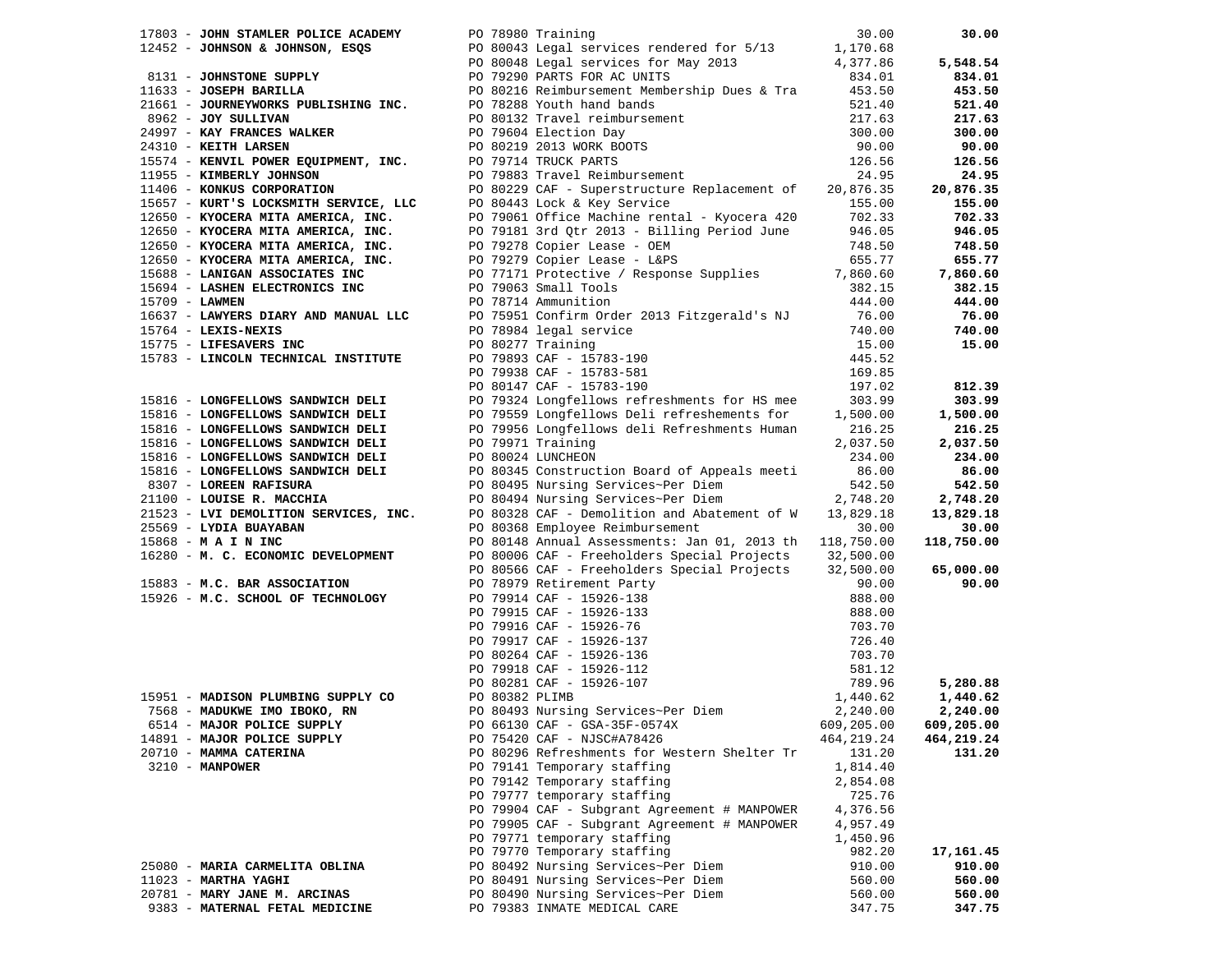| 25534 - MAXMCLOUD, LLC                                                                                                                                     |                 |                                                                                                                                                                                                                                                          |                    | 3,999.90   |
|------------------------------------------------------------------------------------------------------------------------------------------------------------|-----------------|----------------------------------------------------------------------------------------------------------------------------------------------------------------------------------------------------------------------------------------------------------|--------------------|------------|
|                                                                                                                                                            |                 |                                                                                                                                                                                                                                                          |                    |            |
|                                                                                                                                                            |                 |                                                                                                                                                                                                                                                          |                    | 310.00     |
|                                                                                                                                                            |                 |                                                                                                                                                                                                                                                          |                    | 580,000.00 |
|                                                                                                                                                            |                 |                                                                                                                                                                                                                                                          |                    | 1,300.00   |
|                                                                                                                                                            |                 |                                                                                                                                                                                                                                                          |                    | 17.00      |
|                                                                                                                                                            |                 |                                                                                                                                                                                                                                                          |                    | 280.00     |
|                                                                                                                                                            |                 |                                                                                                                                                                                                                                                          |                    | 1,052.00   |
|                                                                                                                                                            |                 |                                                                                                                                                                                                                                                          |                    | 875.00     |
|                                                                                                                                                            |                 |                                                                                                                                                                                                                                                          |                    | 50.00      |
|                                                                                                                                                            |                 |                                                                                                                                                                                                                                                          |                    | 1,676.50   |
|                                                                                                                                                            |                 |                                                                                                                                                                                                                                                          |                    |            |
|                                                                                                                                                            |                 |                                                                                                                                                                                                                                                          |                    |            |
|                                                                                                                                                            |                 |                                                                                                                                                                                                                                                          |                    | 2,994.20   |
|                                                                                                                                                            |                 |                                                                                                                                                                                                                                                          |                    |            |
|                                                                                                                                                            |                 |                                                                                                                                                                                                                                                          |                    | 1,643.86   |
|                                                                                                                                                            |                 |                                                                                                                                                                                                                                                          |                    | 16,800.00  |
|                                                                                                                                                            |                 |                                                                                                                                                                                                                                                          |                    | 3,759.50   |
|                                                                                                                                                            |                 |                                                                                                                                                                                                                                                          |                    | 3,360.00   |
|                                                                                                                                                            |                 |                                                                                                                                                                                                                                                          |                    | 1,734.00   |
|                                                                                                                                                            |                 |                                                                                                                                                                                                                                                          |                    |            |
| 99128 - MIRLENE BOINNIEL<br>6953 - MOBILEX USA BOY PO 79261 TRUCK PARTS<br>7313 - MONTAGE ENTERPRISES INC.<br>PO 79712 TRUCK PARTS<br>PO 79712 TRUCK PARTS |                 |                                                                                                                                                                                                                                                          |                    |            |
|                                                                                                                                                            |                 | 24348 - MOONLIGHT DESIGNS<br>24348 - MOONLIGHT DESIGNS<br>24348 - MOONLIGHT DESIGNS<br>26.11<br>255.11<br>255.11<br>26.00<br>267835 MCC PO 79739 SMC medical supplies<br>259.21<br>259.21<br>253.28<br>253.28<br>26213 - MORRIS GOUNTY ENGRAVING LLC<br> |                    | 2,210.47   |
|                                                                                                                                                            |                 |                                                                                                                                                                                                                                                          |                    | 165.00     |
|                                                                                                                                                            |                 |                                                                                                                                                                                                                                                          |                    |            |
|                                                                                                                                                            |                 |                                                                                                                                                                                                                                                          | 1, 259.21          | 2,991.57   |
|                                                                                                                                                            |                 |                                                                                                                                                                                                                                                          |                    | 253.28     |
|                                                                                                                                                            |                 |                                                                                                                                                                                                                                                          |                    | 5,062.50   |
| 6213 - MORRIS COUNTY ENGRAVING LLC PO 79420 OTHER OPER                                                                                                     |                 |                                                                                                                                                                                                                                                          |                    |            |
|                                                                                                                                                            |                 | PO 80125 Awards for 80th Basic Police Class                                                                                                                                                                                                              | 184.14             | 940.14     |
| 11408 - MORRIS COUNTY HISTORICAL SOCIETY                                                                                                                   |                 | PO 80544 CAF - 2013 Morris Aid to Museums                                                                                                                                                                                                                | 3,000.00           | 3,000.00   |
| $19483 - M.C. MUA$                                                                                                                                         |                 | PO 80446 Flourescent Bulb Recycling                                                                                                                                                                                                                      | 888.82             | 888.82     |
| 24308 - MORRIS COUNTY ORTHOPAEDIC                                                                                                                          |                 | PO 79330 Resident Treatment                                                                                                                                                                                                                              | 21.00              | 21.00      |
| 1800 - MORRIS COUNTY PARK COMMISSION                                                                                                                       |                 | PO 80546 REIMBURSE MAY 2013 LEGAL EXPENSES 1,600.00                                                                                                                                                                                                      |                    | 1,600.00   |
| 1800 - MORRIS COUNTY PARK COMMISSION                                                                                                                       |                 | PO 80550 REIMBURSE DAM RELATED SALARY & WAGE                                                                                                                                                                                                             | 11,040.00          | 11,040.00  |
| 4812 - MORRIS COUNTY PREVENTION                                                                                                                            |                 | PO 79614 CAF - JJ-1212 Prevention is Key 201                                                                                                                                                                                                             | 3,200.00           |            |
|                                                                                                                                                            |                 | PO 79613 CAF - JJ-1211 Prevention is Key 201 6,750.00                                                                                                                                                                                                    |                    | 9,950.00   |
|                                                                                                                                                            |                 | PO 80217 CAF - Management Agreement for the                                                                                                                                                                                                              | 5,978.56           | 5,978.56   |
| $21894$ - MORRISTOWN & ERIE RAILWAY INC<br>16315 - MORRISTOWN AGWAY                                                                                        | PO 80009 PLANTS |                                                                                                                                                                                                                                                          | 64.29              | 64.29      |
| 14515 - MORRISTOWN EMERGENCY MEDICAL                                                                                                                       |                 | PO 79350 INMATE MEDICAL CARE                                                                                                                                                                                                                             | 2,511.00           | 2,511.00   |
| 16321 - MORRISTOWN LUMBER &                                                                                                                                |                 | PO 79387 MISC. MAINTENANCE SUPPLIES                                                                                                                                                                                                                      | 147.51             |            |
|                                                                                                                                                            |                 | PO 80112 Hex Nuts and Screws for Fire Props                                                                                                                                                                                                              | 33.77              | 181.28     |
| 6637 - MORRISTOWN MEMORIAL/PATHOLOGY                                                                                                                       |                 |                                                                                                                                                                                                                                                          | 1,167.00           | 1,167.00   |
| 16340 - MORRISTOWN PARKING AUTHORITY                                                                                                                       |                 | FO 19909 MOrgue testing<br>PO 80242 INCREMENTAL BOND                                                                                                                                                                                                     |                    |            |
|                                                                                                                                                            |                 | PO 80243 PARKING MAINTENANCE FEE                                                                                                                                                                                                                         | 1,713.95           |            |
|                                                                                                                                                            |                 |                                                                                                                                                                                                                                                          | 5,216.00           |            |
|                                                                                                                                                            |                 | PO 80472 ELECTRIC - SCHUYLER ANNEX PARKING<br>21791 - MOTOROLA SOLUTIONS INC PO 78589 County Wide Radio System                                                                                                                                           | 2,908.45<br>417.60 | 9,838.40   |
|                                                                                                                                                            |                 |                                                                                                                                                                                                                                                          |                    | 417.60     |
| 16382 - MOUNT OLIVE CHILD CARE AND<br>19501 - MSC INDUSTRIAL SUPPLY CO.                                                                                    |                 | PO 79958 CAF - Grant in Aid Funding 2013 Com 24,375.00                                                                                                                                                                                                   |                    | 24,375.00  |
|                                                                                                                                                            |                 | PO 79263 HARDWARE                                                                                                                                                                                                                                        | 1,159.87           |            |
|                                                                                                                                                            |                 | PO 79711 SHOP SUPPLIES                                                                                                                                                                                                                                   | 51.05              |            |
|                                                                                                                                                            |                 | PO 80027 HARDWARE                                                                                                                                                                                                                                        | 273.10             | 1,484.02   |
| 21858 - MUNICIPAL CAPITAL CORP                                                                                                                             |                 | PO 80237 MAINTENANCE ON RICOH MP C4502A DIGI                                                                                                                                                                                                             | 1,029.09           | 1,029.09   |
| 21858 - MUNICIPAL CAPITAL CORP                                                                                                                             |                 | PO 80318 Copier Lease                                                                                                                                                                                                                                    | 1,208.42           | 1,208.42   |
| 21858 - MUNICIPAL CAPITAL CORP                                                                                                                             |                 | PO 80447 Office Machine Rental                                                                                                                                                                                                                           | 556.30             | 556.30     |
| 25454 - MUTUALINK, INC.                                                                                                                                    |                 | PO 75421 CAF - NJSC#A78426                                                                                                                                                                                                                               | 62,706.86          | 62,706.86  |
| 19523 - N.J. NATURAL GAS COMPANY                                                                                                                           |                 | PO 80181 NATURAL GAS - WHARTON BRIDGE GEN                                                                                                                                                                                                                | 26.19              |            |
|                                                                                                                                                            |                 | PO 80182 NATURAL GAS - DOVER PROBATION                                                                                                                                                                                                                   | 58.50              |            |
|                                                                                                                                                            |                 | PO 80183 NATURAL GAS - WHARTON BRIDGES                                                                                                                                                                                                                   | 239.62             |            |
|                                                                                                                                                            |                 | PO 80184 NATURAL GAS - WHARTON ROADS                                                                                                                                                                                                                     | 171.26             |            |
|                                                                                                                                                            |                 | PO 80185 NATURAL GAS - WHARTON OFF -                                                                                                                                                                                                                     | 52.69              |            |
|                                                                                                                                                            |                 | PO 80475 NATURAL GAS - MONTVILLE                                                                                                                                                                                                                         | 257.95             | 806.21     |
| 9477 - NA PUBLISHING INC.                                                                                                                                  |                 | PO 79169 Confirm Microforms for 18 Titles                                                                                                                                                                                                                | 2,782.90           | 2,782.90   |
| 21122 - NATIONAL FUEL OIL INC.                                                                                                                             |                 | PO 79264 CAF - NJSC#A82768                                                                                                                                                                                                                               | 13,223.25          | 13,223.25  |
| 21122 - NATIONAL FUEL OIL INC.                                                                                                                             |                 | PO 79659 CAF - NJSC#A82768                                                                                                                                                                                                                               | 12,082.70          | 12,082.70  |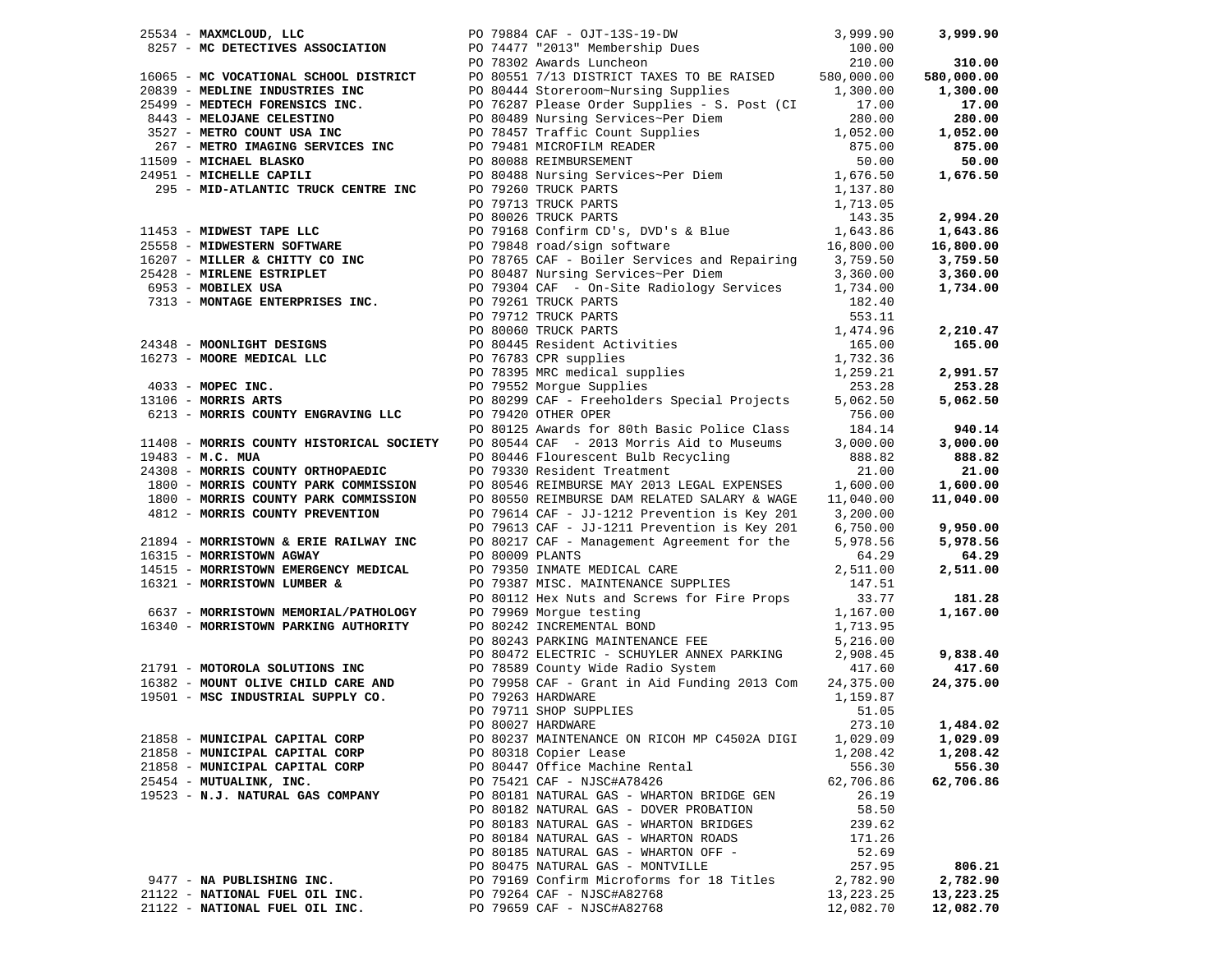|                | 21122 - NATIONAL FUEL OIL INC.                                                           |  | 14,797.04<br>PO 80040 CAF - NJSC#A82768                                                                                         |           | 14,797.04  |
|----------------|------------------------------------------------------------------------------------------|--|---------------------------------------------------------------------------------------------------------------------------------|-----------|------------|
|                | 16480 - NATIONAL INDUSTRIES                                                              |  | PO 79334 Machinery Repairs & Parts                                                                                              |           | 1,562.80   |
|                | 16552 - NEWBRIDGE SERVICES INC                                                           |  |                                                                                                                                 |           |            |
|                |                                                                                          |  | PO 79906 CAF - NEWSER-12M-WIA                                                                                                   | 600.00    |            |
|                |                                                                                          |  | PO 79910 CAF - NEWSER-12M-WIA                                                                                                   | 600.00    |            |
|                |                                                                                          |  | PO 79911 CAF - NEWSER-12M-WIA                                                                                                   | 600.00    |            |
|                |                                                                                          |  | PO 79912 CAF - NEWSER-12M-WIA                                                                                                   | 800.00    |            |
|                |                                                                                          |  | PO 79913 CAF - NEWSER-12M-WIA                                                                                                   | 200.00    |            |
|                |                                                                                          |  | PO 79882 CAF - NEWSER-12M-WIA                                                                                                   | 200.00    |            |
|                |                                                                                          |  | PO 80273 CAF - NEWSER-12M-WIA                                                                                                   | 1,113.00  | 7,689.00   |
|                | 16552 - NEWBRIDGE SERVICES INC                                                           |  | PO 79885 CAF - Subgrant Agreement # NEWSER-1                                                                                    | 475.00    |            |
|                |                                                                                          |  | PO 79886 CAF - NEWSER-12M-WIA                                                                                                   | 718.00    |            |
|                |                                                                                          |  | PO 79887 CAF - Subgrant Agreement # NEWSER-1                                                                                    | 475.00    |            |
|                |                                                                                          |  | PO 79888 CAF - Subgrant Agreement # NEWSER-1                                                                                    | 740.00    |            |
|                |                                                                                          |  | PO 79889 CAF - Subgrant Agreement # NEWSER-1                                                                                    | 475.00    |            |
|                |                                                                                          |  | PO 79890 CAF - Subgrant Agreement # NEWSER-1                                                                                    | 475.00    |            |
|                |                                                                                          |  | PO 79890 CAF - Subgrant Agreement # NEWSER-1<br>PO 79880 CAF - Subgrant Agreement # NEWSER-1                                    | 3,101.00  |            |
|                |                                                                                          |  | PO 79879 CAF - Subgrant Agreement # NEWSER-1                                                                                    | 3,576.00  | 10,035.00  |
|                | 16552 - NEWBRIDGE SERVICES INC                                                           |  | PO 79926 CAF - NEWSER-12M-WIA                                                                                                   | 200.00    |            |
|                |                                                                                          |  | PO 79927 CAF - NEWSER-12M-WIA                                                                                                   | 600.00    | 800.00     |
|                | 23981 - NIELSEN DODGE - C-J-R                                                            |  | PO 79265 AUTO PARTS                                                                                                             | 589.64    | 589.64     |
|                | 23981 - NIELSEN DODGE - C-J-R                                                            |  | PO 79657 AUTO PARTS                                                                                                             | 200.00    | 200.00     |
|                | 23981 - NIELSEN DODGE - C-J-R                                                            |  | PO 80028 AUTO PARTS                                                                                                             | 770.32    | 770.32     |
|                | 16570 - NISIVOCCIA LLP                                                                   |  | PO 80340 CAF - Professional Auditing Svcs-Ad 125,622.00                                                                         |           | 125,622.00 |
|                | 20398 - NJ TAXI & BLACK CAR SERVICES LLC                                                 |  | PO 80050 Transportation                                                                                                         | 136.14    | 136.14     |
|                | 12539 - NJ TECHLINE HVAC SRVC CO. LLC                                                    |  | PO 78756 Machinery Repairs & Equipment                                                                                          | 1,692.00  | 1,692.00   |
| 12317 - NJICLE |                                                                                          |  | PO 79813 Training                                                                                                               | 200.00    | 200.00     |
| $305 - NJLA$   |                                                                                          |  | PO 78153 Registration for 2 Attendees                                                                                           | 280.00    | 280.00     |
|                | 20702 - NORTH AMERICAN RESCUE LLC                                                        |  | PO 77305 Emergency Medical Treatment Supplie 11,271.18                                                                          |           | 11,271.18  |
|                | 16738 - NORTHEASTERN HARDWARE CO INC                                                     |  | PO 79830 Tamper TopP/H Digger                                                                                                   | 41.95     | 41.95      |
|                | 21565 - OCLC ONLINE COMPUTER                                                             |  | PO 79177 On-Line Service for May 01, 2013 th                                                                                    | 3,468.89  | 3,468.89   |
|                | 10846 - OLD DOMINION BRUSH COMPANY                                                       |  | PO 79268 TRUCK PARTS                                                                                                            | 90.00     |            |
|                |                                                                                          |  | PO 79650 TRUCK PARTS                                                                                                            | 160.00    | 250.00     |
|                | 8687 - ON TIME TRANSPORT INC.                                                            |  | PO 79340 Medical Transport                                                                                                      | 3,030.00  | 3,030.00   |
|                | 21446 - OPTIMUS EMR, INC.                                                                |  | PO 80448 Software Maintenance~Patient Accoun                                                                                    | 1,336.32  | 1,336.32   |
|                | 10287 - PANCIELLO CONSTRUCTION LLC                                                       |  | PO 80240 CAF - Labor Rates Concrete Replacem                                                                                    | 3,520.00  | 3,520.00   |
|                | 16887 - PAPER MART INC                                                                   |  |                                                                                                                                 | 109.29    | 109.29     |
|                | 21551 - PARSIPPANY INN                                                                   |  | PO 80010 Office copy paper<br>PO 80051 Motel placement<br>PO 79367 Dinner<br>PO 79778 CAF - 2245-565<br>PO 79900 CAF - 2245-468 | 50.00     | 50.00      |
|                | 202 - PATRIOTS PATH COUNCIL INC                                                          |  |                                                                                                                                 | 285.00    | 285.00     |
|                | $2245$ - PC AGE                                                                          |  |                                                                                                                                 | 800.00    |            |
|                |                                                                                          |  |                                                                                                                                 | 4,000.00  | 4,800.00   |
|                | 19655 - PEERLESS CONCRETE PRODUCTS CO.                                                   |  | PO 79524 CAF - OJT-13S-23-DW                                                                                                    | 4,000.00  | 4,000.00   |
|                | 19663 - PERFORMANCE TRAILERS INC.                                                        |  | PO 80030 TRUCK PARTS                                                                                                            | 105.00    | 105.00     |
|                | 17019 - PHILLIPSBURG SCHOOL BASED                                                        |  | PO 80149 CAF - Subgrant Agreement # PHILS-13                                                                                    | 2,746.00  |            |
|                |                                                                                          |  | PO 80150 CAF - Subgrant Agreement # PHILS-13                                                                                    | 1,901.00  |            |
|                |                                                                                          |  | PO 80151 CAF - Subgrant Agreement # PHILS-13                                                                                    | 3,116.00  |            |
|                |                                                                                          |  | PO 80152 CAF - Subgrant Agreement # PHILS-13                                                                                    | 2,535.00  | 10,298.00  |
|                | 7683 - PHILOMENA BREDBENNER                                                              |  | PO 79605 Pre Election day and Election Day                                                                                      | 360.00    | 360.00     |
|                | 17066 - PLAINSMAN AUTO SUPPLY                                                            |  | PO 79653 AUTO PARTS                                                                                                             | 775.63    |            |
|                |                                                                                          |  | PO 80031 AUTO PARTS                                                                                                             | 1,285.53  | 2,061.16   |
|                | 20701 - PLAN B ENTERPRISES INC                                                           |  | PO 78990 Mechanical Inspeciton for Investiga                                                                                    | 1,801.00  | 1,801.00   |
|                | 11092 - PMS-PROFESSIONAL                                                                 |  | PO 78394 MRC Blankets                                                                                                           | 1,243.84  | 1,243.84   |
|                | 17084 - POLAND SPRING WATER CO.                                                          |  | PO 80203 Monthly Charge for Poland Spring Di                                                                                    | 54.30     | 54.30      |
|                | 810 - POLAND SPRING                                                                      |  | PO 80360 Treasury 3rd water bill 5-15-2013 t                                                                                    | 14.63     | 14.63      |
|                | 23910 - POLICE EXECUTIVE RESEARCH                                                        |  | PO 74618 CAF - Consolidation Feasability Stu                                                                                    | 30,596.00 | 30,596.00  |
|                | 23910 - POLICE EXECUTIVE RESEARCH                                                        |  | PO 75768 CAF - Consolidation Feasability Stu                                                                                    | 10,198.00 | 10,198.00  |
|                | 17117 - POWER PLACE INC                                                                  |  | PO 79427 EQUIP RPR                                                                                                              | 313.14    | 313.14     |
|                | 10503 - PREMIER HEALTHCARE                                                               |  | PO 80417 CAF - Management Services                                                                                              | 76,915.51 | 76,915.51  |
|                | 21397 - PRESERVATION DESIGN PARTNERSHIP LLC PO 79970 CAF - C1213-1 - Consultants for the |  |                                                                                                                                 | 450.00    | 450.00     |
|                | 8284 - PRIME ENVIRONMENTAL INC                                                           |  | PO 76279 Remove & Replace Filters on Range                                                                                      | 1,400.00  | 1,400.00   |
|                | 17139 - PRIME TIME PERSONNEL INC                                                         |  | PO 79538 temporary staffing                                                                                                     | 377.00    |            |
|                |                                                                                          |  | PO 80155 temporary staffing                                                                                                     | 631.48    | 1,008.48   |
|                | 24230 - PRIORITY DISPATCH CORP.                                                          |  | PO 79617 TRAINING                                                                                                               | 7,027.00  | 7,027.00   |
|                |                                                                                          |  |                                                                                                                                 |           |            |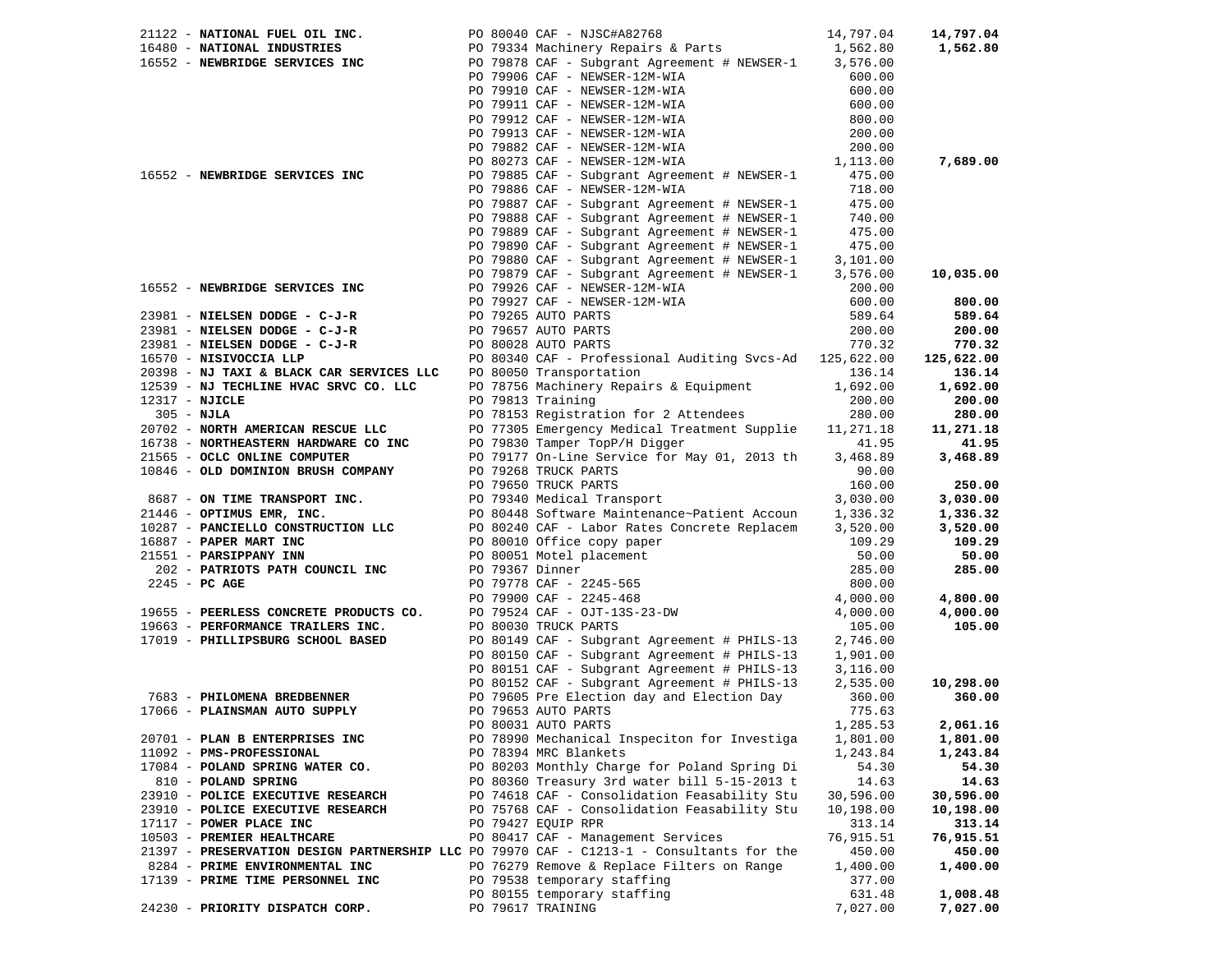|  |                                    |                | 1771 PROGRAMS AND MUNICIPAL AND 1975 CONTROL COMPANY (1975) 2015, 2013<br>2013 - FRONT FRA PROPERTING CONTROL COMPANY (1975) 2013 - AND THE COMPANY (1975) 2013 - 2013 - 2014 2013<br>2013 - PRODUCT FRA PROPERTING CONTROL COMPA |           |            |
|--|------------------------------------|----------------|-----------------------------------------------------------------------------------------------------------------------------------------------------------------------------------------------------------------------------------|-----------|------------|
|  |                                    |                |                                                                                                                                                                                                                                   |           |            |
|  |                                    |                |                                                                                                                                                                                                                                   |           |            |
|  |                                    |                |                                                                                                                                                                                                                                   |           |            |
|  |                                    |                | PO 80418 CAF - Milling and Resurfacing of 20                                                                                                                                                                                      | 60,422.73 | 62,938.73  |
|  | 24284 - SELECT REHABILITATION INC. |                | PO 80462 CAF - Phsyical, Occupational and Sp 296,433.66                                                                                                                                                                           |           | 296,433.66 |
|  | 6104 - SENIOR CITIZENS LONG HILL   |                | PO 79723 Senior Citizens of Long Hill Townsh                                                                                                                                                                                      | 50.00     | 50.00      |
|  | $19848 - J.A.$ SEXAUER             |                | PO 80375 CAF - Plumbing Supplies                                                                                                                                                                                                  | 4,059.65  |            |
|  |                                    |                | PO 80376 CAF - Plumbing Supplies                                                                                                                                                                                                  | 4,460.72  |            |
|  |                                    |                | PO 80377 CAF - Plumbing Supplies                                                                                                                                                                                                  | 4,373.70  | 12,894.07  |
|  | 20899 - SGS TESTCOM INC            |                | PO 77289 MONTHLY INSPECTION MAINTENANCE                                                                                                                                                                                           | 189.41    | 189.41     |
|  | 20899 - SGS TESTCOM INC            |                | PO 78427 MONTHLY INSPECTION MAINTENANCE                                                                                                                                                                                           | 189.41    | 189.41     |
|  | 19858 - SHERWIN WILLIAMS           |                | PO 80452 Paint and Painting Supplies                                                                                                                                                                                              | 487.06    | 487.06     |
|  | 17636 - SHERWIN-WILLIAMS           | PO 79289 PAINT |                                                                                                                                                                                                                                   | 300.70    | 300.70     |
|  | 17726 - SHI INTERNATIONAL CORP     |                | PO 78667 Technician Training                                                                                                                                                                                                      | 3,256.47  | 3,256.47   |
|  | 1645 - SHIRLEY STOLL               |                | PO 80320 REIMBURSEMENT FOR OVERNIGHT MAIL                                                                                                                                                                                         | 21.16     | 21.16      |
|  | 17693 - SMITH & WESSON ACADEMY     |                | PO 78308 TRAINING                                                                                                                                                                                                                 | 360.00    | 360.00     |
|  |                                    |                |                                                                                                                                                                                                                                   |           |            |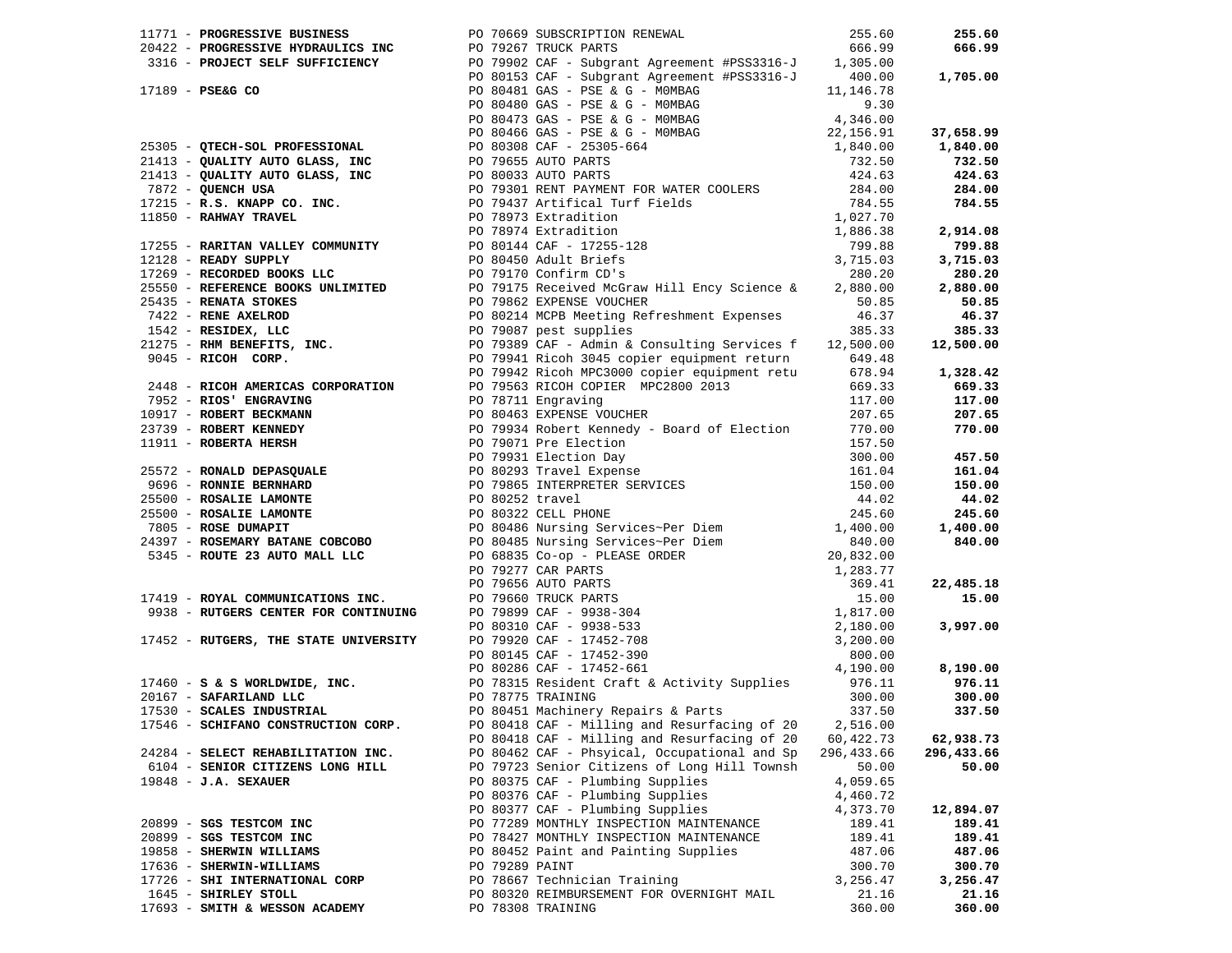|                                        |                                                                                                                              |  | 17699 - SMITH MOTOR CO., INC.<br>PO 79269 AUTO PARTS<br>PO 79269 AUTO PARTS<br>PO 79661 AUTO PARTS<br>PO 80035 AUTO PARTS<br>PO 80035 AUTO PARTS<br>PO 79270 TOOLS<br>27.60<br>981 - SODEXO INC & AFFILIATES<br>6981 - SODEXO INC & AFFILIATES<br>                                                                                                                                                                                                                          |           |            |
|----------------------------------------|------------------------------------------------------------------------------------------------------------------------------|--|-----------------------------------------------------------------------------------------------------------------------------------------------------------------------------------------------------------------------------------------------------------------------------------------------------------------------------------------------------------------------------------------------------------------------------------------------------------------------------|-----------|------------|
|                                        |                                                                                                                              |  |                                                                                                                                                                                                                                                                                                                                                                                                                                                                             |           | 996.23     |
|                                        |                                                                                                                              |  |                                                                                                                                                                                                                                                                                                                                                                                                                                                                             |           | 746.25     |
|                                        |                                                                                                                              |  |                                                                                                                                                                                                                                                                                                                                                                                                                                                                             |           | 27.60      |
|                                        |                                                                                                                              |  |                                                                                                                                                                                                                                                                                                                                                                                                                                                                             |           | 47.15      |
|                                        |                                                                                                                              |  |                                                                                                                                                                                                                                                                                                                                                                                                                                                                             |           | 259,290.29 |
|                                        |                                                                                                                              |  |                                                                                                                                                                                                                                                                                                                                                                                                                                                                             |           | 84,368.67  |
|                                        |                                                                                                                              |  |                                                                                                                                                                                                                                                                                                                                                                                                                                                                             |           | 167,516.92 |
|                                        |                                                                                                                              |  |                                                                                                                                                                                                                                                                                                                                                                                                                                                                             |           | 90.00      |
|                                        |                                                                                                                              |  |                                                                                                                                                                                                                                                                                                                                                                                                                                                                             |           | 64.13      |
|                                        |                                                                                                                              |  |                                                                                                                                                                                                                                                                                                                                                                                                                                                                             |           | 16,449.39  |
|                                        |                                                                                                                              |  |                                                                                                                                                                                                                                                                                                                                                                                                                                                                             |           | 69,470.96  |
|                                        | 12483 - SPECIAL K HEALTH & FITNESS                                                                                           |  |                                                                                                                                                                                                                                                                                                                                                                                                                                                                             |           | 300.00     |
|                                        | 20804 - SPECIALTY MEDICAL PRODUCTS INC.                                                                                      |  |                                                                                                                                                                                                                                                                                                                                                                                                                                                                             |           | 1,799.25   |
|                                        | 25200 - SPECIALTY VEHICLE SOLUTION, LLC.                                                                                     |  | PO 80497 CAF - Replacement of County Diruge<br>PO 80456 Resident Activities<br>PO 80457 Storeroom-Nursing Supplies<br>PO 78451 CAF - GSA #GS-30F-0011T<br>PO 78452 CAF - GSA #GS-30F-0011T<br>PO 79182 5/13 office supplies<br>PO 79182 5/                                                                                                                                                                                                                                  |           | 28,441.00  |
|                                        | 25200 - SPECIALTY VEHICLE SOLUTION, LLC.                                                                                     |  |                                                                                                                                                                                                                                                                                                                                                                                                                                                                             |           | 28,441.00  |
| 4611 - STAPLES BUSINESS ADVANTAGE      |                                                                                                                              |  |                                                                                                                                                                                                                                                                                                                                                                                                                                                                             |           | 360.16     |
|                                        | 4611 - STAPLES BUSINESS ADVANTAGE                                                                                            |  |                                                                                                                                                                                                                                                                                                                                                                                                                                                                             |           | 330.00     |
|                                        | 4611 - STAPLES BUSINESS ADVANTAGE                                                                                            |  |                                                                                                                                                                                                                                                                                                                                                                                                                                                                             |           | 156.53     |
|                                        | 4611 - STAPLES BUSINESS ADVANTAGE                                                                                            |  |                                                                                                                                                                                                                                                                                                                                                                                                                                                                             |           | 54.15      |
|                                        | 4611 - STAPLES BUSINESS ADVANTAGE                                                                                            |  |                                                                                                                                                                                                                                                                                                                                                                                                                                                                             |           | 224.81     |
|                                        | 4611 - STAPLES BUSINESS ADVANTAGE                                                                                            |  | PO 79240 5/13 office supplies<br>PO 79322 Staples supplies for Human Service<br>PO 79323 STAPLES INV. 3200314753 July Munic 54.15<br>PO 79362 Office Supplies<br>224.81<br>PO 79362 Office Supplies<br>224.81<br>224.81<br>PO 79362 STATELES<br>PO 79362 STATELES<br>PO 79362 Office Supplies<br>PO 79377 Office Supplies<br>PO 79377 Office Supplies<br>PO 79381 OFFICE SUPPLIES<br>PO 79638 OFFICE SUPPLIES<br>PO 79802 COPIER PAPER<br>PO 79802 COPIER PAPER<br>PO 79803 |           | 498.32     |
|                                        | 4611 - STAPLES BUSINESS ADVANTAGE                                                                                            |  |                                                                                                                                                                                                                                                                                                                                                                                                                                                                             |           | 608.00     |
|                                        | 4611 - STAPLES BUSINESS ADVANTAGE                                                                                            |  |                                                                                                                                                                                                                                                                                                                                                                                                                                                                             |           | 139.67     |
|                                        | 4611 - STAPLES BUSINESS ADVANTAGE                                                                                            |  |                                                                                                                                                                                                                                                                                                                                                                                                                                                                             |           | 64.60      |
|                                        | 4611 - STAPLES BUSINESS ADVANTAGE                                                                                            |  |                                                                                                                                                                                                                                                                                                                                                                                                                                                                             |           | 1,292.00   |
|                                        | 4611 - STAPLES BUSINESS ADVANTAGE                                                                                            |  |                                                                                                                                                                                                                                                                                                                                                                                                                                                                             |           | 206.40     |
|                                        | 4611 - STAPLES BUSINESS ADVANTAGE                                                                                            |  |                                                                                                                                                                                                                                                                                                                                                                                                                                                                             |           | 81.76      |
| 4611 - STAPLES BUSINESS ADVANTAGE      |                                                                                                                              |  |                                                                                                                                                                                                                                                                                                                                                                                                                                                                             |           | 417.58     |
|                                        | 4611 - STAPLES BUSINESS ADVANTAGE                                                                                            |  |                                                                                                                                                                                                                                                                                                                                                                                                                                                                             |           | 96.26      |
| 4611 - STAPLES BUSINESS ADVANTAGE      |                                                                                                                              |  | PO 79987 Staples Invoice #3202018297 & 32020 602.20                                                                                                                                                                                                                                                                                                                                                                                                                         |           | 602.20     |
| 4611 - STAPLES BUSINESS ADVANTAGE      |                                                                                                                              |  | PO 80037 CHAIRS                                                                                                                                                                                                                                                                                                                                                                                                                                                             | 142.50    | 142.50     |
| 4611 - STAPLES BUSINESS ADVANTAGE      |                                                                                                                              |  | PO 80232 Staples - Office supplies<br>PO 80319 Office supplies                                                                                                                                                                                                                                                                                                                                                                                                              | 80.70     | 80.70      |
|                                        | 4611 - STAPLES BUSINESS ADVANTAGE                                                                                            |  | PO 80319 Office supplies                                                                                                                                                                                                                                                                                                                                                                                                                                                    | 241.63    | 241.63     |
|                                        | 4611 - STAPLES BUSINESS ADVANTAGE                                                                                            |  | PO 80354 Adjuster's Office - Office Supplies 142.40                                                                                                                                                                                                                                                                                                                                                                                                                         |           | 142.40     |
|                                        | 4611 - STAPLES BUSINESS ADVANTAGE                                                                                            |  | PO 80458 Office Supplies                                                                                                                                                                                                                                                                                                                                                                                                                                                    | 634.40    | 634.40     |
| $17819$ - STAR LEDGER                  |                                                                                                                              |  | PO 80459 Newspaper for Bistro                                                                                                                                                                                                                                                                                                                                                                                                                                               | 88.73     | 88.73      |
| 5021 - STATE SHUTTLE INC               |                                                                                                                              |  | PO 79901 CAF - Subgrant Agreement #STASHUT-1                                                                                                                                                                                                                                                                                                                                                                                                                                | 3,650.20  |            |
|                                        |                                                                                                                              |  | PO 80304 CAF - Subgrant Agreement #STASHUT-1                                                                                                                                                                                                                                                                                                                                                                                                                                | 3,650.20  |            |
|                                        |                                                                                                                              |  | PO 80305 CAF - Subgrant Agreement #STASHUT-1                                                                                                                                                                                                                                                                                                                                                                                                                                | 2,920.16  |            |
|                                        |                                                                                                                              |  | PO 80306 CAF - Subgrant Agreement #STASHUT-1                                                                                                                                                                                                                                                                                                                                                                                                                                | 3,650.20  | 13,870.76  |
|                                        |                                                                                                                              |  | PO 79222 Drug Test for 80th BPC<br>PO 79085 Pest & Weed supplies                                                                                                                                                                                                                                                                                                                                                                                                            | 1,800.00  | 1,800.00   |
|                                        | 16675 - STATE TOXICOLOGY LABORATORY<br>6999 - STATION HARDWARE LAWN &                                                        |  | PO 79085 Pest & Weed supplies                                                                                                                                                                                                                                                                                                                                                                                                                                               | 54.04     | 54.04      |
|                                        |                                                                                                                              |  |                                                                                                                                                                                                                                                                                                                                                                                                                                                                             | 60.98     | 60.98      |
|                                        |                                                                                                                              |  | 21595 - STEPHEN NEBESNI<br>17875 - STORY TELLING ARTS INC<br>2009 - PO 80256 CAF - Grant in Aid Funding 2013 GIA                                                                                                                                                                                                                                                                                                                                                            | 4,984.00  | 4,984.00   |
|                                        | 24132 - STS TIRE & AUTO CENTERS<br>24132 - STS TIRE & AUTO CENTERS<br>24132 - STS TIRE & AUTO CENTERS<br>29 - PO 79662 TIRES |  |                                                                                                                                                                                                                                                                                                                                                                                                                                                                             | 685.34    | 685.34     |
|                                        |                                                                                                                              |  |                                                                                                                                                                                                                                                                                                                                                                                                                                                                             | 1,943.55  | 1,943.55   |
|                                        | 24132 - STS TIRE & AUTO CENTERS                                                                                              |  | PO 80036 TIRES                                                                                                                                                                                                                                                                                                                                                                                                                                                              | 866.64    | 866.64     |
| 17901 - SUBURBAN CONSULTING            |                                                                                                                              |  | PO 80121 old Ref# CF08000826000                                                                                                                                                                                                                                                                                                                                                                                                                                             | 517.50    | 517.50     |
| 21632 - SUSAN COLARDEAU                |                                                                                                                              |  | PO 79606 Election Day                                                                                                                                                                                                                                                                                                                                                                                                                                                       | 200.00    | 200.00     |
|                                        | 17937 - SUSSEX COUNTY COMMUNITY COLLEGE                                                                                      |  | PO 79907 CAF - 17937-427                                                                                                                                                                                                                                                                                                                                                                                                                                                    | 3,200.00  |            |
|                                        |                                                                                                                              |  | PO 79908 CAF - 17937-428                                                                                                                                                                                                                                                                                                                                                                                                                                                    | 3,200.00  |            |
|                                        |                                                                                                                              |  | PO 79909 CAF - 17937-443                                                                                                                                                                                                                                                                                                                                                                                                                                                    | 3,200.00  | 9,600.00   |
| 11429 - SUSSEX COUNTY MUA              |                                                                                                                              |  | PO 79318 Street Sweeping                                                                                                                                                                                                                                                                                                                                                                                                                                                    | 309.75    | 309.75     |
| 17936 - SUSSEX CTY CHAMBER OF COMMERCE |                                                                                                                              |  | PO 80316 CAF - OJT-13S-20-WIA/DW                                                                                                                                                                                                                                                                                                                                                                                                                                            | 1,090.32  | 1,090.32   |
| 25163 - SUZANNE MEYERS                 |                                                                                                                              |  | PO 80044 Mileage reimb. for $4 \times 5/13$                                                                                                                                                                                                                                                                                                                                                                                                                                 | 17.85     | 17.85      |
| 25400 - SUZIE COLLIN                   |                                                                                                                              |  | PO 80484 Nursing Services~Per Diem                                                                                                                                                                                                                                                                                                                                                                                                                                          | 3,088.75  | 3,088.75   |
| 18067 - T J'S SPORTWIDE TROPHY         |                                                                                                                              |  | PO 79342 ENGRAVING FOR PLAQUE                                                                                                                                                                                                                                                                                                                                                                                                                                               | 15.00     | 15.00      |
| 16110 - T. Y. LIN INTERNATIONAL        |                                                                                                                              |  | PO 80102 CAF - Construction Support Services                                                                                                                                                                                                                                                                                                                                                                                                                                | 10,109.49 |            |
|                                        |                                                                                                                              |  | PO 80103 CAF - Superstructure Replacement of                                                                                                                                                                                                                                                                                                                                                                                                                                | 619.75    | 10,729.24  |
| 5611 - TBS CONTROLS LLC                |                                                                                                                              |  | PO 79332 CAF - Environmental Control and HVA                                                                                                                                                                                                                                                                                                                                                                                                                                | 5,358.34  | 5,358.34   |
| 17990 - TELESEARCH INC                 |                                                                                                                              |  | PO 79148 Temporary staffing                                                                                                                                                                                                                                                                                                                                                                                                                                                 | 526.50    |            |
|                                        |                                                                                                                              |  |                                                                                                                                                                                                                                                                                                                                                                                                                                                                             |           |            |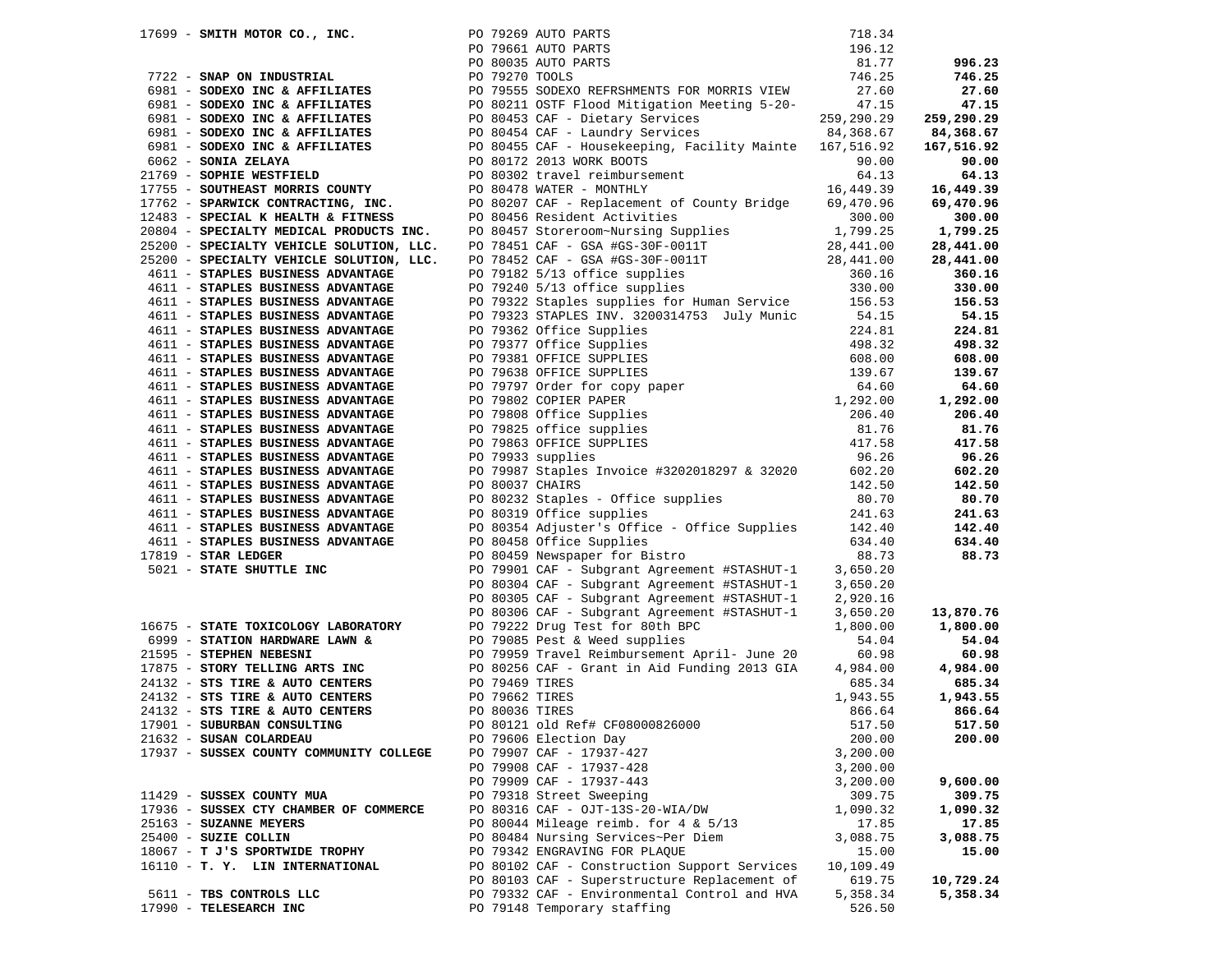|                         |                                                                                                                                                   | PO 79149 temporary staffing 601.50<br>PO 79150 temporary staffing 1,107.89<br>PO 79151 temporary staffing 1,195.15<br>PO 79152 temporary staffing 1,198.45<br>PO 79370 temporary staffing 471.80<br>PO 79932 temporary staffing 425.10<br>                                                              |                    |            |
|-------------------------|---------------------------------------------------------------------------------------------------------------------------------------------------|---------------------------------------------------------------------------------------------------------------------------------------------------------------------------------------------------------------------------------------------------------------------------------------------------------|--------------------|------------|
|                         |                                                                                                                                                   |                                                                                                                                                                                                                                                                                                         |                    |            |
|                         |                                                                                                                                                   |                                                                                                                                                                                                                                                                                                         |                    |            |
|                         |                                                                                                                                                   |                                                                                                                                                                                                                                                                                                         |                    | 5,436.39   |
|                         | 8514 - TELEVISION EQUIPMENT ASSO                                                                                                                  |                                                                                                                                                                                                                                                                                                         |                    | 2,008.00   |
|                         |                                                                                                                                                   |                                                                                                                                                                                                                                                                                                         | 96.00              | 96.00      |
|                         | 19966 - THE 200 CLUB OF MORRIS COUNTY PO 79357 Event<br>19739 - THE RBA GROUP INC.                                                                | PO 80331 CAF - Intersection Analysis & Const                                                                                                                                                                                                                                                            | 6,969.86           | 6,969.86   |
| 12497 - THE RONED GROUP |                                                                                                                                                   |                                                                                                                                                                                                                                                                                                         |                    | 82.00      |
|                         | 19739 - THE RBA GROUP INC.<br>12497 - THE RONED GROUP 12497 - THE RONED GROUP<br>12497 - THE TAB GROUP 1250 1250 1250 1251 2017 - Records Storage |                                                                                                                                                                                                                                                                                                         | 82.00<br>4,296.67  |            |
|                         |                                                                                                                                                   |                                                                                                                                                                                                                                                                                                         |                    | 4,296.67   |
|                         |                                                                                                                                                   |                                                                                                                                                                                                                                                                                                         |                    | 161.88     |
|                         |                                                                                                                                                   |                                                                                                                                                                                                                                                                                                         |                    | 122.78     |
|                         |                                                                                                                                                   |                                                                                                                                                                                                                                                                                                         |                    | 1,425.69   |
|                         |                                                                                                                                                   | 2511 - THE TRAFFIT SAVETY STORE<br>26.07 11 - THE TRAFFIT SAFETY STORE<br>26.88<br>26.88<br>26.88<br>26.88<br>27.78<br>27.78<br>27.78<br>281 - TOMAR INDUSTRIES INC<br>281 - TOMAR INDUSTRIES INC<br>281 - TOMAR INDUSTRIES INC<br>296.85<br>296.85<br>296                                              |                    | 296.85     |
|                         |                                                                                                                                                   |                                                                                                                                                                                                                                                                                                         |                    | 137,506.60 |
|                         |                                                                                                                                                   |                                                                                                                                                                                                                                                                                                         |                    | 411.70     |
|                         |                                                                                                                                                   |                                                                                                                                                                                                                                                                                                         |                    | 1,155.00   |
|                         |                                                                                                                                                   |                                                                                                                                                                                                                                                                                                         |                    | 578.67     |
|                         |                                                                                                                                                   |                                                                                                                                                                                                                                                                                                         |                    |            |
|                         |                                                                                                                                                   |                                                                                                                                                                                                                                                                                                         |                    |            |
|                         |                                                                                                                                                   | 25362 - <b>TRANSAXLE LLC</b><br>218154 - <b>TRI-COUNTY SEWER &amp; DRAIN</b><br>2181 - <b>TRIUS, INC.</b><br>2181 - <b>TRIUS, INC.</b><br>2181 - <b>TRIUS, INC.</b><br>2181 - <b>TRIUS, INC.</b><br>2181 - <b>TRIUS EXECUTED PO 78790 ELECTRICAL SUPPLIES</b><br>2578.67<br>2578.67<br>                 |                    | 1,711.29   |
|                         |                                                                                                                                                   |                                                                                                                                                                                                                                                                                                         |                    |            |
|                         | 9285 - U.S. SECURITY ASSOCIATES, INC.                                                                                                             | PO 79431 CAF - Electrical Supplies/Equipment                                                                                                                                                                                                                                                            | 2,289.06           | 3,219.34   |
|                         |                                                                                                                                                   | PO 80057 Security officer                                                                                                                                                                                                                                                                               | 638.75             | 638.75     |
|                         | 18233 - UNITED PARCEL SERVICE<br>15732 - UNITED PARCEL SERVICE<br>15732 - UNIVERSAL UNIFORM SALES CO INC                                          | PO 79172 Confirm Postage for ILL Returns                                                                                                                                                                                                                                                                | 29.21              | 29.21      |
|                         |                                                                                                                                                   | PO 78771 CAF - Custom Fitted Uniforms                                                                                                                                                                                                                                                                   | 155.00             |            |
|                         |                                                                                                                                                   | PO 79286 CAF - Custom Fitted Uniforms                                                                                                                                                                                                                                                                   | 796.25             |            |
|                         |                                                                                                                                                   | PO 79302 CAF - Custom Fitted Uniforms<br>PO 79380 CAF - Custom Fitted Uniforms                                                                                                                                                                                                                          | 99.00              |            |
|                         |                                                                                                                                                   |                                                                                                                                                                                                                                                                                                         | $20.3$<br>1,148.95 |            |
|                         |                                                                                                                                                   | PO 79345 CAF - Custom Fitted Uniforms                                                                                                                                                                                                                                                                   |                    |            |
|                         |                                                                                                                                                   | PO 79346 CAF - Custom Fitted Uniforms                                                                                                                                                                                                                                                                   | 2,043.90           |            |
|                         |                                                                                                                                                   | PO 79812 Uniforms                                                                                                                                                                                                                                                                                       | 105.00             |            |
|                         |                                                                                                                                                   | PO 80272 Uniforms                                                                                                                                                                                                                                                                                       | 969.98             | 5,346.08   |
|                         |                                                                                                                                                   | 20989 - USA ARCHITECTS PLANNERS & PO 80116 CAF - Layout Design & Final Documen 17,290.00<br>17234 - V E RALPH & SONS, INC. PO 78370 MRC Medical supplies 1,256.10                                                                                                                                       |                    | 17,290.00  |
|                         |                                                                                                                                                   |                                                                                                                                                                                                                                                                                                         |                    | 1,256.10   |
|                         |                                                                                                                                                   | 18290 - VAN METER & ASSOCIATES INC. DO 79297 TRAINING<br>23944 - VANASSE HANGEN BRUSTLIN INC. DO 80346 CAF - Consultant Support for NJ 214                                                                                                                                                              | 150.00             | 150.00     |
|                         |                                                                                                                                                   |                                                                                                                                                                                                                                                                                                         |                    | 62,599.55  |
|                         |                                                                                                                                                   |                                                                                                                                                                                                                                                                                                         |                    | 31.95      |
|                         |                                                                                                                                                   |                                                                                                                                                                                                                                                                                                         |                    | 246.27     |
|                         |                                                                                                                                                   |                                                                                                                                                                                                                                                                                                         |                    | 1,326.52   |
|                         |                                                                                                                                                   |                                                                                                                                                                                                                                                                                                         |                    | 64.90      |
|                         |                                                                                                                                                   |                                                                                                                                                                                                                                                                                                         |                    | 64.89      |
|                         |                                                                                                                                                   |                                                                                                                                                                                                                                                                                                         |                    | 2,217.60   |
|                         |                                                                                                                                                   | 23944 - <b>VERICOM COMPUTERS INC.</b><br>23944 - <b>VERICOM COMPUTERS INC.</b><br>23944 - <b>VERICOM COMPUTERS INC.</b><br>2396 - <b>VERIZON</b><br>236 - <b>VERIZON</b><br>236 - <b>VERIZON</b><br>236 - <b>VERIZON</b><br>236 - <b>VERIZON</b><br>2386 - <b>VERIZON</b><br>2386 - <b>VERIZON<br/></b> |                    |            |
|                         |                                                                                                                                                   |                                                                                                                                                                                                                                                                                                         |                    | 900.71     |
|                         | 18308 - VERMEER NORTH ATLANTIC BO 79274 TRUCK PARTS<br>18327 - VIKING TERMITE & PEST BO 80461 Pest Control                                        |                                                                                                                                                                                                                                                                                                         |                    | 743.31     |
|                         |                                                                                                                                                   |                                                                                                                                                                                                                                                                                                         | 870.00             | 870.00     |
| 14173 - VIRGINIA DAVIS  |                                                                                                                                                   | PO 80344 Monthly MIS meeting travel reimburs                                                                                                                                                                                                                                                            | 22.40              | 22.40      |
| 8384 - VMC              |                                                                                                                                                   | PO 80337 CAF - 2013 funding through the Olde                                                                                                                                                                                                                                                            | 13,605.00          |            |
|                         |                                                                                                                                                   | PO 80338 CAF - 2013 funding through the Olde                                                                                                                                                                                                                                                            | 5,000.00           |            |
|                         |                                                                                                                                                   | PO 80406 No Caf #                                                                                                                                                                                                                                                                                       | 4,725.00           | 23,330.00  |
|                         | 6146 - W.B. MASON COMPANY INC                                                                                                                     | PO 79173 Received Office & Processing Materi                                                                                                                                                                                                                                                            | 884.05             |            |
|                         |                                                                                                                                                   | PO 79372 Copy Paper                                                                                                                                                                                                                                                                                     | 1,738.40           |            |
|                         |                                                                                                                                                   | PO 79382 OFFICE SUPPLIES                                                                                                                                                                                                                                                                                | 1,726.76           |            |
|                         |                                                                                                                                                   | PO 79727 WB MASON - Invoice #I11845229 - Cus                                                                                                                                                                                                                                                            | 154.44             |            |
|                         |                                                                                                                                                   | PO 80073 stamp for notary                                                                                                                                                                                                                                                                               | 23.22              |            |
|                         |                                                                                                                                                   | PO 79985 WB MASON - Inv I11961315 & Inv I08                                                                                                                                                                                                                                                             | 147.11             | 4,673.98   |
|                         | 18375 - WARDS ICE CREAM CO INC.                                                                                                                   | PO 79306 Employee Recognition                                                                                                                                                                                                                                                                           | 212.25             | 212.25     |
|                         | 18389 - WARREN COUNTY TECHNICAL SCHOOL                                                                                                            | PO 80282 CAF - 18389-422                                                                                                                                                                                                                                                                                | 586.08             |            |
|                         |                                                                                                                                                   | PO 80283 CAF - 18389-150                                                                                                                                                                                                                                                                                | 586.08             |            |
|                         |                                                                                                                                                   | PO 80285 CAF - 18389-466                                                                                                                                                                                                                                                                                | 586.08             | 1,758.24   |
|                         | 18437 - WEST PAYMENT CENTER                                                                                                                       | PO 78652 Law Books                                                                                                                                                                                                                                                                                      | 2,107.00           | 2,107.00   |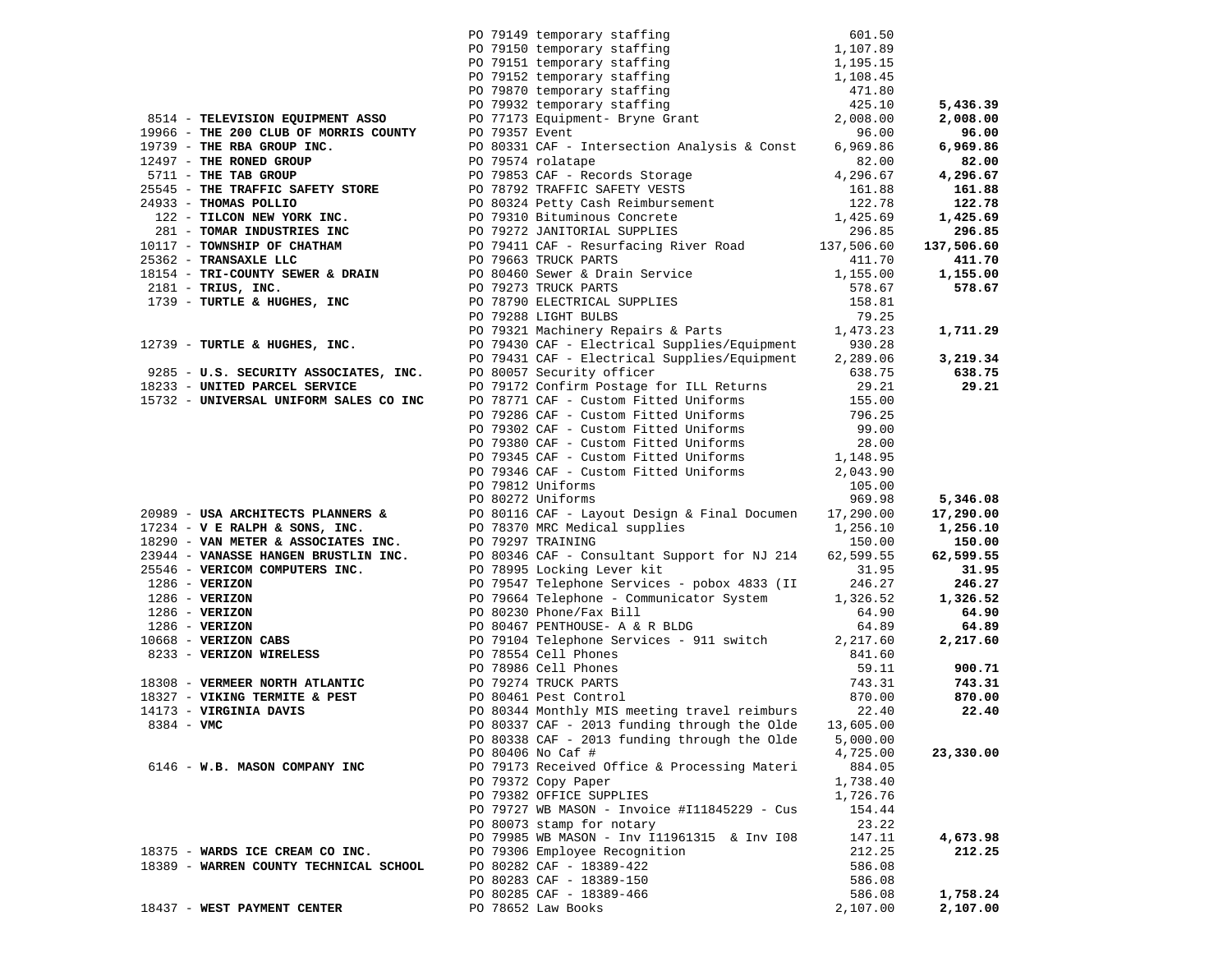|       | 24307 - WHIPPANY LODGING LLC.      |  | PO 80052 Motel placement                     | 650.00   | 650.00       |
|-------|------------------------------------|--|----------------------------------------------|----------|--------------|
|       | 25299 - WHITE GLOVE PLACEMENT INC. |  | PO 79328 Nursing Services~Agency             | 303.20   | 303.20       |
| 453   | - WHITES HEALTHCARE                |  | PO 80124 Resident Medication                 | 358.95   | 358.95       |
|       | 7524 - WILLIAM G. STEPHENS         |  | PO 80363 Work Boots                          | 90.00    | 90.00        |
|       | 8335 - WILLIAM PATERSON UNIVERSITY |  | PO 80131 CAF - 8335-143                      | 1,600.00 |              |
|       |                                    |  | PO 79925 CAF - 8335-633                      | 826.46   |              |
|       |                                    |  | PO 80309 CAF - 8335-540                      | 1,546.15 | 3,972.61     |
| 10823 | - WILLIAM ZABRISKIE                |  | PO 80357 Work Boots                          | 90.00    | 90.00        |
|       | 18506 - WINFIELD UPHOLSTERING CO   |  | PO 79276 TRUCK PARTS                         | 675.00   | 675.00       |
|       | 1604 - WORKFORCE ADVANTAGE         |  | PO 80146 CAF - Subgrant Agreement # WORKADVT | 211.00   |              |
|       |                                    |  | PO 80280 CAF - Subgrant Agreement # WORKADVT | 5,033.25 | 5,244.25     |
|       | TOTAL                              |  |                                              |          | 6,099,208.53 |

|  |  |  |  | Total to be paid from Fund 01 Current Fund    | 3,476,257.83 |
|--|--|--|--|-----------------------------------------------|--------------|
|  |  |  |  | Total to be paid from Fund 02 Grant Fund      | 1,775,663.18 |
|  |  |  |  | Total to be paid from Fund 04 County Capital  | 797,025.96   |
|  |  |  |  | Total to be paid from Fund 13 Dedicated Trust | 50,261.56    |
|  |  |  |  |                                               |              |
|  |  |  |  |                                               | 6,099,208.53 |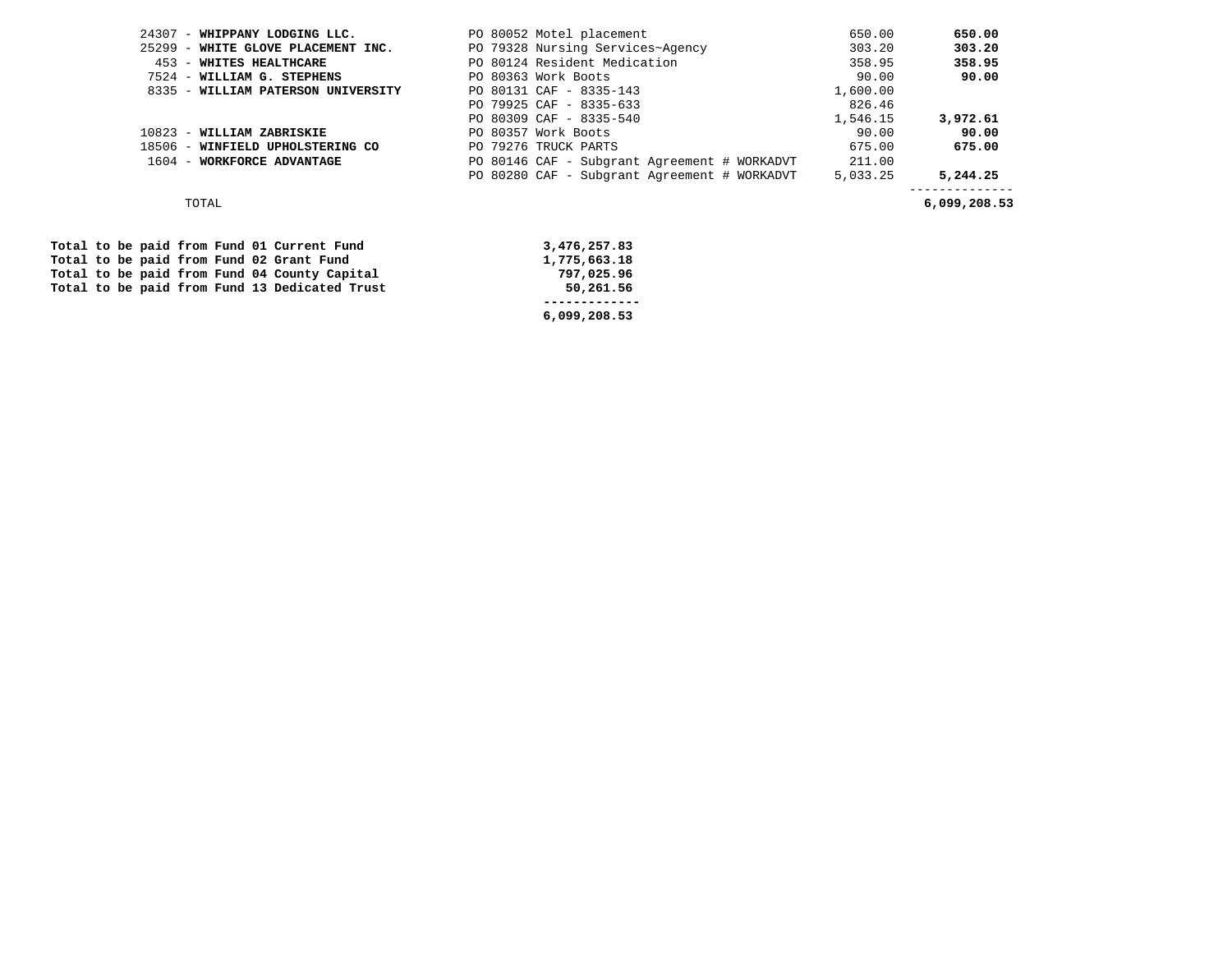## **List of Bills (Department/Account Detail) - CENTRALIZED DISBURSEMENT ACCOUNT**

| Account                                     | <b>PO #</b>          | Vendor                                              | Description                              | Payment   | Account Total |  |
|---------------------------------------------|----------------------|-----------------------------------------------------|------------------------------------------|-----------|---------------|--|
|                                             |                      |                                                     | <b>Current Fund</b>                      |           |               |  |
| <b>County Administrator</b>                 |                      |                                                     |                                          |           |               |  |
|                                             | 80010 PAPER MART INC |                                                     | Office copy paper                        | 109.29    |               |  |
|                                             |                      | 80319 STAPLES BUSINESS ADVANTAGE                    | HP 78A Toner, Pressbd Folder 2fast lette | 241.63    |               |  |
| 01-201-20-100100-058                        |                      | Office Supplies & Stationery                        | TOTAL FOR ACCOUNT                        |           | 350.92        |  |
|                                             |                      | 80569 COUNTY OF MORRIS                              | 2ND 1/2 6/13 METERED MAIL                | 38.62     |               |  |
|                                             |                      | 80569 COUNTY OF MORRIS                              | 2ND 1/2 6/13 METERED MAIL                | 1.32      |               |  |
| 01-201-20-100100-068                        |                      | Postage & Metered Mail                              | TOTAL FOR ACCOUNT                        |           | 39.94         |  |
|                                             |                      | 80318 MUNICIPAL CAPITAL CORP                        | Ricoh Color Copier Lease quarterly payme | 1,208.42  |               |  |
| 01-201-20-100100-164                        |                      | <i>Office Machines - Rental</i>                     | TOTAL FOR ACCOUNT                        |           | 1,208.42      |  |
|                                             |                      | 78767 HEWLETT-PACKARD COMPANY                       | 33556137-001 New Printer for Allison Sta | 449.00    |               |  |
| 01-201-20-100100-258                        | Equipment            |                                                     | TOTAL FOR ACCOUNT                        |           | 449.00        |  |
|                                             |                      | 74618 POLICE EXECUTIVE RESEARCH                     | Professional services by PERF - 75% tota | 30,596.00 |               |  |
|                                             |                      | 75768 POLICE EXECUTIVE RESEARCH                     | Consolidation feasability study. Final P | 10,198.00 |               |  |
|                                             |                      | 01-203-20-100100-167 (2012) Transportation Vehicles | TOTAL FOR ACCOUNT                        |           | 40,794.00     |  |
|                                             |                      |                                                     |                                          |           | ============  |  |
|                                             |                      | TOTAL for County Administrator                      |                                          |           | 42,842.28     |  |
|                                             |                      |                                                     |                                          |           |               |  |
| <b>Personnel</b>                            | 79584 DEER PARK      |                                                     | 4/15-5/14/2013 0436628846 03e0436628846  | 10.45     |               |  |
| 01-201-20-105100-058                        |                      | Office Supplies & Stationery                        | TOTAL FOR ACCOUNT                        |           | 10.45         |  |
|                                             |                      | 80569 COUNTY OF MORRIS                              | 2ND 1/2 6/13 METERED MAIL                | 83.01     |               |  |
| 01-201-20-105100-068                        |                      | Postage & Metered Mail                              | TOTAL FOR ACCOUNT                        |           | 83.01         |  |
|                                             |                      | 79585 BIO-REFERENCE LABORATORIES, INC               | DOS 4/19/2013 Pro05M9586D3 SMAC PSA TEST | 432.52    |               |  |
| 01-201-20-105100-077                        |                      | Social Service Costs                                | TOTAL FOR ACCOUNT                        |           | 432.52        |  |
|                                             | 74420 OFFICE MASTER  |                                                     | YS74-KR25 MESH BACK MANAGER TASK SEATING | 341.40    |               |  |
| 01-201-20-105100-162 Furniture & Fixtures   |                      |                                                     | TOTAL FOR ACCOUNT                        |           | 341.40        |  |
|                                             |                      |                                                     |                                          |           | ============  |  |
|                                             | TOTAL for Personnel  |                                                     |                                          |           | 867.38        |  |
|                                             |                      |                                                     |                                          |           |               |  |
| DEPARTMENT 105115                           |                      |                                                     |                                          |           |               |  |
|                                             |                      | 80221 FASTER URGENT CARE                            | Inv #40160, Prev visit, New, Age 18-39,  | 150.00    |               |  |
| 01-201-20-105115-084 Other Outside Services |                      |                                                     | TOTAL FOR ACCOUNT                        |           | 150.00        |  |
|                                             |                      |                                                     |                                          |           | ============  |  |
|                                             |                      | TOTAL for DEPARTMENT 105115                         |                                          |           | 150.00        |  |
| <b>Board of Chosen Freeholders</b>          |                      |                                                     |                                          |           |               |  |
|                                             |                      | 80187 JANET DONALDSON                               | New Coffee Pot for Coffee Maker          | 12.78     |               |  |
| 01-201-20-110100-058                        |                      | Office Supplies & Stationery                        | TOTAL FOR ACCOUNT                        |           | 12.78         |  |
|                                             |                      | 80569 COUNTY OF MORRIS                              | 2ND 1/2 6/13 METERED MAIL                | 36.50     |               |  |
|                                             |                      |                                                     |                                          |           |               |  |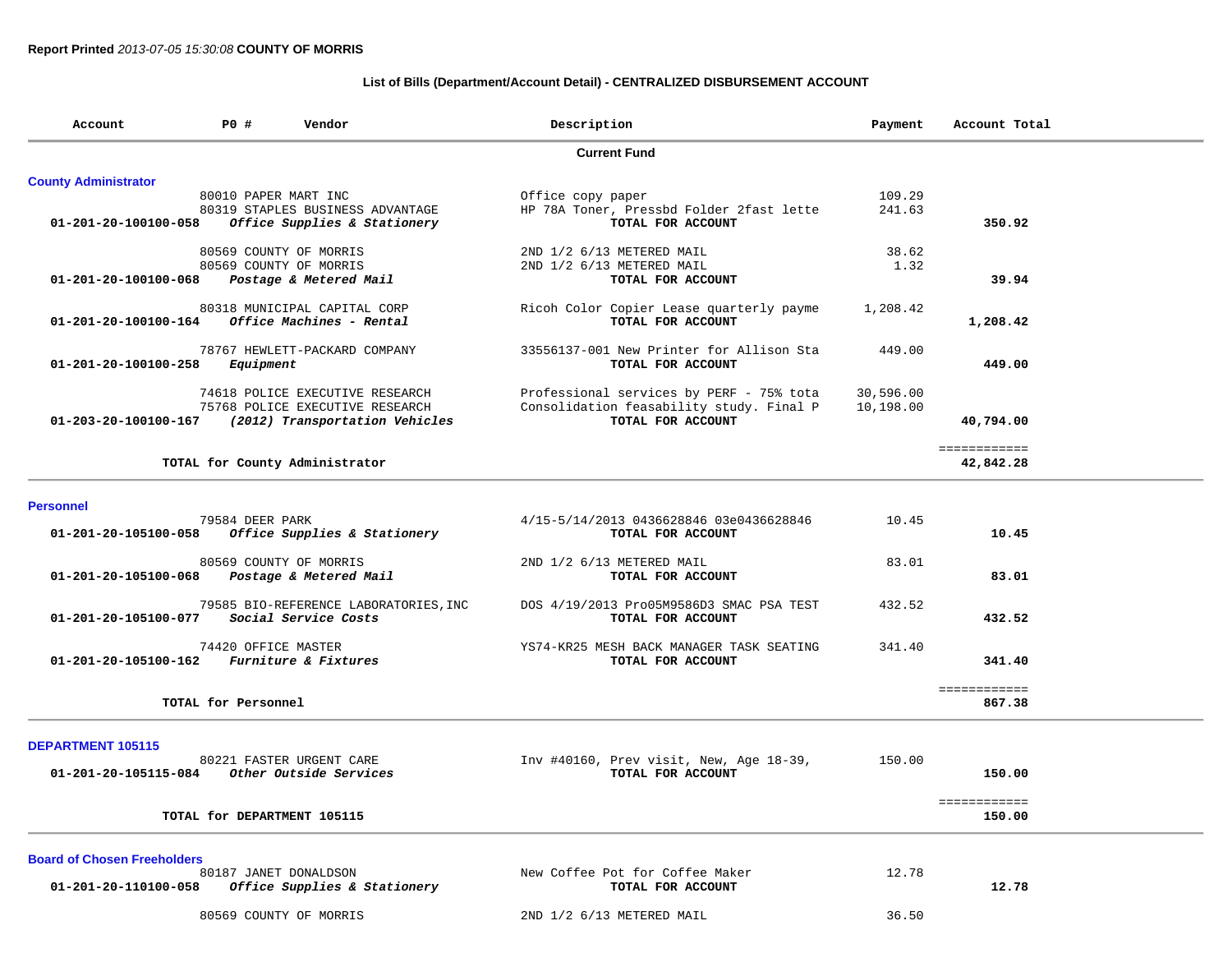| 80569 COUNTY OF MORRIS<br>$01 - 201 - 20 - 110100 - 068$<br>Postage & Metered Mail                                                                                                                                                                                                                                                                      | 2ND 1/2 6/13 METERED MAIL<br>TOTAL FOR ACCOUNT                                                                                                                                                                                                                                                                                                                                                                                                                                                                                                                                   | 38.86                                                                                                                       | 75.36                     |  |
|---------------------------------------------------------------------------------------------------------------------------------------------------------------------------------------------------------------------------------------------------------------------------------------------------------------------------------------------------------|----------------------------------------------------------------------------------------------------------------------------------------------------------------------------------------------------------------------------------------------------------------------------------------------------------------------------------------------------------------------------------------------------------------------------------------------------------------------------------------------------------------------------------------------------------------------------------|-----------------------------------------------------------------------------------------------------------------------------|---------------------------|--|
| 80566 M. C. ECONOMIC DEVELOPMENT<br>80299 MORRIS ARTS<br>80006 M. C. ECONOMIC DEVELOPMENT<br>Special Projects<br>01-201-20-110100-079                                                                                                                                                                                                                   | 2013 MCEDC Funding 3rd quarter<br>Art Services to Morris View 2nd quarter<br>2013 MCEDC Funding 2nd quarter<br>TOTAL FOR ACCOUNT                                                                                                                                                                                                                                                                                                                                                                                                                                                 | 32,500.00<br>5,062.50<br>32,500.00                                                                                          | 70,062.50                 |  |
| TOTAL for Board of Chosen Freeholders                                                                                                                                                                                                                                                                                                                   |                                                                                                                                                                                                                                                                                                                                                                                                                                                                                                                                                                                  |                                                                                                                             | ============<br>70,150.64 |  |
|                                                                                                                                                                                                                                                                                                                                                         |                                                                                                                                                                                                                                                                                                                                                                                                                                                                                                                                                                                  |                                                                                                                             |                           |  |
| <b>Clerk of the Board</b>                                                                                                                                                                                                                                                                                                                               |                                                                                                                                                                                                                                                                                                                                                                                                                                                                                                                                                                                  |                                                                                                                             |                           |  |
| 80410 DAILY RECORD<br>80410 DAILY RECORD<br>80410 DAILY RECORD<br>80410 DAILY RECORD<br>80410 DAILY RECORD<br>80410 DAILY RECORD<br>80410 DAILY RECORD<br>80169 DAILY RECORD<br>80169 DAILY RECORD<br>80169 DAILY RECORD<br>80169 DAILY RECORD<br>80169 DAILY RECORD<br>80169 DAILY RECORD<br>80315 DAILY RECORD<br>01-201-20-110105-022<br>Advertising | Capital Surplus \$31,000 for storage syst<br>Capital Surplus \$58,600 Fire Extinguishe<br>Capital Surplus \$25,000 Asphalt Hot patc<br>Bond Ord. \$305,000 replacement vehicles/<br>\$140,000 Capital Surplus IT Projects (p/<br>\$3,738,250 bond ord. for bridge design (<br>Bond Ord. \$76,000 Replacement Radios (p/<br>IPC Hospitalist( $p/d$ 6/18)<br>Christopher Statile (p/d 6/18)<br>Cherry, Weber $(p/d 6/18)$<br>Keegan Technology (p/d 6/18)<br>Harold Pellow (p/d 6/18)<br>Nisivoccia and Co. (p/d 6/18)<br>WEIGHTS & MEASURES SECURITY 6/21/13<br>TOTAL FOR ACCOUNT | 59.44<br>61.00<br>61.00<br>62.56<br>56.84<br>62.56<br>63.08<br>52.16<br>55.80<br>55.80<br>50.60<br>57.88<br>53.98<br>171.50 | 924.20                    |  |
| TOTAL for Clerk of the Board                                                                                                                                                                                                                                                                                                                            |                                                                                                                                                                                                                                                                                                                                                                                                                                                                                                                                                                                  |                                                                                                                             | ============<br>924.20    |  |
|                                                                                                                                                                                                                                                                                                                                                         |                                                                                                                                                                                                                                                                                                                                                                                                                                                                                                                                                                                  |                                                                                                                             |                           |  |
|                                                                                                                                                                                                                                                                                                                                                         |                                                                                                                                                                                                                                                                                                                                                                                                                                                                                                                                                                                  |                                                                                                                             |                           |  |
| <b>County Clerk</b><br>79853 THE TAB GROUP<br>01-201-20-120100-059<br>Other General Expenses                                                                                                                                                                                                                                                            | 2nd quarter 2013 storage (april, may, june<br>TOTAL FOR ACCOUNT                                                                                                                                                                                                                                                                                                                                                                                                                                                                                                                  | 4,296.67                                                                                                                    | 4,296.67                  |  |
| 80569 COUNTY OF MORRIS<br>Postage & Metered Mail<br>01-201-20-120100-068                                                                                                                                                                                                                                                                                | 2ND 1/2 6/13 METERED MAIL<br>TOTAL FOR ACCOUNT                                                                                                                                                                                                                                                                                                                                                                                                                                                                                                                                   | 2,411.97                                                                                                                    | 2,411.97                  |  |
| TOTAL for County Clerk                                                                                                                                                                                                                                                                                                                                  |                                                                                                                                                                                                                                                                                                                                                                                                                                                                                                                                                                                  |                                                                                                                             | ============<br>6,708.64  |  |
|                                                                                                                                                                                                                                                                                                                                                         |                                                                                                                                                                                                                                                                                                                                                                                                                                                                                                                                                                                  |                                                                                                                             |                           |  |
| <b>County Board of Elections</b><br>79984 DAILY RECORD<br>79984 DAILY RECORD<br>01-201-20-121100-022<br>Advertising                                                                                                                                                                                                                                     | Advertisement of Commissioners Meeting -<br>Affidavit of Publication Charge<br>TOTAL FOR ACCOUNT                                                                                                                                                                                                                                                                                                                                                                                                                                                                                 | 11.44<br>35.00                                                                                                              | 46.44                     |  |
| 79985 W.B. MASON COMPANY INC<br>79727 W.B. MASON COMPANY INC<br>79727 W.B. MASON COMPANY INC<br>01-201-20-121100-058<br>Office Supplies & Stationery                                                                                                                                                                                                    | Stamp, Accu, Scanned, RD/BE - Item#COS03560<br>Organizer, Rotary, Desk, Book - Item #MMMC9<br>Label, Address, 8.5 x 11, 1C/BX<br>TOTAL FOR ACCOUNT                                                                                                                                                                                                                                                                                                                                                                                                                               | 71.40<br>29.29<br>125.15                                                                                                    | 225.84                    |  |
| 79723 SENIOR CITIZENS LONG HILL<br>01-201-20-121100-067<br>Polling Place Rental                                                                                                                                                                                                                                                                         | Senior Citizens of Long Hill Township- P<br>TOTAL FOR ACCOUNT                                                                                                                                                                                                                                                                                                                                                                                                                                                                                                                    | 50.00                                                                                                                       | 50.00                     |  |
| 80569 COUNTY OF MORRIS<br>01-201-20-121100-068<br>Postage & Metered Mail                                                                                                                                                                                                                                                                                | 2ND 1/2 6/13 METERED MAIL<br>TOTAL FOR ACCOUNT                                                                                                                                                                                                                                                                                                                                                                                                                                                                                                                                   | 129.34                                                                                                                      | 129.34                    |  |
| 79604 KAY FRANCES WALKER<br>79607 BARBARA MITCHELL<br>79935 DIANA KRUG                                                                                                                                                                                                                                                                                  | Election Day<br>Election Day<br>Saturday â€" June 1, 2013                                                                                                                                                                                                                                                                                                                                                                                                                                                                                                                        | 300.00<br>200.00<br>$9:00$ AM $â$ $\varepsilon$ " 1:                                                                        | 40.00                     |  |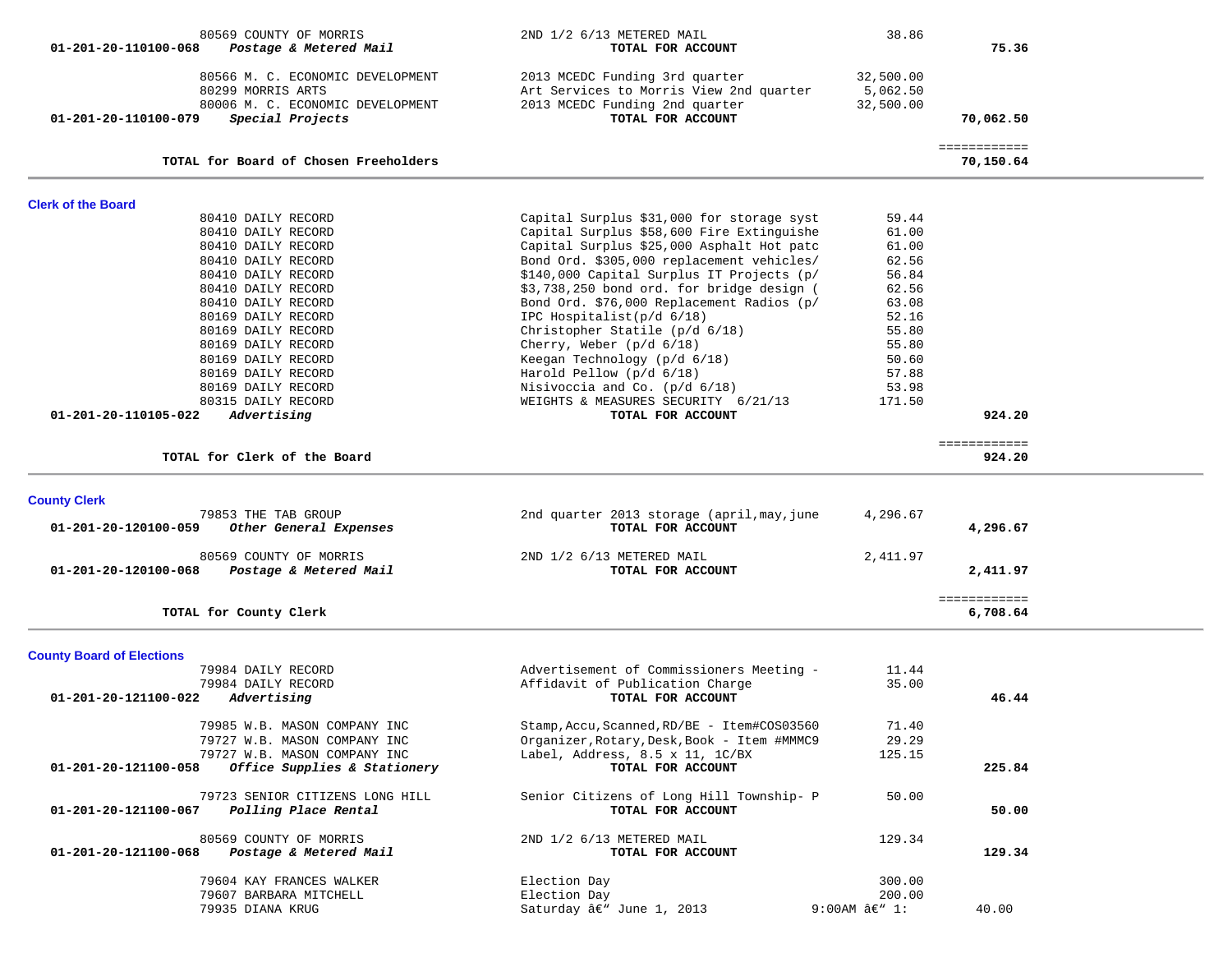| <b>Superintendent of Elections</b>                  |                                          |           |           |
|-----------------------------------------------------|------------------------------------------|-----------|-----------|
| 79986 DAILY RECORD                                  | Lega Ad - Special Primary for Office of  | 135.20    |           |
| 79986 DAILY RECORD                                  | Affidavit of Publication                 | 35.00     |           |
| 01-201-20-121105-022<br>Advertising                 | TOTAL FOR ACCOUNT                        |           | 170.20    |
| 79728 D. C. EXPRESS INC                             | Primary Election - June 4, 2013 - Delive | 24,186.50 |           |
| 79728 D. C. EXPRESS INC                             | Pick-up of Voting Machines from Polling  | 24,186.50 |           |
| 79728 D. C. EXPRESS INC.                            | Delivery of Canvas Bags to Municipal Cle | 1,980.00  |           |
| 79728 D. C. EXPRESS INC                             | Pick up of Canvas Bags from Municipal    | 1,980.00  |           |
| $01 - 201 - 20 - 121105 - 030$<br>Cartage           | TOTAL FOR ACCOUNT                        |           | 52,333.00 |
| 79035 HEWLETT-PACKARD COMPANY                       | 33556108 HP LaserJet ProP1102w Printer   | 129.00    |           |
| 79035 HEWLETT-PACKARD COMPANY                       | Cables to go USB cable 4-pin Type A to B | 9.29      |           |
| 79989 BRIAN HAMILTON                                | State Voter Registration June Committee  | 51.34     |           |
| 01-201-20-121105-057<br>National Voter Registration | TOTAL FOR ACCOUNT                        |           | 189.63    |
| 79987 STAPLES BUSINESS ADVANTAGE                    | HP 85A Dual Pack Print Cartrid for VMW P | 211.12    |           |
| 79987 STAPLES BUSINESS ADVANTAGE                    | Pen Ball PT RND Stic Med BK - Item #1233 | 217.80    |           |

|                                       | 79985 W.B. MASON COMPANY INC<br>$01-203-20-121100-058$ (2012) Office Supplies & Stationery | Pen, A.I. RECT BallPT Item #BICBPAI11BK<br>TOTAL FOR ACCOUNT                                                                                              |                    | 51.39                 | 75.71    |
|---------------------------------------|--------------------------------------------------------------------------------------------|-----------------------------------------------------------------------------------------------------------------------------------------------------------|--------------------|-----------------------|----------|
|                                       | 79985 W.B. MASON COMPANY INC<br>79985 W.B. MASON COMPANY INC                               | Clip Bulldog, 2-5/8 Item#EPI2003<br>Clip BND Medium Item#OIC99010                                                                                         |                    | 8.92<br>3.36          |          |
|                                       | 79985 W.B. MASON COMPANY INC                                                               | Clip BND ASST Color Item#0IC31026                                                                                                                         |                    | 6.04                  |          |
|                                       | 79985 W.B. MASON COMPANY INC<br>79985 W.B. MASON COMPANY INC                               | Clip BND Medium Item#ACC72050<br>Clip BND MINI 12/BX Item#ACC72010                                                                                        |                    | 2.56                  |          |
|                                       | 79985 W.B. MASON COMPANY INC                                                               | Clip, BND#20 Item #ACC72020                                                                                                                               |                    | 1.28<br>2.16          |          |
| 01-201-20-121100-096 Election Officer |                                                                                            | Friday<br>Pre Election<br>Election Day<br>Pre election Work<br>Election Day<br>Pre Election Work<br>Theritan Day<br>Pre Election Work<br>Pre Election Day |                    |                       | 3,742.50 |
|                                       | 79610 HELEN PENNELLA                                                                       |                                                                                                                                                           |                    | 300.00                |          |
|                                       | 79610 HELEN PENNELLA                                                                       |                                                                                                                                                           |                    | 125.00                |          |
|                                       | 79729 HELEN HACKNEY                                                                        |                                                                                                                                                           |                    | 250.00                |          |
|                                       | 79606 SUSAN COLARDEAU<br>79729 HELEN HACKNEY                                               |                                                                                                                                                           |                    | 200.00<br>110.00      |          |
|                                       | 79071 ROBERTA HERSH                                                                        |                                                                                                                                                           |                    | 157.50                |          |
|                                       | 79934 ROBERT KENNEDY                                                                       | Friday- June 14, 2013 9:00AM $a \in W$ 4:30PM                                                                                                             |                    |                       | 75.00    |
|                                       | 79934 ROBERT KENNEDY                                                                       |                                                                                                                                                           |                    | 70.00                 |          |
|                                       | 79934 ROBERT KENNEDY                                                                       | rweinerday â∈" June 12, 2013 8:30AM â∈" 4<br>Thursday â∈" June 13, 2013 9:00AM â∈" 4:                                                                     |                    | 75.00                 |          |
|                                       | 79934 ROBERT KENNEDY                                                                       | Tuesday â€" June 11, 2013                                                                                                                                 | 9:00AM â€" 4:3     | 75.00                 |          |
|                                       | 79934 ROBERT KENNEDY                                                                       |                                                                                                                                                           | 9:00AM $â€$ " 4:30 | 75.00                 |          |
|                                       | 79934 ROBERT KENNEDY                                                                       | Friday â€" June 7, 2013<br>Monday â€" June 10, 2013                                                                                                       |                    | 9:00AM â€" 4:30       | 75.00    |
|                                       | 79934 ROBERT KENNEDY                                                                       | Thursday- June 6, 2013                                                                                                                                    |                    | $9:00$ AM - $4:30$ PM | 75.00    |
|                                       | 79934 ROBERT KENNEDY                                                                       | $\text{Nednesday}$ June 5, 2013 9:00AM $\hat{a} \in \mathbb{S}$ 5:30P                                                                                     |                    | 85.00                 |          |
|                                       | 79934 ROBERT KENNEDY                                                                       |                                                                                                                                                           |                    |                       | 90.00    |
|                                       | 79934 ROBERT KENNEDY                                                                       |                                                                                                                                                           |                    |                       | 75.00    |
|                                       | 79931 ROBERTA HERSH                                                                        | Election Day $300.00$<br>Saturday â $e^w$ June 1, 2013 9:00AM â $e^w$ 4:<br>Monday â $e^w$ June 3, 2013 8:30AM â $e^w$ 5:30                               |                    |                       |          |
|                                       | 79605 PHILOMENA BREDBENNER                                                                 | Election Day                                                                                                                                              |                    | 250.00                |          |
|                                       | 79605 PHILOMENA BREDBENNER                                                                 | Pre election day                                                                                                                                          |                    | 110.00                |          |
|                                       | 79935 DIANA KRUG                                                                           | Friday- June 14, 2013 $8:30AM \land \infty$ 4:30PM                                                                                                        |                    |                       | 80.00    |
|                                       | 79935 DIANA KRUG                                                                           | Thursday $\hat{a}\in$ " June 13, 2013 8:30AM $\hat{a}\in$ " 4:                                                                                            |                    | 80.00                 |          |
|                                       | 79935 DIANA KRUG                                                                           | Tuesday $\hat{a}\in$ " June 11, 2013 8:30AM $\hat{a}\in$ " 4:3                                                                                            |                    | 80.00                 |          |
|                                       | 79935 DIANA KRUG                                                                           | Monday â€" June 10, 2013                                                                                                                                  | 8:30AM â€" 4:30    | 80.00                 |          |
|                                       | 79935 DIANA KRUG                                                                           | inuisuay- June 6, 2013<br>Friday ' June 7, 2013                                                                                                           |                    | 9:00AM â€" 1:00       | 40.00    |
|                                       | 79935 DIANA KRUG                                                                           | Thursday- June 6, 2013                                                                                                                                    |                    | 8:30AM - 5:00PM       | 85.00    |
|                                       | 79935 DIANA KRUG<br>79935 DIANA KRUG                                                       | Monday â€" June 3, 2013 6:00AM â€" 5:30<br>Wednesday- June 5, 2013                                                                                        | 8:00AM $â€" 5:00P$ | 90.00                 | 95.00    |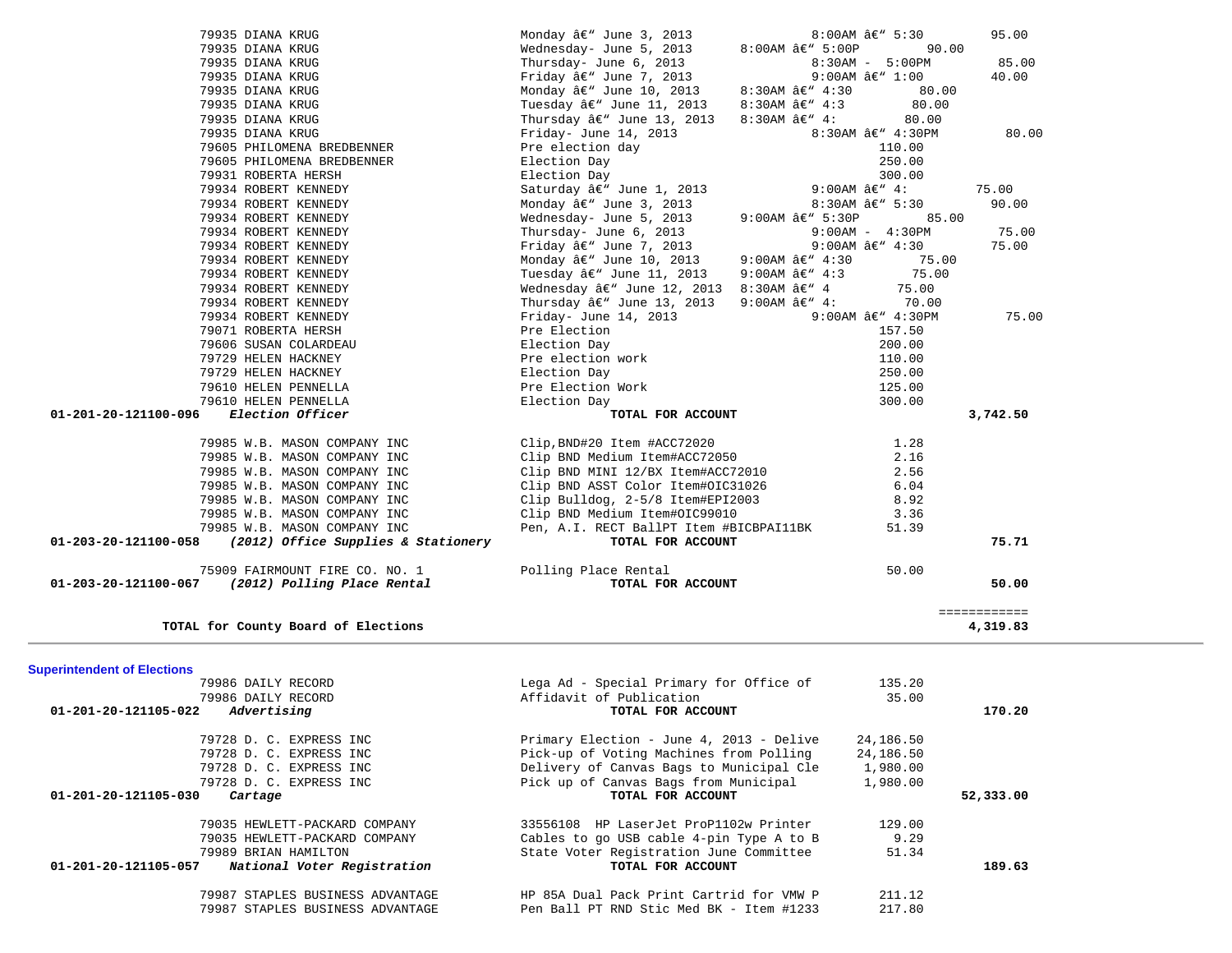| 79987 STAPLES BUSINESS ADVANTAGE<br>01-201-20-121105-058<br>Office Supplies & Stationery                                                          | Multi WHT LBL 8.5x11 100PK - Item #51834<br>TOTAL FOR ACCOUNT                                                 | 173.28                           | 602.20                    |  |
|---------------------------------------------------------------------------------------------------------------------------------------------------|---------------------------------------------------------------------------------------------------------------|----------------------------------|---------------------------|--|
| 80569 COUNTY OF MORRIS<br>01-201-20-121105-068<br>Postage & Metered Mail                                                                          | 2ND 1/2 6/13 METERED MAIL<br>TOTAL FOR ACCOUNT                                                                | 1,654.74                         | 1,654.74                  |  |
| 79567 ELECTION GRAPHICS, INC.<br>79567 ELECTION GRAPHICS, INC.<br>79567 ELECTION GRAPHICS, INC.<br>School Board Elections<br>01-201-20-121105-076 | Annual School Board Election - April 16,<br>Superivising Technician<br>Field Technicians<br>TOTAL FOR ACCOUNT | 1,255.50<br>1,000.00<br>1,400.00 | 3,655.50                  |  |
| 80203 POLAND SPRING WATER CO.<br>Other Administrative Supplies<br>01-201-20-121105-095                                                            | 0427719620 5/01/13-5/31/13<br>TOTAL FOR ACCOUNT                                                               | 54.30                            | 54.30                     |  |
| 79988 ALLEN PAPER & SUPPLY CO<br>75915 BATTERIES PLUS<br>Electronic Voting Machine<br>01-201-20-121105-104                                        | Twine Cotten 4 PLY 2#/Cone (25/CS) Item<br>12V 35AH J Term DC AGM Batteries- Item #<br>TOTAL FOR ACCOUNT      | 10.20<br>5,575.00                | 5,585.20                  |  |
| TOTAL for Superintendent of Elections                                                                                                             |                                                                                                               |                                  | ============<br>64,244.77 |  |
| <b>County Elections (Cty Clerk)</b><br>79665 D. C. EXPRESS INC<br>01-201-20-121110-030<br>Cartage                                                 | summary of charges for the delivery of 1<br>TOTAL FOR ACCOUNT                                                 | 245.00                           | 245.00                    |  |
| 80569 COUNTY OF MORRIS<br>Postage & Metered Mail<br>01-201-20-121110-068                                                                          | 2ND 1/2 6/13 METERED MAIL<br>TOTAL FOR ACCOUNT                                                                | 822.93                           | 822.93                    |  |
| TOTAL for County Elections (Cty Clerk)                                                                                                            |                                                                                                               |                                  | ============<br>1,067.93  |  |
| <b>County Treasurer</b><br>80569 COUNTY OF MORRIS<br>Postage & Metered Mail<br>01-201-20-130100-068                                               | 2ND 1/2 6/13 METERED MAIL<br>TOTAL FOR ACCOUNT                                                                | 280.21                           | 280.21                    |  |
| 80360 POLAND SPRING<br>Other Outside Services<br>01-201-20-130100-084                                                                             | Treasury 3rd Water bill for period of 5-<br>TOTAL FOR ACCOUNT                                                 | 14.63                            | 14.63                     |  |
| TOTAL for County Treasurer                                                                                                                        |                                                                                                               |                                  | ============<br>294.84    |  |
| <b>Purchasing Division</b>                                                                                                                        |                                                                                                               |                                  |                           |  |
| 80569 COUNTY OF MORRIS<br>01-201-20-130105-068<br>Postage & Metered Mail                                                                          | 2ND 1/2 6/13 METERED MAIL<br>TOTAL FOR ACCOUNT                                                                | 137.12                           | 137.12                    |  |
| 80224 DEER PARK<br>01-201-20-130105-095<br>Other Administrative Supplies                                                                          | 0434495552<br>$5/15/13-6/14/13$<br>TOTAL FOR ACCOUNT                                                          | 12.54                            | 12.54                     |  |
| 74420 OFFICE MASTER<br><i>Furniture &amp; Fixtures</i><br>01-201-20-130105-162                                                                    | YS74-KR25 MESH BACK MANGER TASK SEATING<br>TOTAL FOR ACCOUNT                                                  | 317.40                           | 317.40                    |  |
| 80237 MUNICIPAL CAPITAL CORP<br>Office Machines - Rental<br>01-201-20-130105-164                                                                  | BILLING FOR MARCH, APRIL, MAY 2013<br>TOTAL FOR ACCOUNT                                                       | 1,029.09                         | 1,029.09                  |  |
|                                                                                                                                                   |                                                                                                               |                                  |                           |  |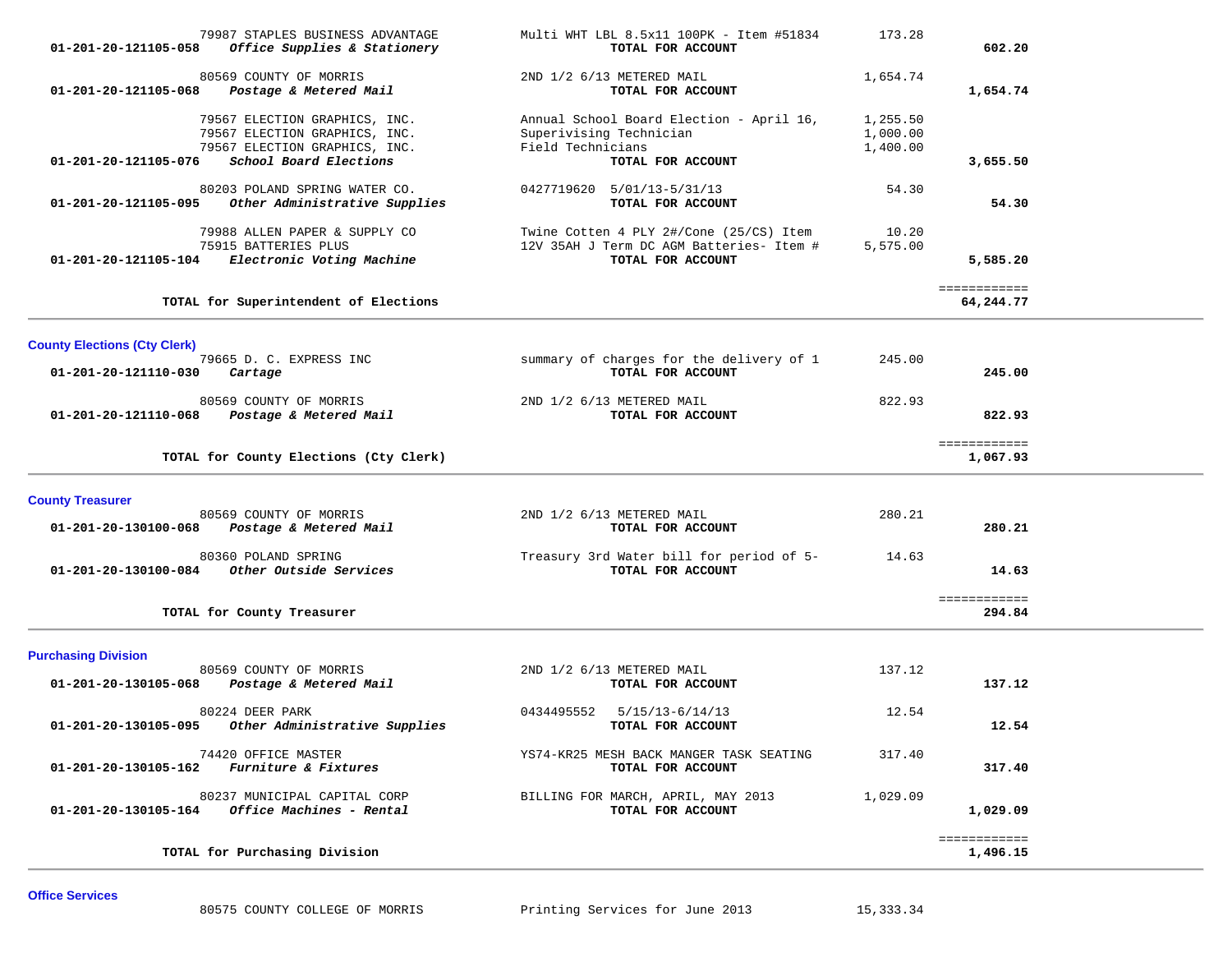| 01-201-20-130110-069<br>Printing                                                                                                                            | TOTAL FOR ACCOUNT                                                                                                                                                                                 |                                                 | 15,333.34                  |  |
|-------------------------------------------------------------------------------------------------------------------------------------------------------------|---------------------------------------------------------------------------------------------------------------------------------------------------------------------------------------------------|-------------------------------------------------|----------------------------|--|
| TOTAL for Office Services                                                                                                                                   |                                                                                                                                                                                                   |                                                 | ============<br>15,333.34  |  |
| <b>Medical Services</b><br>80140 FASTER URGENT CARE<br>(2012) Other Outside Services<br>01-203-20-130115-084                                                | Dot 5 Panel Only -Luis Alvarado - 12/26/<br>TOTAL FOR ACCOUNT                                                                                                                                     | 40.00                                           | 40.00<br>============      |  |
| TOTAL for Medical Services                                                                                                                                  |                                                                                                                                                                                                   |                                                 | 40.00                      |  |
| <b>Annual Audit</b><br>80340 NISIVOCCIA LLP<br>80340 NISIVOCCIA LLP<br>80340 NISIVOCCIA LLP<br>80340 NISIVOCCIA LLP<br>01-203-20-135100-024<br>(2012) Audit | Single Audit for Audit Period ending 12/<br>County Audit for Audit Period ending 12/<br>County Audit for Audit Period ending 12/<br>County Audit for Audit Period ending 12/<br>TOTAL FOR ACCOUNT | 8,300.00<br>11,590.00<br>46,360.00<br>57,950.00 | 124,200.00<br>============ |  |
| TOTAL for Annual Audit                                                                                                                                      |                                                                                                                                                                                                   |                                                 | 124,200.00                 |  |
| <b>Information Technology Div</b><br>78667 SHI INTERNATIONAL CORP<br>01-201-20-140100-039<br>Education Schools & Training                                   | Symantec EndPoint Protection Training<br>TOTAL FOR ACCOUNT                                                                                                                                        | 3,256.47                                        | 3,256.47                   |  |
| 79362 STAPLES BUSINESS ADVANTAGE<br>Office Supplies & Stationery<br>01-201-20-140100-058                                                                    | Office supplies<br>TOTAL FOR ACCOUNT                                                                                                                                                              | 224.81                                          | 224.81                     |  |
| 80569 COUNTY OF MORRIS<br>01-201-20-140100-068<br>Postage & Metered Mail                                                                                    | 2ND 1/2 6/13 METERED MAIL<br>TOTAL FOR ACCOUNT                                                                                                                                                    | 8.68                                            | 8.68                       |  |
| 80483 CITYSIDE ARCHIVES, LTD<br>Records Managment Services<br>01-201-20-140100-073                                                                          | OFFICE SERVICES<br>TOTAL FOR ACCOUNT                                                                                                                                                              | 3,475.45                                        | 3,475.45                   |  |
| TOTAL for Information Technology Div                                                                                                                        |                                                                                                                                                                                                   |                                                 | ============<br>6,965.41   |  |
| <b>O.L.I.S.</b><br>79181 KYOCERA MITA AMERICA, INC.<br>Office Machines - Rental<br>01-201-20-140105-164                                                     | 7629689-017 dated 05/26/13; Billing ID#9<br>TOTAL FOR ACCOUNT                                                                                                                                     | 946.05                                          | 946.05                     |  |
| TOTAL for O.L.I.S.                                                                                                                                          |                                                                                                                                                                                                   |                                                 | ============<br>946.05     |  |
| <b>County Board of Taxation</b><br>80569 COUNTY OF MORRIS<br>01-201-20-150100-068<br>Postage & Metered Mail                                                 | 2ND 1/2 6/13 METERED MAIL<br>TOTAL FOR ACCOUNT                                                                                                                                                    | 692.30                                          | 692.30<br>============     |  |
| TOTAL for County Board of Taxation                                                                                                                          |                                                                                                                                                                                                   |                                                 | 692.30                     |  |
| <b>County Counsel</b><br>79990 CLEARY GIACOBBE ALFIERI &<br>79954 DECOTIIS, FITZPATRICK &<br>01-201-20-155100-051<br>Legal                                  | Various legal svcs.<br>legal services rendered<br>TOTAL FOR ACCOUNT                                                                                                                               | 1,632.00<br>8,103.60                            | 9,735.60                   |  |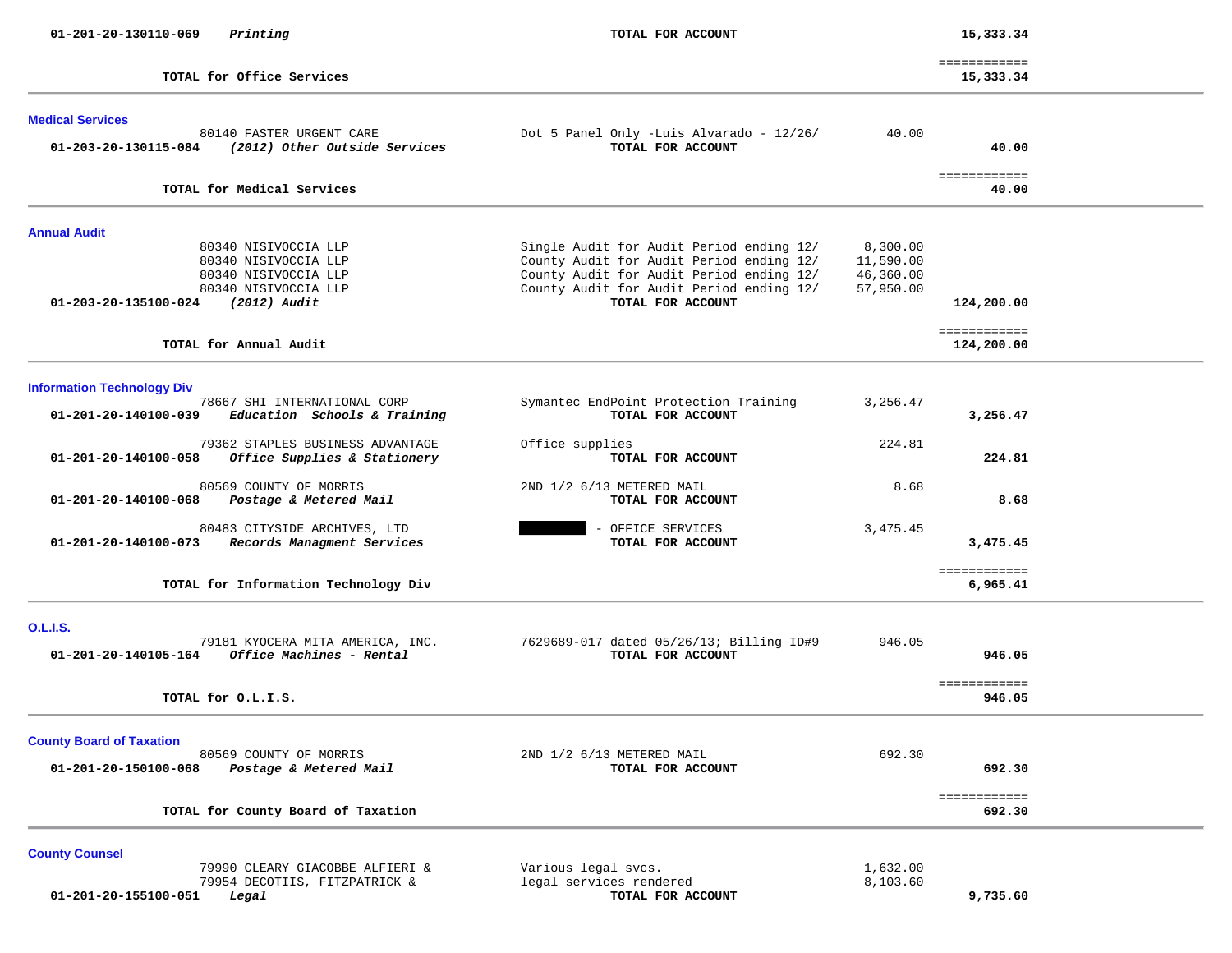| 01-201-20-155100-058                               | 79797 STAPLES BUSINESS ADVANTAGE<br>Office Supplies & Stationery                                                                                                                                                                                                     | Order for copy paper<br>TOTAL FOR ACCOUNT                                                                                                                                                                                                                         | 64.60                                                                         | 64.60                     |  |
|----------------------------------------------------|----------------------------------------------------------------------------------------------------------------------------------------------------------------------------------------------------------------------------------------------------------------------|-------------------------------------------------------------------------------------------------------------------------------------------------------------------------------------------------------------------------------------------------------------------|-------------------------------------------------------------------------------|---------------------------|--|
| 01-201-20-155100-068                               | 80569 COUNTY OF MORRIS<br>Postage & Metered Mail                                                                                                                                                                                                                     | 2ND 1/2 6/13 METERED MAIL<br>TOTAL FOR ACCOUNT                                                                                                                                                                                                                    | 31.18                                                                         | 31.18                     |  |
| 01-201-20-155100-162                               | 74420 OFFICE MASTER<br>Furniture & Fixtures                                                                                                                                                                                                                          | YS74-KR25 MESK BACK MANAGER TASK SEATING<br>TOTAL FOR ACCOUNT                                                                                                                                                                                                     | 276.60                                                                        | 276.60                    |  |
|                                                    | TOTAL for County Counsel                                                                                                                                                                                                                                             |                                                                                                                                                                                                                                                                   |                                                                               | ============<br>10,107.98 |  |
| <b>County Surrogate</b>                            |                                                                                                                                                                                                                                                                      |                                                                                                                                                                                                                                                                   |                                                                               |                           |  |
| 01-201-20-160100-068                               | 80569 COUNTY OF MORRIS<br>Postage & Metered Mail                                                                                                                                                                                                                     | 2ND 1/2 6/13 METERED MAIL<br>TOTAL FOR ACCOUNT                                                                                                                                                                                                                    | 286.04                                                                        | 286.04                    |  |
|                                                    | TOTAL for County Surrogate                                                                                                                                                                                                                                           |                                                                                                                                                                                                                                                                   |                                                                               | ============<br>286.04    |  |
| <b>Engineering</b>                                 |                                                                                                                                                                                                                                                                      |                                                                                                                                                                                                                                                                   |                                                                               |                           |  |
| 01-201-20-165100-058                               | 80073 W.B. MASON COMPANY INC<br>80218 DEER PARK<br>Office Supplies & Stationery                                                                                                                                                                                      | Custom StampBlack Inkcenter Typeupper/lo<br>0434495495  5/15/13-6/14/13<br>TOTAL FOR ACCOUNT                                                                                                                                                                      | 23.22<br>46.65                                                                | 69.87                     |  |
|                                                    | 80569 COUNTY OF MORRIS                                                                                                                                                                                                                                               | 2ND 1/2 6/13 METERED MAIL                                                                                                                                                                                                                                         | 7.16                                                                          |                           |  |
| 01-201-20-165100-068                               | 80569 COUNTY OF MORRIS<br>Postage & Metered Mail                                                                                                                                                                                                                     | 2ND 1/2 6/13 METERED MAIL<br>TOTAL FOR ACCOUNT                                                                                                                                                                                                                    | 41.71                                                                         | 48.87                     |  |
| 01-201-20-165100-084                               | 79848 MIDWESTERN SOFTWARE<br>79848 MIDWESTERN SOFTWARE<br>79848 MIDWESTERN SOFTWARE<br>Other Outside Services                                                                                                                                                        | RSMS (Road Sign) Pro License (Up to 5 Use<br>RSMS Annual Support (Subject to annual co<br>Data Migration(Existing sign data and ph<br>TOTAL FOR ACCOUNT                                                                                                           | 10,000.00<br>2,000.00<br>4,800.00                                             | 16,800.00                 |  |
| 01-201-20-165100-207                               | 80326 GERALD FLATT<br>Uniform & Clothing Allowance                                                                                                                                                                                                                   | Work Boots<br>TOTAL FOR ACCOUNT                                                                                                                                                                                                                                   | 90.00                                                                         | 90.00                     |  |
| 01-201-20-165100-225                               | 79087 RESIDEX, LLC<br>79087 RESIDEX, LLC<br>79087 RESIDEX, LLC<br>79087 RESIDEX, LLC<br>79087 RESIDEX, LLC<br>79085 STATION HARDWARE LAWN &<br>79085 STATION HARDWARE LAWN &<br>79085 STATION HARDWARE LAWN &<br>79085 STATION HARDWARE LAWN &<br>Chemicals & Sprays | Advion arena ant station 4X<br>Demon WP 1# Jar (6JAR/CS)<br>Wasp Freeze wasp/horn killer case<br>Freight Charge<br>transport GHP Agency 24x0.3oz Jug (12Jug<br>mini mag accessory kit<br>mouse traps<br>tin cat mouse trap<br>5W30 oil/motor<br>TOTAL FOR ACCOUNT | 54.92<br>42.05<br>185.24<br>17.52<br>85.60<br>7.58<br>16.47<br>17.99<br>12.00 | 439.37                    |  |
| 01-201-20-165100-258                               | 79574 THE RONED GROUP<br>79574 THE RONED GROUP<br>Equipment                                                                                                                                                                                                          | MM10 Dual wheel rolatape in 10 ths<br>Lufkin HV 1425ED<br>TOTAL FOR ACCOUNT                                                                                                                                                                                       | 64.00<br>18.00                                                                | 82.00                     |  |
|                                                    | TOTAL for Engineering                                                                                                                                                                                                                                                |                                                                                                                                                                                                                                                                   |                                                                               | ============<br>17,530.11 |  |
| <b>Heritage Commission</b><br>01-201-20-175100-044 | 79481 METRO IMAGING SERVICES INC<br>Equipment Service Agreements                                                                                                                                                                                                     | MICROFILM READER/PRINTER SERVICES CONTRA<br>TOTAL FOR ACCOUNT                                                                                                                                                                                                     | 875.00                                                                        | 875.00                    |  |

 80569 COUNTY OF MORRIS 2ND 1/2 6/13 METERED MAIL 7.23  **01-201-20-175100-068** *Postage & Metered Mail* **TOTAL FOR ACCOUNT 7.23**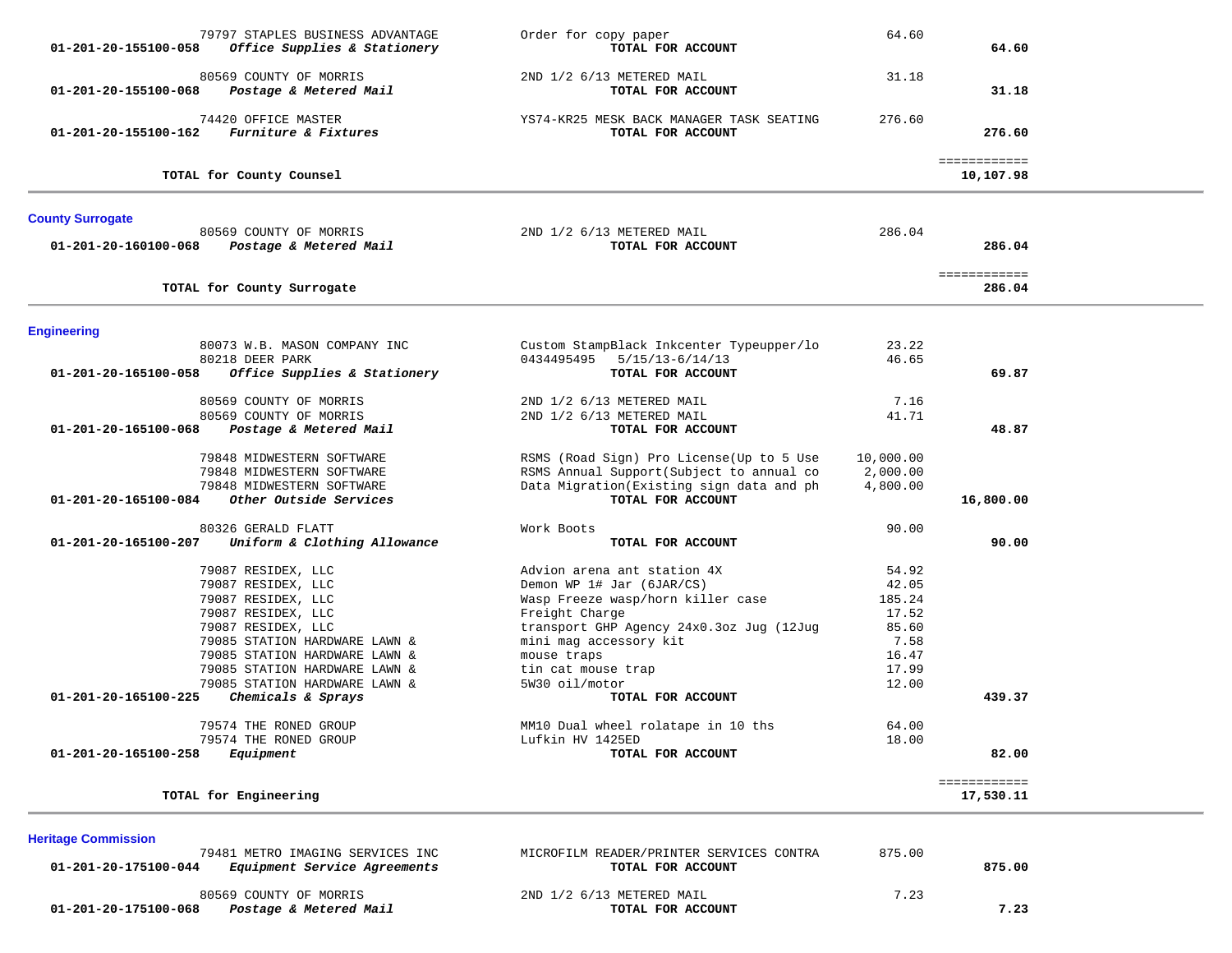**TOTAL for Heritage Commission 1,245.32**

| 01-201-20-175100-079<br>Special Projects | TOTAL FOR ACCOUNT                        |        | 363.09 |
|------------------------------------------|------------------------------------------|--------|--------|
| 79480 DENVILLE HISTORICAL SOCIETY        | CENTENNIAL MEMBERSHIP/DVD 7-1-13-6-30-14 | 16.00  |        |
| 79484 DEER PARK                          | 0434723672 4-15-13-5-14-13               | 2.09   |        |
| 79482 C'EST CHEESE                       | REFRESHMENTS-HISTORIC GARDENS OF MORRIS  | 345.00 |        |

#### ============ 1,245.32

| <b>Planning Board</b>                                                                                                  |                                                                                                           |                  |                                |  |
|------------------------------------------------------------------------------------------------------------------------|-----------------------------------------------------------------------------------------------------------|------------------|--------------------------------|--|
| 80215 CHRISTINE MARION<br>80216 JOSEPH BARILLA<br>01-201-20-180100-023<br>Associations and Memberships                 | Professional Planning Membership Dues -<br>2013 Professional Planning Membership Du<br>TOTAL FOR ACCOUNT  | 540.00<br>452.00 | 992.00                         |  |
| 80215 CHRISTINE MARION<br>Books & Periodicals<br>01-201-20-180100-028                                                  | Peach New Media online materials - "Econ<br>TOTAL FOR ACCOUNT                                             | 50.00            | 50.00                          |  |
| 80215 CHRISTINE MARION<br>01-201-20-180100-039<br>Education Schools & Training                                         | May 17, 2013 NJ County Planners Associat<br>TOTAL FOR ACCOUNT                                             | 15.00            | 15.00                          |  |
| 80215 CHRISTINE MARION<br>80214 RENE AXELROD<br>01-201-20-180100-059<br>Other General Expenses                         | MCPB, Long Range Committee Meeting dinne<br>Refreshments for the May & June Morris C<br>TOTAL FOR ACCOUNT | 7.05<br>46.37    | 53.42                          |  |
| 80215 CHRISTINE MARION<br>80216 JOSEPH BARILLA<br>01-201-20-180100-082<br>Travel Expense                               | Travel expenses for the NJ County Planne<br>Toll to the 2013 Planning Summit in Sayr<br>TOTAL FOR ACCOUNT | 3.00<br>1.50     | 4.50                           |  |
| TOTAL for Planning Board                                                                                               |                                                                                                           |                  | <b>EEEEEEEEEEE</b><br>1,114.92 |  |
| <b>Transportation Management</b><br>78457 METRO COUNT USA INC<br>01-201-20-180105-095<br>Other Administrative Supplies | Traffic Count Supplies Including Shippin<br>TOTAL FOR ACCOUNT                                             | 1,052.00         | 1,052.00                       |  |
| TOTAL for Transportation Management                                                                                    |                                                                                                           |                  | ============<br>1,052.00       |  |
| <b>PDT - General Admin</b><br>80345 LONGFELLOWS SANDWICH DELI<br>01-201-20-180115-059<br>Other General Expenses        | Construction Board of Appeals meeting he<br>TOTAL FOR ACCOUNT                                             | 86.00            | 86.00                          |  |
| 80569 COUNTY OF MORRIS<br>01-201-20-180115-068<br>Postage & Metered Mail                                               | 2ND 1/2 6/13 METERED MAIL<br>TOTAL FOR ACCOUNT                                                            | 117.64           | 117.64                         |  |
| TOTAL for PDT - General Admin                                                                                          |                                                                                                           |                  | ============<br>203.64         |  |
| <b>Preservation Trust</b><br>80213 JENNIFER MCCULLOCH<br>01-201-20-180120-082<br>Travel Expense                        | Expenses for the 2013 Association of Sta<br>TOTAL FOR ACCOUNT                                             | 460.86           | 460.86                         |  |
| TOTAL for Preservation Trust                                                                                           |                                                                                                           |                  | ============<br>460.86         |  |

## **County Weights & Measures**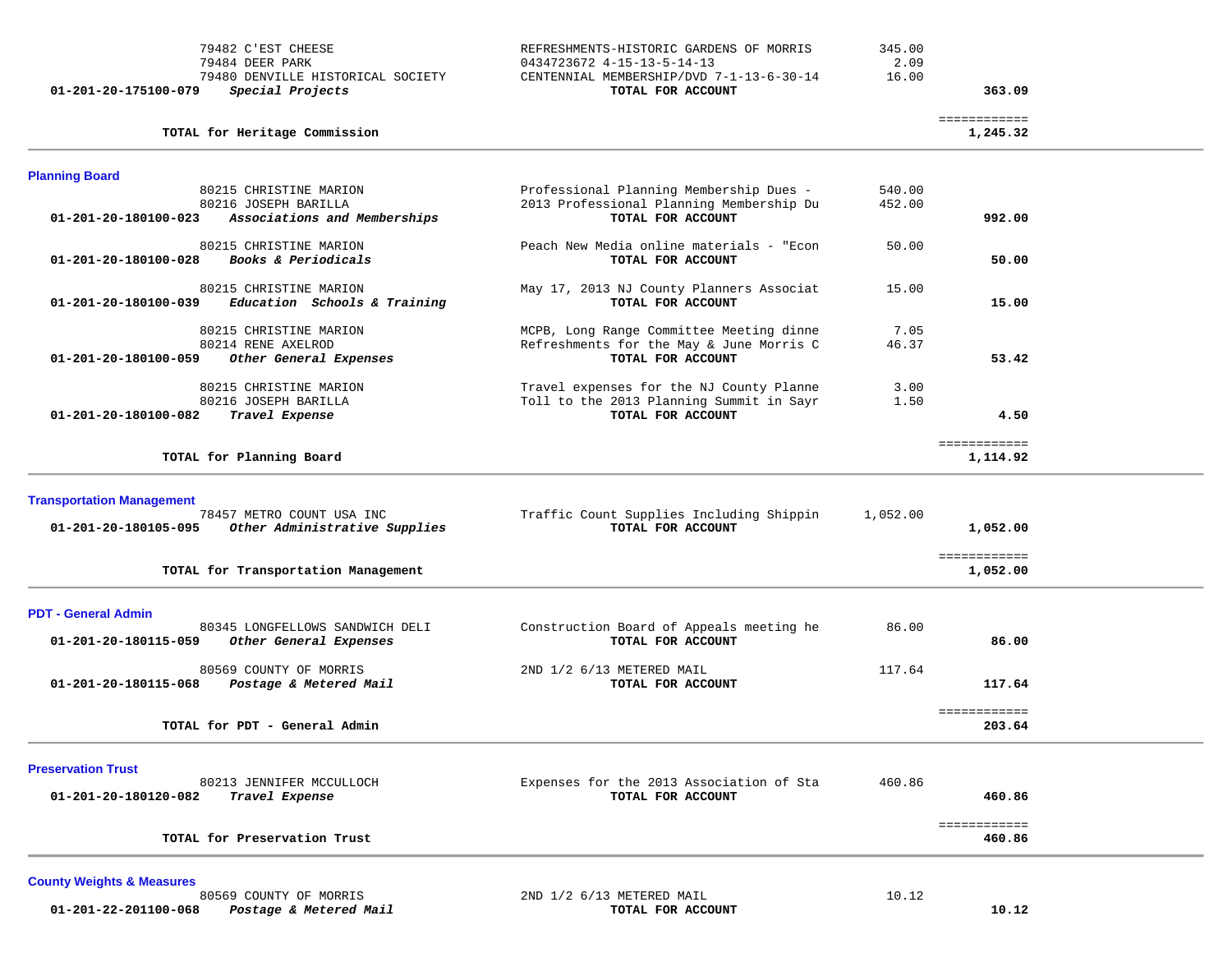| 80303 DEER PARK<br>01-201-22-201100-084<br>Other Outside Services                       | 05/15/2013-06/14/2013<br>TOTAL FOR ACCOUNT                    | 23.15     | 23.15        |  |
|-----------------------------------------------------------------------------------------|---------------------------------------------------------------|-----------|--------------|--|
| 80477 JERSEY CENTRAL POWER & LIGHT                                                      | 100 101 601 695 - COMM CENTER/ 02-04-13                       | 683.11    |              |  |
| 80477 JERSEY CENTRAL POWER & LIGHT                                                      | 100 101 601 695 - COMM CENTER/ 03-05-13                       | 669.88    |              |  |
| 80477 JERSEY CENTRAL POWER & LIGHT                                                      | 100 101 601 695 - COMM CENTER/ 04-03-13                       | 1,100.48  |              |  |
| 80469 JERSEY CENTRAL POWER & LIGHT                                                      | 100 101 601 695 - COMM CENTER/ 05-21-13                       | 675.66    |              |  |
| 80178 JERSEY CENTRAL POWER & LIGHT                                                      | REVERSED INVOICE CREDIT 100 007 051 277                       | $-755.75$ |              |  |
| 80178 JERSEY CENTRAL POWER & LIGHT<br>Electricity<br>01-201-22-201100-137               | 10 00 07 0512 7 7/ WEIGHTS & MEASURES<br>TOTAL FOR ACCOUNT    | 2,586.35  | 4,959.73     |  |
|                                                                                         |                                                               |           |              |  |
| 80473 PSE&G CO                                                                          | REF # MOMBAG/ 65-513-961-00 W & M                             | 130.22    |              |  |
| 80186 HESS CORPORATION                                                                  | WEIGHTS & MEASURES (62830/612936)                             | 100.29    |              |  |
| 01-201-22-201100-141<br>Natural Gas                                                     | TOTAL FOR ACCOUNT                                             |           | 230.51       |  |
|                                                                                         |                                                               |           |              |  |
|                                                                                         |                                                               |           | ============ |  |
| TOTAL for County Weights & Measures                                                     |                                                               |           | 5,223.51     |  |
|                                                                                         |                                                               |           |              |  |
| <b>Employee Group Insurance</b><br>79389 RHM BENEFITS, INC.                             | May 2013 Health Benefit Consulting Fee -                      | 12,500.00 |              |  |
| Employee Group Insurance Expenditures<br>01-201-23-220100-090                           | TOTAL FOR ACCOUNT                                             |           | 12,500.00    |  |
|                                                                                         |                                                               |           |              |  |
|                                                                                         |                                                               |           | ============ |  |
| TOTAL for Employee Group Insurance                                                      |                                                               |           | 12,500.00    |  |
| <b>Office of Emergency Management</b>                                                   |                                                               |           |              |  |
| 80220 AT&T MOBILITY                                                                     |                                                               | 47.10     |              |  |
| 01-201-25-252100-031<br>Cellular Phones/Pagers                                          | TOTAL FOR ACCOUNT                                             |           | 47.10        |  |
|                                                                                         |                                                               |           |              |  |
| 79971 LONGFELLOWS SANDWICH DELI<br>Education Schools & Training<br>01-201-25-252100-039 | UASI Region Training - Anti-Terrorsm Tra<br>TOTAL FOR ACCOUNT | 2,037.50  | 2,037.50     |  |
|                                                                                         |                                                               |           |              |  |
| 80232 STAPLES BUSINESS ADVANTAGE                                                        | Customer # NYC 1054187                                        | 80.70     |              |  |
| 80233 DEER PARK                                                                         | Water Service                                                 | 12.54     |              |  |
| Office Supplies & Stationery<br>01-201-25-252100-058                                    | TOTAL FOR ACCOUNT                                             |           | 93.24        |  |
|                                                                                         |                                                               |           |              |  |
| 75383 IMMEDIATE RESPONSE TECHNOLOGIES                                                   |                                                               | 151.20    |              |  |
| 80209 ALL COUNTY RENTAL CENTER<br>01-201-25-252100-059<br>Other General Expenses        | 301b Propane Refill for Forklift<br>TOTAL FOR ACCOUNT         | 30.00     | 181.20       |  |
|                                                                                         |                                                               |           |              |  |
| 80569 COUNTY OF MORRIS                                                                  | 2ND 1/2 6/13 METERED MAIL                                     | 1.84      |              |  |
| 80569 COUNTY OF MORRIS                                                                  | 2ND 1/2 6/13 METERED MAIL                                     | 1.58      |              |  |
| Postage & Metered Mail<br>01-201-25-252100-068                                          | TOTAL FOR ACCOUNT                                             |           | 3.42         |  |
|                                                                                         | Acct Schedule #7629689-028 Kyocera Mita                       | 748.50    |              |  |
| 79278 KYOCERA MITA AMERICA, INC.<br>79279 KYOCERA MITA AMERICA, INC.                    | Acct #7629689-029 Kyocera TaskAlfa 250c                       | 655.77    |              |  |
| Office Machines - Rental<br>01-201-25-252100-164                                        | TOTAL FOR ACCOUNT                                             |           | 1,404.27     |  |
|                                                                                         |                                                               |           |              |  |
|                                                                                         |                                                               |           | ============ |  |
| TOTAL for Office of Emergency Management                                                |                                                               |           | 3,766.73     |  |
|                                                                                         |                                                               |           |              |  |

**Communications Center**  80277 LIFESAVERS INC Administration Fee for CPR cards 15.00 79617 PRIORITY DISPATCH CORP. Per invoice, 2/13/13, EPD course and cer 2,695.00 79617 PRIORITY DISPATCH CORP. Per invoice, 2/12/13, Advanced EMD Certi 2,655.00 79617 PRIORITY DISPATCH CORP. Per invoice, 2/12/13, EMD Certification 792.00 79110 INTERNATIONAL PUBLIC Per Quote, 5/9/13, Testing materials 690.00  **01-201-25-252105-039** *Education Schools & Training* **TOTAL FOR ACCOUNT 6,847.00**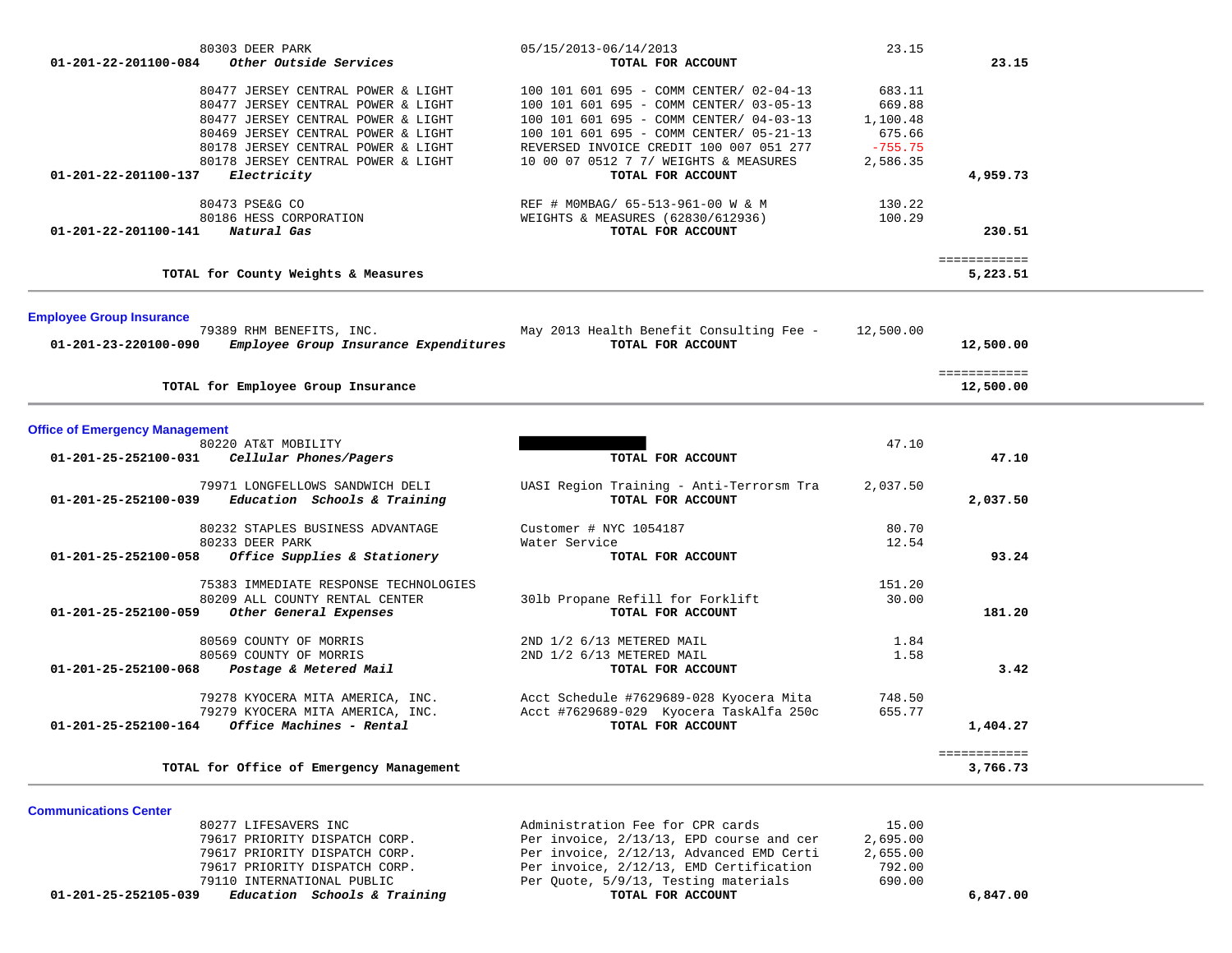| 80270 DEER PARK<br>Office Supplies & Stationery<br>01-201-25-252105-058                                                                                             | $5/31/13$ , 0434508784 for $5/1$ - $5/31/13$<br>TOTAL FOR ACCOUNT                                                                                                                            | 146.30                             | 146.30                    |
|---------------------------------------------------------------------------------------------------------------------------------------------------------------------|----------------------------------------------------------------------------------------------------------------------------------------------------------------------------------------------|------------------------------------|---------------------------|
| 80569 COUNTY OF MORRIS<br>Postage & Metered Mail<br>01-201-25-252105-068                                                                                            | 2ND 1/2 6/13 METERED MAIL<br>TOTAL FOR ACCOUNT                                                                                                                                               | 49.94                              | 49.94                     |
| 80293 RONALD DEPASOUALE<br>Travel Expense<br>$01 - 201 - 25 - 252105 - 082$                                                                                         | 6/20/13, per attachments, reimbursement<br>TOTAL FOR ACCOUNT                                                                                                                                 | 161.04                             | 161.04                    |
| 78589 MOTOROLA SOLUTIONS INC<br>01-201-25-252105-131<br>County Wide Radio System                                                                                    | Per invoice, dtd 4/22/13, Radio replacem<br>TOTAL FOR ACCOUNT                                                                                                                                | 417.60                             | 417.60                    |
| 80269 JERSEY CENTRAL POWER & LIGHT<br>80269 JERSEY CENTRAL POWER & LIGHT<br>80269 JERSEY CENTRAL POWER & LIGHT<br>01-201-25-252105-137<br>Electricity               | $10-00-82-9957-4-5, 6/4/13,$ Flanders, NJ(4<br>10-00-78-7724-2-1, 6/13/13, Gillette (5/<br>$10-00-78-7716-0-5, 6/19/13, Dover (5/17-$<br>TOTAL FOR ACCOUNT                                   | 3.43<br>273.25<br>415.15           | 691.83                    |
| 79061 KYOCERA MITA AMERICA, INC.<br>Office Machines - Rental<br>$01 - 201 - 25 - 252105 - 164$                                                                      | Payment installment for Kyocera copier.<br>TOTAL FOR ACCOUNT                                                                                                                                 | 702.33                             | 702.33                    |
| 80272 UNIVERSAL UNIFORM SALES CO INC<br>79812 UNIVERSAL UNIFORM SALES CO INC<br>01-201-25-252105-202<br>Uniform And Accessories                                     | Per invoice, 2/27/13, Uniform items, MC C<br>Per invoice, 5/2/13, uniform items, MC C<br>TOTAL FOR ACCOUNT                                                                                   | 969.98<br>105.00                   | 1,074.98                  |
| 79063 LASHEN ELECTRONICS INC<br>79063 LASHEN ELECTRONICS INC<br>79063 LASHEN ELECTRONICS INC<br>79063 LASHEN ELECTRONICS INC<br>Small Tools<br>01-201-25-252105-239 | Per invoice, 5/23, blk on white flexible<br>Per invoice, 5/23, 50' hook & loop cable<br>Per Invoice, 5/30, Small Tool items<br>Per invoice, 5/30/13, Wireless VPN Firew<br>TOTAL FOR ACCOUNT | 37.77<br>24.69<br>214.74<br>104.95 | 382.15                    |
| 77562 CAROUSEL INDUSTRIES OF<br>77562 CAROUSEL INDUSTRIES OF<br>01-201-25-252105-258<br>Equipment                                                                   | Per Quote #103540, equipment for 911 Sys<br>Per Quote #103540, UPS Batteries, State<br>TOTAL FOR ACCOUNT                                                                                     | 825.94<br>664.72                   | 1,490.66                  |
| 64569 CALEA<br>79617 PRIORITY DISPATCH CORP.<br>(2012) Education Schools & Training<br>01-203-25-252105-039                                                         | Per Invoice CALEA Public Safety Comm Acc<br>Per invoice, 6/25/12, Advanced EMD cours<br>TOTAL FOR ACCOUNT                                                                                    | 7,500.00<br>885.00                 | 8,385.00                  |
| TOTAL for Communications Center                                                                                                                                     |                                                                                                                                                                                              |                                    | ============<br>20,348.83 |

**County Medical Examiner Office**

| 80292 DEER PARK                                                | AC#0434597878, 5/16/13                   | 15.38  |          |
|----------------------------------------------------------------|------------------------------------------|--------|----------|
| Office Supplies & Stationery<br>$01 - 201 - 25 - 254100 - 058$ | TOTAL FOR ACCOUNT                        |        | 15.38    |
| 80569 COUNTY OF MORRIS                                         | 2ND 1/2 6/13 METERED MAIL                | 13.96  |          |
| $01 - 201 - 25 - 254100 - 068$<br>Postage & Metered Mail       | TOTAL FOR ACCOUNT                        |        | 13.96    |
| 79552 MOPEC INC.                                               | Section Blade, 6/7/13, Order#00073585, C | 238.28 |          |
| 79552 MOPEC INC.                                               | freight                                  | 15.00  |          |
| 79969 MORRISTOWN MEMORIAL/PATHOLOGY                            | Case 19-13-0097 5/13                     | 180.00 |          |
| 79969 MORRISTOWN MEMORIAL/PATHOLOGY                            | Case 14-13-0372 5/13                     | 457.00 |          |
| 79969 MORRISTOWN MEMORIAL/PATHOLOGY                            | Case 14-13-0383 5/13                     | 530.00 |          |
| X-Ray & Medical Supplies<br>$01 - 201 - 25 - 254100 - 203$     | TOTAL FOR ACCOUNT                        |        | 1,420.28 |
|                                                                |                                          |        |          |
| TOTAL for County Medical Examiner Office                       |                                          |        | 1,449.62 |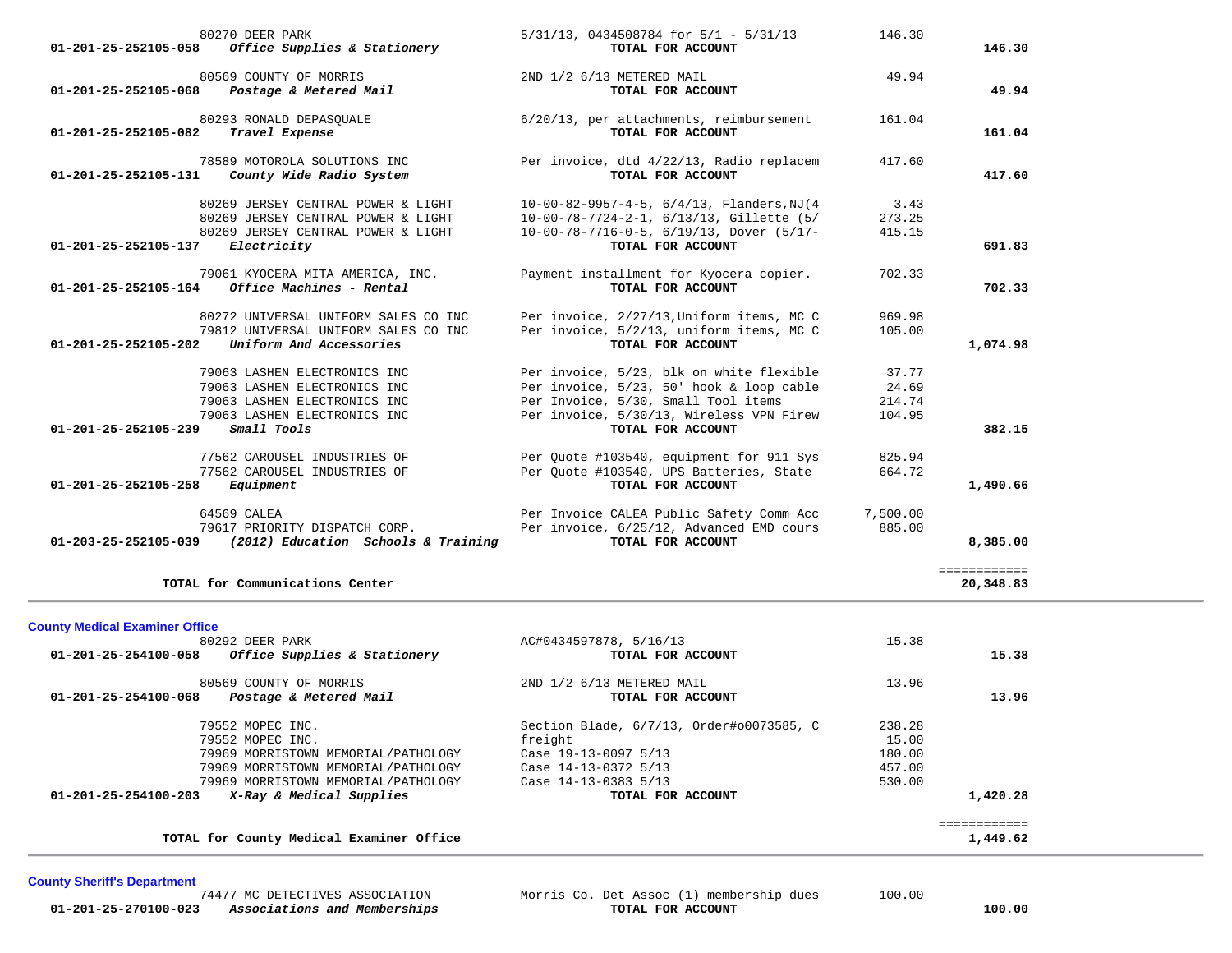|                                | 76287 MEDTECH FORENSICS INC.                                  | Latent Print Powder, SLED RED, 2oz. Mode   | 7.00      |              |
|--------------------------------|---------------------------------------------------------------|--------------------------------------------|-----------|--------------|
| 01-201-25-270100-047           | 76287 MEDTECH FORENSICS INC.<br>Identification Equip&Supplies | SHIPPING AND HANDLING<br>TOTAL FOR ACCOUNT | 10.00     | 17.00        |
|                                | 78652 WEST PAYMENT CENTER                                     | Law Books                                  | 2,107.00  |              |
| 01-201-25-270100-050           | Law Books                                                     | TOTAL FOR ACCOUNT                          |           | 2,107.00     |
|                                | 78711 RIOS' ENGRAVING                                         | Brass Plates w/eng                         | 117.00    |              |
| 01-201-25-270100-059           | Other General Expenses                                        | TOTAL FOR ACCOUNT                          |           | 117.00       |
|                                | 80569 COUNTY OF MORRIS                                        | 2ND 1/2 6/13 METERED MAIL                  | 467.62    |              |
| 01-201-25-270100-068           | Postage & Metered Mail                                        | TOTAL FOR ACCOUNT                          |           | 467.62       |
|                                | 78302 MC DETECTIVES ASSOCIATION                               | 2013 Awards Luncheon                       | 210.00    |              |
| 01-201-25-270100-082           | Travel Expense                                                | TOTAL FOR ACCOUNT                          |           | 210.00       |
|                                | 78714 LAWMEN                                                  | 4127344885 Combined Tactical Systems 12    | 444.00    |              |
| $01 - 201 - 25 - 270100 - 115$ | Ammunition                                                    | TOTAL FOR ACCOUNT                          |           | 444.00       |
|                                | 78741 CALEA                                                   | Inv dtd 5/22/13, Item#0050300090000        | 16.00     |              |
|                                | 78741 CALEA                                                   | Shipping & Handling                        | 6.50      |              |
|                                | 79345 UNIVERSAL UNIFORM SALES CO INC                          | Riedinger - boots                          | 82.95     |              |
|                                | 79345 UNIVERSAL UNIFORM SALES CO INC                          | Warnett - footwear                         | 219.00    |              |
|                                | 79345 UNIVERSAL UNIFORM SALES CO INC                          | Meyer - footwear                           | 219.00    |              |
|                                | 79345 UNIVERSAL UNIFORM SALES CO INC                          | McMahon - footwear                         | 219.00    |              |
|                                | 79345 UNIVERSAL UNIFORM SALES CO INC                          | Sharrock - shirts                          | 409.00    |              |
|                                | 79346 UNIVERSAL UNIFORM SALES CO INC                          | $Leo - pants$                              | 82.00     |              |
|                                | 79346 UNIVERSAL UNIFORM SALES CO INC                          | Burns - Uniform                            | 1,306.95  |              |
|                                | 79346 UNIVERSAL UNIFORM SALES CO INC                          | Abate - Uniform                            | 654.95    |              |
| 01-201-25-270100-202           | Uniform And Accessories                                       | TOTAL FOR ACCOUNT                          |           | 3,215.35     |
|                                | 68835 ROUTE 23 AUTO MALL LLC                                  | 2013 Ford Taurus - 4dr FWD Sedan SE (P2D   | 20,832.00 |              |
|                                | $01-203-25-270100-167$ (2012) Transportation Vehicles         | TOTAL FOR ACCOUNT                          |           | 20,832.00    |
|                                |                                                               |                                            |           | ============ |
|                                | TOTAL for County Sheriff's Department                         |                                            |           | 27,509.97    |

## **County Prosecutor's Office**

|                      | 77901 FBI/LEEDA                     | Lt.Stephen Wilson- 2013 Membership Dues     | 50.00  |          |
|----------------------|-------------------------------------|---------------------------------------------|--------|----------|
| 01-201-25-275100-023 | Associations and Memberships        | TOTAL FOR ACCOUNT                           |        | 50.00    |
|                      | 78986 VERIZON WIRELESS              | Account #882249917-00001 (April 10-May 9    | 59.11  |          |
|                      | 78554 VERIZON WIRELESS              | Account #982471570-00001(April 13-May 12    | 841.60 |          |
| 01-201-25-275100-031 | Cellular Phones/Pagers              | TOTAL FOR ACCOUNT                           |        | 900.71   |
|                      | 79811 CAREER DEVELOPMENT INSTITUTE  | Agent L.Aria - The many faces of probabl    | 149.00 |          |
|                      | 79813 NJICLE                        | Webinar: Criminal Trial Practice** Firea    | 100.00 |          |
|                      | 79813 NJICLE                        | Jenna Gouck.                                | 100.00 |          |
|                      | 80080 JANE RECKTENWALD              | June 9th- June 14, 2013- Lt. Recktenwald    | 739.80 |          |
|                      | 78980 JOHN STAMLER POLICE ACADEMY   | "Gang Awareness" Training** Det.Lois Ari    | 30.00  |          |
|                      | 80111 JAMES BRUNO                   | Food and Hotel for NJNEOA Narcotic Confe    | 449.91 |          |
| 01-201-25-275100-039 | Education Schools & Training        | TOTAL FOR ACCOUNT                           |        | 1,568.71 |
|                      | 78984 LEXIS-NEXIS                   | Account #1336W9- Jan.-April 2013Account     | 740.00 |          |
| 01-201-25-275100-044 | <i>Equipment Service Agreements</i> | TOTAL FOR ACCOUNT                           |        | 740.00   |
|                      | 79368 ALPHA GRAPHICS MORRISTOWN     | Assistant Prosecutor 11x14 Certificates     | 210.00 |          |
|                      | 79368 ALPHA GRAPHICS MORRISTOWN     | 4-State y Omar Shaheer Thomas               | 187.63 |          |
|                      | 79377 STAPLES BUSINESS ADVANTAGE    | Account #NYC 1054187-Folders                | 23.09  |          |
|                      | 79377 STAPLES BUSINESS ADVANTAGE    | Account #NYC 1054187-binders & white out    | 31.60  |          |
|                      | 79377 STAPLES BUSINESS ADVANTAGE    | Account #1054187-Binders, Tape, Ear buds, S | 443.63 |          |
|                      |                                     |                                             |        |          |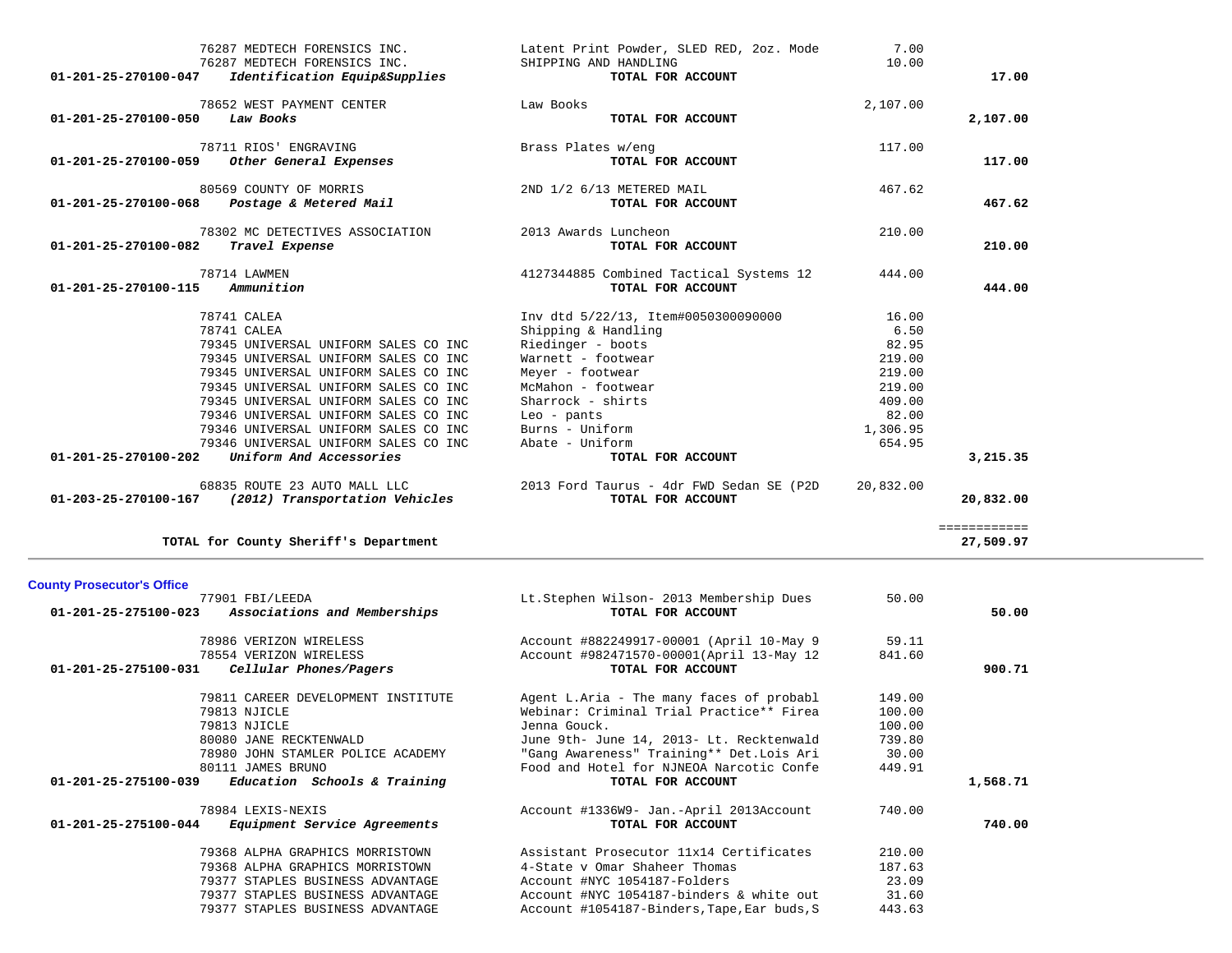| <b>County Jail</b>                                             |                                          |          |          |
|----------------------------------------------------------------|------------------------------------------|----------|----------|
| 80088 MICHAEL BLASKO                                           | REIMBURSEMENT FOR TRAINING ON 6.10.13. C | 50.00    |          |
| 78308 SMITH & WESSON ACADEMY                                   | TRAINING FOR LOHMUS ON 8.6.13            | 180.00   |          |
| 78308 SMITH & WESSON ACADEMY                                   | TRAINING FOR SHERBURNE ON 8.6.13         | 180.00   |          |
| 78775 SAFARILAND LLC                                           | OC TRAINING FOR MORSCH ON 6/3-6/13       | 100.00   |          |
| 78775 SAFARILAND LLC                                           | OC TRAINING FOR DAVIDEK ON 6/3-6/13      | 100.00   |          |
| 78775 SAFARILAND LLC                                           | OC TRAINING FOR BAILEY ON 6/3-6/13       | 100.00   |          |
| 79297 VAN METER & ASSOCIATES INC.                              | TRAINING FOR R.MICHELSON DATED 5.9.13    | 150.00   |          |
| $01 - 201 - 25 - 280100 - 039$<br>Education Schools & Training | TOTAL FOR ACCOUNT                        |          | 860.00   |
| 79802 STAPLES BUSINESS ADVANTAGE                               | COPIER PAPER DATED 6.4.13                | 1,292.00 |          |
| 79638 STAPLES BUSINESS ADVANTAGE                               | OFFICE SUPPLIES DATED 6.5.13             | 139.67   |          |
| 79381 STAPLES BUSINESS ADVANTAGE                               | OFFICE SUPPLIES DATED 5.25.13            | 608.00   |          |
| 79382 W.B. MASON COMPANY INC                                   | OFFICE SUPPLIES DATED 5.30.13            | 1,726.76 |          |
| 01-201-25-280100-058<br>Office Supplies & Stationery           | TOTAL FOR ACCOUNT                        |          | 3,766.43 |
| 79624 ALL-STAR IDENTIFICATION                                  | PHOTO PRINTER, TWO DIGITAL CAMERAS, AND  | 1,266.00 |          |
| $01 - 201 - 25 - 280100 - 064$<br>Photographic Suppies         | TOTAL FOR ACCOUNT                        |          | 1,266.00 |
| 80569 COUNTY OF MORRIS                                         | 2ND 1/2 6/13 METERED MAIL                | 97.98    |          |
| $01 - 201 - 25 - 280100 - 068$<br>Postage & Metered Mail       | TOTAL FOR ACCOUNT                        |          | 97.98    |
| 78791 ACME AMERICAN REPAIRS INC.                               | REPLACEMENT OF CONDENSING UNIT FOR KITCH | 2,921.66 |          |
| 79342 T J'S SPORTWIDE TROPHY                                   | ENGRAVING FOR PLAQUE DATED 5.31.13       | 15.00    |          |
| 79627 ELEVATOR MAINTENANCE CORP                                | ELEVATOR MAINTENANCE FOR JULY 2013 DATED | 683.33   |          |

| 79372 W.B. MASON COMPANY INC<br>Office Supplies & Stationery<br>01-201-25-275100-058 | 8x11 Copy Paper<br>TOTAL FOR ACCOUNT      | 1,738.40 | 2,840.75     |
|--------------------------------------------------------------------------------------|-------------------------------------------|----------|--------------|
| 80569 COUNTY OF MORRIS                                                               | 2ND 1/2 6/13 METERED MAIL                 | 952.39   |              |
| 80114 FEDEX                                                                          | Account #1051-0576-2 June 17-June 13, 20  | 178.24   |              |
| 80114 FEDEX                                                                          | Account#1051-0576-2 DTD JUN 10, 2013 (M   | 227.80   |              |
| 01-201-25-275100-068<br>Postage & Metered Mail                                       | TOTAL FOR ACCOUNT                         |          | 1,358.43     |
| 78979 M.C. BAR ASSOCIATION                                                           | Retirement of Judge Deanne Wilson- June   | 90.00    |              |
| 79367 PATRIOTS PATH COUNCIL INC                                                      | 2013 Morris Lifetime Achievement Award D  | 285.00   |              |
| 79357 THE 200 CLUB OF MORRIS COUNTY                                                  | 2013 Scholarship Dinner** Acting Prosecu  | 96.00    |              |
| Meeting Exp Advisory Board Etc<br>01-201-25-275100-088                               | TOTAL FOR ACCOUNT                         |          | 471.00       |
| 78990 PLAN B ENTERPRISES INC                                                         | 07/16/2012 Case #12-1216 Kinnelon- Peral  | 598.00   |              |
| 78990 PLAN B ENTERPRISES INC                                                         | 01/08/2013 Case #2013-000849 Randolph: L  | 537.00   |              |
| 78990 PLAN B ENTERPRISES INC                                                         | 02/12/2013 Case #2013X-00181 Chester: Ve  | 666.00   |              |
| 78995 VERICOM COMPUTERS INC.                                                         | Item #130505D-Locking Lever Kit VC3000.   | 31.95    |              |
| 79819 JAMES BRUNO                                                                    | Interviews in N. Carolina-RE: 2013X-00145 | 69.47    |              |
| 79819 JAMES BRUNO                                                                    | Hotel stay for investigative interviews   | 212.44   |              |
| Investigation Expense<br>01-201-25-275100-118                                        | TOTAL FOR ACCOUNT                         |          | 2,114.86     |
| 78991 HACKENSACK UNIV. MEDICAL CTR.                                                  | RE: Lawrenece Biehler (MR#0641645) Dr. N  | 3,000.00 |              |
| 01-201-25-275100-121<br>Witness Fees And Mileage                                     | TOTAL FOR ACCOUNT                         |          | 3,000.00     |
| 79814 BRIAN WALSH                                                                    | State v Funches, Kevin (2010X-2421) Fuel  | 52.00    |              |
| 78974 RAHWAY TRAVEL                                                                  | 013005 May 13, 2013 State v Schuck, Hen   | 1,886.38 |              |
| 78973 RAHWAY TRAVEL                                                                  | 013005 May 6, 2013 Airfare to West Palm   | 1,027.70 |              |
| 01-201-25-275100-126<br>Court Expenses-Extradition                                   | TOTAL FOR ACCOUNT                         |          | 2,966.08     |
| 73964 ATLANTIC TACTICAL OF NJ, INC.                                                  | Sex Crimes/Child Endangerment Unit-Tacti  | 431.17   |              |
| Uniform And Accessories<br>$01 - 201 - 25 - 275100 - 202$                            | TOTAL FOR ACCOUNT                         |          | 431.17       |
|                                                                                      |                                           |          | ============ |
| TOTAL for County Prosecutor's Office                                                 |                                           |          | 16,441.71    |

 79808 STAPLES BUSINESS ADVANTAGE Account #NYC 1054187(Pencils,Pens,Clasp 116.92 79808 STAPLES BUSINESS ADVANTAGE Account #NYC 1054187 (Shredder bags) 89.48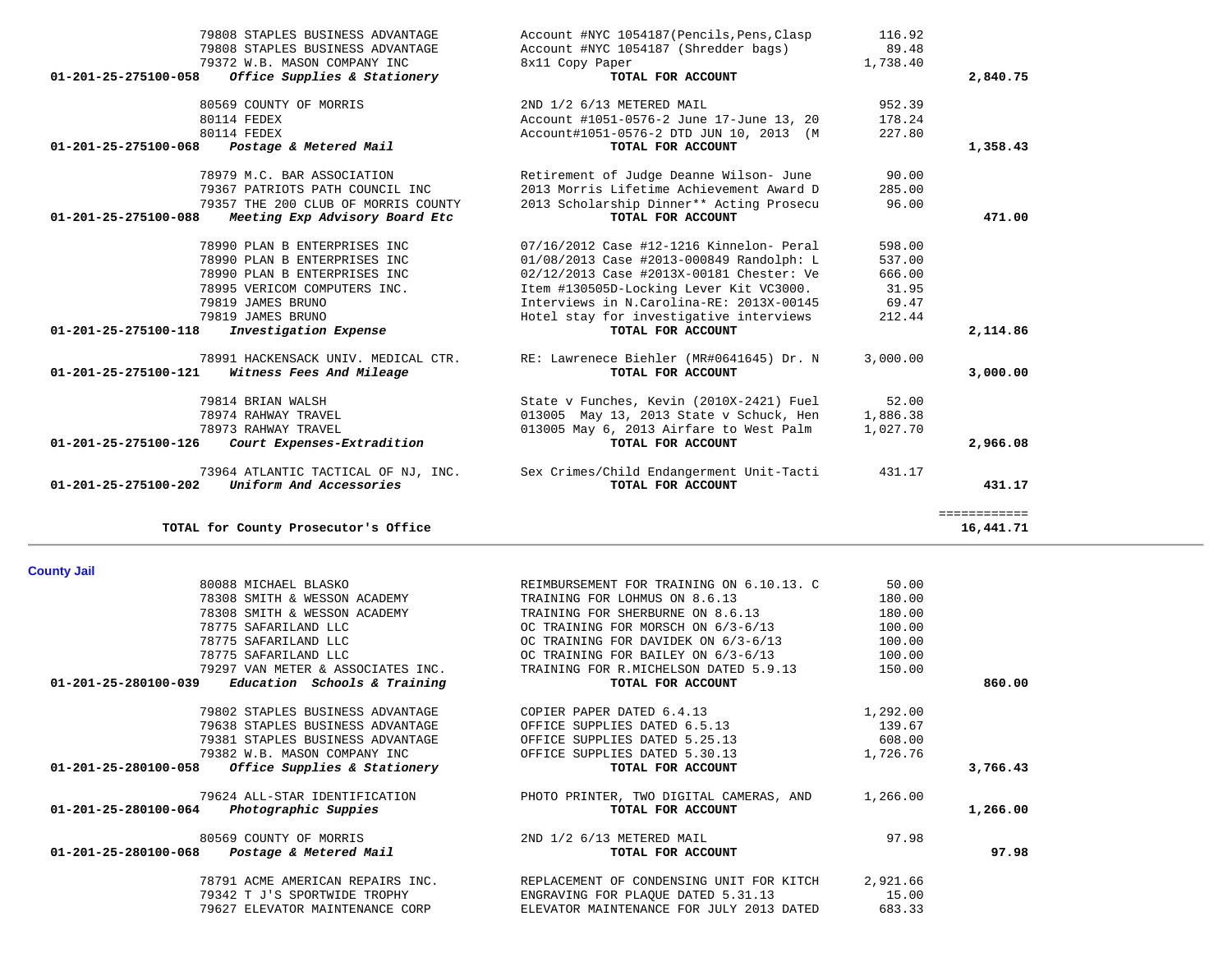| $01-201-25-280100-084$ Other Outside Services                                                                                                                                                                                                                                                                                                                                                                          | TOTAL FOR ACCOUNT                                                                                                                                                                                                                              |        | 4,303.32  |
|------------------------------------------------------------------------------------------------------------------------------------------------------------------------------------------------------------------------------------------------------------------------------------------------------------------------------------------------------------------------------------------------------------------------|------------------------------------------------------------------------------------------------------------------------------------------------------------------------------------------------------------------------------------------------|--------|-----------|
|                                                                                                                                                                                                                                                                                                                                                                                                                        |                                                                                                                                                                                                                                                |        |           |
| $01-201-25-280100-128$ Security Equipment                                                                                                                                                                                                                                                                                                                                                                              | 79341 CY DRAKE LOCKSMITHS, INC.<br>3 Security Equipment 105.35 TOTAL FOR ACCOUNT                                                                                                                                                               |        | 105.35    |
|                                                                                                                                                                                                                                                                                                                                                                                                                        |                                                                                                                                                                                                                                                |        |           |
| 79301 QUENCH USA RENT PAYMENT FOR 7 WATER COOLERS FOR JUN 284.00<br><b>RENT PAYMENT FOR 7 WATER COOLERS FOR JUN</b> 284.00<br><b>TOTAL FOR ACCOUNT</b><br>78117 BFI ITEM CODE 5213F1G13 SIT ON IT SIDE CHAIR 1,299.60<br><b>O1-201-25-280100-162</b>                                                                                                                                                                   |                                                                                                                                                                                                                                                |        | 284.00    |
|                                                                                                                                                                                                                                                                                                                                                                                                                        |                                                                                                                                                                                                                                                |        |           |
|                                                                                                                                                                                                                                                                                                                                                                                                                        |                                                                                                                                                                                                                                                |        | 1,299.60  |
|                                                                                                                                                                                                                                                                                                                                                                                                                        | 9992 ARAMARK CORRECTIONAL SERVICES<br>99633 ARAMARK CORRECTIONAL SERVICES<br>99633 ARAMARK CORRECTIONAL SERVICES<br>99633 ARAMARK CORRECTIONAL SERVICES<br>937.50<br>93.50<br>79633 ARAMARK CORRECTIONAL SERVICES<br>92.50<br>79633 ARAMARK CO |        |           |
|                                                                                                                                                                                                                                                                                                                                                                                                                        |                                                                                                                                                                                                                                                |        |           |
|                                                                                                                                                                                                                                                                                                                                                                                                                        |                                                                                                                                                                                                                                                |        |           |
|                                                                                                                                                                                                                                                                                                                                                                                                                        | DATED 6.5.13<br>TOTAL FOR ACCOUNT                                                                                                                                                                                                              |        |           |
| $01 - 201 - 25 - 280100 - 185$ Food                                                                                                                                                                                                                                                                                                                                                                                    |                                                                                                                                                                                                                                                |        | 35,433.32 |
| 79629 ANESTHESIA ASSOCIATES OF                                                                                                                                                                                                                                                                                                                                                                                         | MEDICAL CARE FOR F.PEGUERO DATED 5.28.13 3,240.00                                                                                                                                                                                              |        |           |
| 79305 CONTRACT PHARMACY SERVICES INC<br>79383 MATERNAL FETAL MEDICINE                                                                                                                                                                                                                                                                                                                                                  | INMATE MEDICATION FOR MAY 2013 DATED 5.3 24,974.63                                                                                                                                                                                             |        |           |
|                                                                                                                                                                                                                                                                                                                                                                                                                        | MEDICAL CARE FOR N.BABCOCK DATED 5.9.13 347.75                                                                                                                                                                                                 |        |           |
|                                                                                                                                                                                                                                                                                                                                                                                                                        | TRIMATE XRAYS FOR MARCH 2013 DATED 4.1.13 1,020.00<br>79304 MOBILEX USA INMATE XRAYS FOR APRIL 2013 DATED 5.1.13 714.00<br>79350 MORRISTOWN EMERGENCY MEDICAL MEDICAL CARE FOR D.SIMMS DATED 5.12.13 807.00<br>79350 MORRISTOWN EMER           |        |           |
|                                                                                                                                                                                                                                                                                                                                                                                                                        |                                                                                                                                                                                                                                                |        |           |
|                                                                                                                                                                                                                                                                                                                                                                                                                        |                                                                                                                                                                                                                                                |        |           |
|                                                                                                                                                                                                                                                                                                                                                                                                                        |                                                                                                                                                                                                                                                |        |           |
| 01-201-25-280100-189 Medical                                                                                                                                                                                                                                                                                                                                                                                           | MEDICAL CARE FOR P.PICARIELLO DATED $5.17$ 852.00<br><b>TOTAL FOR ACCOUNT</b>                                                                                                                                                                  |        | 32,807.38 |
|                                                                                                                                                                                                                                                                                                                                                                                                                        |                                                                                                                                                                                                                                                |        |           |
| 78771 UNIVERSAL UNIFORM SALES CO INC                                                                                                                                                                                                                                                                                                                                                                                   | UNIFORMS FOR CHIEF KOWALSKI DATED 4.27.1 155.00                                                                                                                                                                                                |        |           |
| 79380 UNIVERSAL UNIFORM SALES CO INC                                                                                                                                                                                                                                                                                                                                                                                   |                                                                                                                                                                                                                                                |        |           |
| 79286 UNIVERSAL UNIFORM SALES CO INC                                                                                                                                                                                                                                                                                                                                                                                   |                                                                                                                                                                                                                                                |        |           |
| 79286 UNIVERSAL UNIFORM SALES CO INC                                                                                                                                                                                                                                                                                                                                                                                   | UNIFORMS FOR PEREZ DATED 4.30.13<br>UNIFORMS FOR POLLISON DATED 5.2.13<br>UNIFORMS FOR 5.21.13<br>209.30<br>UNIFORMS FOR LEVENDUSKY DATED 5.13.13<br>303.00<br>228.00                                                                          |        |           |
| 79286 UNIVERSAL UNIFORM SALES CO INC                                                                                                                                                                                                                                                                                                                                                                                   |                                                                                                                                                                                                                                                |        |           |
| 79286 UNIVERSAL UNIFORM SALES CO INC<br>79302 UNIVERSAL UNIFORM SALES CO INC                                                                                                                                                                                                                                                                                                                                           |                                                                                                                                                                                                                                                |        |           |
|                                                                                                                                                                                                                                                                                                                                                                                                                        | UNIFORMS FOR MONACO DATED 5.18.13 55.95<br>UNIFORMS FOR MAIONE DATED 5.23.13 99.00<br>TOTAL FOR ACCOUNT                                                                                                                                        |        |           |
| 01-201-25-280100-202 Uniform And Accessories                                                                                                                                                                                                                                                                                                                                                                           |                                                                                                                                                                                                                                                |        | 1,078.25  |
|                                                                                                                                                                                                                                                                                                                                                                                                                        |                                                                                                                                                                                                                                                |        |           |
|                                                                                                                                                                                                                                                                                                                                                                                                                        |                                                                                                                                                                                                                                                |        |           |
|                                                                                                                                                                                                                                                                                                                                                                                                                        |                                                                                                                                                                                                                                                |        |           |
|                                                                                                                                                                                                                                                                                                                                                                                                                        |                                                                                                                                                                                                                                                |        |           |
|                                                                                                                                                                                                                                                                                                                                                                                                                        |                                                                                                                                                                                                                                                |        |           |
|                                                                                                                                                                                                                                                                                                                                                                                                                        |                                                                                                                                                                                                                                                |        | 686.27    |
| $\begin{array}{cccc} \texttt{79387} \text{ MORRISTOWN LUMBER} & \texttt{MISC. MANT. SUPPLIES DATED 5.15.13} & 101.57 \\ \texttt{79387} \text{ MORRISTOWN LUMBER} & \texttt{MISC. MANT. SUPPLIES DATED 5.21.13} & 7.99 \\ \texttt{79387} \text{ MORRISTOWN LUMBER} & \texttt{MISC. MANT. SUPPLIES DATED 5.21.13} & 7.99 \\ \texttt{79387} \text{MORRISTOWN LUMBER} & \texttt{MISC. MANT. SUPPLIES DATED 5.21.13} & 7.9$ |                                                                                                                                                                                                                                                |        |           |
|                                                                                                                                                                                                                                                                                                                                                                                                                        |                                                                                                                                                                                                                                                |        |           |
|                                                                                                                                                                                                                                                                                                                                                                                                                        |                                                                                                                                                                                                                                                |        |           |
|                                                                                                                                                                                                                                                                                                                                                                                                                        |                                                                                                                                                                                                                                                |        |           |
|                                                                                                                                                                                                                                                                                                                                                                                                                        |                                                                                                                                                                                                                                                |        |           |
|                                                                                                                                                                                                                                                                                                                                                                                                                        |                                                                                                                                                                                                                                                |        |           |
| 79287 JERSEY PAPER PLUS INC                                                                                                                                                                                                                                                                                                                                                                                            | 79295 JERSEY PAPER PLUS INC                     JANITORIAL SUPPLIES DATED 5.29.13                    344.04                                                                                                                                    |        |           |
| 01-201-25-280100-252 Janitorial Supplies                                                                                                                                                                                                                                                                                                                                                                               | JANITORIAL SUPPLIES DATED 5.28.13<br>TOTAL FOR ACCOUNT                                                                                                                                                                                         | 148.78 | 3,809.23  |
|                                                                                                                                                                                                                                                                                                                                                                                                                        |                                                                                                                                                                                                                                                |        |           |
| 79290 JOHNSTONE SUPPLY                                                                                                                                                                                                                                                                                                                                                                                                 | PART FOR AC UNIT DATED 5.24.13                                                                                                                                                                                                                 | 442.00 |           |
| 79290 JOHNSTONE SUPPLY                                                                                                                                                                                                                                                                                                                                                                                                 | PART FOR AC UNIT DATED 5.24.13                                                                                                                                                                                                                 | 392.01 |           |
| 01-201-25-280100-262 Machinery Repairs & Parts                                                                                                                                                                                                                                                                                                                                                                         | TOTAL FOR ACCOUNT                                                                                                                                                                                                                              |        | 834.01    |
| 78792 THE TRAFFIC SAFETY STORE                                                                                                                                                                                                                                                                                                                                                                                         | TRAFFIC SAFETY VESTS PLUS SHIPPING DATED                                                                                                                                                                                                       | 161.88 |           |
| 79296 FIRE FIGHTERS EQUIPMENT CO INC                                                                                                                                                                                                                                                                                                                                                                                   | BATTERIES FOR AIR PACKS DATED 5.28.13                                                                                                                                                                                                          | 51.00  |           |
| 01-201-25-280100-266 Safety Items                                                                                                                                                                                                                                                                                                                                                                                      | TOTAL FOR ACCOUNT                                                                                                                                                                                                                              |        | 212.88    |

79291 ELEVATOR MAINTENANCE CORP ELEVATOR MAINTENANCE FOR JUNE 2013 DATED 683.33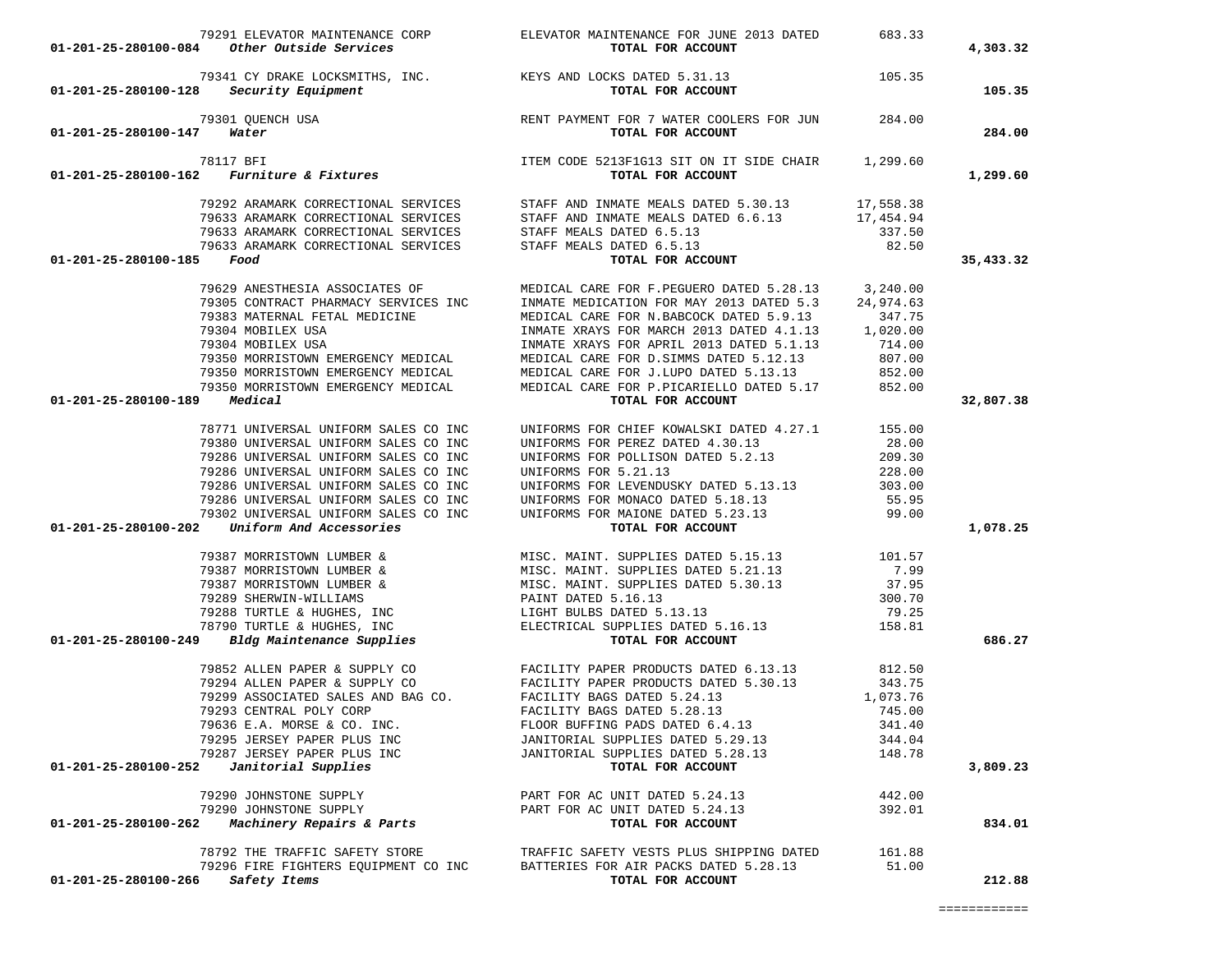| 2ND 1/2 6/13 METERED MAIL<br>95.13<br>TOTAL FOR ACCOUNT<br>95.13      |
|-----------------------------------------------------------------------|
|                                                                       |
|                                                                       |
| Resident Medications - April<br>358.95<br>TOTAL FOR ACCOUNT<br>358.95 |
| Generic C Fold Towel<br>137.50                                        |
| 115.92                                                                |
| 354.72<br>PAPER PLATES, C FOLD TOWELS                                 |
|                                                                       |
|                                                                       |

**TOTAL for County Youth Detention Facilit 1,062.22**

 ============ ============<br>1,062.22

| <b>Road Repairs</b>                                         |                                                |          |          |
|-------------------------------------------------------------|------------------------------------------------|----------|----------|
| 79825 STAPLES BUSINESS ADVANTAGE                            | screen wipes, pen, staplers                    | 77.80    |          |
| 79825 STAPLES BUSINESS ADVANTAGE                            | staples                                        | 3.96     |          |
| Office Supplies & Stationery<br>01-201-26-290100-058        | TOTAL FOR ACCOUNT                              |          | 81.76    |
| 80569 COUNTY OF MORRIS                                      | 2ND 1/2 6/13 METERED MAIL                      | 6.18     |          |
| Postage & Metered Mail<br>01-201-26-290100-068              | TOTAL FOR ACCOUNT                              |          | 6.18     |
| 79308 CENTURYLINK                                           | 310111021 5/25/2013                            | 152.37   |          |
| 79978 COMCAST                                               | 09574-838524-01 High Speed Internet Long       | 449.40   |          |
| Telephone<br>01-201-26-290100-146                           | TOTAL FOR ACCOUNT                              |          | 601.77   |
| 80363 WILLIAM G. STEPHENS                                   | work boots per contract                        | 90.00    |          |
| Uniform & Clothing Allowance<br>01-201-26-290100-207        | TOTAL FOR ACCOUNT                              |          | 90.00    |
| 79310 TILCON NEW YORK INC.                                  | 113700 ASPHALT - I-5                           | 284.29   |          |
| 79310 TILCON NEW YORK INC.                                  | $I - 5$                                        | 1,141.40 |          |
| Bituminous Concrete<br>01-201-26-290100-222                 | TOTAL FOR ACCOUNT                              |          | 1,425.69 |
| 79318 SUSSEX COUNTY MUA                                     | CTMO0001CM 5/23/2013 97530554, 97530648        | 151.95   |          |
| 79318 SUSSEX COUNTY MUA                                     |                                                | 157.80   |          |
| 79803 GRINNELL RECYCLING INC.                               | Disposable Recycling 5/8/2013 Sales Orde       | 377.52   |          |
| 79803 GRINNELL RECYCLING INC.                               |                                                | 334.36   |          |
| 79803 GRINNELL RECYCLING INC.                               |                                                | 262.08   |          |
| 79803 GRINNELL RECYCLING INC.                               |                                                | 404.56   |          |
| 79803 GRINNELL RECYCLING INC.                               |                                                | 342.45   |          |
| 79803 GRINNELL RECYCLING INC.                               |                                                | 395.99   |          |
| 79803 GRINNELL RECYCLING INC.                               | Disposbale Recycling 5/21-5/22/2013 SO#        | 191.63   |          |
| 79803 GRINNELL RECYCLING INC.                               |                                                | 220.26   |          |
| 79803 GRINNELL RECYCLING INC.                               |                                                | 341.12   |          |
| 79803 GRINNELL RECYCLING INC.                               |                                                | 322.40   |          |
| 79803 GRINNELL RECYCLING INC.                               |                                                | 311.23   |          |
| 79803 GRINNELL RECYCLING INC.                               |                                                | 266.24   |          |
| 79803 GRINNELL RECYCLING INC.                               |                                                | 277.68   |          |
| 79830 NORTHEASTERN HARDWARE CO INC                          | tamper top p/h digger                          | 41.95    |          |
| 79315 BOONTON POWER EQUIPMENT INC                           | polycut blades, x-line 3lbs                    | 90.55    |          |
| Construction Materials<br>01-201-26-290100-260              | TOTAL FOR ACCOUNT                              |          | 4,489.77 |
| 79307 CABLEVISION                                           | $07876 - 512349 - 01 - 9$ 6/1-6/30 AND 7/1-7/3 | 187.20   |          |
| $01 - 201 - 26 - 290100 - 266$<br>Safety Items              | TOTAL FOR ACCOUNT                              |          | 187.20   |
| 80357 WILLIAM ZABRISKIE                                     | work boots per contract                        | 90.00    |          |
| (2012) Uniform & Clothing Allowance<br>01-203-26-290100-207 | TOTAL FOR ACCOUNT                              |          | 90.00    |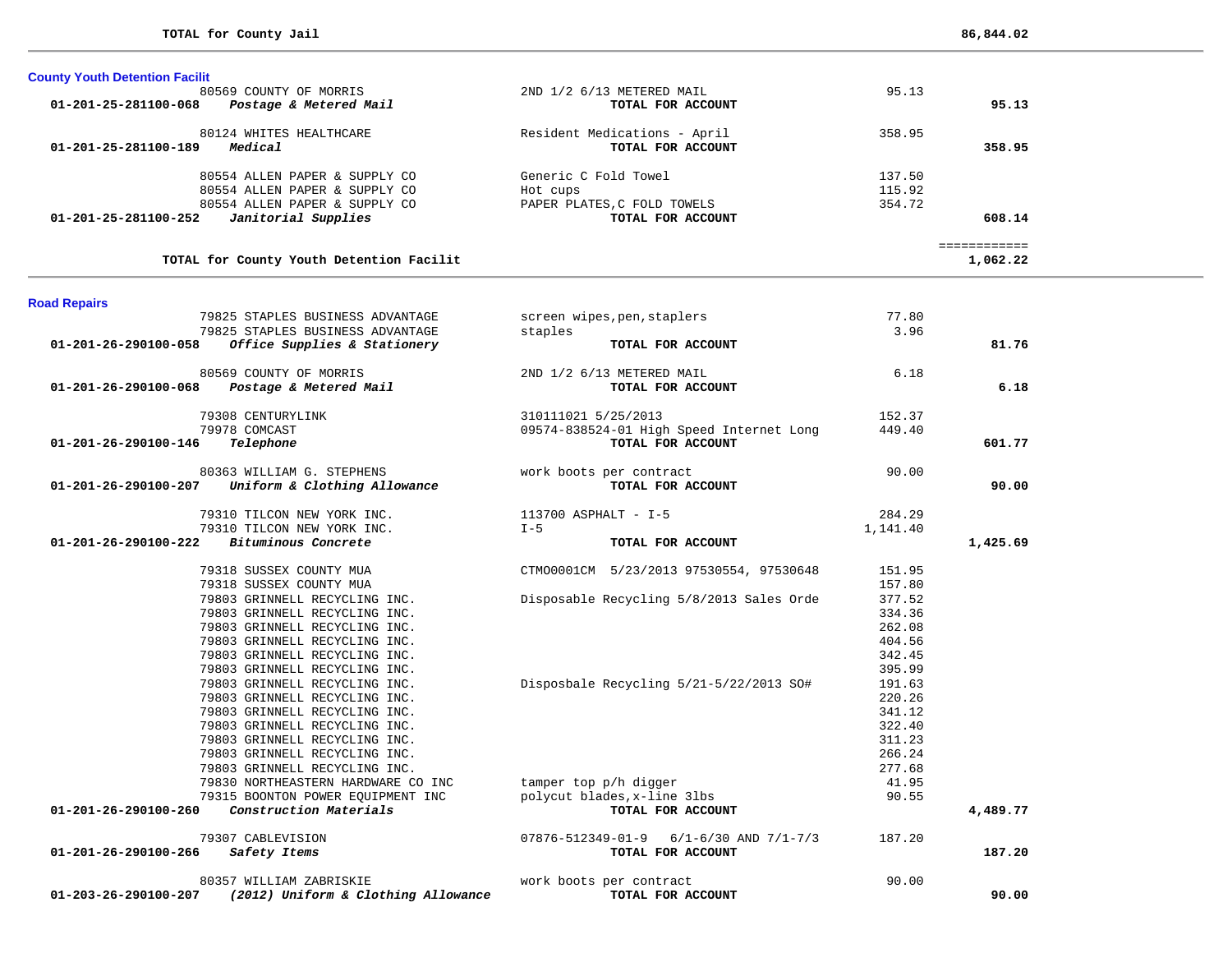| 6,972.37<br>TOTAL for Road Repairs |  |  |  |  |
|------------------------------------|--|--|--|--|
|------------------------------------|--|--|--|--|

 ============ 6,972.37

-

| <b>Bridges and Culverts</b>                 |                                                                          |                                                |           |              |  |
|---------------------------------------------|--------------------------------------------------------------------------|------------------------------------------------|-----------|--------------|--|
|                                             | 80569 COUNTY OF MORRIS<br>01-201-26-292100-068    Postage & Metered Mail | 2ND 1/2 6/13 METERED MAIL                      | 1.12      |              |  |
|                                             |                                                                          | TOTAL FOR ACCOUNT                              |           | 1.12         |  |
|                                             | 79236 HILTI INC                                                          | 10737274 Use on Demand DX860 ENP-L Daily 70.00 |           |              |  |
| 01-201-26-292100-260                        | Construction Materials                                                   | TOTAL FOR ACCOUNT                              |           | 70.00        |  |
|                                             |                                                                          |                                                |           | ============ |  |
|                                             | TOTAL for Bridges and Culverts                                           |                                                |           | 71.12        |  |
| <b>Buildings &amp; Grounds</b>              |                                                                          |                                                |           |              |  |
|                                             | 80243 MORRISTOWN PARKING AUTHORITY                                       | PARKING MAINTENANCE FEE / JUNE 2013            | 5,216.00  |              |  |
|                                             | 80241 LAZ PARKING                                                        | 590803109/ JUROR PARKING - MAY 2013/06-1       | 6,264.00  |              |  |
| 01-201-26-310100-062                        | Parking Lot Rental                                                       | TOTAL FOR ACCOUNT                              |           | 11,480.00    |  |
|                                             | 79426 ELEVATOR MAINTENANCE CORP                                          | 749 / RE: A & R BLDG                           | 711.12    |              |  |
|                                             | 79426 ELEVATOR MAINTENANCE CORP                                          | 757 / RE: CH                                   | 533.30    |              |  |
|                                             | 79426 ELEVATOR MAINTENANCE CORP                                          | 758 / RE: SCHUYLER                             | 355.56    |              |  |
|                                             | 79426 ELEVATOR MAINTENANCE CORP                                          | 759 / RE: CH                                   | 355.56    |              |  |
|                                             | 79426 ELEVATOR MAINTENANCE CORP                                          | 760 / RE: LIBRARY                              | 177.78    |              |  |
|                                             | 79426 ELEVATOR MAINTENANCE CORP                                          | 761 / RE: SEU                                  | 177.78    |              |  |
|                                             | 79426 ELEVATOR MAINTENANCE CORP                                          | 762 / RE: PSTA                                 | 177.78    |              |  |
|                                             | 79426 ELEVATOR MAINTENANCE CORP                                          | 763 / RE: H/S                                  | 177.78    |              |  |
|                                             | 79426 ELEVATOR MAINTENANCE CORP                                          | 764 / RE: H/S                                  | 177.78    |              |  |
|                                             | 79426 ELEVATOR MAINTENANCE CORP                                          | 869 / RE: MV-2                                 | 177.78    |              |  |
|                                             | 79426 ELEVATOR MAINTENANCE CORP                                          | 895/RE: CAC                                    | 177.78    |              |  |
|                                             | 80239 EMPLOYMENT HORIZONS, INC.                                          | CLEANING SERVICES - MAY 2013/ DATED 05-3       | 31,010.00 |              |  |
|                                             | 80239 EMPLOYMENT HORIZONS, INC.                                          | GROUNDSKEEPING SERVICES - MAY 2013/ DATE       | 7,293.00  |              |  |
|                                             | 80479 GPC, INC.                                                          | REPAINT ATRIUM - ADMIN & RECORDS BLDG/ P       | 22,198.27 |              |  |
| 01-201-26-310100-084                        | <i>Other Outside Services</i>                                            | TOTAL FOR ACCOUNT                              |           | 63,701.27    |  |
|                                             | 80465 DEER PARK                                                          | 0434507703/04-15-13 THRU 05-14-13              | 85.60     |              |  |
|                                             | 80465 DEER PARK                                                          | 0434507703/ 05-15-13 THRU 06-14-13             | 70.97     |              |  |
| 01-201-26-310100-095                        | Other Administrative Supplies                                            | TOTAL FOR ACCOUNT                              |           | 156.57       |  |
|                                             | 79432 ALLEN PAPER & SUPPLY CO                                            | WO69060/ RE: B & G/ 05-06-13                   | 115.48    |              |  |
|                                             | 79432 ALLEN PAPER & SUPPLY CO                                            | WO69060/ RE: B & G/ 05-31-13                   | 173.22    |              |  |
|                                             | 79434 CARROT-TOP INDUSTRIES INC                                          | WO69142/ RE: B & G/ 05-13-13                   | 846.78    |              |  |
|                                             | 79420 MORRIS COUNTY ENGRAVING LLC                                        | RE: HILL BLDG # SIGNS/ 05-20-13                | 756.00    |              |  |
| 01-201-26-310100-098                        | Other Operating&Repair Supply                                            | TOTAL FOR ACCOUNT                              |           | 1,891.48     |  |
|                                             | 79435 COMPLETE SECURITY SYSTEMS, INC.                                    | RE: SCHUYLER/ 01-31-13                         | 210.00    |              |  |
|                                             | 79435 COMPLETE SECURITY SYSTEMS, INC.                                    | RE: CH - HOLDING CELLS/ 03-11-13               | 245.00    |              |  |
|                                             | 79435 COMPLETE SECURITY SYSTEMS, INC.                                    | RE: COMM CENTER/ 03-18-13                      | 245.00    |              |  |
|                                             | 79435 COMPLETE SECURITY SYSTEMS, INC.                                    | RE: K-9/ 03-18-13                              | 176.95    |              |  |
|                                             | 79435 COMPLETE SECURITY SYSTEMS, INC.                                    | RE: HEALTH MNGMNT/ 04-15-13                    | 410.00    |              |  |
|                                             | 79435 COMPLETE SECURITY SYSTEMS, INC.                                    | RE: CH/ 05-03-13                               | 140.00    |              |  |
|                                             | 79435 COMPLETE SECURITY SYSTEMS, INC.                                    | RE: COMM CENTER/ 05-29-13                      | 280.00    |              |  |
| 01-201-26-310100-128                        | <i>Security Equipment</i>                                                | TOTAL FOR ACCOUNT                              |           | 1,706.95     |  |
|                                             | 74420 OFFICE MASTER                                                      | YS74-KR25 MESH BACK TASK SEATING WITH AD       | 341.40    |              |  |
| $01-201-26-310100-162$ Furniture & Fixtures |                                                                          | TOTAL FOR ACCOUNT                              |           | 341.40       |  |
|                                             | 80173 AURA VARGAS                                                        | 2013 WORK BOOTS - MAINTENANCE                  | 80.75     |              |  |
|                                             | 80171 IVERY KEYS                                                         | 2013 WORK BOOTS - MAINTENANCE                  | 79.99     |              |  |
|                                             | 80219 KEITH LARSEN                                                       | 2013 WORK BOOTS - MAINTENANCE                  | 90.00     |              |  |
|                                             | 80172 SONIA ZELAYA                                                       | 2013 WORK BOOTS - MAINTENANCE                  | 90.00     |              |  |

 **01-201-26-310100-207** *Uniform & Clothing Allowance* **TOTAL FOR ACCOUNT 340.74**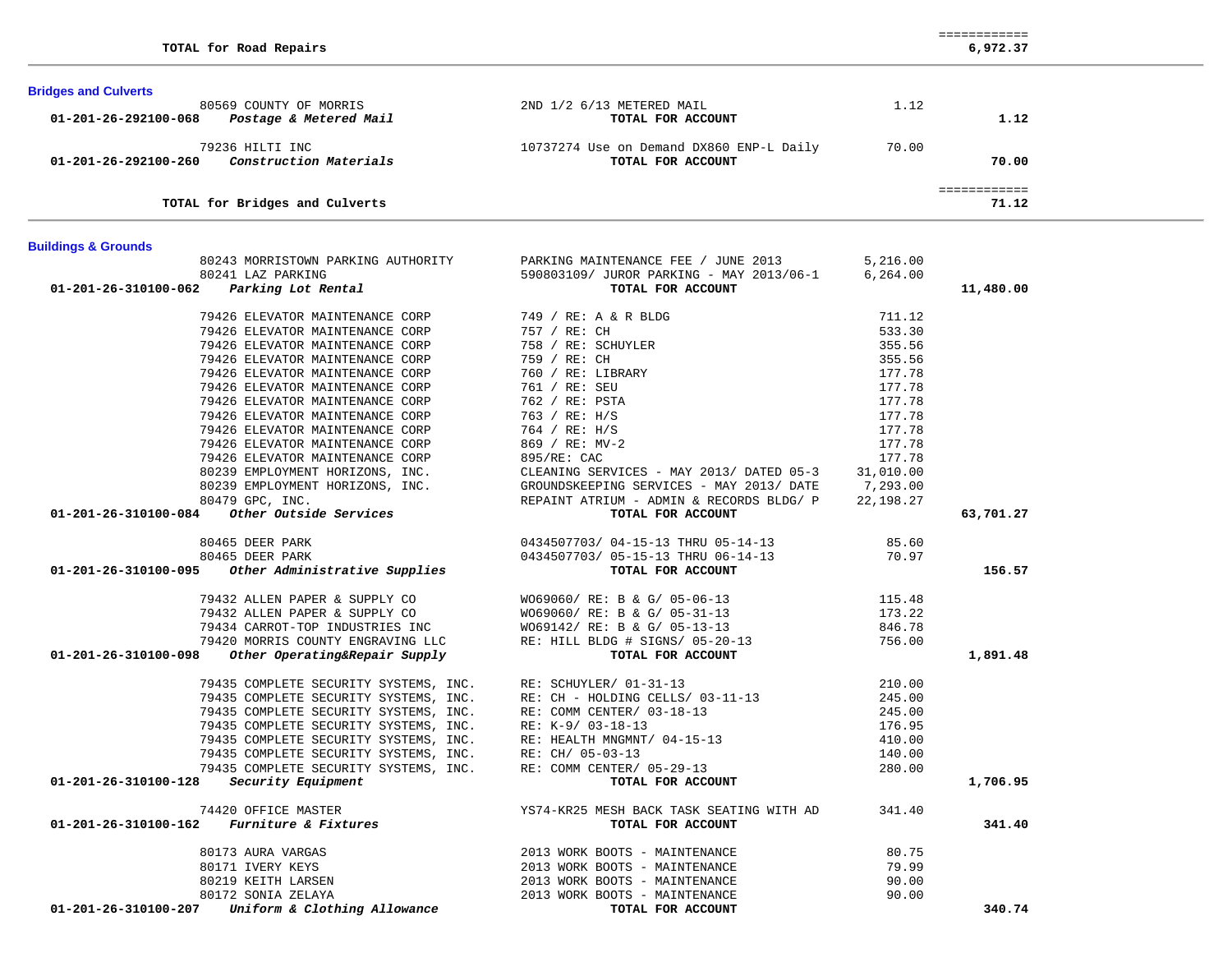|                      |                                |                                                                                                                                                                                                                                                   |           | 14,334.69 |
|----------------------|--------------------------------|---------------------------------------------------------------------------------------------------------------------------------------------------------------------------------------------------------------------------------------------------|-----------|-----------|
|                      |                                |                                                                                                                                                                                                                                                   |           |           |
|                      |                                |                                                                                                                                                                                                                                                   |           |           |
|                      |                                |                                                                                                                                                                                                                                                   |           |           |
|                      |                                |                                                                                                                                                                                                                                                   |           |           |
|                      |                                |                                                                                                                                                                                                                                                   |           | 1,347.13  |
|                      |                                |                                                                                                                                                                                                                                                   |           |           |
|                      |                                |                                                                                                                                                                                                                                                   |           |           |
|                      |                                |                                                                                                                                                                                                                                                   |           |           |
|                      |                                |                                                                                                                                                                                                                                                   |           |           |
|                      |                                | 1913 MOLEGA PRODUCES SURFAIRS (1920) MOLEGA PRODUCES PROFINABILIZED 2013 AND 1912 MOLEGA PRODUCES IN A 2010 MOLEGA PRODUCES IN A 2010 MOLEGA PRODUCES IN A 2010 MOLEGA PRODUCES IN A 2010 MOLEGA PRODUCES IN A 2010 MOLEGA PR                     |           | 31,300.00 |
|                      |                                |                                                                                                                                                                                                                                                   |           |           |
|                      |                                |                                                                                                                                                                                                                                                   |           |           |
|                      |                                |                                                                                                                                                                                                                                                   |           |           |
|                      |                                |                                                                                                                                                                                                                                                   |           |           |
|                      |                                |                                                                                                                                                                                                                                                   |           |           |
|                      |                                |                                                                                                                                                                                                                                                   |           |           |
|                      |                                |                                                                                                                                                                                                                                                   |           | 638.87    |
|                      |                                |                                                                                                                                                                                                                                                   |           |           |
|                      |                                | 79416 ALLEN PAPER & SUPPLY CO<br>01-201-26-310100-252 Janitorial Supplies<br>05-201-26-310100-252 Janitorial Supplies<br>TOTAL FOR ACCOUNT                                                                                                        |           |           |
|                      |                                |                                                                                                                                                                                                                                                   |           | 3,462.00  |
|                      |                                |                                                                                                                                                                                                                                                   |           |           |
|                      |                                |                                                                                                                                                                                                                                                   |           |           |
|                      |                                |                                                                                                                                                                                                                                                   |           |           |
|                      |                                |                                                                                                                                                                                                                                                   |           |           |
|                      |                                | 79427 POWER PLACE INC<br>79427 POWER PLACE INC<br>79427 POWER PLACE INC<br>79421 ELEVATOR MAINTENANCE CORP<br>79421 ELEVATOR MAINTENANCE CORP<br>79421 ELEVATOR MAINTENANCE CORP<br>RE: 10 CT ST - EMERGENCY REPAIR/ 05-21-1<br><b>707AL FOR </b> |           | 928.14    |
|                      |                                |                                                                                                                                                                                                                                                   |           |           |
|                      | 79417 AIR TECHNOLOGY SOLUTIONS | W068632/ RE: COMM CENTER/ 03-14-13                                                                                                                                                                                                                | 1,075.00  |           |
| 01-201-26-310100-264 | <i>Heat &amp; A/C</i>          | TOTAL FOR ACCOUNT                                                                                                                                                                                                                                 |           | 1,075.00  |
|                      |                                |                                                                                                                                                                                                                                                   |           |           |
|                      | 79430 TURTLE & HUGHES, INC.    | WO69057/ RE: LEGAL SERV/ 05-06-13                                                                                                                                                                                                                 | 330.85    |           |
|                      | 79430 TURTLE & HUGHES, INC.    | W069057/ RE: LEGAL SERV/ 05-07-13                                                                                                                                                                                                                 | 334.35    |           |
|                      | 79430 TURTLE & HUGHES, INC.    | W069042/RE: CTY GRG/05-07-13                                                                                                                                                                                                                      | 211.30    |           |
|                      | 79430 TURTLE & HUGHES, INC.    | W068436/ RE: PSTA/ 05-13-13                                                                                                                                                                                                                       | 19.11     |           |
|                      | 79430 TURTLE & HUGHES, INC.    | WO68959/ RE: B & G/ 05-13-13                                                                                                                                                                                                                      | 367.71    |           |
|                      | 79430 TURTLE & HUGHES, INC.    |                                                                                                                                                                                                                                                   |           |           |
|                      |                                | WO68885/ RE: MONTVILLE GRG/ 05-13-13                                                                                                                                                                                                              | 134.81    |           |
|                      | 79430 TURTLE & HUGHES, INC.    | W068436/ RE: PSTA/ 05-14-13                                                                                                                                                                                                                       | 10.95     |           |
|                      | 79430 TURTLE & HUGHES, INC.    | CREDIT - INV # $46341 - 00$                                                                                                                                                                                                                       | $-478.80$ |           |
|                      | 79431 TURTLE & HUGHES, INC.    | WO69155/ RE: B & G/ 05-17-13                                                                                                                                                                                                                      | 32.00     |           |

79431 TURTLE & HUGHES, INC. WO68885/ RE: MONTVILLE GRG/ 05-17-13 159.31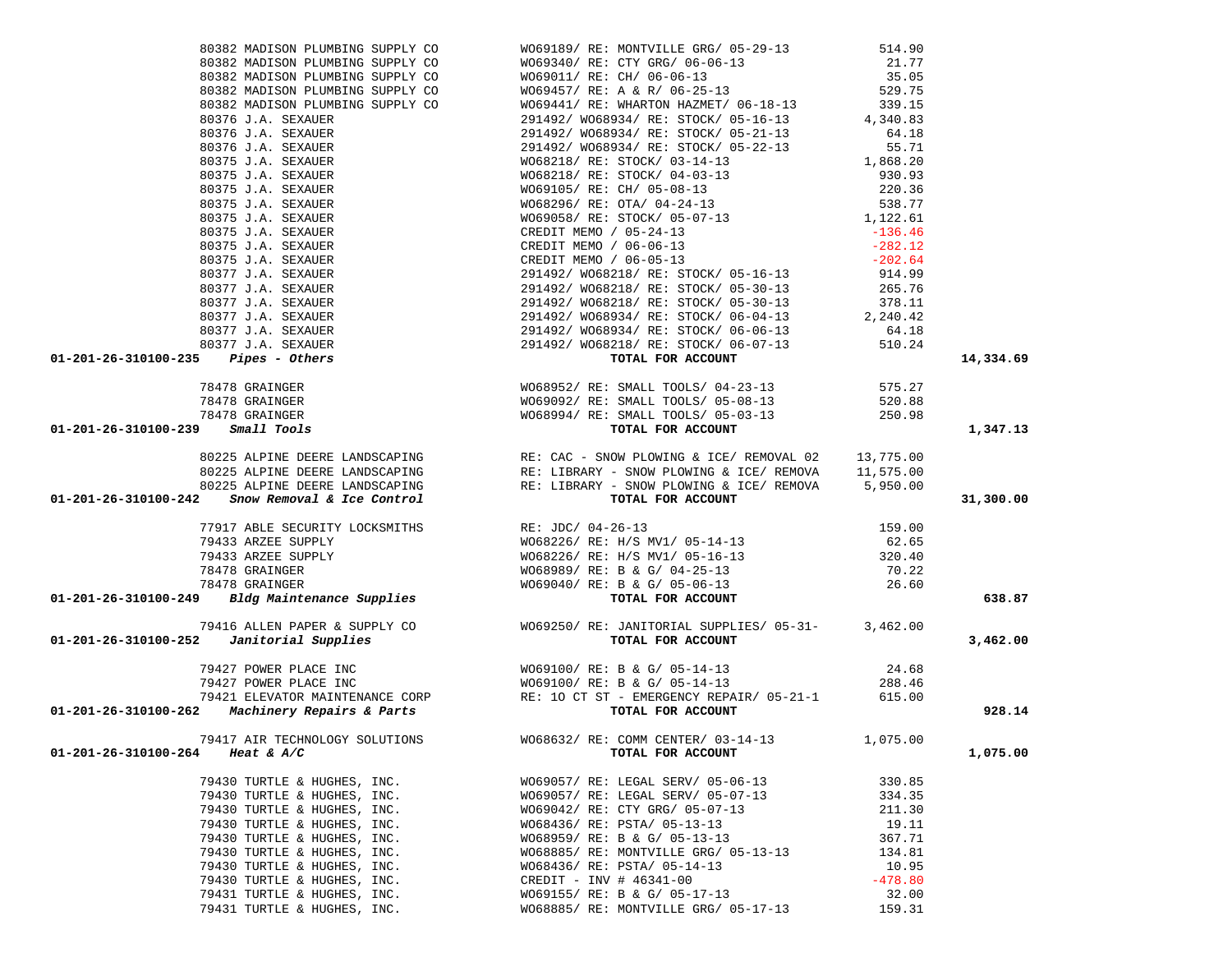| 79431 TURTLE & HUGHES, INC.                           | W069213/ RE: SEU/ 05-20-13                                      | 133.23   |              |
|-------------------------------------------------------|-----------------------------------------------------------------|----------|--------------|
| 79431 TURTLE & HUGHES, INC.                           | W069279/ RE: CH/ 05-29-13                                       | 464.00   |              |
| 79431 TURTLE & HUGHES, INC.                           | W069267/ RE: LIBRARY/ 05-29-13                                  | 34.84    |              |
| 79431 TURTLE & HUGHES, INC.                           | WO69155/ RE: CH/ 05-30-13                                       | 48.00    |              |
| 79431 TURTLE & HUGHES, INC.                           | W069279/ RE: CH/ 05-29-13                                       | 696.00   |              |
| 79431 TURTLE & HUGHES, INC.                           | WO69293/ RE: VOTING MACHINE/ 05-30-13                           | 289.74   |              |
| 79431 TURTLE & HUGHES, INC.                           | W069293/ RE: VOTING MACHINE/ 05-31-13                           | 431.94   |              |
| 78478 GRAINGER                                        | W069067/ RE: CTY GRG/ 05-08-13                                  | 261.14   |              |
| 01-201-26-310100-265 Electrical                       | TOTAL FOR ACCOUNT                                               |          | 3,480.48     |
|                                                       | 80242 MORRISTOWN PARKING AUTHORITY TNCREMENTAL BOND - JUNE 2013 | 1,713.95 |              |
| 01-201-26-310100-267 Incremental Bond Costs           | TOTAL FOR ACCOUNT                                               |          | 1,713.95     |
|                                                       |                                                                 |          | ============ |
| TOTAL for Buildings & Grounds                         |                                                                 |          | 137,898.67   |
| <b>Motor Services Center</b><br>80463 ROBERT BECKMANN | MOTOR VEHICLE COMMISSION - 3 TITLES                             | 180.00   |              |
|                                                       |                                                                 |          |              |
| 80463 ROBERT BECKMANN                                 | NJ EMISSIONS PROGRAM - 35 TETS                                  | 27.65    |              |
| 80016 BOONTON AUTO PARTS                              | CHROMAONE, ACTIVATOR, METAL GLAZE                               | 202.70   |              |
| 79647 BOONTON AUTO PARTS                              | CHROMAONE                                                       | 99.48    |              |
| 79472 CABLEVISION                                     | $078676 - 599391 - 01 - 7 - 6/8/13 - 7/7/13$ 54.91              |          |              |
| 79263 MSC INDUSTRIAL SUPPLY CO.                       | CABINET                                                         | 356.90   |              |
| 79263 MSC INDUSTRIAL SUPPLY CO.                       | COTTER PIN                                                      | 35.62    |              |
| 79263 MSC INDUSTRIAL SUPPLY CO.                       | LOCKNUT                                                         | 47.25    |              |
| 79263 MSC INDUSTRIAL SUPPLY CO.                       | FLANGE BLOCK                                                    | 147.02   |              |
| 79263 MSC INDUSTRIAL SUPPLY CO.                       | <b>BIT</b>                                                      | 30.54    |              |
| 79263 MSC INDUSTRIAL SUPPLY CO.                       | HEAT SHRINK TERMINAL                                            | 47.19    |              |
| 80027 MSC INDUSTRIAL SUPPLY CO.                       | SCREW, BATTERY, NUT                                             | 171.96   |              |
| 80027 MSC INDUSTRIAL SUPPLY CO.                       | GLOVE                                                           | 58.46    |              |
| 80027 MSC INDUSTRIAL SUPPLY CO.                       | TOWELETTE                                                       | 42.68    |              |
| 79711 MSC INDUSTRIAL SUPPLY CO.                       | CABLE TIES                                                      | 17.88    |              |
| 79711 MSC INDUSTRIAL SUPPLY CO.                       | COTTER PIN                                                      | 33.17    |              |
| 80009 MORRISTOWN AGWAY                                | MULCH, PLANTS                                                   | 64.29    |              |
| 77289 SGS TESTCOM INC                                 | MONTHLY MAINTANENCE APRIL 2013                                  | 189.41   |              |

 78427 SGS TESTCOM INC MONTHLY INSPECTION MAINTENANCE, MAY 2013 189.41 80019 GEN-EL SAFETY & INDUSTRIAL FIT TEST ADAPTER 169.00 80022 GRAINGER HOUSING ANGLE 39.95

80037 STAPLES BUSINESS ADVANTAGE CHAIRS CHAIRS 142.50  **01-201-26-315100-162** *Furniture & Fixtures* **TOTAL FOR ACCOUNT 142.50**

79245 AMERICAN WEAR INC. UNIFORMS 277.75

 **01-201-26-315100-098** *Other Operating&Repair Supply* **TOTAL FOR ACCOUNT 3,334.84**

234.00

 79259 J & D SALES & SERVICE LLC SERVICE WATER RECYCLER (WHARTON) 895.37 80024 LONGFELLOWS SANDWICH DELI LUNCHEON 234.00

 79245 AMERICAN WEAR INC. UNIFORMS AND MATS 255.74 77265 AWARD EXCELLENCE CO LLC LARGE HARRITION 65/35 GOLF SHIRT 79.95 77265 AWARD EXCELLENCE CO LLC XL HARRITION 65/35 GOLF SHIRT 367.77 77265 AWARD EXCELLENCE CO LLC EMBROIDERY CHARGE, RIGHT FRONT CHEST, MO 126.00 77265 AWARD EXCELLENCE CO LLC MEDIUM GILDAN SHORT SLEEVE 100% COTTON T 64.10 77265 AWARD EXCELLENCE CO LLC LARGE GILDAN SHORT SLEEVE 100% COTTON TE 32.05 77265 AWARD EXCELLENCE CO LLC XL GILDAN SHORT SLEEVE 100% COTTON TEE W 224.35 77265 AWARD EXCELLENCE CO LLC 2XL GILDAN SHORT SLEEVE 100% COTTON TEE 223.50 77265 AWARD EXCELLENCE CO LLC 3XL GILDAN SHORT SLEEVE 100% COTTON TEE 85.90 77265 AWARD EXCELLENCE CO LLC 4XL GILDAN SHORT SLEEVE 100% COTTON TEE 85.90 77770 AWARD EXCELLENCE CO LLC 3X LARGE EISENHOWER JACKET 175.45 77770 AWARD EXCELLENCE CO LLC EMBROIDER NAME ON RIGHT CHEST 87.50 77770 AWARD EXCELLENCE CO LLC MED. EISENHOWER JACKET 61.12 77770 AWARD EXCELLENCE CO LLC LARGE EISENHOWER JACKET 183.36 77770 AWARD EXCELLENCE CO LLC X LARGE EISENHOWER JACKET 366.72 77769 AWARD EXCELLENCE CO LLC MED DICKIES HOODED SWEAT JACKETS 60.44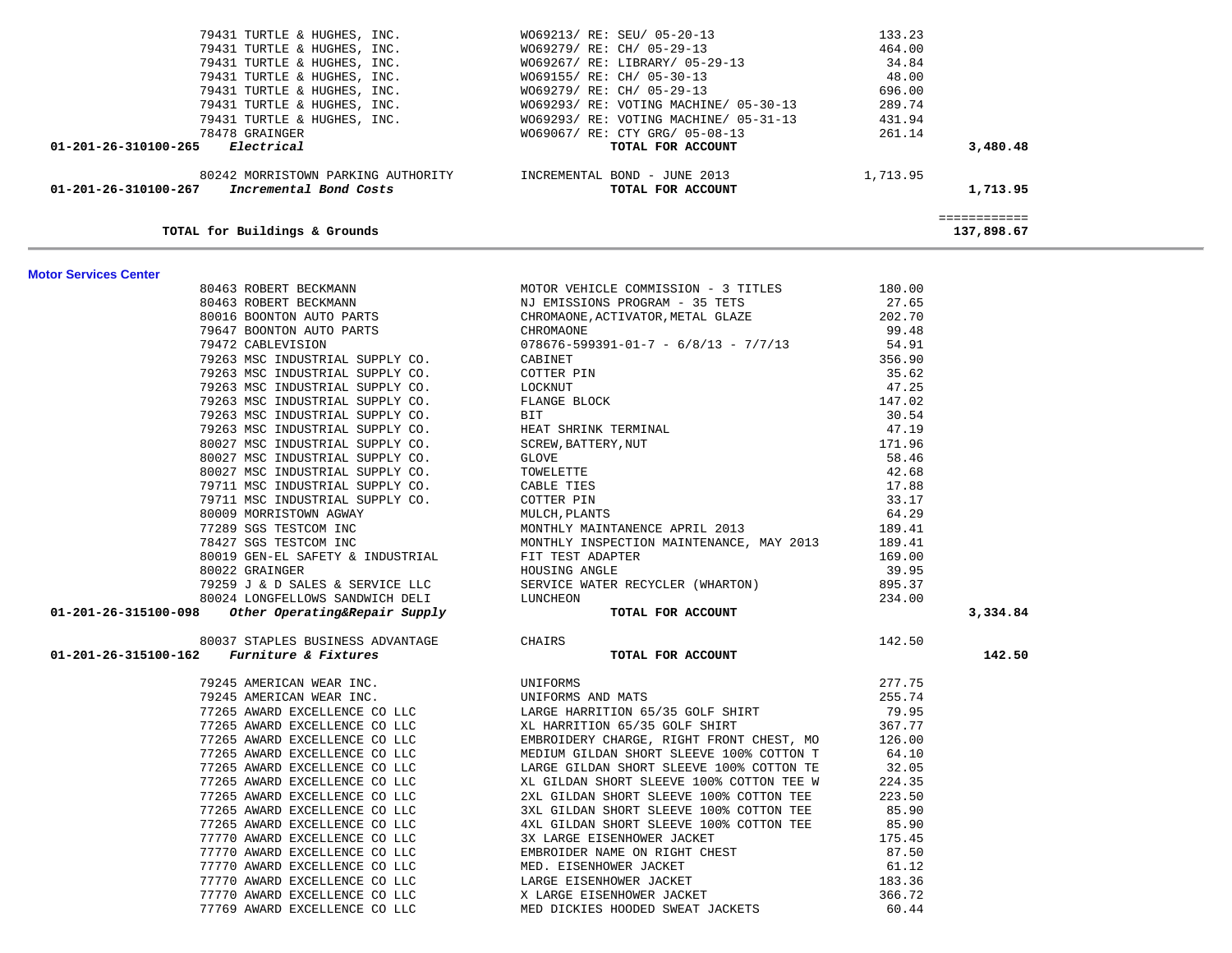| 77769 AWARD EXCELLENCE CO LLC                                                                                                                                                                   | LARGE DICKIES HOODED SWEAT JACKETS                                                                                                                                                                                                   | 90.66            |          |
|-------------------------------------------------------------------------------------------------------------------------------------------------------------------------------------------------|--------------------------------------------------------------------------------------------------------------------------------------------------------------------------------------------------------------------------------------|------------------|----------|
|                                                                                                                                                                                                 |                                                                                                                                                                                                                                      |                  |          |
|                                                                                                                                                                                                 |                                                                                                                                                                                                                                      |                  |          |
|                                                                                                                                                                                                 |                                                                                                                                                                                                                                      |                  |          |
|                                                                                                                                                                                                 |                                                                                                                                                                                                                                      |                  |          |
| 01-201-26-315100-207                                                                                                                                                                            | 77769 AWARD EXCELLENCE COLLC CONTROLL AT LARGE DICKIES HOODED SWEAT JACKETS<br>77769 AWARD EXCELLENCE COLLC 2X LARGE DICKIES HOODED SWEAT JACKETS<br>77769 AWARD EXCELLENCE COLLC 3X LARGE DICKIES HOODED SWEAT JACKETS<br>77769 AWA |                  | 3,594.21 |
|                                                                                                                                                                                                 |                                                                                                                                                                                                                                      |                  |          |
| % 80016 BOONTON AUTO PARTS SAHRPE AIR CONTROL UNIT Small Tools $$\tt{Total}$ For a<br>01-201-26-315100-239                                                                                      | 149.95<br>TOTAL FOR ACCOUNT                                                                                                                                                                                                          |                  | 149.95   |
|                                                                                                                                                                                                 |                                                                                                                                                                                                                                      |                  |          |
| 79662 STS TIRE & AUTO CENTERS                                                                                                                                                                   | TIRES                                                                                                                                                                                                                                | 376.84           |          |
| 79662 STS TIRE & AUTO CENTERS                                                                                                                                                                   | TIRES                                                                                                                                                                                                                                | 146.78           |          |
| 79662 STS TIRE & AUTO CENTERS                                                                                                                                                                   | TIRES                                                                                                                                                                                                                                | 150.10           |          |
| 79662 STS TIRE & AUTO CENTERS                                                                                                                                                                   | TIRES                                                                                                                                                                                                                                | 782.16           |          |
| 79662 STS TIRE & AUTO CENTERS                                                                                                                                                                   | TIRES                                                                                                                                                                                                                                | 103.01           |          |
| 79662 STS TIRE & AUTO CENTERS                                                                                                                                                                   | TIRES                                                                                                                                                                                                                                | 384.66           |          |
| 80036 STS TIRE & AUTO CENTERS                                                                                                                                                                   | TIRES                                                                                                                                                                                                                                | 290.84           |          |
| 80036 STS TIRE & AUTO CENTERS                                                                                                                                                                   | TIRES                                                                                                                                                                                                                                | 287.90           |          |
| 80036 STS TIRE & AUTO CENTERS                                                                                                                                                                   | TIRES                                                                                                                                                                                                                                | 287.90           |          |
| 79469 STS TIRE & AUTO CENTERS                                                                                                                                                                   | TIRES                                                                                                                                                                                                                                | 479.32           |          |
| 79469 STS TIRE & AUTO CENTERS                                                                                                                                                                   | TIRES                                                                                                                                                                                                                                | 206.02           |          |
| 80020 GOODYEAR AUTO SERVICE                                                                                                                                                                     | TIRES                                                                                                                                                                                                                                | 427.68           |          |
| 79717 GOODYEAR AUTO SERVICE                                                                                                                                                                     | TIRES                                                                                                                                                                                                                                | 482.50           |          |
| 79282 GOODYEAR AUTO SERVICE                                                                                                                                                                     | TIRES                                                                                                                                                                                                                                | 84.86            |          |
| 79282 GOODYEAR AUTO SERVICE                                                                                                                                                                     | TIRES                                                                                                                                                                                                                                | 250.12           |          |
| 79282 GOODYEAR AUTO SERVICE                                                                                                                                                                     | TIRES                                                                                                                                                                                                                                | 182.20           |          |
| 79282 GOODYEAR AUTO SERVICE                                                                                                                                                                     | TIRES                                                                                                                                                                                                                                | 155.25           |          |
| Tires<br>01-201-26-315100-245                                                                                                                                                                   | TOTAL FOR ACCOUNT                                                                                                                                                                                                                    |                  | 5,078.14 |
|                                                                                                                                                                                                 |                                                                                                                                                                                                                                      |                  |          |
|                                                                                                                                                                                                 |                                                                                                                                                                                                                                      |                  |          |
|                                                                                                                                                                                                 | TOTAL FOR ACCOUNT                                                                                                                                                                                                                    | 746.25           | 746.25   |
|                                                                                                                                                                                                 |                                                                                                                                                                                                                                      |                  |          |
|                                                                                                                                                                                                 |                                                                                                                                                                                                                                      |                  |          |
| 79270 SNAP ON INDUSTRIAL MODIS CF UPDATE<br>01-201-26-315100-246 <i>Tools - Others</i> TOTA<br>79275 GTS WELCO<br>01-201-26-315100-248 <i>Welding-Oxygen-Acetylene Etc</i> TOTA<br>TOTA<br>TOTA |                                                                                                                                                                                                                                      |                  | 270.00   |
|                                                                                                                                                                                                 |                                                                                                                                                                                                                                      |                  |          |
| 79272 TOMAR INDUSTRIES INC CUP, LYSOL.CLEANER, BAG, TOWEL                                                                                                                                       |                                                                                                                                                                                                                                      |                  |          |
| 01-201-26-315100-252<br>Janitorial Supplies                                                                                                                                                     |                                                                                                                                                                                                                                      |                  | 296.85   |
|                                                                                                                                                                                                 |                                                                                                                                                                                                                                      |                  |          |
| 80012 AIR BRAKE & EQUIPMENT $$\tt ROTOR, BRAKE\,\,PADS$$ 80012 AIR BRAKE & EQUIPMENT $$\tt GRP\,\,31\,\,STUD$$                                                                                  |                                                                                                                                                                                                                                      |                  |          |
| 79244 AMERICAN HOSE & HYDRAULICS                                                                                                                                                                |                                                                                                                                                                                                                                      |                  |          |
| 79244 AMERICAN HOSE & HYDRAULICS                                                                                                                                                                |                                                                                                                                                                                                                                      |                  |          |
| 79244 AMERICAN HOSE & HYDRAULICS                                                                                                                                                                |                                                                                                                                                                                                                                      |                  |          |
|                                                                                                                                                                                                 |                                                                                                                                                                                                                                      |                  |          |
|                                                                                                                                                                                                 |                                                                                                                                                                                                                                      |                  |          |
| 72975 ATLANTIC DETROIT DIESEL                                                                                                                                                                   |                                                                                                                                                                                                                                      |                  |          |
|                                                                                                                                                                                                 |                                                                                                                                                                                                                                      |                  |          |
| 79645 AMERICAN HOSE & HYDRAULICS<br>79645 AMERICAN HOSE & HYDRAULICS                                                                                                                            |                                                                                                                                                                                                                                      |                  |          |
|                                                                                                                                                                                                 |                                                                                                                                                                                                                                      |                  |          |
| 78725 BOBCAT OF NORTH JERSEY-EAST<br>79246 BEYER BROS CORP                                                                                                                                      |                                                                                                                                                                                                                                      |                  |          |
| 79246 BEYER BROS CORP                                                                                                                                                                           |                                                                                                                                                                                                                                      |                  |          |
| 80014 BEYER BROS CORP                                                                                                                                                                           |                                                                                                                                                                                                                                      |                  |          |
| 79720 COACH & EQUIPMENT MANUFACTURING CO. FILTER DRIER                                                                                                                                          |                                                                                                                                                                                                                                      |                  |          |
| 79648 CLIFFSIDE BODY CORP                                                                                                                                                                       |                                                                                                                                                                                                                                      |                  |          |
| 79648 CLIFFSIDE BODY CORP                                                                                                                                                                       |                                                                                                                                                                                                                                      |                  |          |
| 79648 CLIFFSIDE BODY CORP                                                                                                                                                                       | CREDIT                                                                                                                                                                                                                               | $-132.51$        |          |
| 79250 DOVER BRAKE & CLUTCH CO INC                                                                                                                                                               | 16 1/2X7 CAST                                                                                                                                                                                                                        | 97.00            |          |
| 79250 DOVER BRAKE & CLUTCH CO INC                                                                                                                                                               | QUICK ADJUSTE                                                                                                                                                                                                                        | 44.00            |          |
| 79250 DOVER BRAKE & CLUTCH CO INC                                                                                                                                                               | 20LAMP 2PRONG                                                                                                                                                                                                                        | 90.60            |          |
| 79250 DOVER BRAKE & CLUTCH CO INC                                                                                                                                                               | SEAL, 16 1/2X7 CAST                                                                                                                                                                                                                  | 233.00           |          |
| 79250 DOVER BRAKE & CLUTCH CO INC                                                                                                                                                               | CREDIT                                                                                                                                                                                                                               | $-119.98$        |          |
| 79250 DOVER BRAKE & CLUTCH CO INC                                                                                                                                                               | CREDIT                                                                                                                                                                                                                               | $-59.00$         |          |
| 79252 DUECO INC.                                                                                                                                                                                | PERFORM PMI AND DEILECTRIC TEST (9-22)                                                                                                                                                                                               | 1,075.69         |          |
| 79260 MID-ATLANTIC TRUCK CENTRE INC<br>79260 MID-ATLANTIC TRUCK CENTRE INC                                                                                                                      | PAN, GASKET, BOLT, TUBE, BAR, CLAMP, PIPE<br>MUFFLER                                                                                                                                                                                 | 796.09<br>240.10 |          |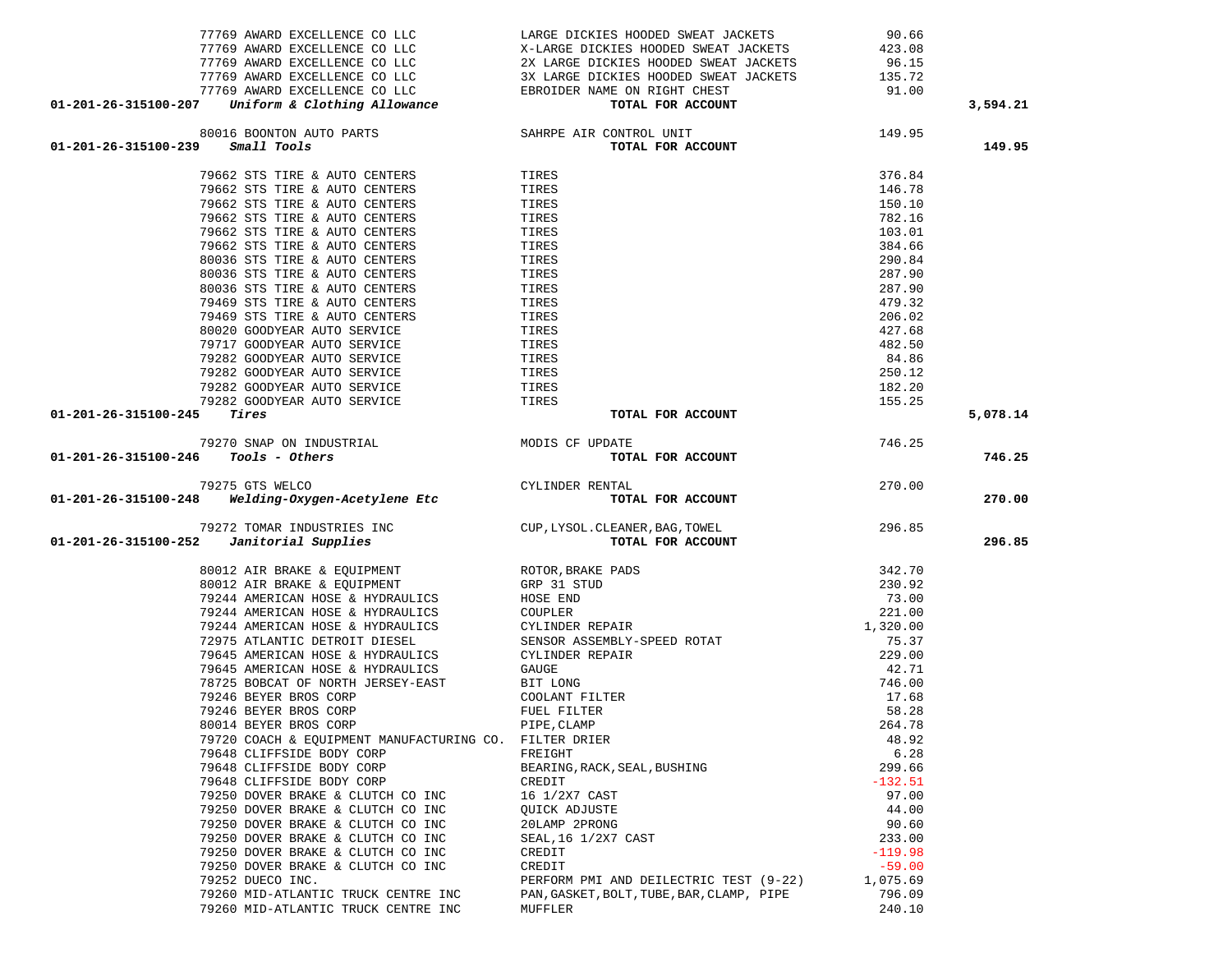|                                                                                                                                                                                                                                     |                                                                                                                                                                                                                                                                                                                                                                                                                                                    |        | 14,331.49 |
|-------------------------------------------------------------------------------------------------------------------------------------------------------------------------------------------------------------------------------------|----------------------------------------------------------------------------------------------------------------------------------------------------------------------------------------------------------------------------------------------------------------------------------------------------------------------------------------------------------------------------------------------------------------------------------------------------|--------|-----------|
|                                                                                                                                                                                                                                     |                                                                                                                                                                                                                                                                                                                                                                                                                                                    |        |           |
|                                                                                                                                                                                                                                     |                                                                                                                                                                                                                                                                                                                                                                                                                                                    |        | 495.35    |
|                                                                                                                                                                                                                                     |                                                                                                                                                                                                                                                                                                                                                                                                                                                    |        |           |
| 79200 MI-ATLANTIC TROUG CONTRE INC. (ILIPS, CLAP) (1920) MI-ATLANTIC TROUG CONTRE INC. (2015)<br>79200 MI-ATLANTIC TROUG CONTRE INC. (INDUSTRIET), 2017. (1931)<br>79213 MI-ATLANTIC TROUG CONTRE INC. (1940), 2017. (1957)<br>7931 |                                                                                                                                                                                                                                                                                                                                                                                                                                                    | 119.37 |           |
|                                                                                                                                                                                                                                     |                                                                                                                                                                                                                                                                                                                                                                                                                                                    | 49.88  |           |
|                                                                                                                                                                                                                                     |                                                                                                                                                                                                                                                                                                                                                                                                                                                    | 72.34  |           |
|                                                                                                                                                                                                                                     |                                                                                                                                                                                                                                                                                                                                                                                                                                                    | 181.14 |           |
|                                                                                                                                                                                                                                     |                                                                                                                                                                                                                                                                                                                                                                                                                                                    | 57.25  |           |
|                                                                                                                                                                                                                                     |                                                                                                                                                                                                                                                                                                                                                                                                                                                    | 163.26 |           |
|                                                                                                                                                                                                                                     |                                                                                                                                                                                                                                                                                                                                                                                                                                                    | 174.45 |           |
|                                                                                                                                                                                                                                     |                                                                                                                                                                                                                                                                                                                                                                                                                                                    | 566.40 |           |
|                                                                                                                                                                                                                                     |                                                                                                                                                                                                                                                                                                                                                                                                                                                    | 40.80  |           |
|                                                                                                                                                                                                                                     |                                                                                                                                                                                                                                                                                                                                                                                                                                                    | 68.00  |           |
|                                                                                                                                                                                                                                     |                                                                                                                                                                                                                                                                                                                                                                                                                                                    | 95.12  |           |
|                                                                                                                                                                                                                                     |                                                                                                                                                                                                                                                                                                                                                                                                                                                    | 200.00 |           |
| 79265 NIELSEN DODGE - C-J-R                                                                                                                                                                                                         | KEY BLANK                                                                                                                                                                                                                                                                                                                                                                                                                                          | 128.00 |           |
| 79265 NIELSEN DODGE - C-J-R                                                                                                                                                                                                         | $\begin{tabular}{lllllllllllllllllllllll} \textsc{79281} & \textsc{BEVER} & \textsc{HEEP} & \textsc{BELT}, \textsc{TENSTONER} \\ \textsc{79281} & \textsc{BEVER} & \textsc{CHRYSLER} & \textsc{JEEP} & \textsc{SHIELD} \\ \textsc{79247} & \textsc{BEVER} & \textsc{FORD} & \textsc{TMK} & \textsc{ASY} \\ \textsc{79646} & \textsc{BEVER} & \textsc{FORD} & \textsc{PORD} & \textsc{MOTOR} & \textsc{ASY} \\ \textsc{79646} & \textsc{$<br>MODULE | 331.20 |           |
| 79265 NIELSEN DODGE - C-J-R                                                                                                                                                                                                         | FILTER                                                                                                                                                                                                                                                                                                                                                                                                                                             | 39.12  |           |
| 79265 NIELSEN DODGE - C-J-R                                                                                                                                                                                                         | FILTER                                                                                                                                                                                                                                                                                                                                                                                                                                             | 76.80  |           |
| 79265 NIELSEN DODGE - C-J-R                                                                                                                                                                                                         | BOLT, SLEEVE                                                                                                                                                                                                                                                                                                                                                                                                                                       | 14.52  |           |
| 79653 PLAINSMAN AUTO SUPPLY                                                                                                                                                                                                         | ROTOR, FITTING, SHAFT, HOSE, SCREW, BELT,                                                                                                                                                                                                                                                                                                                                                                                                          | 265.05 |           |
| 79653 PLAINSMAN AUTO SUPPLY                                                                                                                                                                                                         | ROTOR, PADS                                                                                                                                                                                                                                                                                                                                                                                                                                        | 336.08 |           |
| 79653 PLAINSMAN AUTO SUPPLY                                                                                                                                                                                                         | <b>BATTERY</b>                                                                                                                                                                                                                                                                                                                                                                                                                                     | 174.50 |           |
| 80031 PLAINSMAN AUTO SUPPLY                                                                                                                                                                                                         | ATF, ROTOR, SHOP CHARGE, COUPLER, FITTING, S                                                                                                                                                                                                                                                                                                                                                                                                       | 691.90 |           |
| 80031 PLAINSMAN AUTO SUPPLY                                                                                                                                                                                                         | ALTERNATOR, FITING                                                                                                                                                                                                                                                                                                                                                                                                                                 | 155.74 |           |
| 80031 PLAINSMAN AUTO SUPPLY                                                                                                                                                                                                         | COMPRESSOR, BELT, TENSIONER ASY                                                                                                                                                                                                                                                                                                                                                                                                                    | 308.86 |           |
| 80031 PLAINSMAN AUTO SUPPLY                                                                                                                                                                                                         | TAP, INSULATOR, ROTOR                                                                                                                                                                                                                                                                                                                                                                                                                              | 60.87  |           |
| 80031 PLAINSMAN AUTO SUPPLY                                                                                                                                                                                                         | SWITCH                                                                                                                                                                                                                                                                                                                                                                                                                                             | 68.16  |           |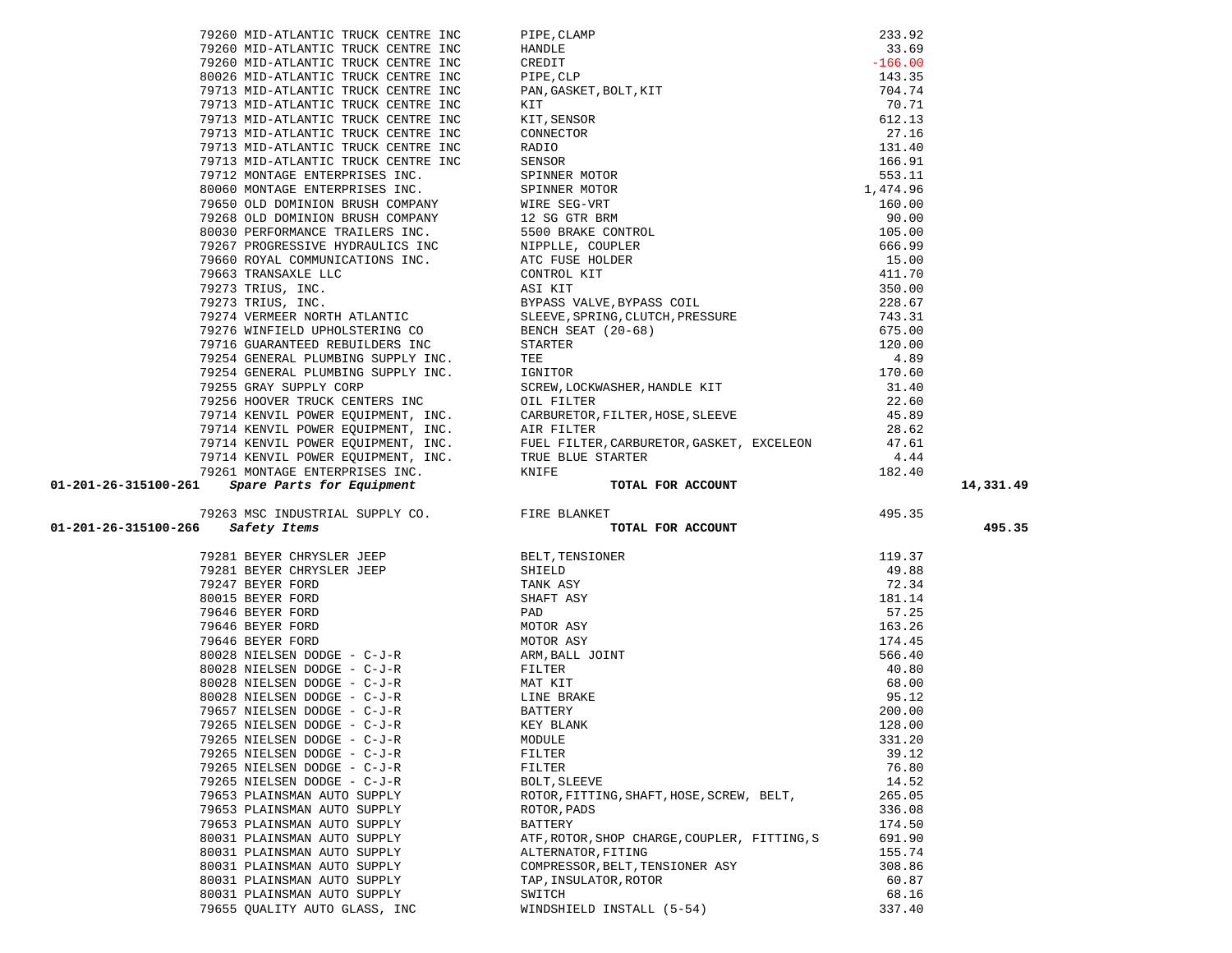| TOTAL for Motor Services Center                                                            |                                                                                                                    |           | ============<br>44,108.87 |
|--------------------------------------------------------------------------------------------|--------------------------------------------------------------------------------------------------------------------|-----------|---------------------------|
| 70669 PROGRESSIVE BUSINESS<br>01-203-26-315100-098<br>(2012) Other Operating&Repair Supply | ACCT #268413201 ONE YEAR SUBSCRIPTION CO<br>TOTAL FOR ACCOUNT                                                      | 255.60    | 255.60                    |
| 01-201-26-315100-291<br>Vehicle Repairs                                                    | TOTAL FOR ACCOUNT                                                                                                  |           | 15,413.69                 |
| 79718 FLEMINGTON BUICK CHEVROLET                                                           | MODULE, RETAINER                                                                                                   | 334.32    |                           |
| 79718 FLEMINGTON BUICK CHEVROLET                                                           | KNUCKLE, SHAFT, SHIELD                                                                                             | 559.31    |                           |
| 80018 FLEMINGTON BUICK CHEVROLET                                                           | RETAINER                                                                                                           | 44.18     |                           |
| 80018 FLEMINGTON BUICK CHEVROLET                                                           | LOCK                                                                                                               | 122.20    |                           |
| 80017 D&B AUTO SUPPLY                                                                      | CREDIT                                                                                                             | $-41.67$  |                           |
| 80017 D&B AUTO SUPPLY                                                                      | ELBOW, FILTER, PLUG, HANGER, TRANS-X POSI-TR                                                                       | 93.73     |                           |
| 80017 D&B AUTO SUPPLY                                                                      | PAD, FILTER, HOSE, METRICDIE, EXTENSION                                                                            | 1,211.18  |                           |
| 80017 D&B AUTO SUPPLY                                                                      | FILTER, PADS, ROTOR, ODR SGN, BRAKE HOSE, CAL                                                                      | 325.06    |                           |
| 80017 D&B AUTO SUPPLY                                                                      | TOOL, PLENUM, VALVE COVER SET, BATTERY, PAN                                                                        | 723.18    |                           |
| 80017 D&B AUTO SUPPLY                                                                      | SPARK PLUG, COIL, FILTER, ALARM, ROTOR, PAD,                                                                       | 933.62    |                           |
| 79719 D&B AUTO SUPPLY                                                                      | CREDTI                                                                                                             | $-2.14$   |                           |
| 79719 D&B AUTO SUPPLY                                                                      | CREDIT                                                                                                             | $-124.04$ |                           |
| 79719 D&B AUTO SUPPLY                                                                      | CREDIT                                                                                                             | $-56.22$  |                           |
| 79719 D&B AUTO SUPPLY                                                                      | CREDIT                                                                                                             | $-127.18$ |                           |
| 79719 D&B AUTO SUPPLY                                                                      | CREDIT                                                                                                             | $-9.00$   |                           |
| 79719 D&B AUTO SUPPLY                                                                      | TIE ROD END, AIR, PAD, PENETRANT, LINK, STRU                                                                       | 938.60    |                           |
| 79719 D&B AUTO SUPPLY                                                                      | SEAL, CONNECTOR, HORN, ROTOR, PADS, FREON                                                                          | 883.92    |                           |
| 79719 D&B AUTO SUPPLY                                                                      | HOSE, PADS, ROTOR, TAPE MEASURE, HOSE END                                                                          | 732.44    |                           |
| 79719 D&B AUTO SUPPLY                                                                      | HORN, SENSOR, BELT, PADS, NUT, SPARK PLUG                                                                          | 286.11    |                           |
| 79719 D&B AUTO SUPPLY                                                                      | SENSOR, CAP, ROTOR, SPARK PLUG, WIRE SET, ST                                                                       | 340.74    |                           |
| 79269 SMITH MOTOR CO., INC.                                                                | SWITCH                                                                                                             | 26.37     |                           |
| 79269 SMITH MOTOR CO., INC.                                                                | GASKET, STUD, NUT,                                                                                                 | 66.74     |                           |
| 79269 SMITH MOTOR CO., INC.                                                                | TUBE                                                                                                               | 41.93     |                           |
| 79269 SMITH MOTOR CO., INC.                                                                | CUT KEY                                                                                                            | 90.08     |                           |
| 79269 SMITH MOTOR CO., INC.                                                                | KIT, ROTOR, SEAL                                                                                                   | 493.22    |                           |
| 79661 SMITH MOTOR CO., INC.                                                                | PULLEY, DISC                                                                                                       | 196.12    |                           |
| 80035 SMITH MOTOR CO., INC.                                                                | BE, ORING<br>I<br>DIT<br>XEDIT<br>XEDIT<br>STUD, GASKET, NUT-HEX<br>MIRRIR ASY-R<br>"LITER ASY-O<br>"DER ASY<br>"N | 81.77     |                           |
| 79277 ROUTE 23 AUTO MALL LLC                                                               |                                                                                                                    | 784.23    |                           |
| 79277 ROUTE 23 AUTO MALL LLC                                                               |                                                                                                                    | 62.48     |                           |
| 79277 ROUTE 23 AUTO MALL LLC                                                               |                                                                                                                    | 72.72     |                           |
| 79277 ROUTE 23 AUTO MALL LLC                                                               |                                                                                                                    | 26.46     |                           |
| 79277 ROUTE 23 AUTO MALL LLC                                                               |                                                                                                                    | 24.22     |                           |
| 79277 ROUTE 23 AUTO MALL LLC                                                               |                                                                                                                    | 56.13     |                           |
| 79277 ROUTE 23 AUTO MALL LLC                                                               |                                                                                                                    | 57.72     |                           |
| 79277 ROUTE 23 AUTO MALL LLC                                                               |                                                                                                                    | 103.75    |                           |
| 79277 ROUTE 23 AUTO MALL LLC                                                               |                                                                                                                    | 96.06     |                           |
| 79656 ROUTE 23 AUTO MALL LLC                                                               |                                                                                                                    | $-500.00$ |                           |
| 79656 ROUTE 23 AUTO MALL LLC                                                               |                                                                                                                    | $-26.46$  |                           |
| 79656 ROUTE 23 AUTO MALL LLC                                                               |                                                                                                                    | $-5.33$   |                           |
| 79656 ROUTE 23 AUTO MALL LLC                                                               | WHAFT, BOLT<br>KIT, ROTOR<br>LINK, TUBE, O RING<br>CREDIT<br>CREDIT<br>CREDIT                                      | 435.03    |                           |
| 79656 ROUTE 23 AUTO MALL LLC                                                               |                                                                                                                    | 218.41    |                           |
| 79656 ROUTE 23 AUTO MALL LLC                                                               |                                                                                                                    | 247.76    |                           |
| 80033 QUALITY AUTO GLASS, INC                                                              | WINDSHIELD                                                                                                         | 186.22    |                           |
| 80033 QUALITY AUTO GLASS, INC                                                              | WINDSHIELD                                                                                                         | 238.41    |                           |
| 79655 QUALITY AUTO GLASS, INC                                                              | WINDSHIELD INSTALL (5-73)                                                                                          | 197.02    |                           |
| 79655 QUALITY AUTO GLASS, INC                                                              | WINDSHIELD INSTALL (7-31)                                                                                          | 198.08    |                           |
|                                                                                            |                                                                                                                    |           |                           |

**Health Management** 

| 80139 JAMES E DEACON             | Tolls Garden State Parkway              | 9.00  |
|----------------------------------|-----------------------------------------|-------|
| 80139 JAMES E DEACON             | Ramsey-compasses                        | 42.76 |
| 80138 ELIZABETH DORRY            | Costco-refreshments for Hazmat tean for | 11.99 |
| 80569 COUNTY OF MORRIS           | 2ND 1/2 6/13 METERED MAIL               | 8.41  |
| 79933 STAPLES BUSINESS ADVANTAGE | Customer # NYC 1054187 Acct 1032190     | 85.56 |
| 79933 STAPLES BUSINESS ADVANTAGE |                                         | 14.00 |
| 79933 STAPLES BUSINESS ADVANTAGE |                                         | 71.10 |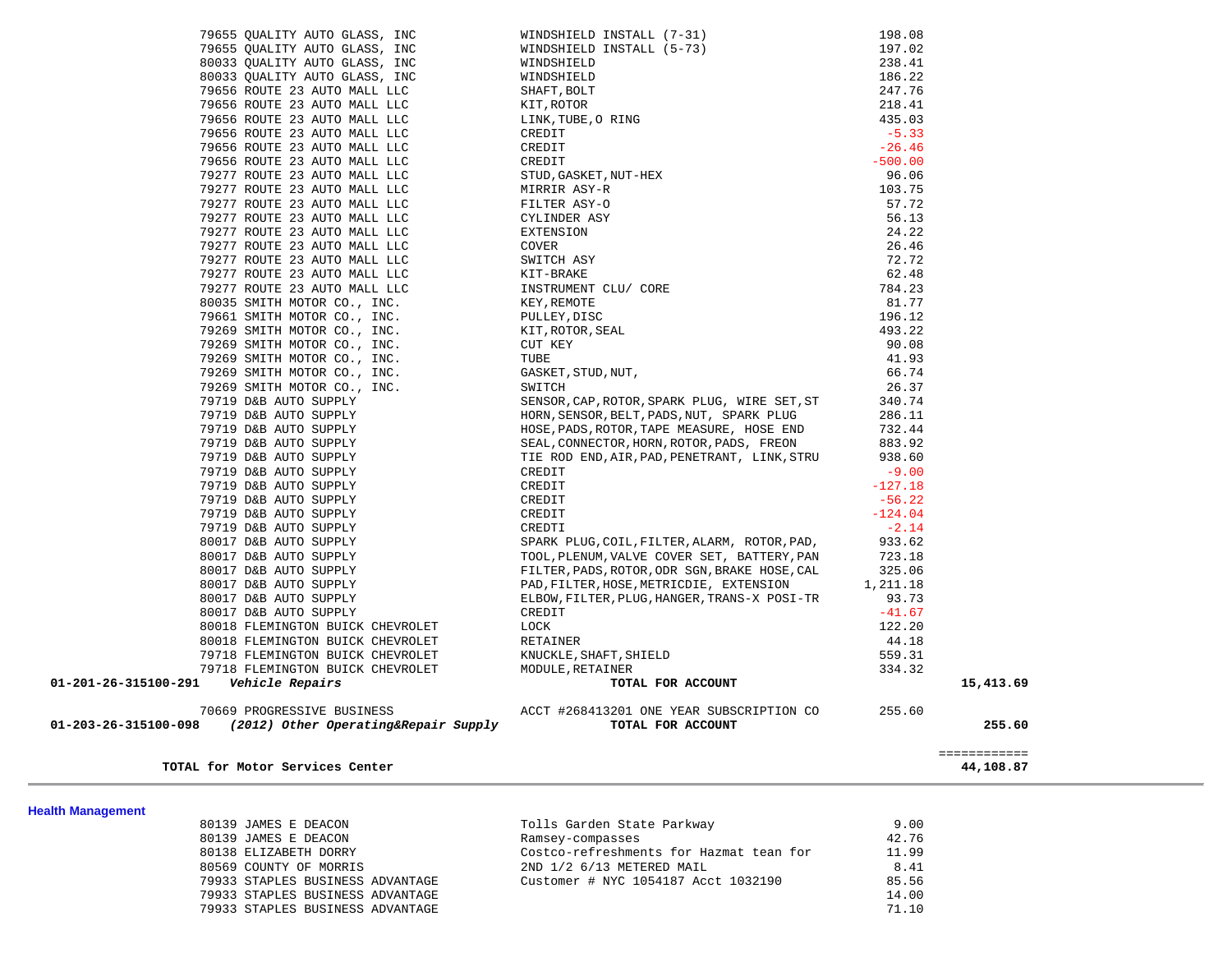| 79933 STAPLES BUSINESS ADVANTAGE                                                     |                                                                                      | $-74.40$       |                          |  |
|--------------------------------------------------------------------------------------|--------------------------------------------------------------------------------------|----------------|--------------------------|--|
| Environmental Compliance<br>01-201-27-330100-210                                     | TOTAL FOR ACCOUNT                                                                    |                | 168.42                   |  |
|                                                                                      |                                                                                      |                |                          |  |
| 80314 DEER PARK                                                                      | 0434540191 billing period 5/15/13-6/14/1                                             | 36.44          |                          |  |
| 80137 DEER PARK                                                                      | 0434540191 billing period 4/15/13-5/14/1                                             | 64.44          |                          |  |
| 01-201-27-330100-258<br>Equipment                                                    | TOTAL FOR ACCOUNT                                                                    |                | 100.88                   |  |
|                                                                                      |                                                                                      |                |                          |  |
| TOTAL for Health Management                                                          |                                                                                      |                | ============<br>269.30   |  |
|                                                                                      |                                                                                      |                |                          |  |
| <b>Human Services</b>                                                                |                                                                                      |                |                          |  |
| 79322 STAPLES BUSINESS ADVANTAGE                                                     | pentel energel pens                                                                  | 24.39          |                          |  |
| 79322 STAPLES BUSINESS ADVANTAGE                                                     | portfolio pocket folders                                                             | 18.52          |                          |  |
| 79322 STAPLES BUSINESS ADVANTAGE                                                     | twin pack cover                                                                      | 38.42          |                          |  |
| 79322 STAPLES BUSINESS ADVANTAGE                                                     | frames                                                                               | 49.80          |                          |  |
| 79322 STAPLES BUSINESS ADVANTAGE                                                     | certificate frames                                                                   | 25.40          |                          |  |
| Office Supplies & Stationery<br>01-201-27-331100-058                                 | TOTAL FOR ACCOUNT                                                                    |                | 156.53                   |  |
| 80569 COUNTY OF MORRIS                                                               | 2ND 1/2 6/13 METERED MAIL                                                            | 29.38          |                          |  |
| 01-201-27-331100-068<br>Postage & Metered Mail                                       | TOTAL FOR ACCOUNT                                                                    |                | 29.38                    |  |
|                                                                                      |                                                                                      |                |                          |  |
| 79555 SODEXO INC & AFFILIATES                                                        | Refreshements for the Family members att                                             | 27.60          |                          |  |
| 79324 LONGFELLOWS SANDWICH DELI                                                      | Refreshments for 15 people at the HSAC m                                             | 143.99         |                          |  |
| 79324 LONGFELLOWS SANDWICH DELI                                                      | Refreshments for HS meeting                                                          | 160.00         |                          |  |
| 79956 LONGFELLOWS SANDWICH DELI                                                      | refreshements for 20 people on June 14,                                              | 180.00         |                          |  |
| 79956 LONGFELLOWS SANDWICH DELI                                                      | assorted drinks soda for 10 people                                                   | 17.50          |                          |  |
| 79956 LONGFELLOWS SANDWICH DELI                                                      | bottles of water                                                                     | 18.75          |                          |  |
| 01-201-27-331100-088<br>Meeting Exp Advisory Board Etc                               | TOTAL FOR ACCOUNT                                                                    |                | 547.84                   |  |
|                                                                                      |                                                                                      |                |                          |  |
| 79563 RICOH AMERICAS CORPORATION<br>Office Machines - Rental<br>01-201-27-331100-164 | last payment for Ricoh copier mpc2800 fo<br>TOTAL FOR ACCOUNT                        | 669.33         | 669.33                   |  |
|                                                                                      |                                                                                      |                |                          |  |
| TOTAL for Human Services                                                             |                                                                                      |                | ============<br>1,403.08 |  |
|                                                                                      |                                                                                      |                |                          |  |
| <b>Youth Shelter</b>                                                                 |                                                                                      |                |                          |  |
| 80324 THOMAS POLLIO                                                                  | Resident Activity Rewards                                                            | 122.78         |                          |  |
| 01-201-27-331110-059<br>Other General Expenses                                       | TOTAL FOR ACCOUNT                                                                    |                | 122.78                   |  |
| 80569 COUNTY OF MORRIS                                                               | 2ND 1/2 6/13 METERED MAIL                                                            | 7.70           |                          |  |
|                                                                                      |                                                                                      |                |                          |  |
|                                                                                      |                                                                                      |                |                          |  |
| Postage and Metered Mail<br>01-201-27-331110-068                                     | TOTAL FOR ACCOUNT                                                                    |                | 7.70                     |  |
|                                                                                      |                                                                                      |                | ============             |  |
| TOTAL for Youth Shelter                                                              |                                                                                      |                | 130.48                   |  |
|                                                                                      |                                                                                      |                |                          |  |
| <b>Office on Aging</b>                                                               |                                                                                      |                |                          |  |
| 79864 CARMEN N. AYALA<br>79862 RENATA STOKES                                         | Car Insurance reimbursement for May 2013<br>Car Insurance Reimbursement for May 2013 | 12.00<br>12.00 |                          |  |
| 01-201-27-333100-048<br>Insurance                                                    | TOTAL FOR ACCOUNT                                                                    |                | 24.00                    |  |
|                                                                                      |                                                                                      |                |                          |  |
| 79863 STAPLES BUSINESS ADVANTAGE                                                     | Round stic grip, seb reman tonerBRO tn 4                                             | 417.58         |                          |  |
| 01-201-27-333100-058<br>Office Supplies & Stationery                                 | TOTAL FOR ACCOUNT                                                                    |                | 417.58                   |  |
|                                                                                      |                                                                                      |                |                          |  |
| 80569 COUNTY OF MORRIS                                                               | 2ND 1/2 6/13 METERED MAIL                                                            | 261.08         |                          |  |
| 01-201-27-333100-068<br>Postage & Metered Mail                                       | TOTAL FOR ACCOUNT                                                                    |                | 261.08                   |  |
|                                                                                      |                                                                                      |                |                          |  |
| 79864 CARMEN N. AYALA                                                                | Miles reimbursement for May 2013                                                     | 37.80          |                          |  |
| 79862 RENATA STOKES<br>01-201-27-333100-082<br>Travel Expense                        | Miles reimbursementfor May 2013<br>TOTAL FOR ACCOUNT                                 | 38.85          | 76.65                    |  |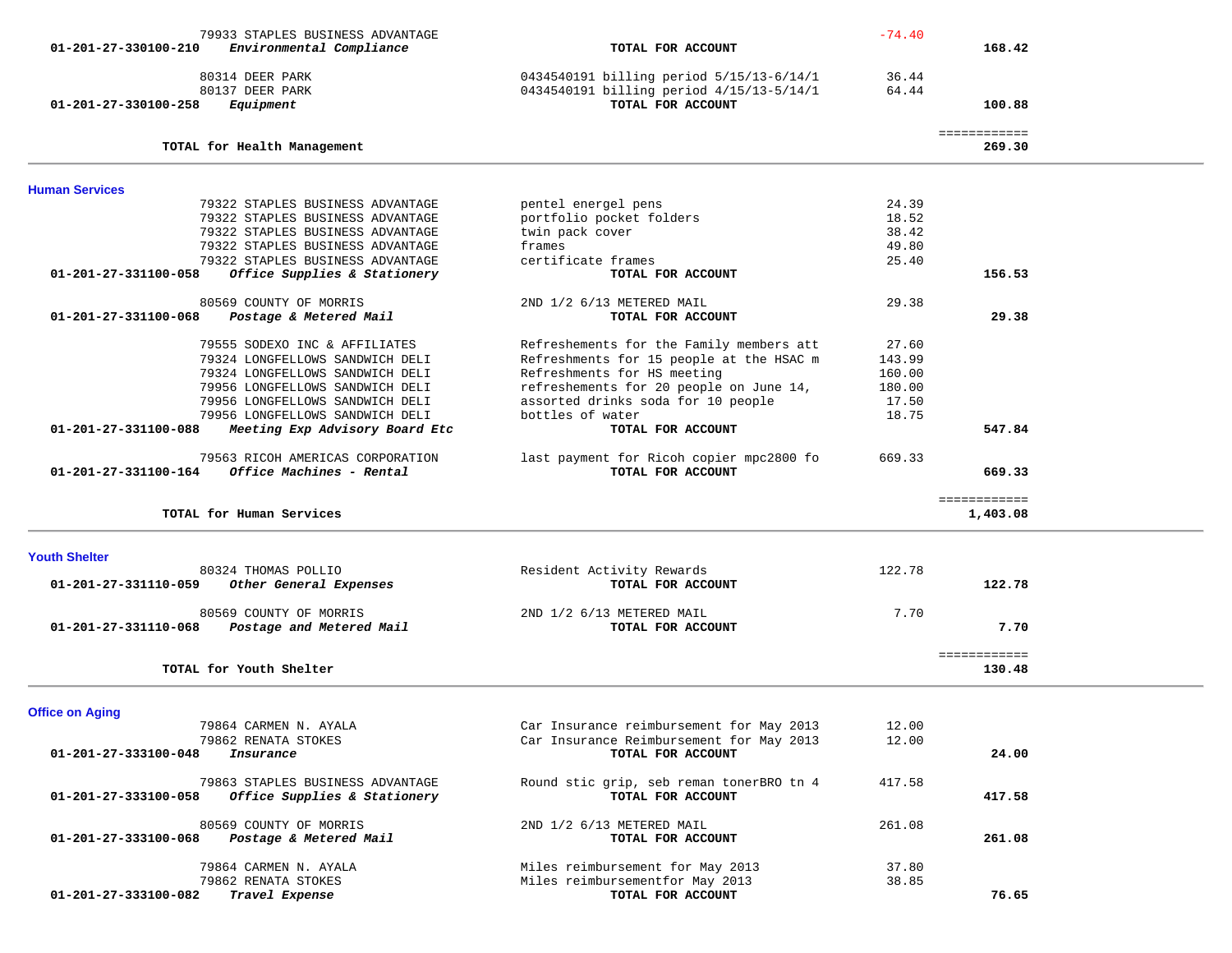### 79865 RONNIE BERNHARD Interpreter services,June13,2013Advisory 150.00  **01-201-27-333100-117** *Interpretor Fees* **TOTAL FOR ACCOUNT 150.00**

| TOTAL for Office on Aging                                                                     |                                                               |           | 929.31                   |
|-----------------------------------------------------------------------------------------------|---------------------------------------------------------------|-----------|--------------------------|
| <b>Grant in Aid</b>                                                                           |                                                               |           |                          |
| 79958 MOUNT OLIVE CHILD CARE AND<br>01-201-27-342000-456<br>Grant in Aid GIA:MT OLIVE CC & LC | Reimbursement of expenses incurred for P<br>TOTAL FOR ACCOUNT | 24,375.00 | 24,375.00                |
| 80327 COMMUNITY HOPE INC.<br>$01-201-27-342000-468$ Grant in Aid GIA:COMMUNITY HOPE           | GIA 1335 1st Ouarter Services for Jan-M<br>TOTAL FOR ACCOUNT  | 19,796.40 | 19,796.40                |
| 80290 CREATIVE HEARTWORK INC<br>01-201-27-342000-471<br>Grant in Aid GIA: CREATIVE HEARTWORK  | five participants in "Express Yourself"<br>TOTAL FOR ACCOUNT  | 2,750.00  | 2,750.00                 |
| 80333 CFCS - HOPE HOUSE                                                                       | Fix-It<br>Period $5/1/1$                                      | 3,448.00  |                          |
| 79558 CFCS - HOPE HOUSE                                                                       | 2 SUPPORT GROUPS @ \$235.50                                   | 471.00    |                          |
| 79558 CFCS - HOPE HOUSE                                                                       | 32 INDIVIDUAL COUNSELING SESSIONS @ \$58.                     | 1,884.00  |                          |
| 79558 CFCS - HOPE HOUSE                                                                       | 4 LIVING WITH AIDS COPING SKILLS @ \$294. 1,178.00            |           |                          |
| 79558 CFCS - HOPE HOUSE                                                                       | 4 AIDS EDUCATION SESSIONS @\$117.76                           | 471.00    |                          |
| 80334 CFCS - HOPE HOUSE<br>01-201-27-342000-480 Grant in Aid GIA: HOPEHOUSEOPERTNFIXIT        | Period $5/1/1$<br>Chore<br>TOTAL FOR ACCOUNT                  | 818.00    | 8,270.00                 |
| 80256 STORY TELLING ARTS INC<br>01-201-27-342000-492<br>Grant in Aid:Storytelling Arts        | Storytelling workshops at Morris County<br>TOTAL FOR ACCOUNT  | 4,984.00  | 4,984,00                 |
| 80291 CHILDREN ON THE GREEN                                                                   | 321 1/4 work/training hours                                   | 4,147.00  |                          |
| Grant in Aid: Children of the Green<br>01-201-27-342000-494                                   | TOTAL FOR ACCOUNT                                             |           | 4,147.00                 |
| TOTAL for Grant in Aid                                                                        |                                                               |           | ===========<br>64,322.40 |

**County Board of Social Service**

| 80483 CITYSIDE ARCHIVES, LTD                        | OFFICE OF TEMP ASSSITANCE                  | 533.12     |            |
|-----------------------------------------------------|--------------------------------------------|------------|------------|
| Rental - Other<br>01-201-27-345100-257              | TOTAL FOR ACCOUNT                          |            | 533.12     |
| 80057 U.S. SECURITY ASSOCIATES, INC.                | Security officer for $05/31/13 - 06/06/13$ | 54.75      |            |
| 80057 U.S. SECURITY ASSOCIATES, INC.                |                                            | 584.00     |            |
| 80043 JOHNSON & JOHNSON, ESOS                       | Legal services rendered for the month of   | 1,110.68   |            |
| 80043 JOHNSON & JOHNSON, ESQS                       | Sabbath v. OTA                             | 60.00      |            |
| 80048 JOHNSON & JOHNSON, ESQS                       | CSP - Legal services for May 2013.         | 4,377.86   |            |
| 01-201-27-345100-325<br>Special Services            | TOTAL FOR ACCOUNT                          |            | 6,187.29   |
| 80046 HORIZON BLUE CROSS BLUE SHIELD                | Dental coverage for June 2013              | 4,522.83   |            |
| 80047 HORIZON BLUE CROSS BLUE SHIELD                | HMO invoice for June 2013                  | 150,863.46 |            |
| 01-201-27-345100-329<br>Hospital Insurance Premiums | TOTAL FOR ACCOUNT                          |            | 155,386.29 |
| 80053 JAMES MCDANIEL                                | CSP - Mileage reimbursement for 04/13 -    | 92.75      |            |
| 80044 SUZANNE MEYERS                                | FSS - Mileage reimb. for April & May 201   | 17.85      |            |
| 01-201-27-345100-332<br>Mileage                     | TOTAL FOR ACCOUNT                          |            | 110.60     |
| 80049 GOODALE PHARMACY & SURGICAL SUPPLY            |                                            | 21.99      |            |
| 80049 GOODALE PHARMACY & SURGICAL SUPPLY            |                                            | 29.82      |            |
| 80049 GOODALE PHARMACY & SURGICAL SUPPLY            | 04/29/13                                   | 69.98      |            |
| 80049 GOODALE PHARMACY & SURGICAL SUPPLY            |                                            | 8.99       |            |
| 01-201-27-345100-338<br>Health Related Services     | TOTAL FOR ACCOUNT                          |            | 130.78     |
| 80050 NJ TAXI & BLACK CAR SERVICES LLC              |                                            | 28.80      |            |
| 80050 NJ TAXI & BLACK CAR SERVICES LLC              |                                            | 31.89      |            |
| 80050 NJ TAXI & BLACK CAR SERVICES LLC              |                                            | 75.45      |            |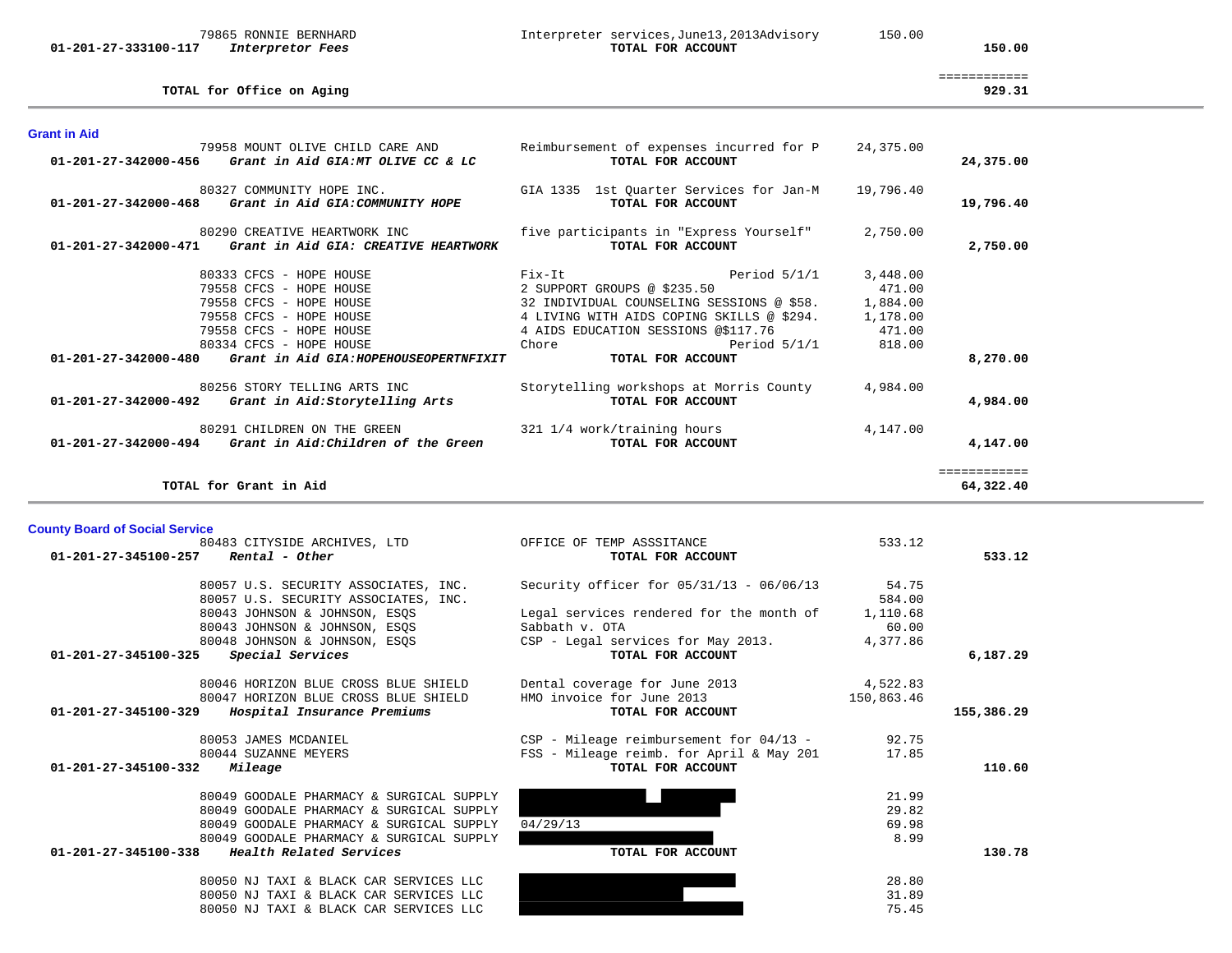| Transportation Services<br>01-201-27-345100-340                                      | TOTAL FOR ACCOUNT                                        |                      | 136.14                     |  |
|--------------------------------------------------------------------------------------|----------------------------------------------------------|----------------------|----------------------------|--|
| 78860 ABLE SECURITY LOCKSMITHS<br>Paternity Expenses<br>01-201-27-345100-351         | Office Supplies expense for CS Unit<br>TOTAL FOR ACCOUNT | 2,236.47             | 2,236.47                   |  |
| 80051 PARSIPPANY INN                                                                 |                                                          | 50.00                |                            |  |
| 80052 WHIPPANY LODGING LLC.                                                          |                                                          | 650.00               |                            |  |
| Emergency Assistance<br>01-201-27-345100-365                                         | TOTAL FOR ACCOUNT                                        |                      | 700.00                     |  |
| TOTAL for County Board of Social Service                                             |                                                          |                      | ============<br>165,420.69 |  |
|                                                                                      |                                                          |                      |                            |  |
| MV:Administration                                                                    |                                                          |                      |                            |  |
| 80502 AKUA OPOMEA ABEBRESE                                                           | LPN, 6/16~6/29/2013                                      | 1,792.00             |                            |  |
| 80501 ARNEL P GARCIA                                                                 | LPN, 6/16~6/29/2013                                      | 1,344.00             |                            |  |
| 80500 BARKEL FLEMMING                                                                | LPN, 6/16~6/29/2013                                      | 1,568.00             |                            |  |
| 80499 CARRELLE L CALIXTE                                                             | LPN, 6/16~6/29/2013                                      | 2,744.00             |                            |  |
| 80498 CHARLES NADARAJAH                                                              | RN, 6/16~6/29/2013                                       | 1,680.00             |                            |  |
| 80503 DANILO LAPID                                                                   | RN, 6/16~6/29/2013                                       | 1,679.65             |                            |  |
| 80504 DAVID JEAN-LOUIS                                                               | LPN, 6/16~6/29/2013                                      | 2,240.00             |                            |  |
| 80505 EDITHA MARQUEZ<br>80506 EVELYN TOLENTINO                                       | RN, 6/16~6/29/2013                                       | 280.00               |                            |  |
| 80507 GEORGINA GRAY-HORSLEY                                                          | RN, 6/16~6/29/2013<br>LPN, 6/16~6/29/2013                | 1,435.00             |                            |  |
| 80508 HARRIET VALLECER RN                                                            |                                                          | 1,344.00             |                            |  |
| 80497 ILLIENE CHARLES, RN                                                            | RN, 6/16~6/29/2013                                       | 1,400.00<br>1,715.00 |                            |  |
| 80496 JESSY JACOB                                                                    | RN, 6/16~6/29/2013<br>LPN, 6/16~6/29/2013                | 210.00               |                            |  |
| 80495 LOREEN RAFISURA                                                                | RN, 6/16~6/29/2013                                       | 542.50               |                            |  |
| 80494 LOUISE R. MACCHIA                                                              | RN, 6/16~6/29/2013                                       | 2,748.20             |                            |  |
| 80493 MADUKWE IMO IBOKO, RN                                                          | RN, 6/16~6/29/2013                                       | 2,240.00             |                            |  |
| 80492 MARIA CARMELITA OBLINA                                                         | LPN, 6/16~6/29/2013                                      | 910.00               |                            |  |
| 80491 MARTHA YAGHI                                                                   | RN, 6/16~6/29/2013                                       | 560.00               |                            |  |
| 80490 MARY JANE M. ARCINAS                                                           | RN, 6/16~6/29/2013                                       | 560.00               |                            |  |
| 80489 MELOJANE CELESTINO                                                             | RN, 6/16~6/29/2013                                       | 280.00               |                            |  |
| 80488 MICHELLE CAPILI                                                                | RN, 6/16~6/29/2013                                       | 1,676.50             |                            |  |
| 80487 MIRLENE ESTRIPLET                                                              | RN, 6/16~6/29/2013                                       | 3,360.00             |                            |  |
| 80486 ROSE DUMAPIT                                                                   | RN, 6/16~6/29/2013                                       | 1,400.00             |                            |  |
| 80485 ROSEMARY BATANE COBCOBO                                                        | RN, 6/16~6/29/2013                                       | 840.00               |                            |  |
| 80484 SUZIE COLLIN                                                                   | RN, 6/16~6/29/2013                                       | 3,088.75             |                            |  |
| Temporary Help - Per Diem Nurses<br>01-201-27-350100-013                             | TOTAL FOR ACCOUNT                                        |                      | 37,637.60                  |  |
|                                                                                      |                                                          |                      |                            |  |
| 80431 AEQUOR HEALTHCARE SERVICES, LLC                                                | Nursing Services on 6/3/2013                             | 616.00               |                            |  |
| 80435 BARON HR HEALTHCARE LLC                                                        | 30510,6/7/2013                                           | 317.20               |                            |  |
| 79328 WHITE GLOVE PLACEMENT INC.<br>Outside Salaries & Wages<br>01-201-27-350100-016 | LPN on 4.29.2013<br>TOTAL FOR ACCOUNT                    | 303.20               | 1,236.40                   |  |
|                                                                                      |                                                          |                      |                            |  |
| 80417 PREMIER HEALTHCARE                                                             | Administration, July-2013                                | 66,998.85            |                            |  |
| 01-201-27-350100-035<br>Consultation Fee                                             | TOTAL FOR ACCOUNT                                        |                      | 66,998.85                  |  |
| 80439 CORNERSTONE FAMILY PROGRAMS                                                    | Social Work Services for May, 2013                       | 21,000.00            |                            |  |
| Contracted Services<br>01-201-27-350100-036                                          | TOTAL FOR ACCOUNT                                        |                      | 21,000.00                  |  |
| 80448 OPTIMUS EMR, INC.                                                              | 1020, July~2013                                          | 1,336.32             |                            |  |
| Electronic Data Processing<br>01-201-27-350100-040                                   | TOTAL FOR ACCOUNT                                        |                      | 1,336.32                   |  |
| 79306 WARDS ICE CREAM CO INC.                                                        | 10674, 5.7.2013                                          | 212.25               |                            |  |
| 01-201-27-350100-041<br>Employee Recognition Program                                 | TOTAL FOR ACCOUNT                                        |                      | 212.25                     |  |
| 80434 ATLANTIC TOMORROWS OFFICE                                                      | 1013152,6/6/2013                                         | 167.80               |                            |  |
| 80434 ATLANTIC TOMORROWS OFFICE                                                      | 1013152,6/3/2013                                         | 77.00                |                            |  |
| 80458 STAPLES BUSINESS ADVANTAGE                                                     | 1032198,6/11/2013                                        | 239.60               |                            |  |
| 80458 STAPLES BUSINESS ADVANTAGE                                                     | 1032198,6/11/2013                                        | 85.98                |                            |  |
| 80458 STAPLES BUSINESS ADVANTAGE                                                     | 1032198,6/14/2013                                        | 291.13               |                            |  |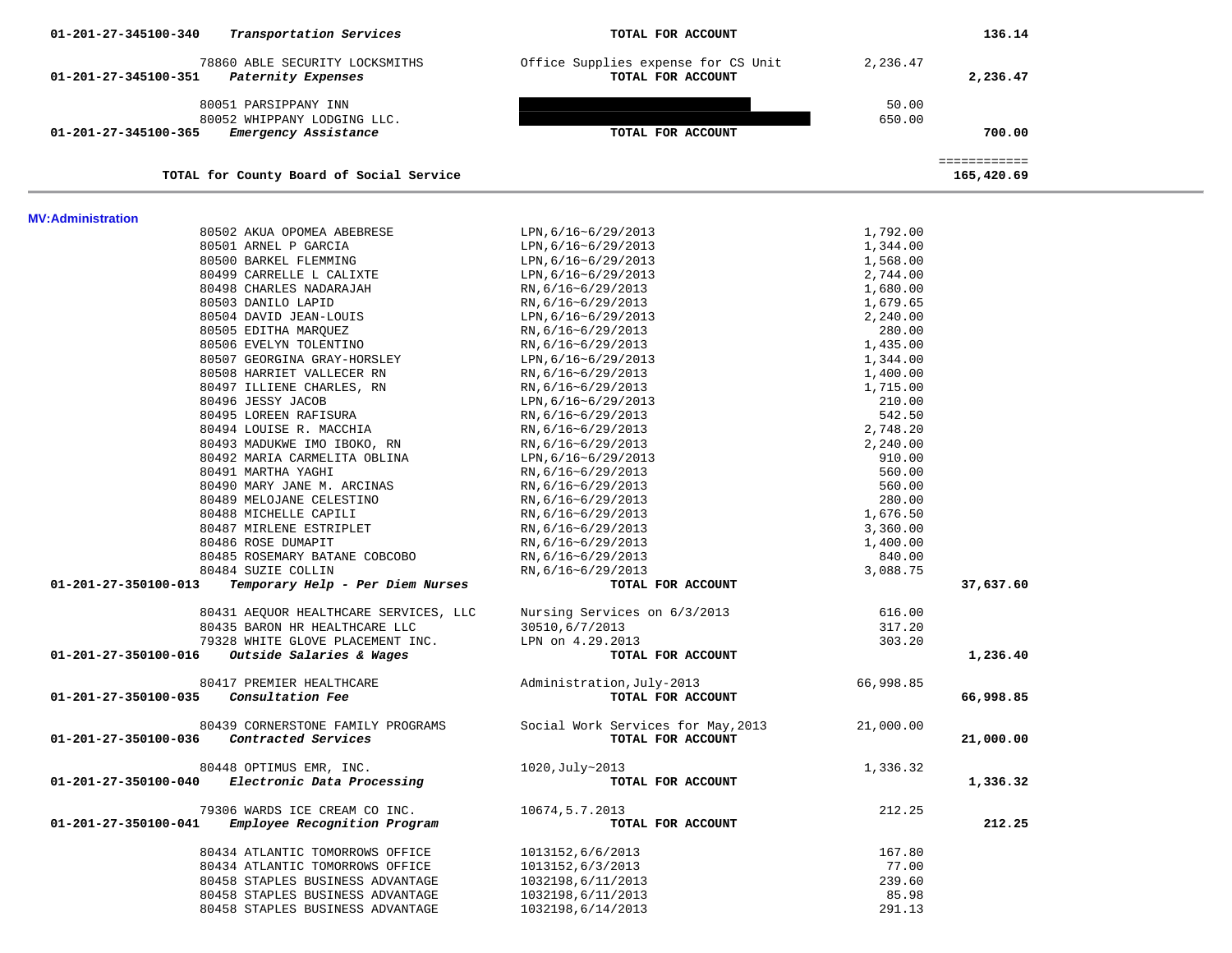|                             | 80458 STAPLES BUSINESS ADVANTAGE     | 1032198,6/14/2013                         | 17.69      |              |
|-----------------------------|--------------------------------------|-------------------------------------------|------------|--------------|
| 01-201-27-350100-058        | Office Supplies & Stationery         | TOTAL FOR ACCOUNT                         |            | 879.20       |
|                             | 80569 COUNTY OF MORRIS               | 2ND 1/2 6/13 METERED MAIL                 | 114.87     |              |
|                             | 80440 FEDEX                          | 3684-0206-0,6/17/2013                     | 86.07      |              |
|                             | 80440 FEDEX                          | 3684-0206-0,6/10/2013                     | 78.28      |              |
| 01-201-27-350100-068        | Postage & Metered Mail               | TOTAL FOR ACCOUNT                         |            | 279.22       |
|                             | 80447 MUNICIPAL CAPITAL CORP         | B/W Copier in Human Services Dept., March | 556.30     |              |
|                             | 77749 ELECTRONIC OFFICE SYSTEMS      | 106487, 3/27/2013                         | 262.99     |              |
| 01-201-27-350100-164        | Office Machines - Rental             | TOTAL FOR ACCOUNT                         |            | 819.29       |
|                             | 80443 KURT'S LOCKSMITH SERVICE, LLC  | Keys, 6/4/2013                            | 155.00     |              |
| 01-201-27-350100-266        | Safety Items                         | TOTAL FOR ACCOUNT                         |            | 155.00       |
|                             |                                      |                                           |            | ============ |
|                             | TOTAL for MV:Administration          |                                           |            | 130,554.13   |
| <b>MV:Building Services</b> |                                      |                                           |            |              |
|                             | 80455 SODEXO INC & AFFILIATES        | 100022833, May-2013                       | 167,516.92 |              |
|                             | 80461 VIKING TERMITE & PEST          | 1310641, July-2013                        | 870.00     |              |
| 01-201-27-350110-036        | Contracted Services                  | TOTAL FOR ACCOUNT                         |            | 168,386.92   |
|                             | 79332 TBS CONTROLS LLC               | M13000, June~2013                         | 2,679.17   |              |
|                             | 79332 TBS CONTROLS LLC               | M13000, July~2013                         | 2,679.17   |              |
| 01-201-27-350110-044        | Equipment Service Agreements         | TOTAL FOR ACCOUNT                         |            | 5,358.34     |
|                             | 80427 CURRENT THERAPEUTICS, INC.     | MORRISVI02,5/24/2013                      | 270.00     |              |
| 01-201-27-350110-046        | General Stores                       | TOTAL FOR ACCOUNT                         |            | 270.00       |
|                             | 80446 M.C. MUA                       | MORRISVW, 4/22/2013                       | 888.82     |              |
| 01-201-27-350110-143        | Rubbish & Trash Removal              | TOTAL FOR ACCOUNT                         |            | 888.82       |
|                             | 79335 ALPINE DEERE LANDSCAPING       | Landscaping of both Atriums, 5.17.2013    | 12,500.00  |              |
|                             | 80452 SHERWIN WILLIAMS               | 6657-3842-3,6/7/2013                      | 67.14      |              |
|                             | 80452 SHERWIN WILLIAMS               | 6657-3842-3,6/7/2013                      | 237.96     |              |
|                             | 80452 SHERWIN WILLIAMS               | 6657-3842-3,6/7/2013                      | 181.96     |              |
|                             | 80460 TRI-COUNTY SEWER & DRAIN       | Quarterly Sewer & Drain Maintenance, 6/11 | 1,155.00   |              |
| 01-201-27-350110-204        | Plant Operation                      | TOTAL FOR ACCOUNT                         |            | 14,142.06    |
|                             | 80430 ADVANCED WATER CONDITIONING    | 1021652,6/20/2013                         | 1,370.00   |              |
| 01-201-27-350110-225        | Chemicals & Sprays                   | TOTAL FOR ACCOUNT                         |            | 1,370.00     |
|                             | 78765 MILLER & CHITTY CO INC         | Repair to Feed Pump per Quote#MC13-44T    | 2,940.00   |              |
|                             | 78765 MILLER & CHITTY CO INC         | Repair to Motor on Transfer Pump per Quo  | 819.50     |              |
|                             | 78756 NJ TECHLINE HVAC SRVC CO. LLC  | Chiller Repair on 5/7/2013                | 1,692.00   |              |
|                             | 79334 NATIONAL INDUSTRIES            | MVNH065, 5.16.2013                        | 317.93     |              |
|                             | 79334 NATIONAL INDUSTRIES            | MVNH065,5.16.2013                         | 1,244.87   |              |
|                             | 80451 SCALES INDUSTRIAL              | 52519224,6/17/2013                        | 337.50     |              |
|                             | 79321 TURTLE & HUGHES, INC           | 132425, 5/1/2013                          | 311.67     |              |
|                             | 79321 TURTLE & HUGHES, INC           | 132425, 5/3/2013                          | 13.23      |              |
|                             | 79321 TURTLE & HUGHES, INC           | 132425, 4/16/2013                         | 189.34     |              |
|                             | 79321 TURTLE & HUGHES, INC           | 132425, 4/09/2013                         | 44.10      |              |
|                             | 79321 TURTLE & HUGHES, INC           | 132425, 3/22/2013                         | 56.50      |              |
|                             | 79321 TURTLE & HUGHES, INC           | 132425, 4/18/2013                         | 456.00     |              |
|                             | 79321 TURTLE & HUGHES, INC           | 132425, 4/23/2013                         | 402.39     |              |
|                             | 78702 DIRECT MACHINERY SERVICE CORP. | Machinery Repair to Lavatec Folder, 4/1/2 | 425.00     |              |
|                             | 77669 DIRECT MACHINERY SERVICE CORP. | Laundry Equipment Repairs, 3/15/2013      | 450.00     |              |
|                             | 78761 GRAINGER                       | 806843231, 4/23/2013                      | 450.69     |              |
|                             | 78761 GRAINGER                       | 806843231,5/01/2013                       | 309.04     |              |

 $\equiv$ 

78761 GRAINGER<br>2 **Machinery Repairs & Parts** 806843231,5/01/2013<br>**2** Machinery Repairs & Parts

 **01-201-27-350110-262** *Machinery Repairs & Parts* **TOTAL FOR ACCOUNT 10,459.76**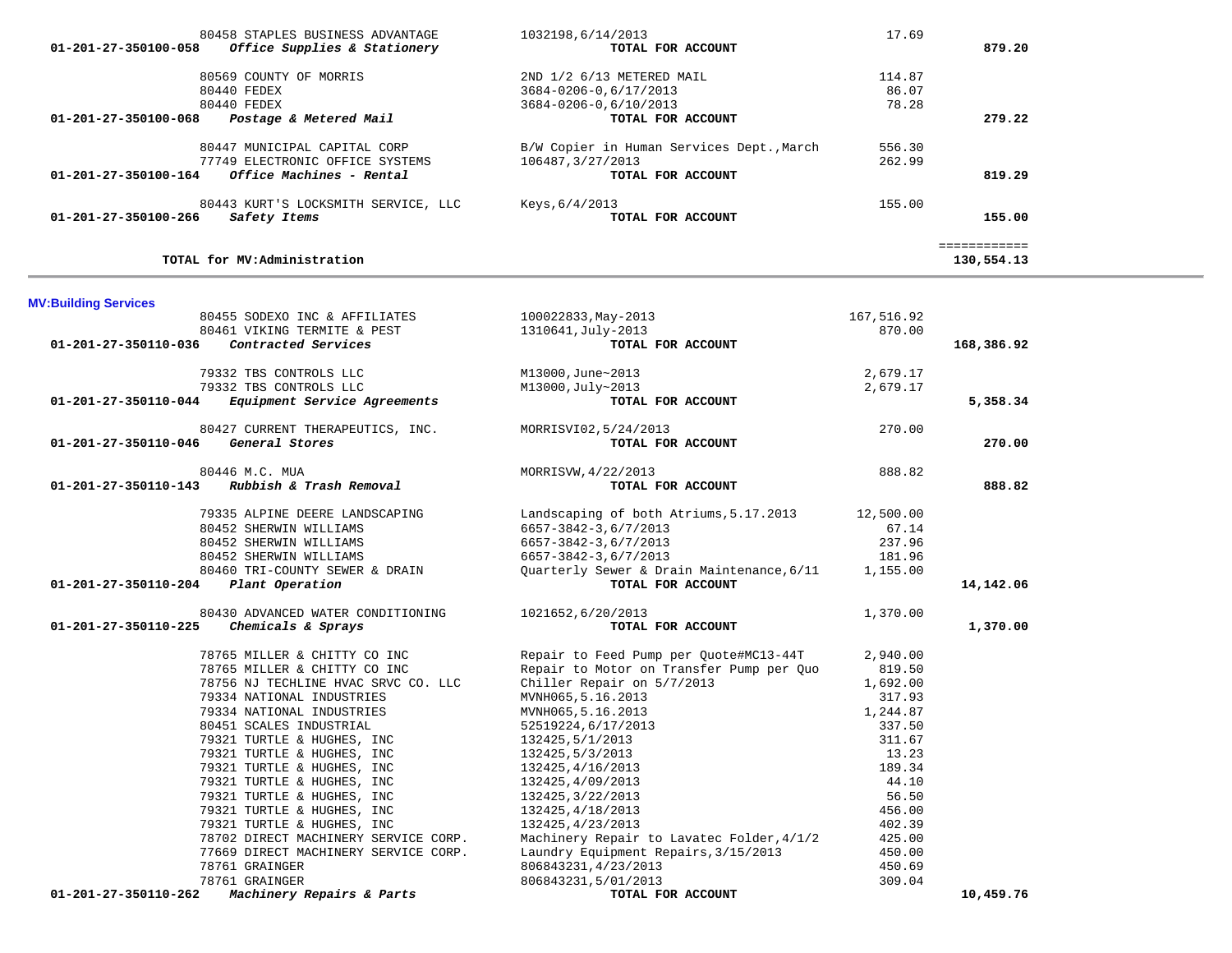**MV:Dietary** 

| <b>MV:Laundry</b><br>80454 SODEXO INC & AFFILIATES<br>01-201-27-350125-036<br>Contracted Services | 100011720, May-2013<br>TOTAL FOR ACCOUNT | 84,368.67<br>84,368.67     |  |
|---------------------------------------------------------------------------------------------------|------------------------------------------|----------------------------|--|
| TOTAL for MV: Dietary                                                                             |                                          | ============<br>259,379.02 |  |
| 01-201-27-350115-186<br>Coffee / Gift Shop                                                        | TOTAL FOR ACCOUNT                        | 88.73                      |  |
| 80459 STAR LEDGER                                                                                 | 947758, w/e 6-22-2013                    | 37.31                      |  |
| 80459 STAR LEDGER                                                                                 | 947758, w/e 6-15-2013                    | 51.42                      |  |
| 01-201-27-350115-036<br>Contracted Services                                                       | TOTAL FOR ACCOUNT                        | 259,290.29                 |  |
| 80453 SODEXO INC & AFFILIATES                                                                     | 100005746, May-2013                      | 259,290.29                 |  |

| TOTAL for MV: Laundry           |                   | 104,872.70 |  |
|---------------------------------|-------------------|------------|--|
| 01-201-27-350125-182<br>Diapers | TOTAL FOR ACCOUNT | 20,504.03  |  |
| 80438 EMERALD PROFESSIONAL      | 285632,6/21/2013  | 16,789.00  |  |
| 80450 READY SUPPLY              | B060,5/24/2013    | 281.75     |  |
| 80450 READY SUPPLY              | B060,6/14/2013    | 3,433.28   |  |

## **MV:Nursing**

|                      | 80367 BARBARA LIMONE                  | Food, Mood, Cognition Seminar on 6/19/2013 | 81.00    |           |
|----------------------|---------------------------------------|--------------------------------------------|----------|-----------|
| 01-201-27-350130-034 | Conference Expenses                   | TOTAL FOR ACCOUNT                          |          | 81.00     |
|                      | 80417 PREMIER HEALTHCARE              | Admissions Nursing, July-2013              | 9,916.66 |           |
| 01-201-27-350130-036 | Contracted Services                   | TOTAL FOR ACCOUNT                          |          | 9,916.66  |
|                      | 80432 AGL WELDING SUPPLY CO INC       | 584500,6/11/2013                           | 250.00   |           |
|                      | 80432 AGL WELDING SUPPLY CO INC       | 584500,6/11/2013                           | 250.00   |           |
|                      | 80432 AGL WELDING SUPPLY CO INC       | 584500,6/11/2013                           | 200.00   |           |
|                      | 80437 DERMA RITE INDUSTRIES LLC       | MORRIV, 6/6/2013                           | 960.00   |           |
|                      | 80444 MEDLINE INDUSTRIES INC          | 1183053,6/19/2013                          | 1,300.00 |           |
|                      | 80457 SPECIALTY MEDICAL PRODUCTS INC. | MOVMN, 6/13/2013                           | 1,799.25 |           |
|                      | 80441 JML MEDICAL INC.                | 5MOC02, 6/11/2013                          | 1,674.24 |           |
|                      | 80441 JML MEDICAL INC.                | 5MOC02, 5/28/2013                          | 1,927.42 |           |
|                      | 80441 JML MEDICAL INC.                | 5MOC02, 5/29/2013                          | 25.20    |           |
|                      | 80441 JML MEDICAL INC.                | 5MOC02, 6/18/2013                          | 249.00   |           |
|                      | 80441 JML MEDICAL INC.                | 5MOC02, 5/15/2013                          | 396.00   |           |
|                      | 80441 JML MEDICAL INC.                | 5MOC02, 5/6/2013                           | 975.88   |           |
|                      | 80442 JML MEDICAL INC.                | 5MOC02, 5/17/2013                          | 2,348.16 |           |
|                      | 80442 JML MEDICAL INC.                | 5MOC02, 5/23/2013                          | 971.20   |           |
| 01-201-27-350130-046 | General Stores                        | TOTAL FOR ACCOUNT                          |          | 13,326.35 |
|                      | 80367 BARBARA LIMONE                  | Subscription Renewal to Infection Contro   | 99.00    |           |
|                      | 79327 BRIGGS HEALTHCARE               | 114522, MDS User's Manual                  | 134.55   |           |
| 01-201-27-350130-070 | Publication & Subscriptions           | TOTAL FOR ACCOUNT                          |          | 233.55    |
|                      | 79330 MORRIS COUNTY ORTHOPAEDIC       |                                            | 21.00    |           |
| 01-201-27-350130-189 | Medical                               | TOTAL FOR ACCOUNT                          |          | 21.00     |
|                      | 80368 LYDIA BUAYABAN                  | CNA Re-Certification, 6/12/2013            | 30.00    |           |
| 01-201-27-350130-191 | Nursing                               | TOTAL FOR ACCOUNT                          |          | 30.00     |
|                      | 79340 ON TIME TRANSPORT INC.          | Resident Transport, 5/20/2013              | 518.00   |           |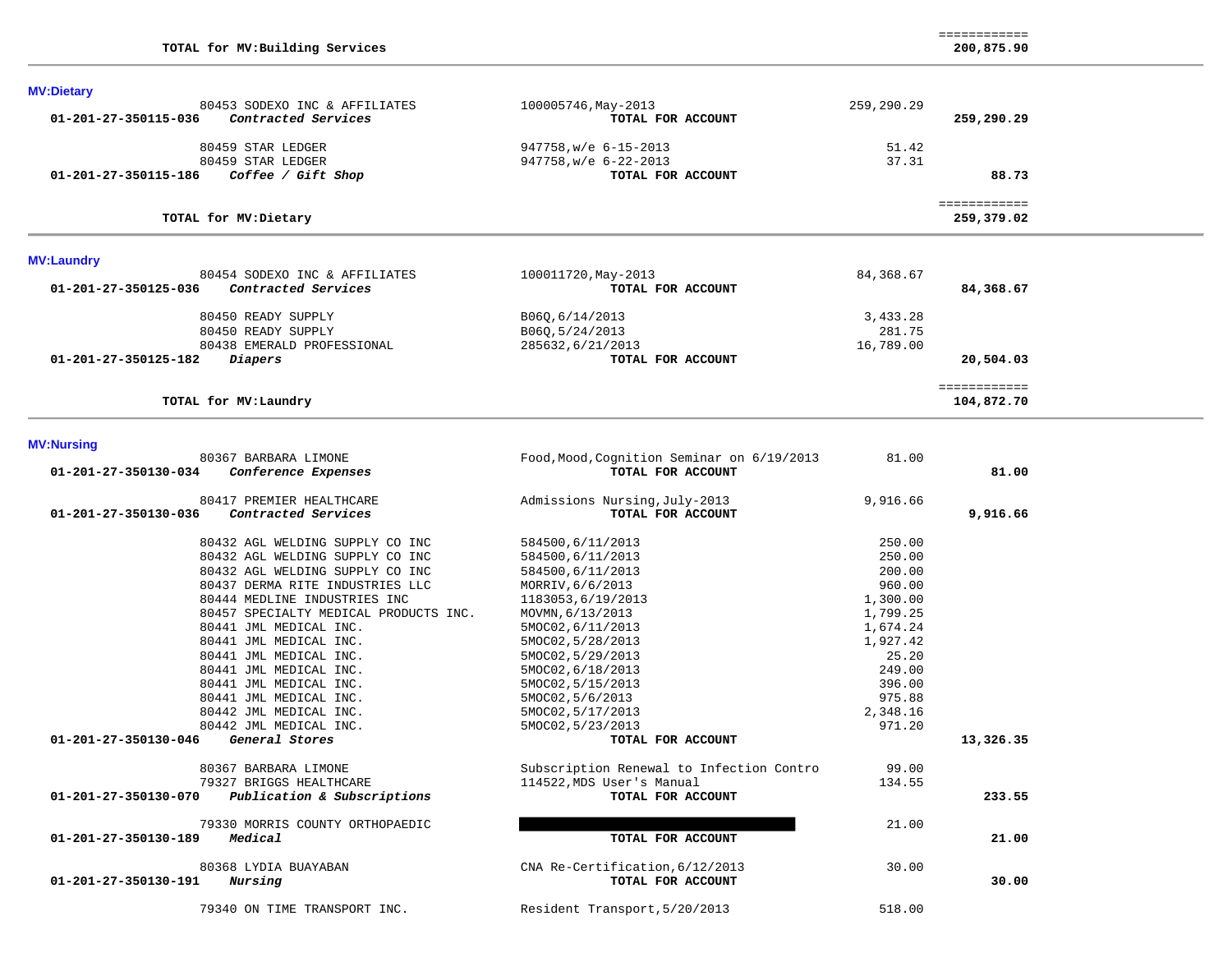| 79340 ON TIME TRANSPORT INC.                                       | Resident Transport, 5/20/2013            | 106.00      |                           |  |
|--------------------------------------------------------------------|------------------------------------------|-------------|---------------------------|--|
| 79340 ON TIME TRANSPORT INC.                                       | Resident Transport, 5/13/2013            | 410.00      |                           |  |
| 79340 ON TIME TRANSPORT INC.                                       | Resident Transport, 4/30/2013            | 410.00      |                           |  |
| 79340 ON TIME TRANSPORT INC.                                       | Resident Transport, 4/29/2013            | 446.00      |                           |  |
| 79340 ON TIME TRANSPORT INC.                                       | Resident Transport, 4/29/2013            | 494.00      |                           |  |
| 79340 ON TIME TRANSPORT INC.                                       | Resident Transport, 5/20/2013            |             |                           |  |
|                                                                    | Resident Transport, 5/24/2013            | 118.00      |                           |  |
| 79340 ON TIME TRANSPORT INC.                                       |                                          | 422.00      |                           |  |
| 79340 ON TIME TRANSPORT INC.                                       | Resident Transport, 5/24/2013            | 106.00      |                           |  |
| Transportation Services<br>01-201-27-350130-340                    | TOTAL FOR ACCOUNT                        |             | 3,030.00                  |  |
| 79329 GARDEN STATE UROLOGY LLC                                     |                                          | 58.47       |                           |  |
| 01-203-27-350130-189<br>(2012) Medical                             | TOTAL FOR ACCOUNT                        |             | 58.47                     |  |
|                                                                    |                                          |             |                           |  |
| TOTAL for MV: Nursing                                              |                                          |             | ============<br>26,697.03 |  |
|                                                                    |                                          |             |                           |  |
| <b>MV:Recreation/Volunteer Svc</b>                                 |                                          |             |                           |  |
| 80436 CABLEVISION                                                  | 07876-533982-01-2,6/15/2013 thru 7/14/20 | 4,305.51    |                           |  |
| 01-201-27-350135-036<br>Contracted Services                        | TOTAL FOR ACCOUNT                        |             | 4,305.51                  |  |
| 80449 AFI FOODSERVICE DISTRIBUTORS                                 | 185674,6/13/2013                         | 452.35      |                           |  |
| 80433 ARTISTIC AQUARIA INC                                         | Fish Tank Maintenance for June~2013      | 616.50      |                           |  |
| 80445 MOONLIGHT DESIGNS                                            | Art Program on 6/24/2013                 | 165.00      |                           |  |
| 80456 SPECIAL K HEALTH & FITNESS                                   | Stretching Class on Atrium, 6/12/2013    | 100.00      |                           |  |
| 80456 SPECIAL K HEALTH & FITNESS                                   | Stretching Class on 2-D, 6/19/2013       | 100.00      |                           |  |
| 80456 SPECIAL K HEALTH & FITNESS                                   | Stretching Class on Atrium, 6/25/2013    | 100.00      |                           |  |
| Patient Activities<br>01-201-27-350135-194                         | TOTAL FOR ACCOUNT                        |             | 1,533.85                  |  |
|                                                                    |                                          |             |                           |  |
|                                                                    |                                          |             | ============              |  |
| TOTAL for MV: Recreation/Volunteer Svc                             |                                          |             | 5,839.36                  |  |
|                                                                    |                                          |             |                           |  |
| <b>MV:Rehabilitation</b>                                           |                                          |             |                           |  |
| 80462 SELECT REHABILITATION INC.                                   | Physical Therapy, April-2013             | 70,911.20   |                           |  |
| 80462 SELECT REHABILITATION INC.                                   | Physical Therapy, May-2013               | 78,158.87   |                           |  |
| 01-201-27-350140-036<br>Contracted Services                        | TOTAL FOR ACCOUNT                        |             | 149,070.07                |  |
|                                                                    |                                          |             |                           |  |
| 80462 SELECT REHABILITATION INC.                                   | Occupational Therapy, April-2013         | 51,081.47   |                           |  |
| 80462 SELECT REHABILITATION INC.                                   | Occupational Therapy, May-2013           | 51,183.41   |                           |  |
| 01-201-27-350140-194<br>Patient Activities                         | TOTAL FOR ACCOUNT                        |             | 102,264.88                |  |
| 80462 SELECT REHABILITATION INC.                                   |                                          | 21,963.45   |                           |  |
|                                                                    | Speech Therapy, April-2013               |             |                           |  |
| 80462 SELECT REHABILITATION INC.<br>$01 - 201 - 27 - 350140 - 199$ | Speech Therapy, May-2013                 | 23, 135. 26 |                           |  |
| Rehab Therapy                                                      | TOTAL FOR ACCOUNT                        |             | 45,098.71                 |  |
|                                                                    |                                          |             | ============              |  |
| TOTAL for MV: Rehabilitation                                       |                                          |             | 296,433.66                |  |
|                                                                    |                                          |             |                           |  |
| <b>County Adjuster</b><br>80354 STAPLES BUSINESS ADVANTAGE         | Clips Binder Large 12 Ct.                | 3.85        |                           |  |
|                                                                    | Post It 1 7/8 x 17/8 Yel                 | 17.55       |                           |  |
| 80354 STAPLES BUSINESS ADVANTAGE                                   |                                          |             |                           |  |
| 80354 STAPLES BUSINESS ADVANTAGE                                   | Seb Reman Toner Pana UG5510              | 117.00      |                           |  |
| 80354 STAPLES BUSINESS ADVANTAGE                                   | Tape Staples Roll 3/4x1296               | 4.00        |                           |  |
| 01-201-27-357100-058<br>Office Supplies & Stationery               | TOTAL FOR ACCOUNT                        |             | 142.40                    |  |
| 80569 COUNTY OF MORRIS                                             | 2ND 1/2 6/13 METERED MAIL                | 206.78      |                           |  |
| Postage & Metered Mail<br>01-201-27-357100-068                     | TOTAL FOR ACCOUNT                        |             | 206.78                    |  |
|                                                                    |                                          |             |                           |  |
| 80340 NISIVOCCIA LLP                                               | Adjuster's Audit Audit Period ending 12/ | 1,422.00    |                           |  |
| (2012) Audit<br>01-203-27-357100-024                               | TOTAL FOR ACCOUNT                        |             | 1,422,00                  |  |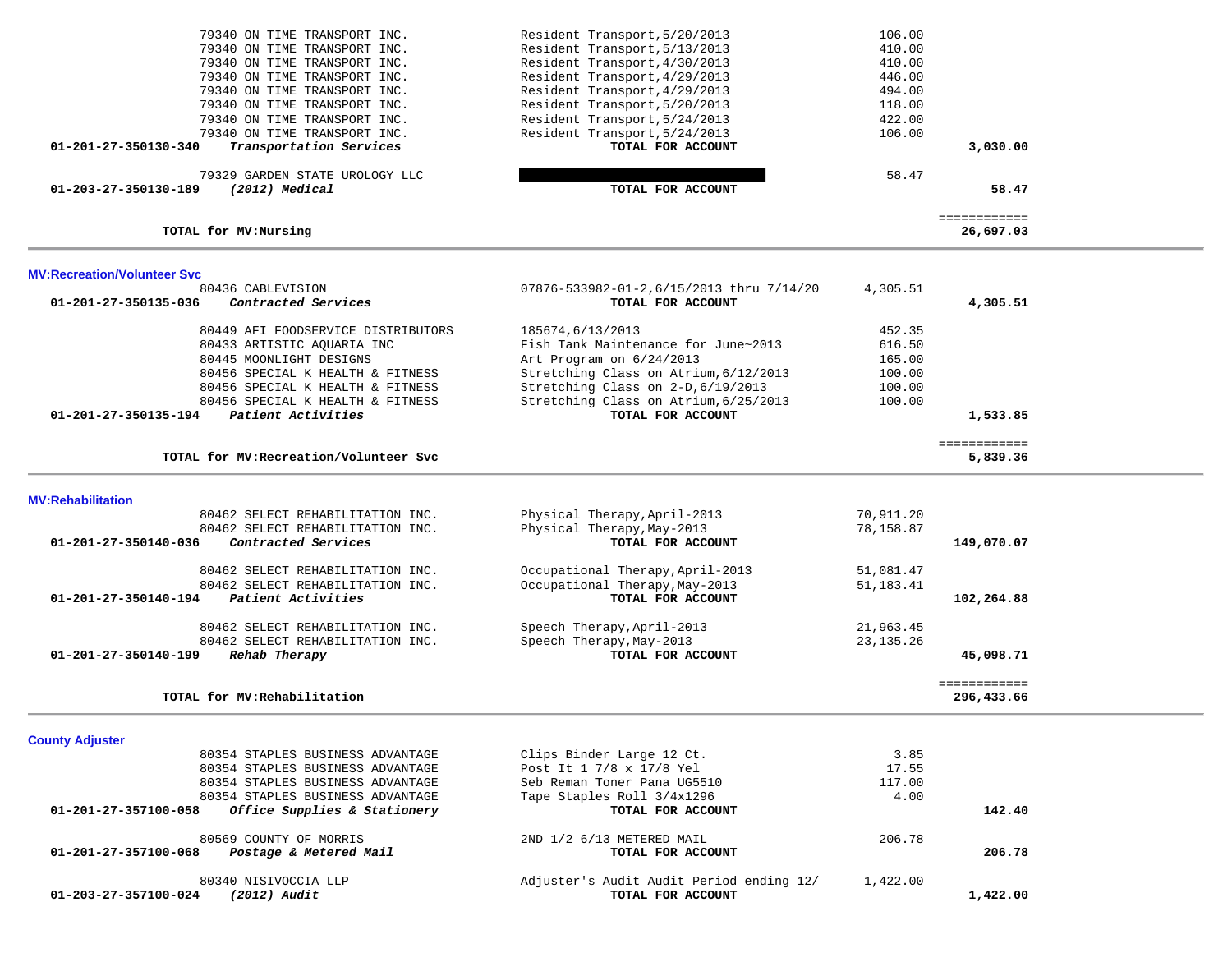| <b>County Library</b>                                                                                                                                                                                                                             |                                                                                                                                                                                                                                           |        |           |
|---------------------------------------------------------------------------------------------------------------------------------------------------------------------------------------------------------------------------------------------------|-------------------------------------------------------------------------------------------------------------------------------------------------------------------------------------------------------------------------------------------|--------|-----------|
|                                                                                                                                                                                                                                                   |                                                                                                                                                                                                                                           |        |           |
|                                                                                                                                                                                                                                                   |                                                                                                                                                                                                                                           |        |           |
|                                                                                                                                                                                                                                                   |                                                                                                                                                                                                                                           |        |           |
|                                                                                                                                                                                                                                                   |                                                                                                                                                                                                                                           |        |           |
|                                                                                                                                                                                                                                                   |                                                                                                                                                                                                                                           |        |           |
|                                                                                                                                                                                                                                                   |                                                                                                                                                                                                                                           |        |           |
|                                                                                                                                                                                                                                                   |                                                                                                                                                                                                                                           |        |           |
|                                                                                                                                                                                                                                                   |                                                                                                                                                                                                                                           |        |           |
|                                                                                                                                                                                                                                                   |                                                                                                                                                                                                                                           |        |           |
|                                                                                                                                                                                                                                                   |                                                                                                                                                                                                                                           |        |           |
|                                                                                                                                                                                                                                                   |                                                                                                                                                                                                                                           |        |           |
|                                                                                                                                                                                                                                                   |                                                                                                                                                                                                                                           |        |           |
|                                                                                                                                                                                                                                                   |                                                                                                                                                                                                                                           |        |           |
|                                                                                                                                                                                                                                                   |                                                                                                                                                                                                                                           |        |           |
|                                                                                                                                                                                                                                                   |                                                                                                                                                                                                                                           |        |           |
|                                                                                                                                                                                                                                                   |                                                                                                                                                                                                                                           |        |           |
|                                                                                                                                                                                                                                                   |                                                                                                                                                                                                                                           |        |           |
|                                                                                                                                                                                                                                                   |                                                                                                                                                                                                                                           |        |           |
|                                                                                                                                                                                                                                                   |                                                                                                                                                                                                                                           |        |           |
|                                                                                                                                                                                                                                                   |                                                                                                                                                                                                                                           |        |           |
|                                                                                                                                                                                                                                                   |                                                                                                                                                                                                                                           |        |           |
|                                                                                                                                                                                                                                                   |                                                                                                                                                                                                                                           |        |           |
|                                                                                                                                                                                                                                                   |                                                                                                                                                                                                                                           |        |           |
|                                                                                                                                                                                                                                                   |                                                                                                                                                                                                                                           |        |           |
|                                                                                                                                                                                                                                                   |                                                                                                                                                                                                                                           |        |           |
|                                                                                                                                                                                                                                                   |                                                                                                                                                                                                                                           |        |           |
|                                                                                                                                                                                                                                                   |                                                                                                                                                                                                                                           |        |           |
|                                                                                                                                                                                                                                                   |                                                                                                                                                                                                                                           |        |           |
|                                                                                                                                                                                                                                                   |                                                                                                                                                                                                                                           |        |           |
|                                                                                                                                                                                                                                                   |                                                                                                                                                                                                                                           |        |           |
|                                                                                                                                                                                                                                                   |                                                                                                                                                                                                                                           |        |           |
|                                                                                                                                                                                                                                                   |                                                                                                                                                                                                                                           |        |           |
|                                                                                                                                                                                                                                                   |                                                                                                                                                                                                                                           |        |           |
|                                                                                                                                                                                                                                                   |                                                                                                                                                                                                                                           |        |           |
|                                                                                                                                                                                                                                                   |                                                                                                                                                                                                                                           |        |           |
| 01-201-29-390100-028                                                                                                                                                                                                                              | 79162 NHWDAN<br>79162 NHWDAN<br>79261 NEWSIGETING INC. 0782711 dated 05/15/13<br>79260 NA POELIGEING INC. 0782711 dated 05/19/11<br>79260 NA POELIGEING INC. 078271 dated 05/19/11<br>79260 NA POELIGEING INC. 078271 dated 05/19/11<br>7 |        | 18,192.66 |
|                                                                                                                                                                                                                                                   |                                                                                                                                                                                                                                           |        |           |
|                                                                                                                                                                                                                                                   |                                                                                                                                                                                                                                           |        |           |
|                                                                                                                                                                                                                                                   |                                                                                                                                                                                                                                           |        |           |
|                                                                                                                                                                                                                                                   |                                                                                                                                                                                                                                           |        |           |
|                                                                                                                                                                                                                                                   |                                                                                                                                                                                                                                           |        |           |
|                                                                                                                                                                                                                                                   |                                                                                                                                                                                                                                           |        | 1,151.52  |
| 80204 JOANNE CRONIN<br>80205 DONNA BURKEY<br>80215 DONNA BURKEY<br>80212 JANE VAN WIEMOKLY<br>80212 JANE VAN WIEMOKLY<br>78153 NJLA<br>78153 NJLA<br>78153 NJLA<br>79163 BRODART CO<br>79164 COPTPIDE WOFD OF PAPSIDRANY<br>79164 COPTPIDE WOFD O |                                                                                                                                                                                                                                           |        |           |
|                                                                                                                                                                                                                                                   |                                                                                                                                                                                                                                           |        |           |
|                                                                                                                                                                                                                                                   | 79164 CARTRIDGE WORLD OF PARSIPPANY 2934 dated $05/21/13$ ; $r/s$ 439.89; child 7                                                                                                                                                         | 519.87 |           |
| 79173 W.B. MASON COMPANY INC                                                                                                                                                                                                                      | C1033751 dated 05/16/13                                                                                                                                                                                                                   | 202.91 |           |
| 79173 W.B. MASON COMPANY INC                                                                                                                                                                                                                      | C1033751 dated 05/23/13 Split Object Cod                                                                                                                                                                                                  | 240.60 |           |
| 79173 W.B. MASON COMPANY INC<br>01-201-29-390100-058<br>Office Supplies & Stationery                                                                                                                                                              | C1033751 dated 05/24/13<br>TOTAL FOR ACCOUNT                                                                                                                                                                                              | 11.28  | 1,031.99  |
|                                                                                                                                                                                                                                                   |                                                                                                                                                                                                                                           |        |           |
| 80569 COUNTY OF MORRIS                                                                                                                                                                                                                            | 2ND 1/2 6/13 METERED MAIL                                                                                                                                                                                                                 | 643.95 |           |
| 79172 UNITED PARCEL SERVICE                                                                                                                                                                                                                       | 708309 dated 05/25/13                                                                                                                                                                                                                     | 6.99   |           |
| 79172 UNITED PARCEL SERVICE                                                                                                                                                                                                                       | 708309 dated 06/01/13                                                                                                                                                                                                                     | 22.22  |           |
| Postage & Metered Mail<br>01-201-29-390100-068                                                                                                                                                                                                    | TOTAL FOR ACCOUNT                                                                                                                                                                                                                         |        | 673.16    |
|                                                                                                                                                                                                                                                   |                                                                                                                                                                                                                                           |        |           |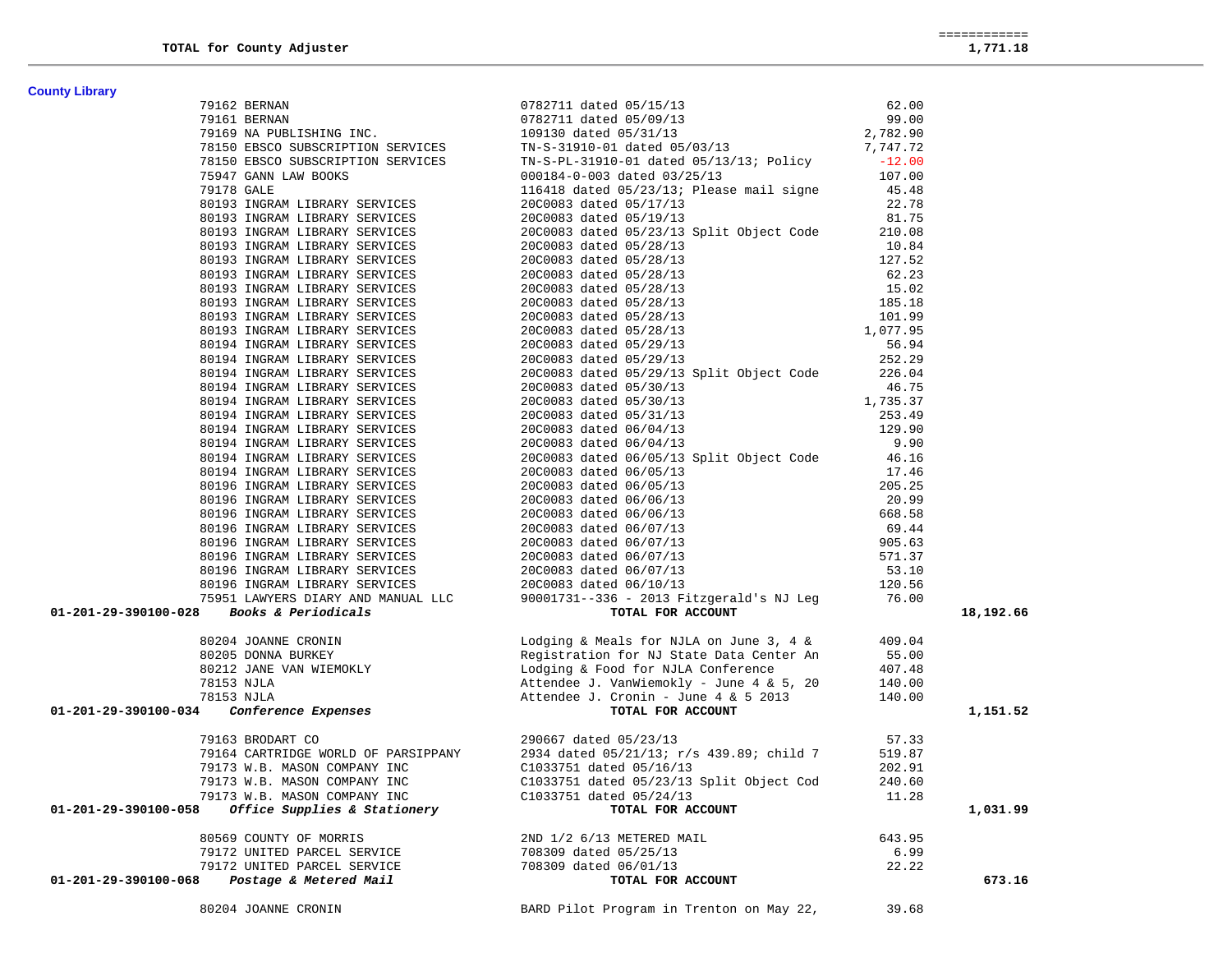| 80205 DONNA BURKEY                                       | Mileage from Basking Ridge to New Brunsw | 17.85      |              |
|----------------------------------------------------------|------------------------------------------|------------|--------------|
| 80212 JANE VAN WIEMOKLY                                  | Mileage from MCL to A/C and return for N | 89.35      |              |
| Travel Expense<br>$01 - 201 - 29 - 390100 - 082$         | TOTAL FOR ACCOUNT                        |            | 146.88       |
| 79168 MIDWEST TAPE LLC                                   | 2000001148 dated 05/20/13                | 1,229.84   |              |
| 79168 MIDWEST TAPE LLC                                   | 2000001148 dated 05/24/13                | 414.02     |              |
| 79170 RECORDED BOOKS LLC                                 | 91165 dated 05/16/13                     | 280.20     |              |
| 80193 INGRAM LIBRARY SERVICES                            | 20C0083 dated 05/23/13 Split Object Code | 29.49      |              |
| 80194 INGRAM LIBRARY SERVICES                            | 20C0083 dated 05/29/13 Split Object Code | 271.64     |              |
| 80194 INGRAM LIBRARY SERVICES                            | 20C0083 dated 06/05/13 Split Object Code | 20.24      |              |
| Video & Film Materials<br>$01 - 201 - 29 - 390100 - 083$ | TOTAL FOR ACCOUNT                        |            | 2,245.43     |
| 80148 M A I N INC                                        | Database, Telecom, Operating, Downloadab | 118,750.00 |              |
| 79177 OCLC ONLINE COMPUTER                               | 010CLC2051 dated 05/31/13; NWM Morris Cn | 1,868.02   |              |
| 79177 OCLC ONLINE COMPUTER                               | 010CLC2051 dated 05/31/13; XTM MAIN Netw | 1,600.87   |              |
| 01-201-29-390100-084<br>Other Outside Services           | TOTAL FOR ACCOUNT                        |            | 122,218.89   |
| 79173 W.B. MASON COMPANY INC                             | C1033751 dated 05/23/13 Split Object Cod | 429.26     |              |
| 01-201-29-390100-095<br>Other Administrative Supplies    | TOTAL FOR ACCOUNT                        |            | 429.26       |
| 79175 REFERENCE BOOKS UNLIMITED                          | 25-FE12 dated 10/05/12; McGraw Hill Ency | 2,880.00   |              |
| 01-203-29-390100-028<br>(2012) Books & Periodicals       | TOTAL FOR ACCOUNT                        |            | 2,880.00     |
|                                                          |                                          |            | ============ |
| TOTAL for County Library                                 |                                          |            | 148,969.79   |

| 80322 ROSALIE LAMONTE                    | REIMBURSEMENT FOR CELL PHONE CHARGES 1/2 | 245.60 |              |
|------------------------------------------|------------------------------------------|--------|--------------|
| Cellular Phones/Pagers                   | TOTAL FOR ACCOUNT                        |        | 245.60       |
| 78290 ATLANTIC TOMORROWS OFFICE          | TASKALFA 400CI MACHINE ID:G27913 CLICKS  | 85.75  |              |
| Office Supplies & Stationery             | TOTAL FOR ACCOUNT                        |        | 85.75        |
| 80320 SHIRLEY STOLL                      | REIMBURSEMENT FOR OVERNIGHT MAIL TO DEPT | 21.16  |              |
| 80569 COUNTY OF MORRIS                   | 2ND 1/2 6/13 METERED MAIL                | 107.14 |              |
| Postage & Metered Mail                   | TOTAL FOR ACCOUNT                        |        | 128.30       |
| 80252 ROSALIE LAMONTE                    | TRAVEL EXPENSES FROM 4-1-13-5-31-13      | 44.02  |              |
|                                          | TOTAL FOR ACCOUNT                        |        | 44.02        |
|                                          | 0434565933 4-15-13-5-14-13               | 10.45  |              |
| <i>Furniture &amp; Fixtures</i>          | TOTAL FOR ACCOUNT                        |        | 10.45        |
|                                          |                                          |        | ============ |
| TOTAL for County Superintendent of Schoo |                                          |        | 514.12       |
|                                          |                                          |        |              |

## **Contribution to County College**

| 80552 COUNTY COLLEGE OF MORRIS<br>01-201-29-395100-090<br>Expenditures | 1ST HALF 7/13 OPERATING BUDGET<br>TOTAL FOR ACCOUNT | 398,409.99<br>398,409.99   |  |
|------------------------------------------------------------------------|-----------------------------------------------------|----------------------------|--|
| TOTAL for Contribution to County College                               |                                                     | ------------<br>398,409.99 |  |
| <b>Rutgers Extension Service</b>                                       |                                                     |                            |  |
| 79240 STAPLES BUSINESS ADVANTAGE                                       | matt blk cartridge                                  | 66.00                      |  |
| 79240 STAPLES BUSINESS ADVANTAGE                                       | mag cartridge                                       | 66.00                      |  |
| 79240 STAPLES BUSINESS ADVANTAGE                                       | yel cartridge                                       | 66.00                      |  |
| 79240 STAPLES BUSINESS ADVANTAGE                                       | cyan cartridge                                      | 66.00                      |  |
| 79240 STAPLES BUSINESS ADVANTAGE                                       | blk cartridge                                       | 66.00                      |  |
| 79182 STAPLES BUSINESS ADVANTAGE                                       | office supplies                                     | 305.55                     |  |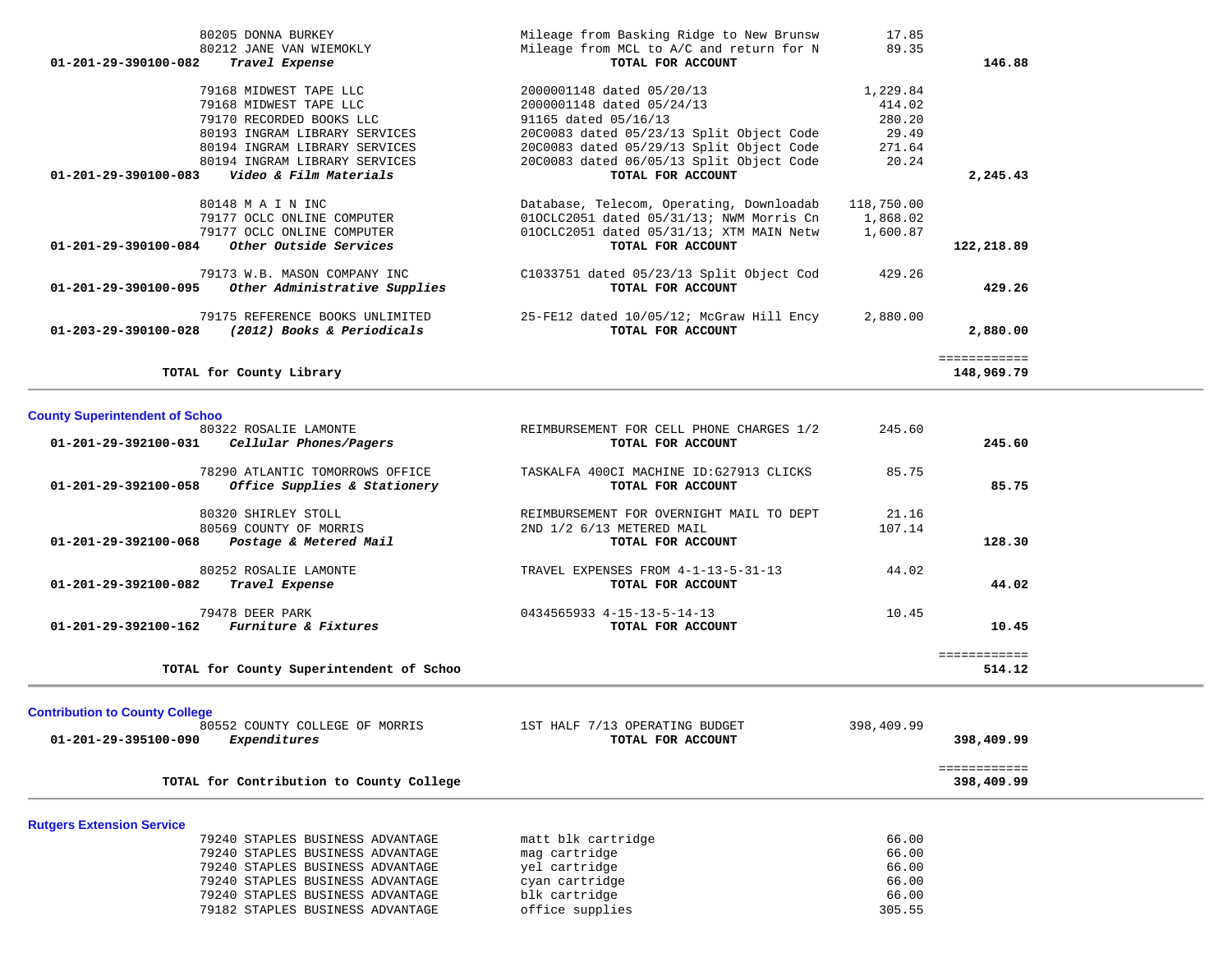| 01-201-29-396100-058                          | 79182 STAPLES BUSINESS ADVANTAGE<br>Office Supplies & Stationery                                                                                                                      | office supplies<br>TOTAL FOR ACCOUNT                                                                     | 54.61                                        | 690.16                     |  |
|-----------------------------------------------|---------------------------------------------------------------------------------------------------------------------------------------------------------------------------------------|----------------------------------------------------------------------------------------------------------|----------------------------------------------|----------------------------|--|
| 01-201-29-396100-068                          | 80569 COUNTY OF MORRIS<br>Postage & Metered Mail                                                                                                                                      | 2ND 1/2 6/13 METERED MAIL<br>TOTAL FOR ACCOUNT                                                           | 56.50                                        | 56.50                      |  |
| 01-201-29-396100-095                          | 79159 DEER PARK<br>Other Administrative Supplies                                                                                                                                      | 0434680872 4-23-13 5-22-13<br>TOTAL FOR ACCOUNT                                                          | 16.13                                        | 16.13                      |  |
| 01-201-29-396100-163                          | 79941 RICOH CORP.<br>79942 RICOH CORP.<br>Office Machines                                                                                                                             | equipment return<br>equipment return<br>TOTAL FOR ACCOUNT                                                | 649.48<br>678.94                             | 1,328.42                   |  |
|                                               | TOTAL for Rutgers Extension Service                                                                                                                                                   |                                                                                                          |                                              | ============<br>2,091.21   |  |
| <b>Cont M.C. School of Tech</b>               |                                                                                                                                                                                       |                                                                                                          |                                              |                            |  |
| 01-201-29-400100-090                          | 80551 MC VOCATIONAL SCHOOL DISTRICT<br>Cont M.C. School of Tech Expenditures                                                                                                          | 7/13ISTRICT TAXES TO BE RAISED<br>TOTAL FOR ACCOUNT                                                      | 580,000.00                                   | 580,000.00                 |  |
|                                               | TOTAL for Cont M.C. School of Tech                                                                                                                                                    |                                                                                                          |                                              | ============<br>580,000.00 |  |
| <b>Aid to Museums</b><br>01-201-29-403100-090 | 80544 MORRIS COUNTY HISTORICAL SOCIETY<br>Aid to Museums Expenditures                                                                                                                 | 2013 FH Special Project/Aid to Museum Fu<br>TOTAL FOR ACCOUNT                                            | 3,000.00                                     | 3,000.00                   |  |
|                                               | TOTAL for Aid to Museums                                                                                                                                                              |                                                                                                          |                                              | ============<br>3,000.00   |  |
| <b>Fire and Police Academy</b>                |                                                                                                                                                                                       |                                                                                                          |                                              |                            |  |
|                                               | 80125 MORRIS COUNTY ENGRAVING LLC<br>80125 MORRIS COUNTY ENGRAVING LLC<br>80125 MORRIS COUNTY ENGRAVING LLC<br>80125 MORRIS COUNTY ENGRAVING LLC<br>80125 MORRIS COUNTY ENGRAVING LLC | Certificate Plaque<br>Firearms Award<br>Physical Training Award<br>Academic Award<br>Less 10% Adjustment | 33.75<br>56.00<br>56.00<br>58.85<br>$-20.46$ |                            |  |
| 01-201-29-407100-059                          | Other General Expenses<br>80569 COUNTY OF MORRIS                                                                                                                                      | TOTAL FOR ACCOUNT<br>2ND 1/2 6/13 METERED MAIL                                                           | 46.41                                        | 184.14                     |  |
| 01-201-29-407100-068                          | Postage & Metered Mail                                                                                                                                                                | TOTAL FOR ACCOUNT                                                                                        |                                              | 46.41                      |  |
| 01-201-29-407100-223                          | 76279 PRIME ENVIRONMENTAL INC<br>Building Repairs                                                                                                                                     | Remove/Replace Filters<br>TOTAL FOR ACCOUNT                                                              | 1,400.00                                     | 1,400.00                   |  |
| 01-201-29-407100-239                          | 80112 MORRISTOWN LUMBER &<br>80112 MORRISTOWN LUMBER &<br>80112 MORRISTOWN LUMBER &<br>Small Tools                                                                                    | Hex Nuts<br>Screws<br>Machine Screws<br>TOTAL FOR ACCOUNT                                                | 3.79<br>19.49<br>10.49                       | 33.77                      |  |
|                                               | TOTAL for Fire and Police Academy                                                                                                                                                     |                                                                                                          |                                              | ============<br>1,664.32   |  |
| <b>Utilities</b>                              | 79659 NATIONAL FUEL OIL INC.                                                                                                                                                          | 4100.0 DIESEL FUEL FOR THE HILL                                                                          | 12,082.70                                    |                            |  |

 80040 NATIONAL FUEL OIL INC. 4999.0 DIESEL FUEL FOR COUNTY GARAGE 14,797.04 79264 NATIONAL FUEL OIL INC. 4500.0 GAL. DIESEL FUEL FOR THE HILL 13,223.25  **01-201-31-430100-136** *Diesel Fuel* **TOTAL FOR ACCOUNT 40,102.99**

80362 JERSEY CENTRAL POWER & LIGHT 10-00-01-6063-0-8 6/17/2013 689.33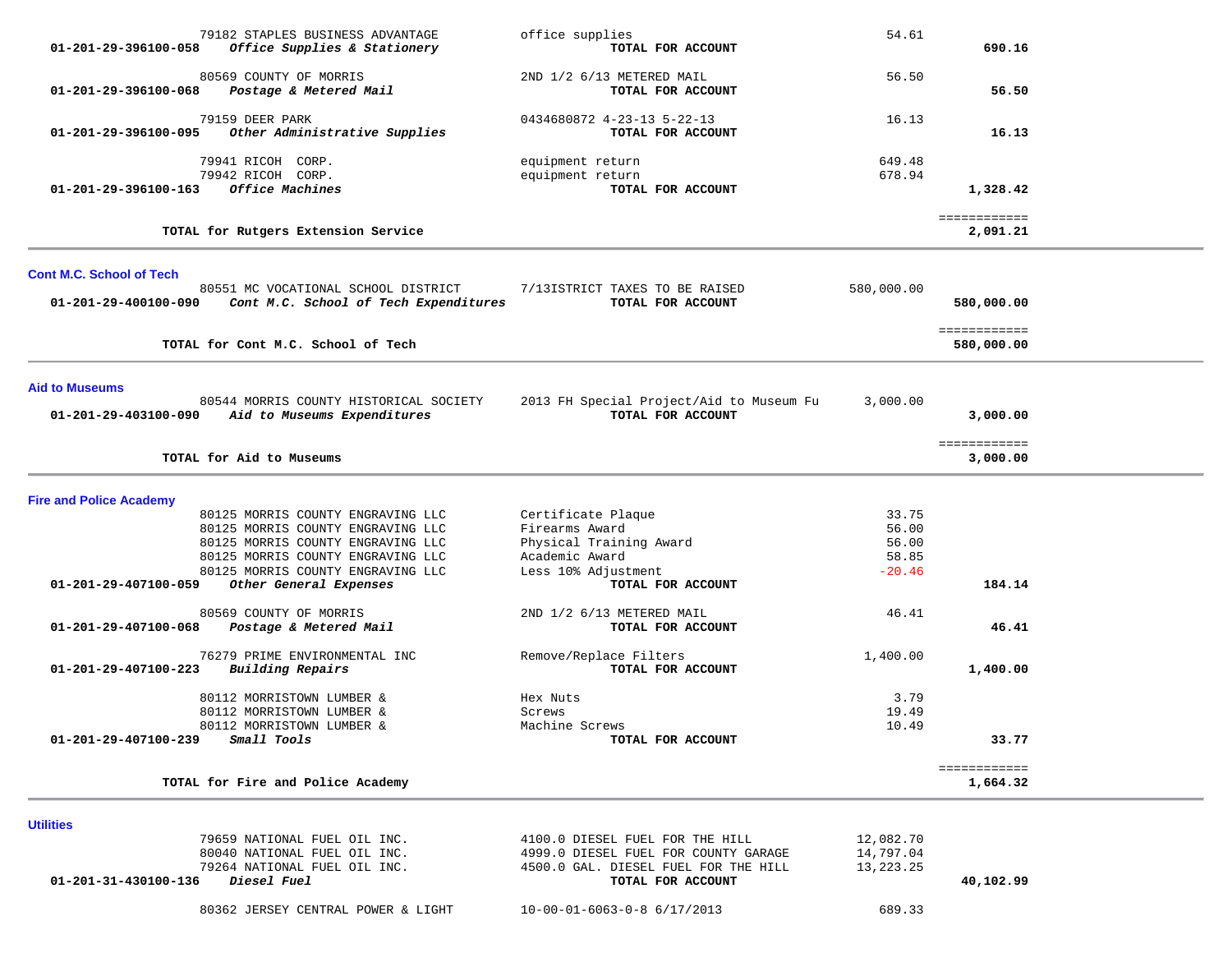39.01

**Nutrition** 

 79451 CENTURYLINK Monthly Service Charge. May 2013Acct#309 39.01  **01-201-41-716100-146** *Telephone* **TOTAL FOR ACCOUNT 39.01**

| TOTAL for Utilities                                       |                                                                                      |                   | 315,561.88                |
|-----------------------------------------------------------|--------------------------------------------------------------------------------------|-------------------|---------------------------|
| 80466 PSE&G CO<br>01-203-31-430100-141 (2012) Natural Gas | REF # MOMBAG/ COUNTY OF MORRIS - MUNICIP<br>TOTAL FOR ACCOUNT                        | 22,156.91         | 22,156.91<br>============ |
| 01-201-31-430100-147<br>Water                             | TOTAL FOR ACCOUNT                                                                    |                   | 16,522.84                 |
| 80175 DOVER WATER COMMISSIONERS                           | DATED 06-04-13/ 01-31-13                                                             | 73.45             |                           |
| 80478 SOUTHEAST MORRIS COUNTY                             | 20-999-753-907/ SHADETREE                                                            | 4,364.70          |                           |
| 80478 SOUTHEAST MORRIS COUNTY                             | 20-999-999-724/ ADM CTS                                                              | 695.15            |                           |
| 80478 SOUTHEAST MORRIS COUNTY                             | 20-999-756-272/ CORRECTION FACILITY                                                  | 9,125.09          |                           |
| 80478 SOUTHEAST MORRIS COUNTY                             | 20-999-919-688/ CH                                                                   | 1,028.15          |                           |
| 80478 SOUTHEAST MORRIS COUNTY                             | 20-999-919-699/ A & R BLDG                                                           | 1,236.30          |                           |
| Telephone<br>01-201-31-430100-146                         | TOTAL FOR ACCOUNT                                                                    |                   | 5,789.51                  |
| 80467 VERIZON                                             | 973-455-0378 979 71Y / RE: PENTHOUSE- A                                              | 64.89             |                           |
| 80230 VERIZON                                             | 973 539-6466 621 55Y 6/16/13                                                         | 64.90             |                           |
| 79664 VERIZON                                             | 973 829-6269 149 51Y 6/04/13                                                         | 1,326.52          |                           |
| 79547 VERIZON                                             | 973 829-0312 882 15Y, 6/4/13, Randolph O                                             | 64.89             |                           |
| 79547 VERIZON                                             | 973 328-3165 445 58Y, 6/4/13, Dover WT,                                              | 31.20             |                           |
| 79547 VERIZON                                             | 973 361-0398 892 16Y, dtd 6/1/13 Randolph                                            | 119.23            |                           |
| 79547 VERIZON                                             | 973 838-8083 446 48Y, dtd 5/28/13, Kinnel                                            | 2,217.60<br>30.95 |                           |
| 80300 CENTURYLINK<br>79104 VERIZON CABS                   | 309973303, 6/19/13 T1 Chester site (6/19<br>201 M55-5534 968 5/25 E911fiber link (5/ | 1,785.33          |                           |
| 79363 COMPUTER CABLE & CONNECTOR CO                       | Droid 3 Hard Case                                                                    | 84.00             |                           |
| 01-201-31-430100-141<br>Natural Gas                       | TOTAL FOR ACCOUNT                                                                    |                   | 27,936.44                 |
| 80180 HESS CORPORATION                                    | 1317 - SUMMARY GROUP #/ MORRIS COUNTY (6                                             | 382.87            |                           |
| 80186 HESS CORPORATION                                    | 1316 - SUMMARY GROUP #/ MORRIS COUNTY (6                                             | 11,276.86         |                           |
| 80476 HESS CORPORATION                                    | 612830/ 612953 - LONG VALLEY GRG/ 05-07-                                             | 24.08             |                           |
| 80474 ELIZABETHTOWN GAS                                   | 3333344641 / RE: LONG VALLEY / 05-06-13                                              | 74.56             |                           |
| 80480 PSE&G CO                                            | REF # MOMBAG/ 69-811-138-05/ COMM CENTER                                             | 9.30              |                           |
| 80473 PSE&G CO                                            | REF # MOMBAG/ COUNTY OF MORRIS - MUNICIP                                             | 4,215.78          |                           |
| 80481 PSE&G CO                                            | REF # MOMBAG/ 70879 967 03/ CAC                                                      | 74.65             |                           |
|                                                           |                                                                                      |                   |                           |

|  |                |                         | 80185 N.J. NATURAL GAS COMPANY | $06 -$  |
|--|----------------|-------------------------|--------------------------------|---------|
|  |                |                         | 80182 N.J. NATURAL GAS COMPANY | $12 -$  |
|  |                |                         | 80183 N.J. NATURAL GAS COMPANY | $06 -$  |
|  |                |                         | 80184 N.J. NATURAL GAS COMPANY | $06 -$  |
|  |                |                         | 80181 N.J. NATURAL GAS COMPANY | $22 -$  |
|  |                |                         | 80475 N.J. NATURAL GAS COMPANY | $2.2 -$ |
|  | 80481 PSE&G CO |                         |                                | REF     |
|  | 80481 PSE&G CO |                         |                                | REF     |
|  | 80481 PSE&G CO |                         |                                | REF     |
|  | 80481 PSE&G CO |                         |                                | REF     |
|  | 80473 PSE&G CO |                         |                                | REF     |
|  | 80480 PSE&G CO |                         |                                | REF     |
|  |                | 80474 ELIZABETHTOWN GAS |                                | 333     |
|  |                | 80476 HESS CORPORATION  |                                | 612     |
|  |                | 80186 HESS CORPORATION  |                                | 131     |
|  |                | 80180 HESS CORPORATION  |                                | 131     |
|  |                |                         |                                |         |

# 01-201-31-430100-140 *Gas Purchases*

|  | 80042 FLEET SERVICES |
|--|----------------------|
|  |                      |

|                                            | 80361 JERSEY CENTRAL POWER & LIGHT |  |  |
|--------------------------------------------|------------------------------------|--|--|
|                                            | 80472 MORRISTOWN PARKING AUTHORITY |  |  |
|                                            | 80470 JERSEY CENTRAL POWER & LIGHT |  |  |
|                                            | 80468 JERSEY CENTRAL POWER & LIGHT |  |  |
|                                            | 80177 JERSEY CENTRAL POWER & LIGHT |  |  |
|                                            | 80179 JERSEY CENTRAL POWER & LIGHT |  |  |
|                                            | 80178 JERSEY CENTRAL POWER & LIGHT |  |  |
| $01 - 201 - 31 - 430100 - 137$ Electricity |                                    |  |  |

|                                                                                                                                                                                 | 80177 JERSEY CENTRAL POWER & LIGHT 200-000-971-008/ RUTH DAVIS DRIVE/ 04-2 18.70                                                                                                                                                                       |       |            |
|---------------------------------------------------------------------------------------------------------------------------------------------------------------------------------|--------------------------------------------------------------------------------------------------------------------------------------------------------------------------------------------------------------------------------------------------------|-------|------------|
|                                                                                                                                                                                 | 80179 JERSEY CENTRAL POWER & LIGHT<br>80179 JERSEY CENTRAL POWER & LIGHT 20 00 00 0538 4 9 -MASTER ACCOUNT#/ REMO 2,256.36<br>20-00-0528-1-7 MASTER ACCOUNT / MORRI 40,623.98                                                                          |       |            |
|                                                                                                                                                                                 |                                                                                                                                                                                                                                                        |       |            |
| 01-201-31-430100-137 Electricity                                                                                                                                                | TOTAL FOR ACCOUNT                                                                                                                                                                                                                                      |       | 202,711.28 |
|                                                                                                                                                                                 |                                                                                                                                                                                                                                                        |       |            |
| 01-201-31-430100-140 Gas Purchases                                                                                                                                              | 80042 FLEET SERVICES $ACCT #0431-00-448418-4$<br><b>Gas Purchases</b> 341.91                                                                                                                                                                           |       | 341.91     |
|                                                                                                                                                                                 | 80185 N.J. NATURAL GAS COMPANY 06-1126-4174-12 RE: WHARTON OFF/ 05-03-1 52.69                                                                                                                                                                          |       |            |
|                                                                                                                                                                                 |                                                                                                                                                                                                                                                        |       |            |
|                                                                                                                                                                                 |                                                                                                                                                                                                                                                        |       |            |
|                                                                                                                                                                                 | 80182 N.J. NATURAL GAS COMPANY<br>80182 N.J. NATURAL GAS COMPANY<br>80183 N.J. NATURAL GAS COMPANY<br>80184 N.J. NATURAL GAS COMPANY<br>80184 N.J. NATURAL GAS COMPANY<br>80184 N.J. NATURAL GAS COMPANY<br>80184 N.J. NATURAL GAS COMPANY             |       |            |
|                                                                                                                                                                                 |                                                                                                                                                                                                                                                        |       |            |
|                                                                                                                                                                                 | 80475 N.J. NATURAL GAS COMPANY 22-0009-4999-6Y RE: MONTVILLE / 05-15-13 257.95<br>80481 PSE&G CO REF # MOMBAG/ 67 050 778 08/ CAC 173.31                                                                                                               |       |            |
|                                                                                                                                                                                 |                                                                                                                                                                                                                                                        |       |            |
|                                                                                                                                                                                 | 80481 PSE&G CO<br>80481 PSE&G CO<br>80481 PSE&G CO<br>80481 PSE&G CO<br>80481 PSE&G CO<br>80481 PSE&G CO<br>80481 PSE&G CO<br>80481 PSE&G CO<br>80473 PSE&G CO<br>80473 PSE&G CO<br>80473 PSE&G CO<br>REF # MOMBAG/ 70879 967 03/ CAC<br>REF # MOMBAG/ |       |            |
|                                                                                                                                                                                 |                                                                                                                                                                                                                                                        |       |            |
|                                                                                                                                                                                 |                                                                                                                                                                                                                                                        |       |            |
|                                                                                                                                                                                 |                                                                                                                                                                                                                                                        |       |            |
|                                                                                                                                                                                 |                                                                                                                                                                                                                                                        |       |            |
|                                                                                                                                                                                 |                                                                                                                                                                                                                                                        |       |            |
|                                                                                                                                                                                 |                                                                                                                                                                                                                                                        |       |            |
|                                                                                                                                                                                 |                                                                                                                                                                                                                                                        |       |            |
|                                                                                                                                                                                 |                                                                                                                                                                                                                                                        |       |            |
| 01-201-31-430100-141 Natural Gas                                                                                                                                                | TOTAL FOR ACCOUNT                                                                                                                                                                                                                                      |       | 27,936.44  |
| 79363 COMPUTER CABLE & CONNECTOR CO Droid 3 Hard Case                                                                                                                           |                                                                                                                                                                                                                                                        | 84.00 |            |
|                                                                                                                                                                                 | 309973303, 6/19/13 T1 Chester site (6/19 1,785.33                                                                                                                                                                                                      |       |            |
|                                                                                                                                                                                 | 201 M55-5534 968 5/25 E911fiber link (5/ 2,217.60                                                                                                                                                                                                      |       |            |
|                                                                                                                                                                                 | 973 838-8083 446 48Y, dtd 5/28/13, Kinnel 30.95                                                                                                                                                                                                        |       |            |
|                                                                                                                                                                                 | 973 361-0398 892 16Y, dtd 6/1/13 Randolph 119.23                                                                                                                                                                                                       |       |            |
| 80300 CENTURYLINK<br>79547 VERIZON CABS<br>79547 VERIZON<br>79547 VERIZON<br>79547 VERIZON<br>79547 VERIZON<br>79664 VERIZON<br>80230 VERIZON<br>80230 VERIZON<br>80467 VERIZON | 973 328-3165 445 58Y, 6/4/13, Dover WT, 31.20<br>973 829-0312 882 15Y, 6/4/13, Randolph 0 64.89<br>973 829-6269 149 51Y 6/04/13 1,326.52                                                                                                               |       |            |
|                                                                                                                                                                                 |                                                                                                                                                                                                                                                        |       |            |
|                                                                                                                                                                                 |                                                                                                                                                                                                                                                        |       |            |
|                                                                                                                                                                                 | 973 539-6466 621 55Y 6/16/13                                                                                                                                                                                                                           | 64.90 |            |
|                                                                                                                                                                                 | 973-455-0378 979 71Y / RE: PENTHOUSE- A                                                                                                                                                                                                                | 64.89 |            |

 80361 JERSEY CENTRAL POWER & LIGHT 10-00-05-8414-2-2 6/17/2013 361.70 JCP & L/ SCHUYLER ANNEX PARKING/ 12-18-1 2,908.45 20 00 00 0537 8 1 - MASTER ACCT - HILL/ 147,100.97 100 079 438 253 - CAC COMPLEX/ 05-21-13 8,751.79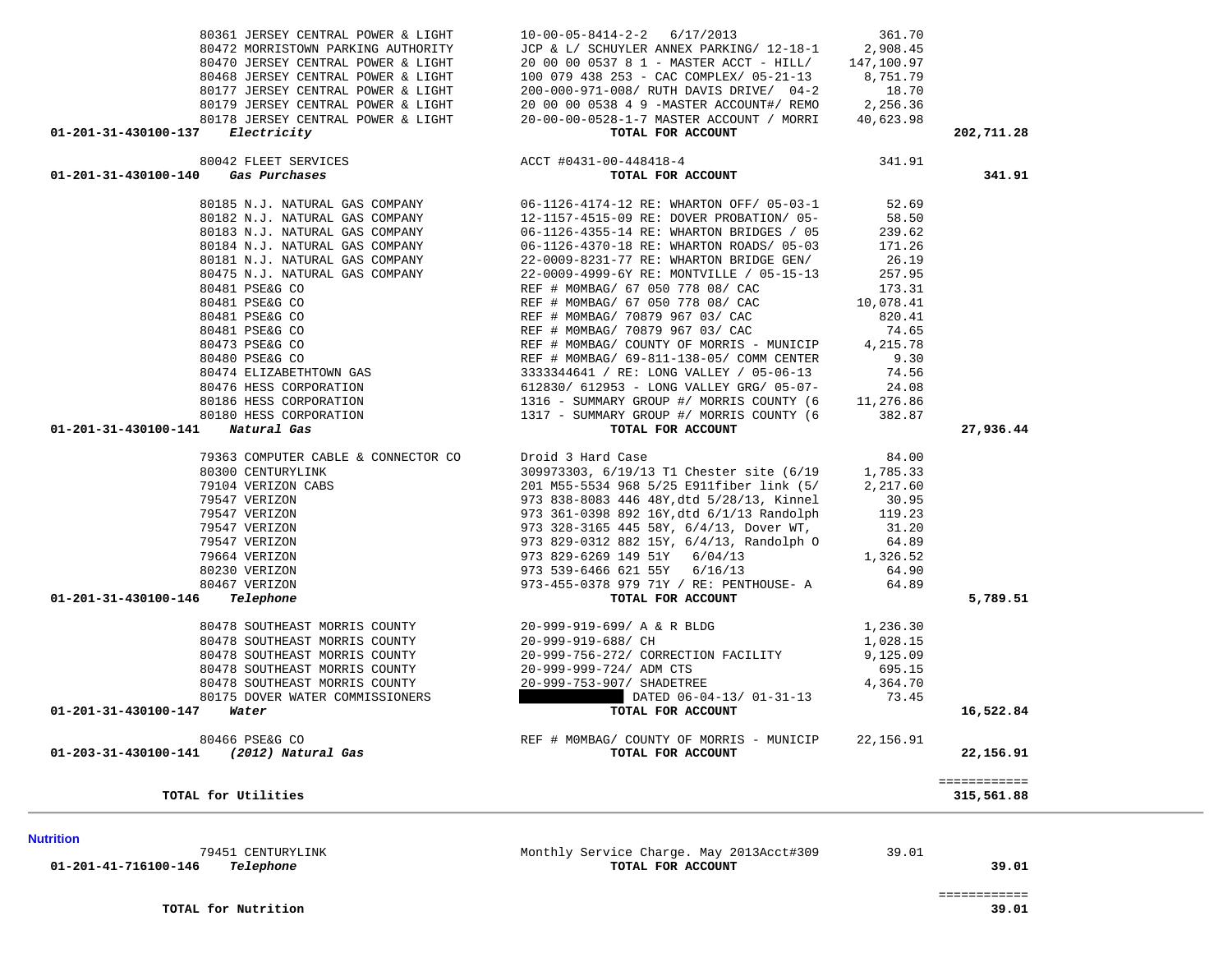| <b>Area Plan Grant</b>                                            |                                          |                 |                           |  |
|-------------------------------------------------------------------|------------------------------------------|-----------------|---------------------------|--|
| 80335 CFCS - HOPE HOUSE                                           | Fix-It<br>Period 5/1/                    | 2,640.00        |                           |  |
| 80336 CFCS - HOPE HOUSE                                           | Chore<br>Period $5/1/1$                  | 2,811.00        |                           |  |
| 80337 VMC                                                         | Period $4/1/$<br>OAA Access Serv.        | 13,605.00       |                           |  |
| 80338 VMC                                                         | OAA Access Serv<br>Period 5/1/           | 5,000.00        |                           |  |
| 80406 VMC                                                         | CGI 00A 13-14-026Period 4/1/13-6/30/1321 | 4,725.00        |                           |  |
| 01-201-41-716110-090<br>Expenditures                              | TOTAL FOR ACCOUNT                        |                 | 28,781.00                 |  |
|                                                                   |                                          |                 |                           |  |
| TOTAL for Area Plan Grant                                         |                                          |                 | ============<br>28,781.00 |  |
| <b>ALPN</b>                                                       |                                          |                 |                           |  |
| 80332 CFCS - HOPE HOUSE                                           | Chore PG1303                             | 886.00<br>Perio |                           |  |
| 01-201-41-759000-063<br>ALPN Peer Grouping                        | TOTAL FOR ACCOUNT                        |                 | 886.00                    |  |
|                                                                   |                                          |                 | ============              |  |
| TOTAL for ALPN                                                    |                                          |                 | 886.00                    |  |
|                                                                   | <b>Grant Fund</b>                        |                 |                           |  |
| <b>Bio-Terrorism Grant</b>                                        |                                          |                 |                           |  |
| 79554 CABLEVISION                                                 | 07876 616465 01 8 Billing period 6/1/201 | 166.27          |                           |  |
| 78285 DISTINCTIVE PROMOTIONS INC.                                 | hand sanitizers with custom imprint Quot | 3,400.00        |                           |  |
| 78285 DISTINCTIVE PROMOTIONS INC.                                 | estimate shipping                        | 190.00          |                           |  |
| 80571 COUNTY OF MORRIS                                            | 2ND 1/2 6/13 METERED MAIL                | 22.28           |                           |  |
| 78288 JOURNEYWORKS PUBLISHING INC.                                | Bands-Wash Your Hands-Youth Quote 14179  | 474.00          |                           |  |
| 78288 JOURNEYWORKS PUBLISHING INC.                                | Shipping                                 | 47.40           |                           |  |
| 78371 HURRICANESTORE.COM                                          | Item CO986 ETON AMERICAN RED CROSS SOLAR | 79.99           |                           |  |
| 78371 HURRICANESTORE.COM                                          | Item CO988 ETON AC ADAPTER FOR FR500/FR6 | 14.99           |                           |  |
| 78371 HURRICANESTORE.COM                                          | shipping                                 | 13.62           |                           |  |
| 80296 MAMMA CATERINA                                              | Refreshments for western shelter trainin | 90.00           |                           |  |
| 78395 MOORE MEDICAL LLC                                           | Customer # 21334330 Quote #705748 dated  | 1,080.83        |                           |  |
| 78395 MOORE MEDICAL LLC                                           | Quote # 705759 dated 5/16/2013           | 178.38          |                           |  |
| 78394 PMS-PROFESSIONAL                                            | Quote Part # MRC 7018                    | 1,123.50        |                           |  |
| 78394 PMS-PROFESSIONAL                                            | plus shipping                            | 120.34          |                           |  |
| 78370 V E RALPH & SONS, INC.                                      | Quote 47118 date 5/17/2013               | 761.10          |                           |  |
| 78370 V E RALPH & SONS, INC.                                      |                                          | 197.00          |                           |  |
| 78370 V E RALPH & SONS, INC.                                      |                                          | 298.00          |                           |  |
| 02-213-41-718305-391<br>Public Health Emer Grant (8/10/12-6/30/13 | TOTAL FOR ACCOUNT                        |                 | 8,257.70                  |  |
|                                                                   |                                          |                 | ============              |  |
| TOTAL for Bio-Terrorism Grant                                     |                                          |                 | 8,257.70                  |  |

#### **TANF**

| 80276 JOHN PATTEN      |                                         | 68.59     |
|------------------------|-----------------------------------------|-----------|
| 80132 JOY SULLIVAN     | Travel from Jan. 11 2013 trhough May 3, | 217.63    |
| 80302 SOPHIE WESTFIELD | Travel reimbursement; for month of June | 64.13     |
| 80279 28TH HOLE INC.   |                                         | 44.80     |
| 79140 CENTURYLINK      |                                         | 17.83     |
| 79936 COUNTY OF MORRIS | 1st Otr. Fringe Benefits                | 23,848.41 |
| 79905 MANPOWER         | April 2013 class.                       | 2,627.47  |
| 79904 MANPOWER         | March class                             | 2,319.58  |
| 79142 MANPOWER         | Bobbi White; $W/E = 5/19/13$            | 465.78    |
| 79142 MANPOWER         | Bobbi White; $W/E = 5/26/13$            | 454.69    |
| 80284 DEER PARK        |                                         | 4.82      |
| 79771 MANPOWER         | Bobbi White; W/E 6/9/13                 | 438.06    |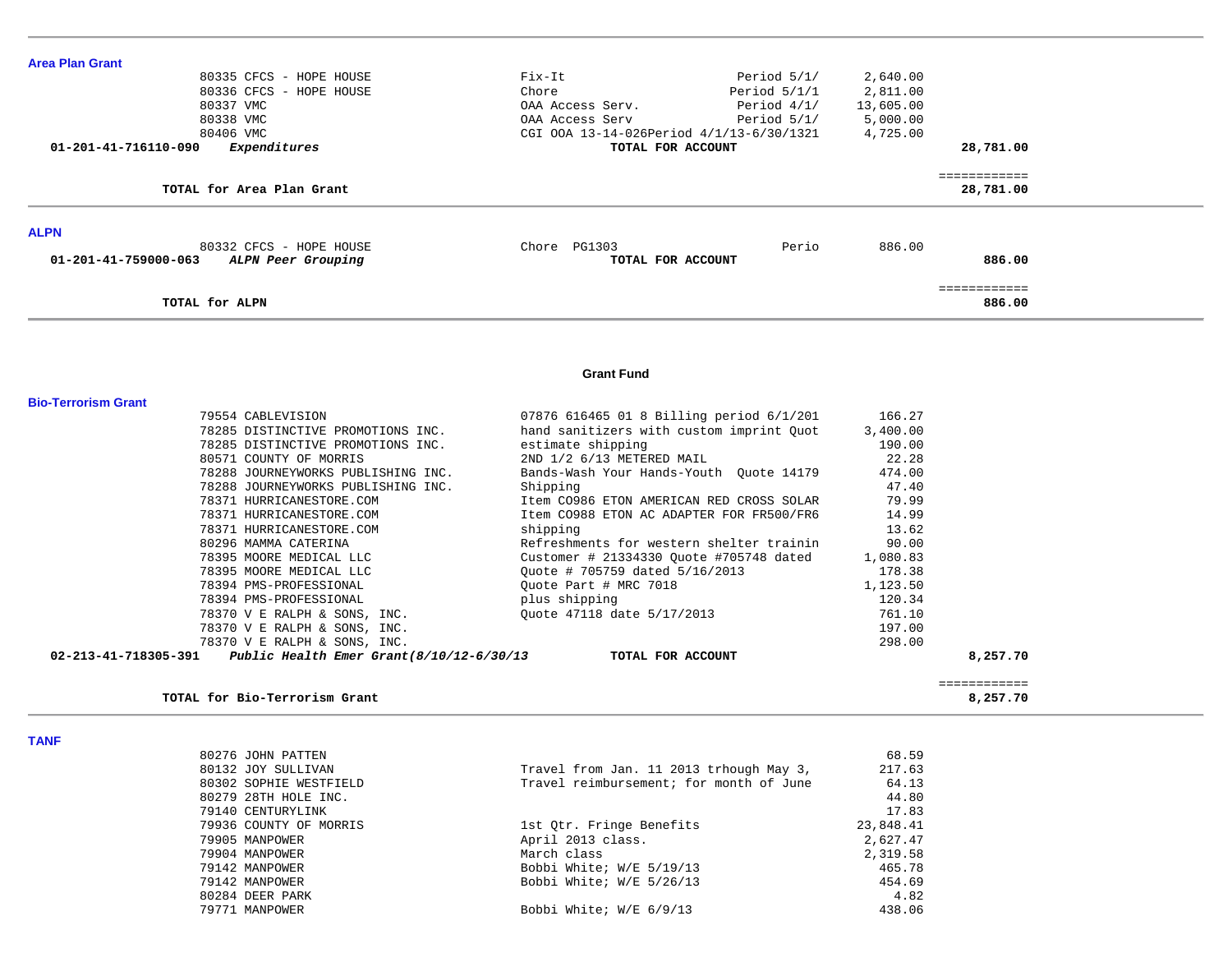| 80155 PRIME TIME PERSONNEL INC                              |                                     | 63.15    |                           |  |
|-------------------------------------------------------------|-------------------------------------|----------|---------------------------|--|
| 79149 TELESEARCH INC                                        |                                     | 48.12    |                           |  |
| 79151 TELESEARCH INC                                        |                                     | 42.43    |                           |  |
| 79148 TELESEARCH INC                                        |                                     | 42.12    |                           |  |
| 79152 TELESEARCH INC                                        | Jason Duccini                       | 41.50    |                           |  |
| 79538 PRIME TIME PERSONNEL INC                              |                                     | 37.70    |                           |  |
| 80153 PROJECT SELF SUFFICIENCY                              |                                     | 200.00   |                           |  |
| 80153 PROJECT SELF SUFFICIENCY                              |                                     | 200.00   |                           |  |
| 79902 PROJECT SELF SUFFICIENCY                              |                                     | 435.00   |                           |  |
|                                                             |                                     |          |                           |  |
| 79902 PROJECT SELF SUFFICIENCY                              |                                     | 435.00   |                           |  |
| 79902 PROJECT SELF SUFFICIENCY                              |                                     | 435.00   |                           |  |
| 79932 TELESEARCH INC                                        |                                     | 42.51    |                           |  |
| 80146 WORKFORCE ADVANTAGE                                   |                                     | 211.00   |                           |  |
| 80280 WORKFORCE ADVANTAGE                                   | Reimbursable expenses for May 2013. | 2,667.62 |                           |  |
| 02-213-41-741015-392<br>TANF State Share                    | TOTAL FOR ACCOUNT                   |          | 35,472.94                 |  |
|                                                             |                                     |          | ============              |  |
| TOTAL for TANF                                              |                                     |          | 35,472.94                 |  |
| <b>General Assistance</b>                                   |                                     |          |                           |  |
| 80276 JOHN PATTEN                                           |                                     | 41.16    |                           |  |
| 80279 28TH HOLE INC.                                        |                                     | 26.88    |                           |  |
| 79140 CENTURYLINK                                           |                                     | 13.37    |                           |  |
| 79936 COUNTY OF MORRIS                                      | 1st Qtr. Fringe Benefits            | 6,893.64 |                           |  |
| 79905 MANPOWER                                              |                                     | 2,330.02 |                           |  |
| 79904 MANPOWER                                              |                                     | 2,056.98 |                           |  |
| 79141 MANPOWER                                              |                                     |          |                           |  |
|                                                             | Max Portero; W/E 5/19/13            | 907.20   |                           |  |
| 79141 MANPOWER                                              | $W/E$ 5/26/13                       | 907.20   |                           |  |
| 79142 MANPOWER                                              | Barry Laird; W/E 5/19/13            | 1,012.90 |                           |  |
| 79142 MANPOWER                                              | Barry Laird; W/E 5/26/13            | 920.71   |                           |  |
| 80284 DEER PARK                                             |                                     | 2.89     |                           |  |
| 79770 MANPOWER                                              | Max Portero; W/E 6/2/13             | 982.20   |                           |  |
| 79777 MANPOWER                                              | Max Portero; W/E 6/2/13             | 725.76   |                           |  |
| 79771 MANPOWER                                              | Barry Laird; W/E 6/9/13             | 1,012.90 |                           |  |
| 80155 PRIME TIME PERSONNEL INC                              |                                     | 37.89    |                           |  |
| 79149 TELESEARCH INC                                        |                                     | 36.08    |                           |  |
| 79151 TELESEARCH INC                                        | Jason Duccini                       | 31.82    |                           |  |
| 79148 TELESEARCH INC                                        |                                     | 31.58    |                           |  |
| 79152 TELESEARCH INC                                        | Jason Duccini; W/E 5/12/13          | 31.12    |                           |  |
| 79538 PRIME TIME PERSONNEL INC                              |                                     | 22.62    |                           |  |
| 79932 TELESEARCH INC                                        |                                     | 25.51    |                           |  |
| 80280 WORKFORCE ADVANTAGE                                   |                                     | 2,365.63 |                           |  |
| 02-213-41-741020-392<br>General Assistance State Share      | TOTAL FOR ACCOUNT                   |          | 20,416.06                 |  |
|                                                             |                                     |          |                           |  |
| TOTAL for General Assistance                                |                                     |          | ============<br>20,416.06 |  |
|                                                             |                                     |          |                           |  |
| <b>WFNJ/WDP Supplemental</b>                                |                                     |          |                           |  |
| 79936 COUNTY OF MORRIS                                      | 1st Qtr. Fringe Benefits            | 3,878.95 |                           |  |
| WFNJ/WDP Supplemental State Share<br>02-213-41-741030-392   | TOTAL FOR ACCOUNT                   |          | 3,878.95                  |  |
| TOTAL for WFNJ/WDP Supplemental                             |                                     |          | ============<br>3,878.95  |  |
|                                                             |                                     |          |                           |  |
| <b>WFNJ-Career Advancement</b>                              |                                     |          |                           |  |
| 79936 COUNTY OF MORRIS                                      | 1st Qtr. Fringe Benefits            | 678.66   |                           |  |
| 02-213-41-741050-392<br>WFNJ-Career Advancement State Share | TOTAL FOR ACCOUNT                   |          | 678.66                    |  |
|                                                             |                                     |          |                           |  |
|                                                             |                                     |          | ============              |  |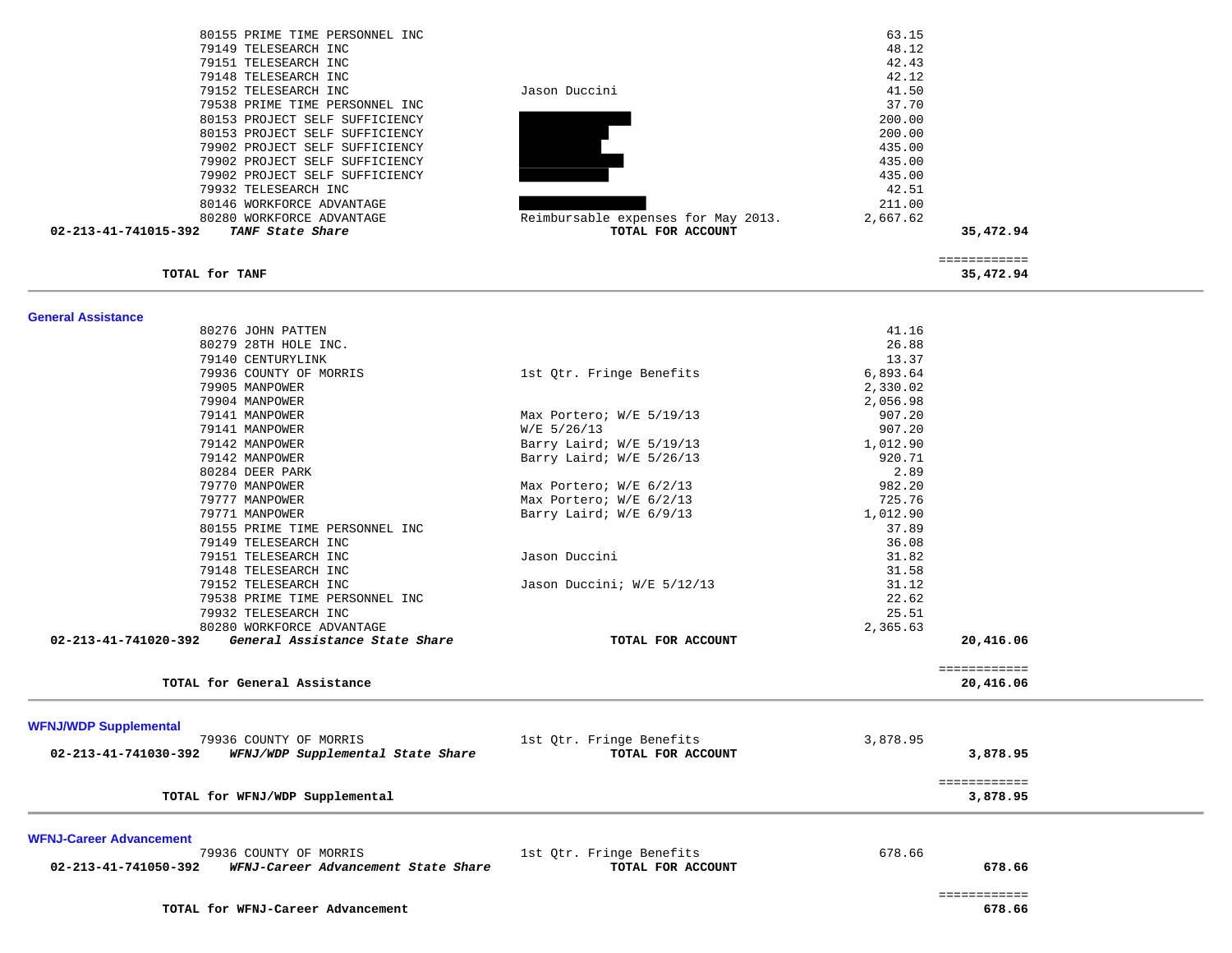| 80276 JOHN PATTEN                    |                           | 144.04    |
|--------------------------------------|---------------------------|-----------|
| 79896 ACADEMY OR ALLIED HEALTH       |                           | 1,843.20  |
| 79795 AVTECH INSTITUTE               |                           | 1,008.00  |
| 79873 AVTECH INSTITUTE               |                           | 1,717.33  |
| 79881 AVTECH INSTITUTE               |                           | 1,344.00  |
| 80279 28TH HOLE INC.                 |                           | 94.08     |
| 79140 CENTURYLINK                    |                           | 40.12     |
| 79936 COUNTY OF MORRIS               | 1st Otr. Fringe Benefits  | 19,683.37 |
| 80571 COUNTY OF MORRIS               | 2ND 1/2 6/13 METERED MAIL | 261.83    |
| 79914 M.C. SCHOOL OF TECHNOLOGY      |                           | 888.00    |
| 80284 DEER PARK                      |                           | 10.13     |
| 80155 PRIME TIME PERSONNEL INC       |                           | 132.61    |
| 79149 TELESEARCH INC                 |                           | 108.27    |
| 79151 TELESEARCH INC                 |                           | 95.47     |
| 79148 TELESEARCH INC                 |                           | 94.77     |
| 79152 TELESEARCH INC                 |                           | 93.37     |
| 79538 PRIME TIME PERSONNEL INC       |                           | 79.17     |
| 79920 RUTGERS, THE STATE UNIVERSITY  |                           | 3,200.00  |
| 80310 RUTGERS CENTER FOR CONTINUING  |                           | 2,180.00  |
| 79932 TELESEARCH INC                 |                           | 89.27     |
| 80283 WARREN COUNTY TECHNICAL SCHOOL |                           | 586.08    |
| 79779 INFORMATION & TECHNOLOGY       |                           | 750.00    |
| 79780 INFORMATION & TECHNOLOGY       |                           | 780.00    |
| 79781 INFORMATION & TECHNOLOGY       |                           | 870.00    |
| 79783 INFORMATION & TECHNOLOGY       |                           | 870.00    |
| 79786 INFORMATION & TECHNOLOGY       |                           | 510.00    |
| 79895 INFORMATION & TECHNOLOGY       |                           | 870.00    |

#### **WIA: Disclocated Worker**

| 80276 JOHN PATTEN                 | travel reimbursment from Jan.13, 2013 th | 342.96    |
|-----------------------------------|------------------------------------------|-----------|
| 79924 ANTHEM INSTITUTE            |                                          | 1,093.95  |
| 79922 ANTHEM INSTITUTE            |                                          | 3,200.00  |
| 79919 ANTHEM INSTITUTE            |                                          | 1,600.00  |
| 79789 AVTECH INSTITUTE            |                                          | 1,800.00  |
| 79792 AVTECH INSTITUTE            |                                          | 1,120.00  |
| 79793 AVTECH INSTITUTE            |                                          | 1,493.33  |
| 79794 AVTECH INSTITUTE            |                                          | 960.00    |
| 79788 AVTECH INSTITUTE            |                                          | 689.54    |
| 79872 AVTECH INSTITUTE            |                                          | 840.00    |
| 80279 28TH HOLE INC.              | 28 ppl. @ \$16.00 per person.            | 224.00    |
| 80307 ANTHEM INSTITUTE            |                                          | 579.15    |
| 80289 ANTHEM INSTITUTE            |                                          | 1,542.23  |
| 80134 AMERICAN SCHOOL OF BUSINESS |                                          | 471.22    |
| 80142 AMERICAN SCHOOL OF BUSINESS |                                          | 23.78     |
| 79903 BERGEN COUNTY TECHNICAL     |                                          | 1,601.14  |
| 80311 BERGEN BLENDED ACADEMY      |                                          | 840.40    |
| 79140 CENTURYLINK                 | 310372742 973-383-8033                   | 118.14    |
| 79936 COUNTY OF MORRIS            | 1st Qtr. Fringe Benefits                 | 37,794.61 |
| 79790 COUNTY COLLEGE OF MORRIS    |                                          | 1,170.00  |
| 79791 COUNTY COLLEGE OF MORRIS    |                                          | 2,143.95  |
| 79921 CUTTING EDGE ACADEMY        |                                          | 680.85    |
| 79884 MAXMCLOUD, LLC              |                                          | 3,999.90  |
| 79915 M.C. SCHOOL OF TECHNOLOGY   |                                          | 888.00    |
| 79916 M.C. SCHOOL OF TECHNOLOGY   |                                          | 703.70    |
| 79917 M.C. SCHOOL OF TECHNOLOGY   |                                          | 726.40    |

| 79914 M.C. SCHOOL OF TECHNOLOGY                                    |                                          | 888.00           |              |
|--------------------------------------------------------------------|------------------------------------------|------------------|--------------|
| 80284 DEER PARK                                                    |                                          | 10.13            |              |
| 80155 PRIME TIME PERSONNEL INC                                     |                                          | 132.61           |              |
| 79149 TELESEARCH INC                                               |                                          | 108.27           |              |
| 79151 TELESEARCH INC                                               |                                          | 95.47            |              |
| 79148 TELESEARCH INC                                               |                                          | 94.77            |              |
| 79152 TELESEARCH INC                                               |                                          | 93.37            |              |
| 79538 PRIME TIME PERSONNEL INC                                     |                                          | 79.17            |              |
| 79920 RUTGERS, THE STATE UNIVERSITY                                |                                          | 3,200.00         |              |
| 80310 RUTGERS CENTER FOR CONTINUING                                |                                          | 2,180.00         |              |
| 79932 TELESEARCH INC                                               |                                          | 89.27            |              |
| 80283 WARREN COUNTY TECHNICAL SCHOOL                               |                                          | 586.08           |              |
| 79779 INFORMATION & TECHNOLOGY                                     |                                          | 750.00           |              |
| 79780 INFORMATION & TECHNOLOGY                                     |                                          | 780.00           |              |
| 79781 INFORMATION & TECHNOLOGY                                     |                                          | 870.00           |              |
| 79783 INFORMATION & TECHNOLOGY                                     |                                          | 870.00           |              |
| 79786 INFORMATION & TECHNOLOGY                                     |                                          | 510.00           |              |
| 79895 INFORMATION & TECHNOLOGY                                     |                                          | 870.00           |              |
| WIA: Adult Federal Share<br>02-213-41-742005-391                   | TOTAL FOR ACCOUNT                        |                  | 38,343.11    |
|                                                                    |                                          |                  | ============ |
| TOTAL for WIA: Adult                                               |                                          |                  | 38, 343. 11  |
|                                                                    |                                          |                  |              |
| <b>WIA: Disclocated Worker</b><br>80276 JOHN PATTEN                | travel reimbursment from Jan.13, 2013 th | 342.96           |              |
| 79924 ANTHEM INSTITUTE                                             |                                          | 1,093.95         |              |
| 79922 ANTHEM INSTITUTE                                             |                                          | 3,200.00         |              |
| 79919 ANTHEM INSTITUTE                                             |                                          | 1,600.00         |              |
| 79789 AVTECH INSTITUTE                                             |                                          | 1,800.00         |              |
| 79792 AVTECH INSTITUTE                                             |                                          | 1,120.00         |              |
| 79793 AVTECH INSTITUTE                                             |                                          | 1,493.33         |              |
| 79794 AVTECH INSTITUTE                                             |                                          | 960.00           |              |
| 79788 AVTECH INSTITUTE                                             |                                          | 689.54           |              |
| 79872 AVTECH INSTITUTE                                             |                                          | 840.00           |              |
| 80279 28TH HOLE INC.                                               | 28 ppl. @ \$16.00 per person.            | 224.00           |              |
| 80307 ANTHEM INSTITUTE                                             |                                          | 579.15           |              |
| 80289 ANTHEM INSTITUTE                                             |                                          | 1,542.23         |              |
| 80134 AMERICAN SCHOOL OF BUSINESS                                  |                                          | 471.22           |              |
| 80142 AMERICAN SCHOOL OF BUSINESS                                  |                                          |                  |              |
| 79903 BERGEN COUNTY TECHNICAL                                      |                                          | 23.78            |              |
| 80311 BERGEN BLENDED ACADEMY                                       |                                          | 1,601.14         |              |
| 79140 CENTURYLINK                                                  |                                          | 840.40           |              |
|                                                                    | 310372742 973-383-8033                   | 118.14           |              |
| 79936 COUNTY OF MORRIS                                             | 1st Qtr. Fringe Benefits                 | 37,794.61        |              |
| 79790 COUNTY COLLEGE OF MORRIS                                     |                                          | 1,170.00         |              |
| 79791 COUNTY COLLEGE OF MORRIS                                     |                                          | 2,143.95         |              |
| 79921 CUTTING EDGE ACADEMY                                         |                                          | 680.85           |              |
| 79884 MAXMCLOUD, LLC                                               |                                          | 3,999.90         |              |
| 79915 M.C. SCHOOL OF TECHNOLOGY                                    |                                          | 888.00           |              |
| 79916 M.C. SCHOOL OF TECHNOLOGY<br>79917 M.C. SCHOOL OF TECHNOLOGY |                                          | 703.70<br>726.40 |              |

**WIA: Adult**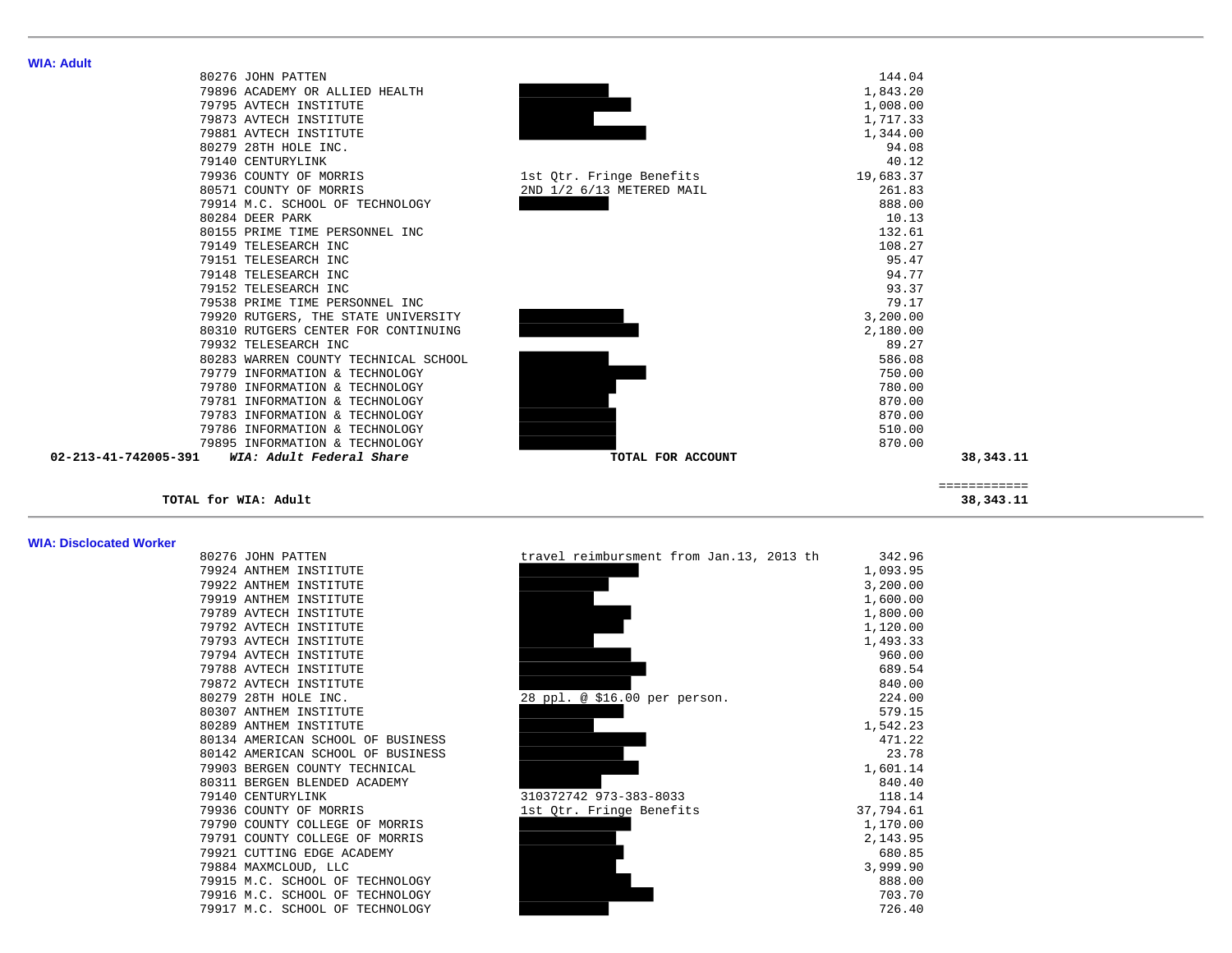

#### **TOTAL for WIA: Disclocated Worker 113,750.67**

|                                   | _____________<br>_____________ |
|-----------------------------------|--------------------------------|
| TOTAL for WIA: Disclocated Worker | 113,750.67                     |

| . |                                |                          |           |
|---|--------------------------------|--------------------------|-----------|
|   | 80276 JOHN PATTEN              |                          | 89.17     |
|   | 80279 28TH HOLE INC.           |                          | 58.24     |
|   | 79140 CENTURYLINK              |                          | 33.43     |
|   | 79936 COUNTY OF MORRIS         | 1st Otr. Fringe Benefits | 15,458.56 |
|   | 80284 DEER PARK                |                          | 6.27      |
|   | 80155 PRIME TIME PERSONNEL INC |                          | 82.09     |
|   | 79149 TELESEARCH INC           |                          | 90.23     |
|   | 79151 TELESEARCH INC           |                          | 79.56     |
|   | 79148 TELESEARCH INC           |                          | 78.98     |
|   | 79152 TELESEARCH INC           |                          | 77.81     |
|   | 80273 NEWBRIDGE SERVICES INC   |                          | 1,113.00  |
|   | 79878 NEWBRIDGE SERVICES INC   |                          | 3,576.00  |

**WIA: Youth**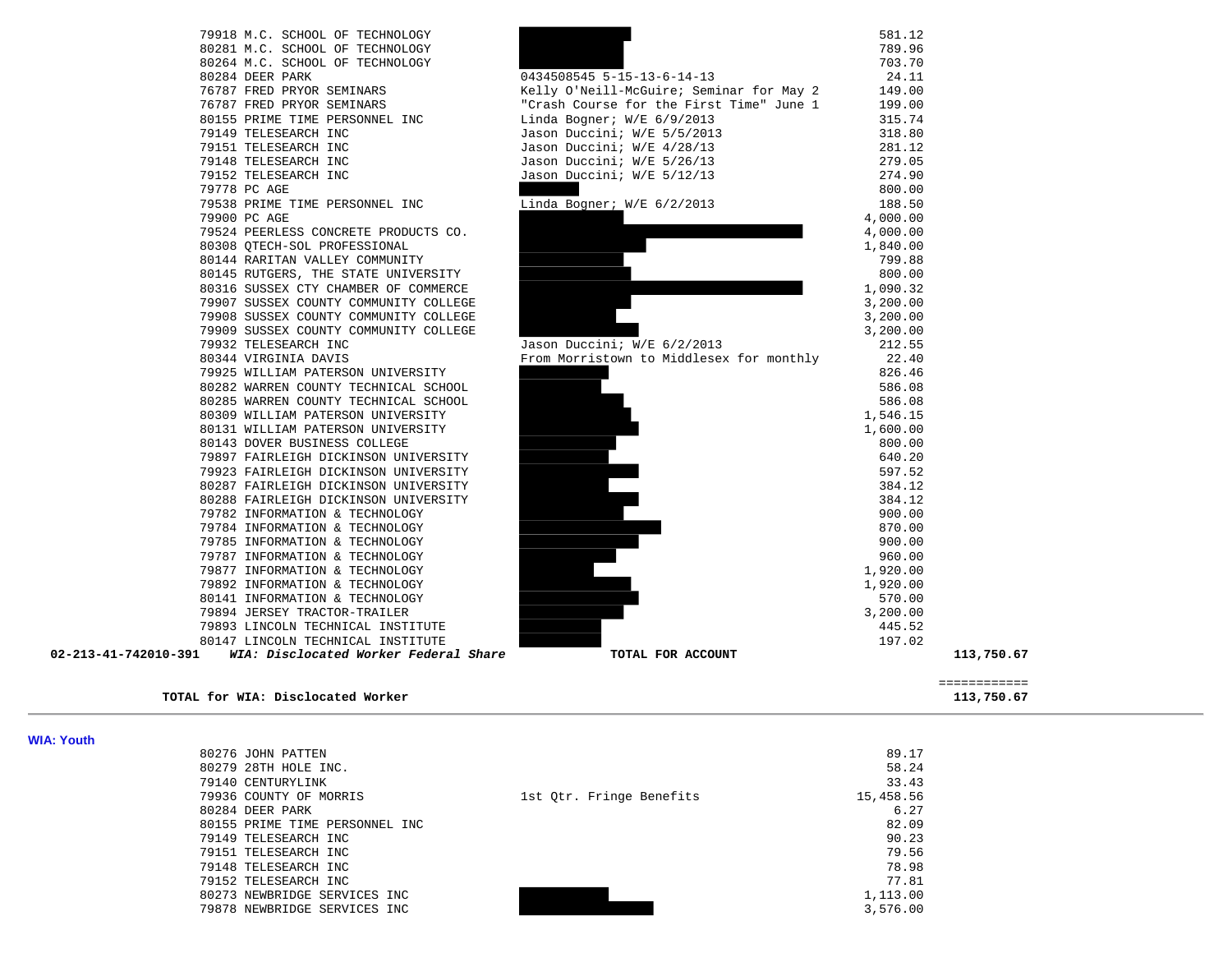|                          | 79879 NEWBRIDGE SERVICES INC                 |                                          | 3,576.00  |              |  |
|--------------------------|----------------------------------------------|------------------------------------------|-----------|--------------|--|
|                          | 79880 NEWBRIDGE SERVICES INC                 |                                          | 3,101.00  |              |  |
|                          | 79882 NEWBRIDGE SERVICES INC                 |                                          | 200.00    |              |  |
|                          |                                              |                                          |           |              |  |
|                          | 79885 NEWBRIDGE SERVICES INC                 |                                          | 475.00    |              |  |
|                          | 79886 NEWBRIDGE SERVICES INC                 |                                          | 718.00    |              |  |
|                          | 79887 NEWBRIDGE SERVICES INC                 |                                          | 475.00    |              |  |
|                          | 79888 NEWBRIDGE SERVICES INC                 |                                          | 740.00    |              |  |
|                          | 79889 NEWBRIDGE SERVICES INC                 |                                          | 475.00    |              |  |
|                          | 79890 NEWBRIDGE SERVICES INC                 |                                          | 475.00    |              |  |
|                          | 79906 NEWBRIDGE SERVICES INC                 |                                          | 600.00    |              |  |
|                          |                                              |                                          |           |              |  |
|                          | 79910 NEWBRIDGE SERVICES INC                 |                                          | 600.00    |              |  |
|                          | 79911 NEWBRIDGE SERVICES INC                 |                                          | 600.00    |              |  |
|                          | 79912 NEWBRIDGE SERVICES INC                 |                                          | 800.00    |              |  |
|                          | 79913 NEWBRIDGE SERVICES INC                 |                                          | 200.00    |              |  |
|                          | 79926 NEWBRIDGE SERVICES INC                 |                                          | 200.00    |              |  |
|                          | 79927 NEWBRIDGE SERVICES INC                 |                                          | 600.00    |              |  |
|                          | 79538 PRIME TIME PERSONNEL INC               |                                          | 49.01     |              |  |
|                          |                                              |                                          |           |              |  |
|                          | 80149 PHILLIPSBURG SCHOOL BASED              |                                          | 2,746.00  |              |  |
|                          | 80150 PHILLIPSBURG SCHOOL BASED              |                                          | 1,901.00  |              |  |
|                          | 80151 PHILLIPSBURG SCHOOL BASED              |                                          | 3,116.00  |              |  |
|                          | 80152 PHILLIPSBURG SCHOOL BASED              |                                          | 2,535.00  |              |  |
|                          | 79932 TELESEARCH INC                         |                                          | 55.26     |              |  |
|                          | 79883 KIMBERLY JOHNSON                       | October 2012-May 2013                    | 24.95     |              |  |
| 02-213-41-742020-391     | WIA: Youth Federal Share                     | TOTAL FOR ACCOUNT                        |           | 45,005.56    |  |
|                          |                                              |                                          |           |              |  |
|                          |                                              |                                          |           | ============ |  |
|                          | TOTAL for WIA: Youth                         |                                          |           | 45,005.56    |  |
|                          |                                              |                                          |           |              |  |
|                          |                                              |                                          |           |              |  |
| <b>DEPARTMENT 742135</b> |                                              |                                          |           |              |  |
|                          | 80128 CLAUDIA SANDONATO                      | Jan.7, 2013-Mar. 13, 2013.               | 75.60     |              |  |
|                          | 80154 AMERICAN INSTITUTE OF                  |                                          | 4,550.00  |              |  |
|                          | 79898 BTII INSTITUTE, LLC                    |                                          | 4,000.00  |              |  |
|                          | 79936 COUNTY OF MORRIS                       | 1st Qtr. Fringe Benefits                 | 8,500.05  |              |  |
|                          | 79151 TELESEARCH INC                         | Lauren Lukacs; W/E 5/5/13; monthly parki | 75.00     |              |  |
|                          |                                              |                                          |           |              |  |
|                          | 79151 TELESEARCH INC                         | Lauren Lukas                             | 589.75    |              |  |
|                          | 79150 TELESEARCH INC                         | Lauren Lukacs; W/E 5/19/13               | 589.75    |              |  |
|                          | 79150 TELESEARCH INC                         | Lauren Lukacs; W/E 5/26/13               | 518.14    |              |  |
|                          | 79152 TELESEARCH INC                         | Lauren Lukas                             | 589.75    |              |  |
|                          | 79899 RUTGERS CENTER FOR CONTINUING          |                                          | 1,817.00  |              |  |
|                          | 80286 RUTGERS, THE STATE UNIVERSITY          |                                          | 4,190.00  |              |  |
|                          | 79870 TELESEARCH INC                         | Lauren Lukacs                            | 471.80    |              |  |
|                          |                                              |                                          |           |              |  |
|                          | 79938 LINCOLN TECHNICAL INSTITUTE            |                                          | 169.85    |              |  |
| 02-213-41-742135-391     | $WIA/Ntn1$ Emrgncy Grant $(10/1/10-9/30/13)$ | TOTAL FOR ACCOUNT                        |           | 26,136.69    |  |
|                          |                                              |                                          |           | ============ |  |
|                          | TOTAL for DEPARTMENT 742135                  |                                          |           | 26,136.69    |  |
|                          |                                              |                                          |           |              |  |
| <b>Reach Program</b>     |                                              |                                          |           |              |  |
|                          | 79936 COUNTY OF MORRIS                       | 1st Qtr. Fringe Benefits                 | 20,194.60 |              |  |
| 02-213-41-751305-392     | Reach Program (7/1/12-6/30/13)               | TOTAL FOR ACCOUNT                        |           | 20,194.60    |  |
|                          |                                              |                                          |           |              |  |
|                          |                                              |                                          |           | ============ |  |
|                          | TOTAL for Reach Program                      |                                          |           | 20,194.60    |  |
|                          |                                              |                                          |           |              |  |
| <b>DEPARTMENT 752220</b> |                                              |                                          |           |              |  |
|                          | 79957 CHILDREN ON THE GREEN                  | $120$ Hrs                                | 1,552.00  |              |  |
|                          | 79614 MORRIS COUNTY PREVENTION               | Mentoring units Client A.M 10/1-12/31    | 1,700.00  |              |  |
|                          | 79614 MORRIS COUNTY PREVENTION               | Mentoring Units Client RG 10/1-12/31     | 800.00    |              |  |
|                          | 79614 MORRIS COUNTY PREVENTION               | Mentoring Units Client B.D 10/1-12/31    | 700.00    |              |  |
|                          | 79613 MORRIS COUNTY PREVENTION               |                                          | 2,250.00  |              |  |
|                          |                                              | Completed TCBAM at Daytop                |           |              |  |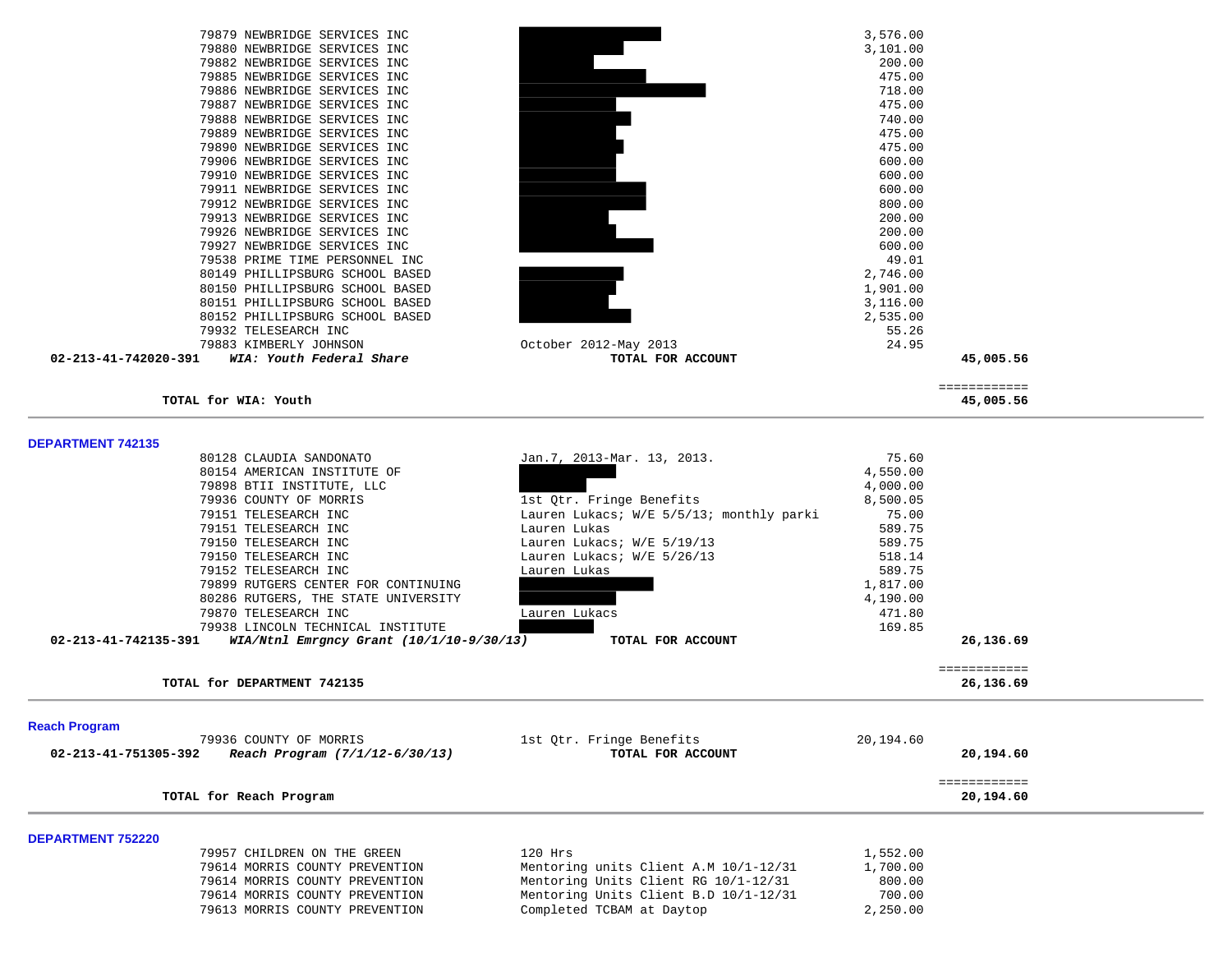| 79613 MORRIS COUNTY PREVENTION                                     | Completed TCBAM at St. Peters Village                                      | 2,250.00     |                           |
|--------------------------------------------------------------------|----------------------------------------------------------------------------|--------------|---------------------------|
| 79613 MORRIS COUNTY PREVENTION                                     | Completed TCBAM at Jefferson High School                                   | 2,250.00     |                           |
| 02-213-41-752220-392<br>$SCP-Program$ Services $(1/1/12-12/31/12)$ | TOTAL FOR ACCOUNT                                                          |              | 11,502.00                 |
|                                                                    |                                                                            |              | ============              |
| TOTAL for DEPARTMENT 752220                                        |                                                                            |              | 11,502.00                 |
| DEPARTMENT 753010                                                  |                                                                            |              |                           |
| 79559 LONGFELLOWS SANDWICH DELI                                    | 150 Boxed lunches for the Human Services                                   | 1,275.00     |                           |
| 79559 LONGFELLOWS SANDWICH DELI                                    | 100 cups of Coffe, 50 cups of Decaf, 100                                   | 100.00       |                           |
| 79559 LONGFELLOWS SANDWICH DELI                                    | 150 cans of soda @ \$1.25 - the \$62.50 di                                 | 125.00       |                           |
| Mental Health Planning<br>02-213-41-753010-392                     | TOTAL FOR ACCOUNT                                                          |              | 1,500.00                  |
| TOTAL for DEPARTMENT 753010                                        |                                                                            |              | ============<br>1,500.00  |
| DEPARTMENT 758310                                                  |                                                                            |              |                           |
| 79959 STEPHEN NEBESNI                                              | 4/9/13 Hanover Twp. Municipal Building M                                   | 1.65         |                           |
| 79959 STEPHEN NEBESNI                                              | 4/10/13Center for Prevention and Counsel                                   | 1.25         |                           |
| 79959 STEPHEN NEBESNI                                              | 4/16/13 Jefferson Twp Municipal Building                                   | 9.38         |                           |
| 79959 STEPHEN NEBESNI                                              | 4/17/13 Lincoln Park Town Hall Lincoln P                                   | 5.46         |                           |
| 79959 STEPHEN NEBESNI                                              | 5/2/13 Butler HS Parents who Host Materi                                   | 2.77         |                           |
| 79959 STEPHEN NEBESNI                                              | 5/3/13 Lincoln park Parents who Host Dro                                   | 5.46         |                           |
| 79959 STEPHEN NEBESNI                                              | 5/6/13 Morris Plains Community Center Mo                                   | 1.19         |                           |
| 79959 STEPHEN NEBESNI                                              | 5/8/13 Center for Prevention CPS Class-P                                   | 1.25         |                           |
| 79959 STEPHEN NEBESNI                                              | 5/20/13 Rockawy Twp. Senior Center Rocka                                   | 10.08        |                           |
| 79959 STEPHEN NEBESNI                                              | 5/21/13 Pequannock Municipal Blg Peq MAC                                   | 7.77<br>1.25 |                           |
| 79959 STEPHEN NEBESNI<br>79959 STEPHEN NEBESNI                     | 5/22/13 Center for Prevention and Counse<br>5/24/13 50 Wilrue Parkway      | 8.26         |                           |
| 79959 STEPHEN NEBESNI                                              | 6/4/13 College of St Elizabeths United W                                   | 2.03         |                           |
| 79959 STEPHEN NEBESNI                                              | 6/12/13 Center for Prevention and Counse                                   | 1.40         |                           |
| 79959 STEPHEN NEBESNI                                              | 6/19/13 Morris County Human Services bld                                   | 1.78         |                           |
| 80170 CHARTWELLS DINING SERVICES                                   | Breakfast and lunch for the Youth Summit                                   | 1,138.75     |                           |
| 79323 STAPLES BUSINESS ADVANTAGE                                   | Crayons ITEM # 299198                                                      | 5.70         |                           |
| 79323 STAPLES BUSINESS ADVANTAGE                                   | claspk 8 clr wsh 200ct Item #418771                                        | 48.45        |                           |
| 02-213-41-758310-392<br>Municipal Alliance (1/1/13-12/31/13)       | TOTAL FOR ACCOUNT                                                          |              | 1,253.88                  |
| TOTAL for DEPARTMENT 758310                                        |                                                                            |              | ============<br>1,253.88  |
|                                                                    |                                                                            |              |                           |
| <b>DEPARTMENT 771310</b><br>76749 ARAMSCO                          |                                                                            | 659.88       |                           |
| 76761 BATTLEWARE TECHNOLOGIES                                      | Red/White Light - Black Casing<br>Battleware Viper Ballistic Helmet, Level | 7,052.76     |                           |
| 73365 DTC COMMUNICATIONS INC                                       | MiniMate-D RX w/removeable mini-SD * Par                                   | 6,590.00     |                           |
| 73365 DTC COMMUNICATIONS INC                                       | Digital/Analog Body Wire** Part #T-2350-                                   | 7,398.00     |                           |
| 77173 TELEVISION EQUIPMENT ASSO                                    | PTT Switch adapted for Motorola APX6000                                    | 1,980.00     |                           |
| 77173 TELEVISION EQUIPMENT ASSO                                    | Shipping                                                                   | 28.00        |                           |
| 73115 DTC COMMUNICATIONS INC                                       | Guardian Real Time Tracking System (part                                   | 7,089.00     |                           |
| 02-213-41-771310-391<br>Multi-Jurisdc Task Force(7/1/12-6/30/13)   | TOTAL FOR ACCOUNT                                                          |              | 30,797.64                 |
| TOTAL for DEPARTMENT 771310                                        |                                                                            |              | ============<br>30,797.64 |
|                                                                    |                                                                            |              |                           |
| <b>DEPARTMENT 784315</b>                                           |                                                                            |              |                           |
| 75420 MAJOR POLICE SUPPLY                                          | Split Accounts - 2010 Homeland                                             | 119,219.24   |                           |
| 75421 MUTUALINK, INC.                                              | Equipment / Services order per attached                                    | 62,706.86    |                           |
| FFY10 Homelnd Security(11/26/10-7/31/13)<br>02-213-41-784315-391   | TOTAL FOR ACCOUNT                                                          |              | 181,926.10                |
|                                                                    |                                                                            |              | ============              |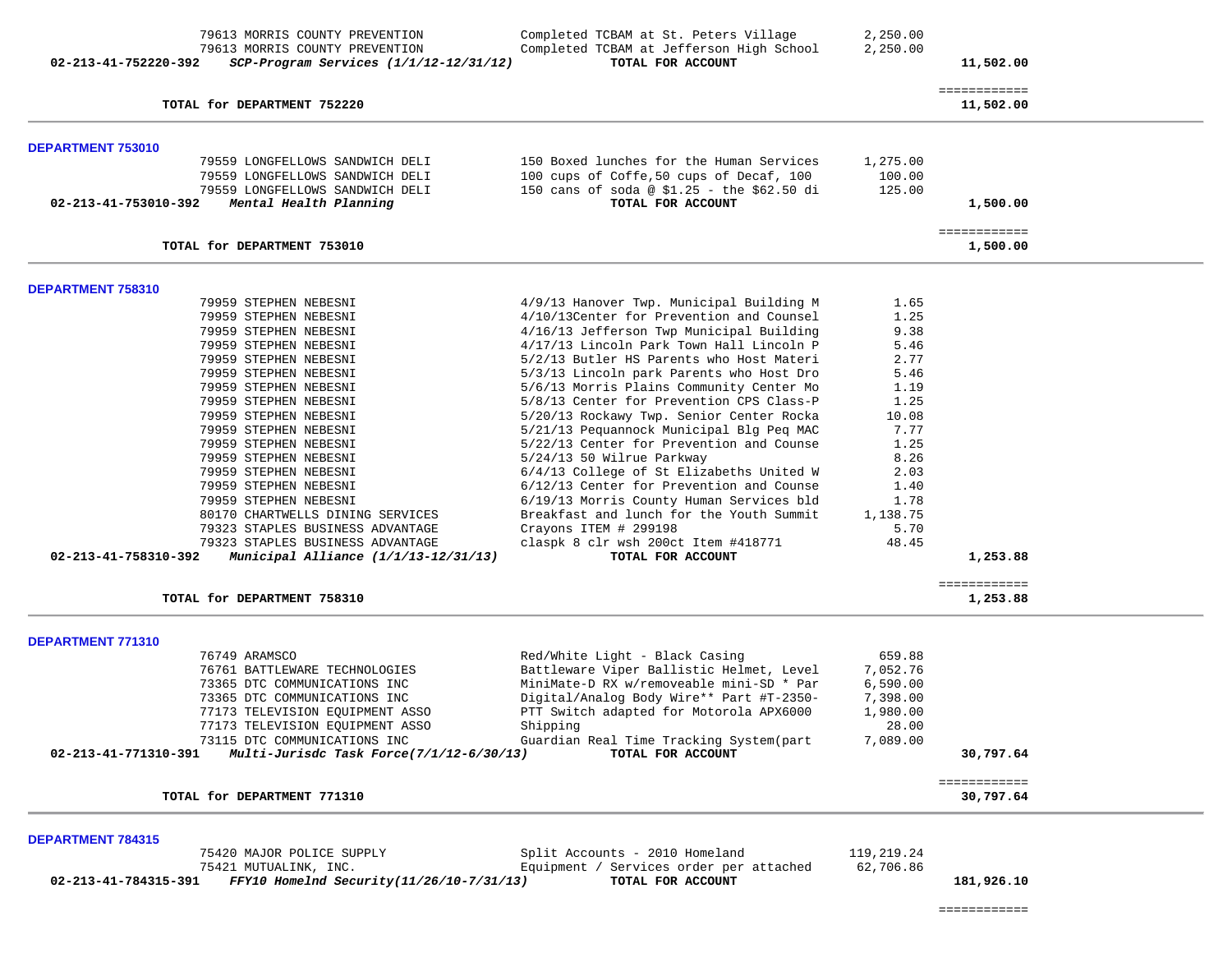| <b>DEPARTMENT 784330</b>          |                                          |                                          |            |                           |  |
|-----------------------------------|------------------------------------------|------------------------------------------|------------|---------------------------|--|
|                                   | 75383 IMMEDIATE RESPONSE TECHNOLOGIES    | Supply Order per attached Quote          | 2,405.00   |                           |  |
|                                   | 76665 20/20 GENESYSTEMS, INC.            | Catalog #GB1001 BioCheck Powder Screeni  | 425.00     |                           |  |
|                                   | 76665 20/20 GENESYSTEMS, INC.            | Shipping                                 | 13.00      |                           |  |
|                                   | 75420 MAJOR POLICE SUPPLY                | Split Accounts - 2010 UASI               | 345,000.00 |                           |  |
|                                   | 66130 MAJOR POLICE SUPPLY                | Licensing per attached Quote dated 9/17/ | 609,205.00 |                           |  |
|                                   | 77305 NORTH AMERICAN RESCUE LLC          | Equipment order per attached Quote #Q155 | 11,271.18  |                           |  |
|                                   |                                          | Partial Payment of RO PO 69457 Dated 12/ | 28,441.00  |                           |  |
|                                   | 78451 SPECIALTY VEHICLE SOLUTION, LLC.   |                                          |            |                           |  |
|                                   | 78452 SPECIALTY VEHICLE SOLUTION, LLC.   | Partial Payment of RO PO 69457 Dated 12/ | 28,441.00  |                           |  |
|                                   | 77171 LANIGAN ASSOCIATES INC             | Armor Express Halo IIIA Concealable Vest | 5,214.00   |                           |  |
|                                   | 77171 LANIGAN ASSOCIATES INC             | Armor Express OCS Carrier with Molle and | 963.60     |                           |  |
|                                   | 77171 LANIGAN ASSOCIATES INC             | 6 pouch packs                            | 1,683.00   |                           |  |
| 02-213-41-784330-391              | FFY10 UASI (1/5/11-9/15/13)              | TOTAL FOR ACCOUNT                        |            | 1,033,061.78              |  |
|                                   |                                          |                                          |            | ============              |  |
|                                   | TOTAL for DEPARTMENT 784330              |                                          |            | 1,033,061.78              |  |
| <b>DEPARTMENT 792410</b>          |                                          |                                          |            |                           |  |
|                                   | 80304 STATE SHUTTLE INC                  | Transportation from June 3, 2013 to June | 3,650.20   |                           |  |
|                                   | 80305 STATE SHUTTLE INC                  | Transportation from May 27, to June 2, 2 | 2,920.16   |                           |  |
|                                   | 80306 STATE SHUTTLE INC                  | Transportation from June 10, 2013 to Jun | 3,650.20   |                           |  |
|                                   | 79901 STATE SHUTTLE INC                  | Transportation from May 20, 2013 to May  | 3,650.20   |                           |  |
| 02-213-41-792410-391              | JARC Grant Round 12(7/1/12-6/30/14)      | TOTAL FOR ACCOUNT                        |            | 13,870.76                 |  |
|                                   |                                          |                                          |            |                           |  |
|                                   | TOTAL for DEPARTMENT 792410              |                                          |            | ============<br>13,870.76 |  |
|                                   |                                          |                                          |            |                           |  |
| <b>DEPARTMENT 793305</b>          |                                          |                                          |            |                           |  |
|                                   | 80346 VANASSE HANGEN BRUSTLIN INC.       | Professional Services rendered PROJECT#2 | 62,599.55  |                           |  |
| 02-213-41-793305-391              | Subregional Studies Prg (7/1/11-6/30/13) | TOTAL FOR ACCOUNT                        |            | 62,599.55                 |  |
|                                   |                                          |                                          |            |                           |  |
|                                   | TOTAL for DEPARTMENT 793305              |                                          |            | ============<br>62,599.55 |  |
|                                   |                                          |                                          |            |                           |  |
| <b>Police &amp; Fire Training</b> |                                          |                                          |            |                           |  |
|                                   | 79222 STATE TOXICOLOGY LABORATORY        | Drug Testing May 31, 2013                | 1,800.00   |                           |  |
| 02-213-41-803805-392              | State Share                              | TOTAL FOR ACCOUNT                        |            | 1,800.00                  |  |
|                                   |                                          |                                          |            |                           |  |
|                                   | TOTAL for Police & Fire Training         |                                          |            | ============<br>1,800.00  |  |
|                                   |                                          |                                          |            |                           |  |
| <b>FY08 SCAAP</b>                 |                                          |                                          |            |                           |  |
|                                   | 79384 ANESTHESIA ASSOCIATES OF           | MEDICAL CARE FOR M.BROWN DATED 2.27.13   | 5,400.00   |                           |  |
|                                   | 79806 ATLANTIC ORAL & MAXILLOFACIAL      | MEDICAL CARE FOR F.PEGUERO DATED 5.28.13 | 9,600.00   |                           |  |
| 02-213-41-806815-391              | FY08 SCAAP Federal Share                 | TOTAL FOR ACCOUNT                        |            | 15,000.00                 |  |
|                                   |                                          |                                          |            |                           |  |
|                                   |                                          |                                          |            | ============              |  |
|                                   | TOTAL for FY08 SCAAP                     |                                          |            | 15,000.00                 |  |
| <b>DEPARTMENT 860045</b>          |                                          |                                          |            |                           |  |
|                                   | 78315 S & S WORLDWIDE, INC.              | OUOTE#9677164 See List Attached          | 976.11     |                           |  |
| 02-213-41-860045-395              | Youth Shelter Grants                     | TOTAL FOR ACCOUNT                        |            | 976.11                    |  |
|                                   |                                          |                                          |            |                           |  |
|                                   |                                          |                                          |            |                           |  |

============

976.11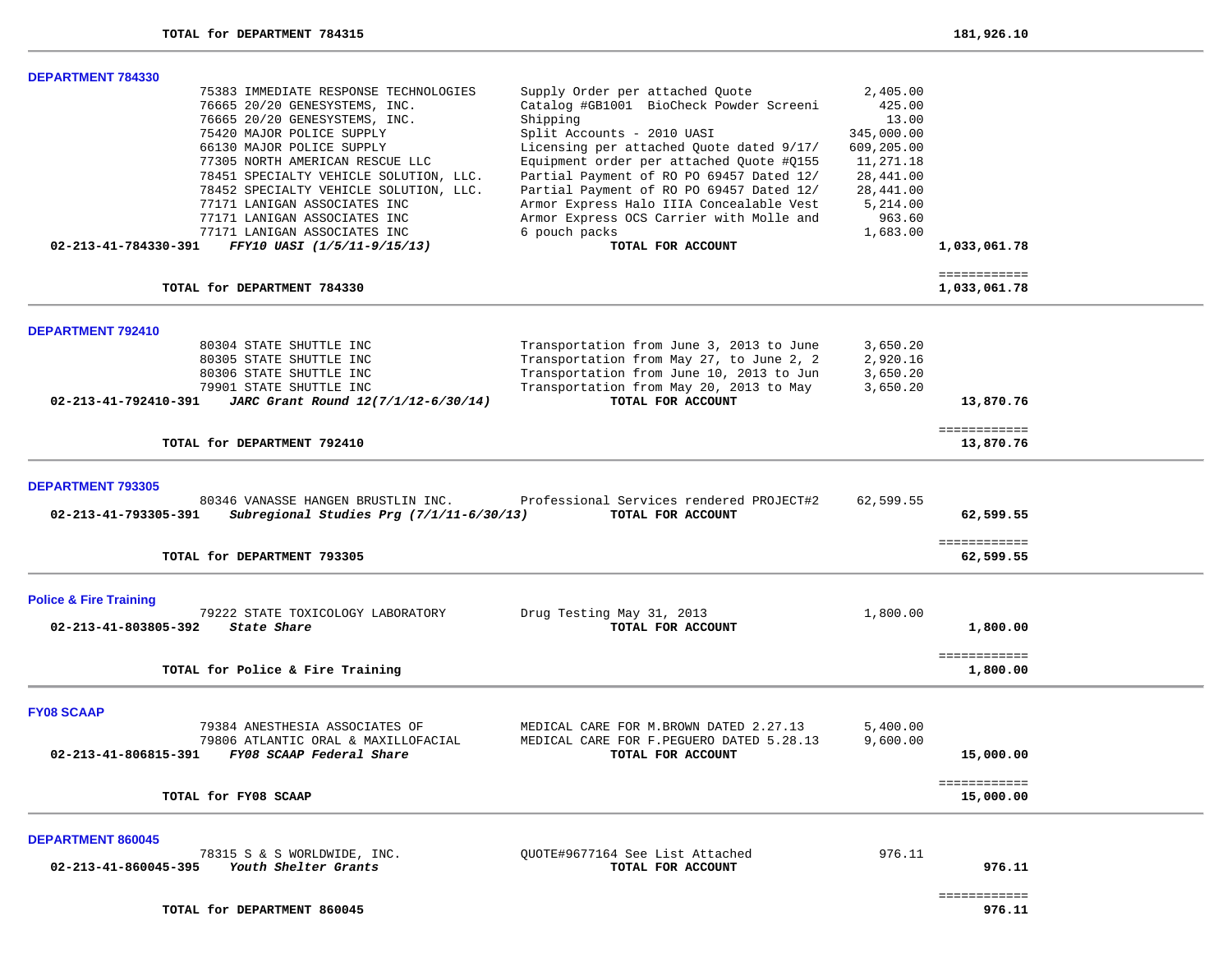| <b>E-911 Consolidation</b> |                                                                            |                                                                          |                   |                           |  |
|----------------------------|----------------------------------------------------------------------------|--------------------------------------------------------------------------|-------------------|---------------------------|--|
| 02-213-41-860935-392       | 80116 USA ARCHITECTS PLANNERS &<br>State Share                             | Professional Architectural and Engineeri<br>TOTAL FOR ACCOUNT            | 17,290.00         | 17,290.00                 |  |
|                            | TOTAL for E-911 Consolidation                                              |                                                                          |                   | ============<br>17,290.00 |  |
| <b>NACCHO Grant</b>        |                                                                            |                                                                          |                   |                           |  |
|                            | 80313 CYNTHIA BELLA<br>80296 MAMMA CATERINA                                | Refreshments for Western Shelter Trainin                                 | 64.22<br>41.20    |                           |  |
|                            | 76783 MOORE MEDICAL LLC                                                    | OUOTE 700786 DALED 4/17/2013CUSTOMER # 2                                 | 1,652.33          |                           |  |
|                            | 76783 MOORE MEDICAL LLC                                                    |                                                                          | 80.03             |                           |  |
|                            | 76783 MOORE MEDICAL LLC<br>76783 MOORE MEDICAL LLC                         | CREDIT MEMO                                                              | 38.61<br>$-38.61$ |                           |  |
| 02-213-41-862705-391       | NACCHO Grant Federal Share                                                 | TOTAL FOR ACCOUNT                                                        |                   | 1,837.78                  |  |
|                            | TOTAL for NACCHO Grant                                                     |                                                                          |                   | ============<br>1,837.78  |  |
| <b>DEPARTMENT 864175</b>   |                                                                            |                                                                          |                   |                           |  |
|                            | 80217 MORRISTOWN & ERIE RAILWAY INC                                        | Invoice from Alstom for materials/parts                                  | 1,120.00          |                           |  |
|                            | 80217 MORRISTOWN & ERIE RAILWAY INC                                        | Invoice from Home Depot for parts                                        | 230.02            |                           |  |
|                            | 80217 MORRISTOWN & ERIE RAILWAY INC<br>80217 MORRISTOWN & ERIE RAILWAY INC | Invoice from Staples for tape<br>5/21/2013 Invoice from M&E for usage of | 38.99<br>1,529.85 |                           |  |
|                            | 80217 MORRISTOWN & ERIE RAILWAY INC                                        | 5/22/2013 Invoice from M&E for usage of                                  | 1,529.85          |                           |  |
|                            | 80217 MORRISTOWN & ERIE RAILWAY INC                                        | 6/12/2013 Invoice from M&E for usage of                                  | 1,529.85          |                           |  |
| 02-213-41-864175-391       | RailGrdCrss/2011-Com-7(6/9/11-6/9/12)                                      | TOTAL FOR ACCOUNT                                                        |                   | 5,978.56                  |  |
|                            | TOTAL for DEPARTMENT 864175                                                |                                                                          |                   | ============<br>5,978.56  |  |
| DEPARTMENT 864202          |                                                                            |                                                                          |                   |                           |  |
|                            | 80229 KONKUS CORPORATION                                                   | Superstructure Replacement of Bridge No.                                 | 20,876.35         |                           |  |
| 02-213-41-864202-392       | FY11 Eagle Rock Ave Brdg 1400-443 8/8/14                                   | TOTAL FOR ACCOUNT                                                        |                   | 20,876.35                 |  |
|                            | TOTAL for DEPARTMENT 864202                                                |                                                                          |                   | ============<br>20,876.35 |  |
| <b>DEPARTMENT 864295</b>   |                                                                            |                                                                          |                   |                           |  |
|                            | 80418 SCHIFANO CONSTRUCTION CORP.                                          | Labor, services and materials for millin                                 | 60,422.73         |                           |  |
| 02-213-41-864295-391       | 2012 ATP - County Aid                                                      | TOTAL FOR ACCOUNT                                                        |                   | 60,422.73                 |  |
|                            | TOTAL for DEPARTMENT 864295                                                |                                                                          |                   | ============<br>60,422.73 |  |
|                            |                                                                            |                                                                          |                   |                           |  |
| <b>DEPARTMENT 864405</b>   |                                                                            |                                                                          |                   |                           |  |
|                            | 80298 HARRY L. SCHWARZ & CO.                                               | HC Randolph, LLC                                                         | 1,575.00          |                           |  |
|                            | 80298 HARRY L. SCHWARZ & CO.                                               | Randolph Town Center, LP Property<br>TOTAL FOR ACCOUNT                   | 1,260.00          |                           |  |
| 02-213-41-864405-391       | CR 617/STP-0350(106)ROW(6/27/12-6/27/14)                                   |                                                                          |                   | 2,835.00                  |  |
|                            | TOTAL for DEPARTMENT 864405                                                |                                                                          |                   | ============<br>2,835.00  |  |
|                            |                                                                            |                                                                          |                   |                           |  |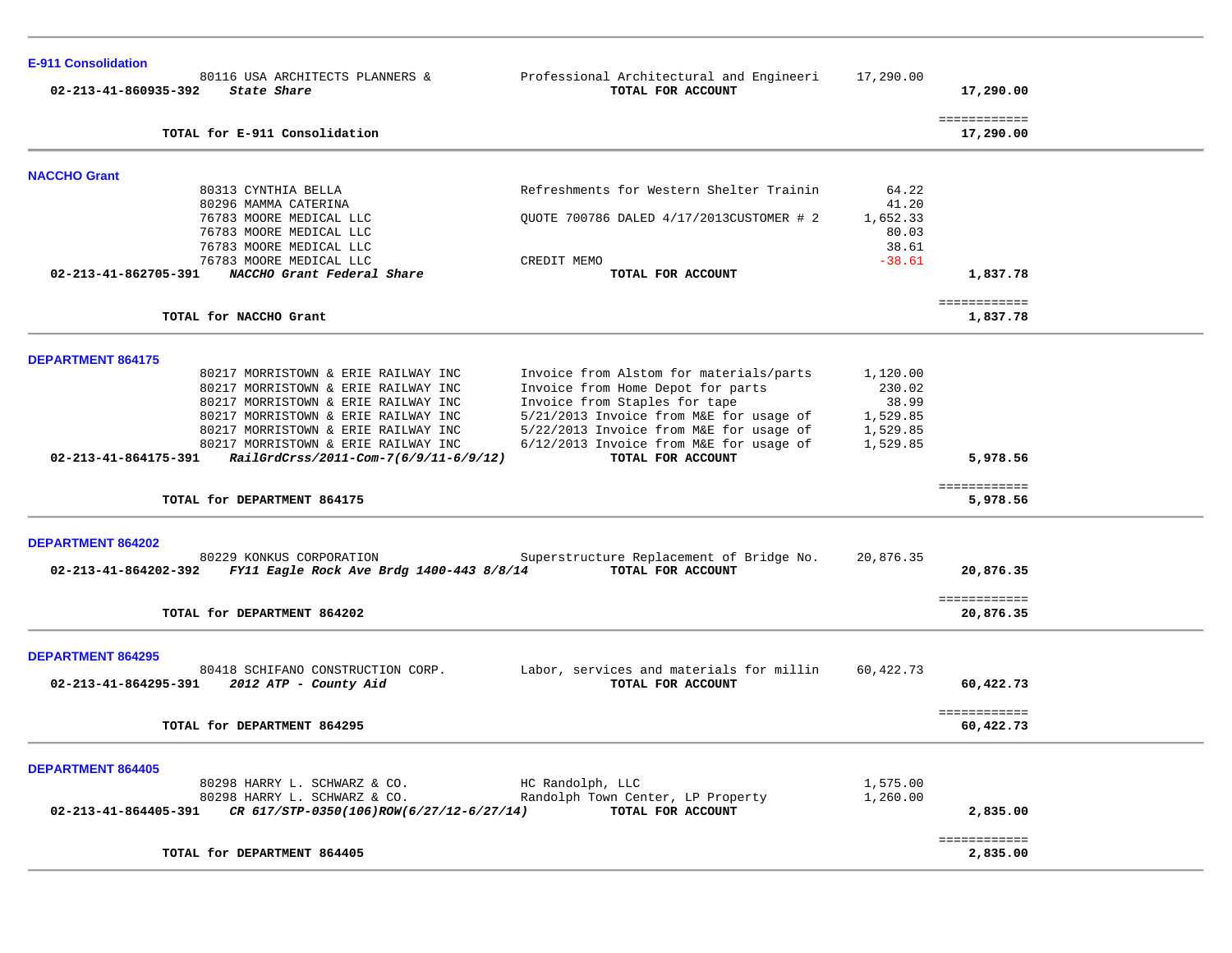## **County Capital**

| <b>Bridge Design &amp; Constr Proj</b>                                                                                   |                                                                                                |                    |                           |  |
|--------------------------------------------------------------------------------------------------------------------------|------------------------------------------------------------------------------------------------|--------------------|---------------------------|--|
| 80121 SUBURBAN CONSULTING<br>04-216-55-953027-909<br>Miscellaneous - Other                                               | Morris Twp. Replacement of County Bridge<br>TOTAL FOR ACCOUNT                                  | 517.50             | 517.50                    |  |
| TOTAL for Bridge Design & Constr Proj                                                                                    |                                                                                                |                    | ============<br>517.50    |  |
| <b>Roof RpImnt at Var Cty Fac</b>                                                                                        |                                                                                                |                    |                           |  |
| 77950 G- FORCE CONSTRUCTION LLC<br>04-216-55-953076-951<br>Building & Improvements                                       | RE: COURTHOUSE/ REPLACE RTTEN WOOD & COP<br>TOTAL FOR ACCOUNT                                  | 3,400.00           | 3,400.00                  |  |
| TOTAL for Roof Rplmnt at Var Cty Fac                                                                                     |                                                                                                |                    | ============<br>3,400.00  |  |
| <b>Bridge Design/Const Var Cty Br</b><br>80325 CHERRY WEBER & ASSOC. PC<br>04-216-55-953089-909<br>Miscellaneous - Other | Engineering Services for the Replacement<br>TOTAL FOR ACCOUNT                                  | 2,377.40           | 2,377.40                  |  |
| TOTAL for Bridge Design/Const Var Cty Br                                                                                 |                                                                                                |                    | ============<br>2,377.40  |  |
| Analy dam condition, rehab dams<br>80546 MORRIS COUNTY PARK COMMISSION                                                   | LEDDELLS DAM                                                                                   | 1,600.00           |                           |  |
| 80550 MORRIS COUNTY PARK COMMISSION<br>04-216-55-953113-909<br>Miscellaneous - Other                                     | ARTHUR VITALE JUNE 2013<br>TOTAL FOR ACCOUNT                                                   | 11,040.00          | 12,640.00                 |  |
| TOTAL for Analy dam condition, rehab dams                                                                                |                                                                                                |                    | ============<br>12,640.00 |  |
| <b>Bridge DesignConstr varCty Loc</b><br>80103 T.Y. LIN INTERNATIONAL<br>04-216-55-953137-909 Miscellaneous - Other      | Eagle Rock Avenue Bridge over the Passai<br>TOTAL FOR ACCOUNT                                  | 619.75             | 619.75                    |  |
| TOTAL for Bridge DesignConstr varCty Loc                                                                                 |                                                                                                |                    | ============<br>619.75    |  |
| <b>Road Design/Construction</b>                                                                                          |                                                                                                |                    |                           |  |
| 80626 DRINKER, BIDDLE & REATH, LLP<br>80331 THE RBA GROUP INC.<br>Miscellaneous - Other<br>04-216-55-953165-909          | 2013 BONDS & NOTES PROF. FEES<br>Professional Services rendered concernin<br>TOTAL FOR ACCOUNT | 580.70<br>6,969.86 | 7,550.56                  |  |
| 80418 SCHIFANO CONSTRUCTION CORP.<br>04-216-55-953165-951<br>Building & Improvements                                     | Labor, services and materials for millin<br>TOTAL FOR ACCOUNT                                  | 2,516.00           | 2,516.00                  |  |
| TOTAL for Road Design/Construction                                                                                       |                                                                                                |                    | ============<br>10,066.56 |  |
| <b>DEPARTMENT 953191</b><br>80328 LVI DEMOLITION SERVICES, INC.                                                          |                                                                                                | 7,580.27           |                           |  |
| 04-216-55-953191-951<br>Demolition of the Washington Building                                                            | TOTAL FOR ACCOUNT                                                                              |                    | 7,580.27<br>============  |  |
| TOTAL for DEPARTMENT 953191                                                                                              |                                                                                                |                    | 7,580.27                  |  |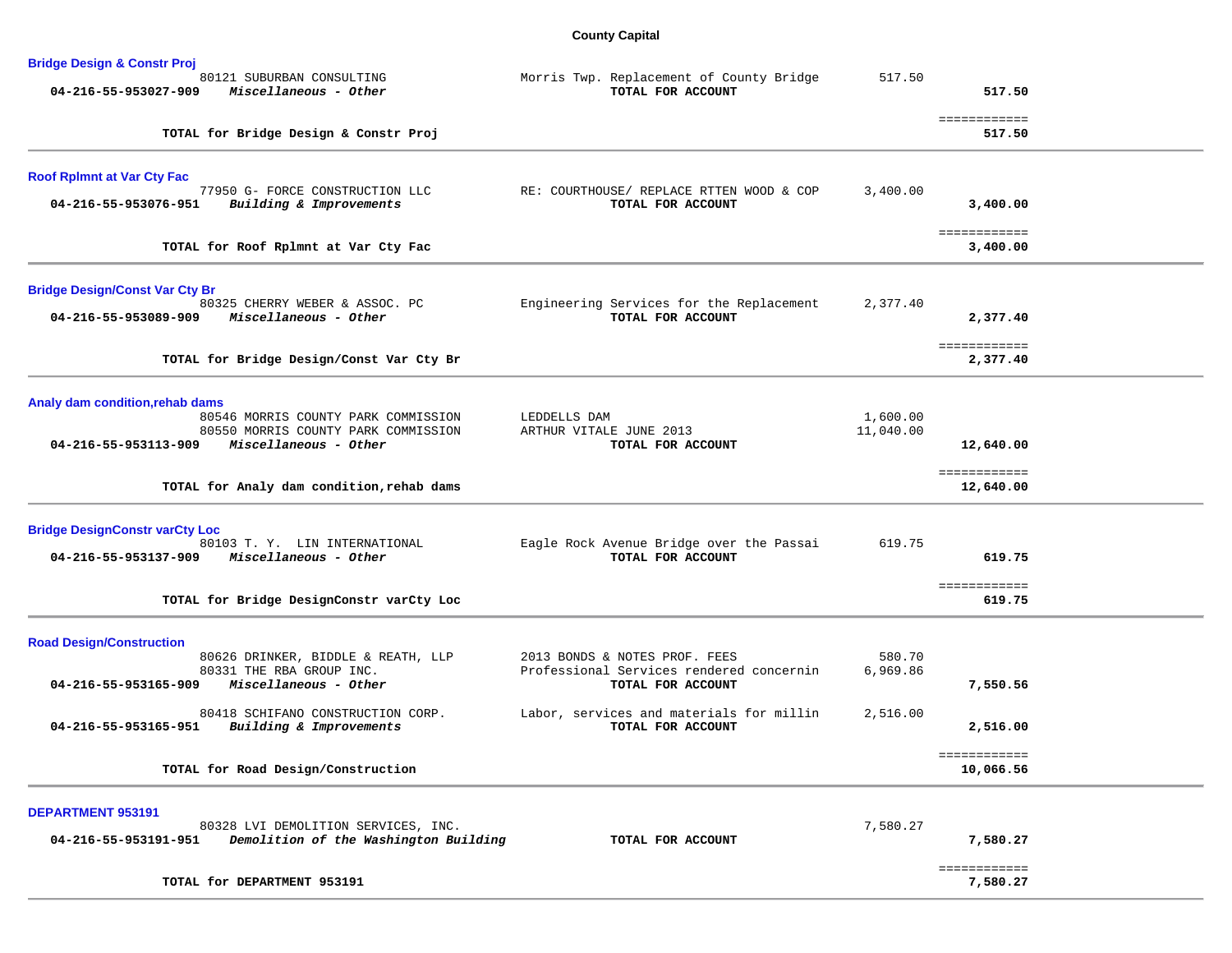| <b>DEPARTMENT 953202</b>                                                                                                                                                                                                                                                       |                      |                                      |  |
|--------------------------------------------------------------------------------------------------------------------------------------------------------------------------------------------------------------------------------------------------------------------------------|----------------------|--------------------------------------|--|
| 79953 DIFRANCESCO, BATEMAN, COLEY, YOSPIN Air Products<br>04-216-55-953202-909 Road Resurfacing/Construction/Imprvments<br>TOTAL FOR ACCOUNT                                                                                                                                   | 48.00                | 48.00                                |  |
| 79411 TOWNSHIP OF CHATHAM<br>River Road Paving Project/Shunpike Sidew 137,506.60<br>Road Resurfacing/Construction/Imprvments<br>TOTAL FOR ACCOUNT<br>04-216-55-953202-951                                                                                                      |                      | 137,506.60                           |  |
| TOTAL for DEPARTMENT 953202                                                                                                                                                                                                                                                    |                      | ============<br>137,554.60           |  |
| <b>DEPARTMENT 953205</b><br>80626 DRINKER, BIDDLE & REATH, LLP 2013 BONDS & NOTES PROF. FEES<br>Replace Heating/Ventilating/AC-Var Facil<br>04-216-55-953205-909<br>TOTAL FOR ACCOUNT                                                                                          | 50.52                | 50.52                                |  |
| TOTAL for DEPARTMENT 953205                                                                                                                                                                                                                                                    |                      | ============<br>50.52                |  |
| <b>DEPARTMENT 953225</b><br>80207 SPARWICK CONTRACTING, INC. Replacement of Br. No. 1400-386 on Whipp<br>04-216-55-953225-951 Bridge Design, Renov, Construc - Var Loc TOTAL FOR ACCOUNT                                                                                       | 69,470.96            | 69,470.96<br>============            |  |
| TOTAL for DEPARTMENT 953225                                                                                                                                                                                                                                                    |                      | 69,470.96                            |  |
| <b>DEPARTMENT 953239</b><br>80328 LVI DEMOLITION SERVICES, INC.<br>Washington BuildingDemolition Project on<br>04-216-55-953239-951 Complete Demolition of Washington Bldg<br>TOTAL FOR ACCOUNT<br>TOTAL for DEPARTMENT 953239                                                 | 6,248.91             | 6,248.91<br>============<br>6,248.91 |  |
| <b>DEPARTMENT 953264</b><br>Plans and Specs for the Artifical Turf F<br>79437 R.S. KNAPP CO. INC.<br>TOTAL FOR ACCOUNT<br>04-216-55-953264-951    Design/Constr CentralAveFields-CentralPk<br>TOTAL for DEPARTMENT 953264                                                      | 784.55               | 784.55<br>============<br>784.55     |  |
| <b>DEPARTMENT 953292</b><br>80240 PANCIELLO CONSTRUCTION LLC<br>RE: BRICK POINTING - COURTHOUSE / 06-16-<br>80240 PANCIELLO CONSTRUCTION LLC<br>RE: BRICK POINTING - COURTHOUSE / 06-22-<br>04-216-55-953292-951 Restore Masonry & Sidewlk/Curb-BldgGrnds<br>TOTAL FOR ACCOUNT | 2,160.00<br>1,360.00 | 3,520.00<br>============             |  |
| TOTAL for DEPARTMENT 953292                                                                                                                                                                                                                                                    |                      | 3,520.00                             |  |
| <b>DEPARTMENT 953297</b><br>80385 DESESA ENGINEERING CO., INC.<br>BOILER REPLACEMENT AT MOTOR SERVICES CEN<br>Var Bldg Imprvmnt/Rplcments-Blgs & Grnds<br>TOTAL FOR ACCOUNT<br>04-216-55-953297-951                                                                            | 40,655.25            | 40,655.25                            |  |
| TOTAL for DEPARTMENT 953297                                                                                                                                                                                                                                                    |                      | ============<br>40,655.25            |  |
|                                                                                                                                                                                                                                                                                |                      |                                      |  |

**Brdg Design & Constr Var Local 04-216-55-953862-909** *Miscellaneous - Other* **TOTAL FOR ACCOUNT 10,109.49**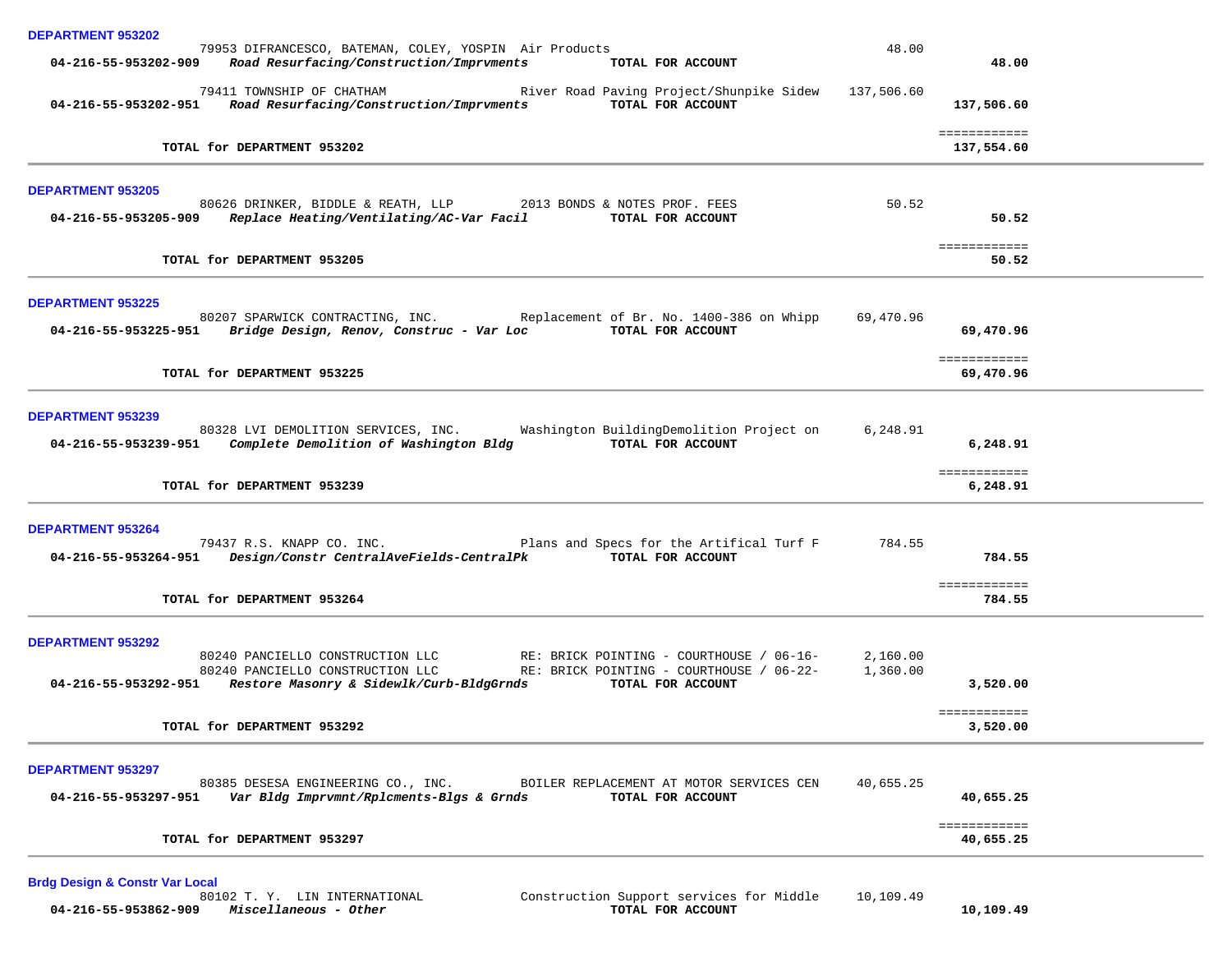| TOTAL for Brdg Design & Constr Var Local                                                                                                                                                                     |            | ============<br>10,109.49        |  |
|--------------------------------------------------------------------------------------------------------------------------------------------------------------------------------------------------------------|------------|----------------------------------|--|
| <b>Cty Bridge Design &amp; Constructi</b><br>80104 CHERRY WEBER & ASSOC. PC For the Clerk of the Works Agreement for 1,065.00<br>TOTAL FOR ACCOUNT                                                           |            | 1,065.00                         |  |
| TOTAL for Cty Bridge Design & Constructi                                                                                                                                                                     |            | ============<br>1,065.00         |  |
| DEPARTMENT 962260<br>78145 DELL MARKETING L.P. Dell Hardware and Services as per Quotes 16,755.11<br>04-216-55-962260-955 Replamnt of Computer Equip-var Cty depts TOTAL FOR ACCOUNT                         |            | 16,755.11                        |  |
| TOTAL for DEPARTMENT 962260                                                                                                                                                                                  |            | ============<br>16,755.11        |  |
| <b>DEPARTMENT 962267</b><br>78145 DELL MARKETING L.P.<br>199.60 Dell Hardware and Services as per Quotes 54,209.60 Purchase - IT                                                                             |            | 64,209.60                        |  |
| TOTAL for DEPARTMENT 962267                                                                                                                                                                                  |            | ============<br>64,209.60        |  |
| <b>DEPARTMENT 964206</b><br>77308 BFI<br>Quote #0000222136- Customer #0000059160-<br>04-216-55-964206-953 Replacement of Workstations - Prosecutor TOTAL FOR ACCOUNT                                         | 987.42     | 987.42<br>============           |  |
| TOTAL for DEPARTMENT 964206                                                                                                                                                                                  |            | 987.42                           |  |
| <b>DEPARTMENT 968288</b><br>80626 DRINKER, BIDDLE & REATH, LLP 2013 BONDS & NOTES PROF. FEES<br>04-216-55-968288-909 Var Capital Projects-MC School of Tech TOTAL FOR ACCOUNT<br>TOTAL for DEPARTMENT 968288 | 185.82     | 185.82<br>============<br>185.82 |  |
| <b>DEPARTMENT 969261</b><br>80007 COUNTY COLLEGE OF MORRIS Grafas Paintin Contractor<br>04-216-55-969261-951 Renov & Improvmnt to Academic Blgs at CCM TOTAL FOR ACCOUNT                                     | 269,702.01 | 269,702.01                       |  |
| TOTAL for DEPARTMENT 969261                                                                                                                                                                                  |            | ============<br>269,702.01       |  |
| <b>DEPARTMENT 969283</b><br>DeSesa Engineering<br>80007 COUNTY COLLEGE OF MORRIS<br>04-216-55-969283-951<br>HVAC Improvements Various Systems - CCM<br>TOTAL FOR ACCOUNT                                     | 136,980.00 | 136,980.00                       |  |
| TOTAL for DEPARTMENT 969283                                                                                                                                                                                  |            | ============<br>136,980.00       |  |

**DEPARTMENT 969295**